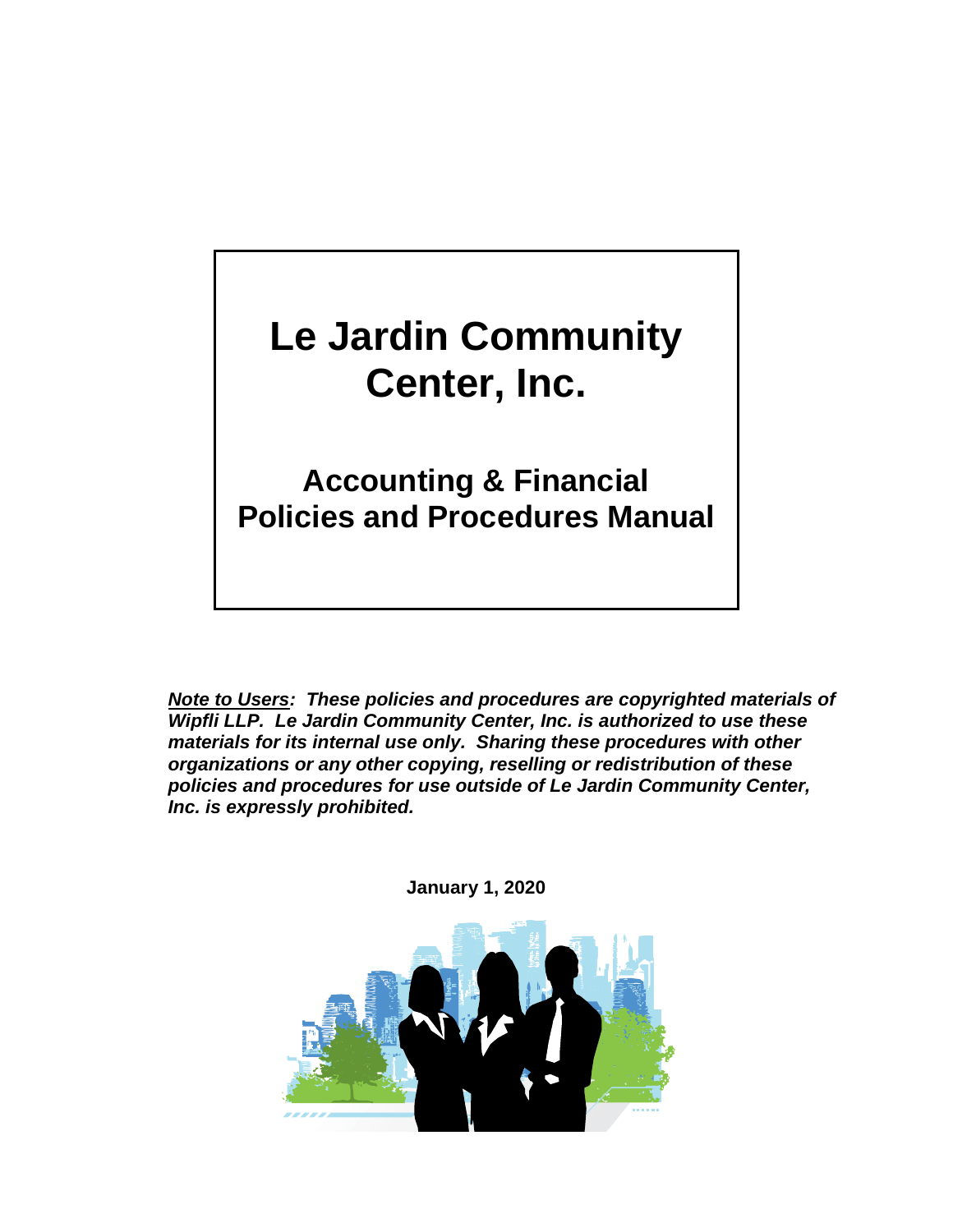## **Effective Date(s) of Accounting Policies**

The effective date of all accounting policies described in this manual is January 1, 2020. If a policy is added or modified subsequent to this date, the effective date of the new/revised policy will be indicated parenthetically immediately following the policy heading.

Modifications to these policies and procedures require each of the following approvals:

- Chief Financial Officer/Chief Operations Officer
- Executive Director
- Treasurer
- Board of Directors

Any modifications must be assigned an effective date and distributed to coordinators and others who require updated procedures.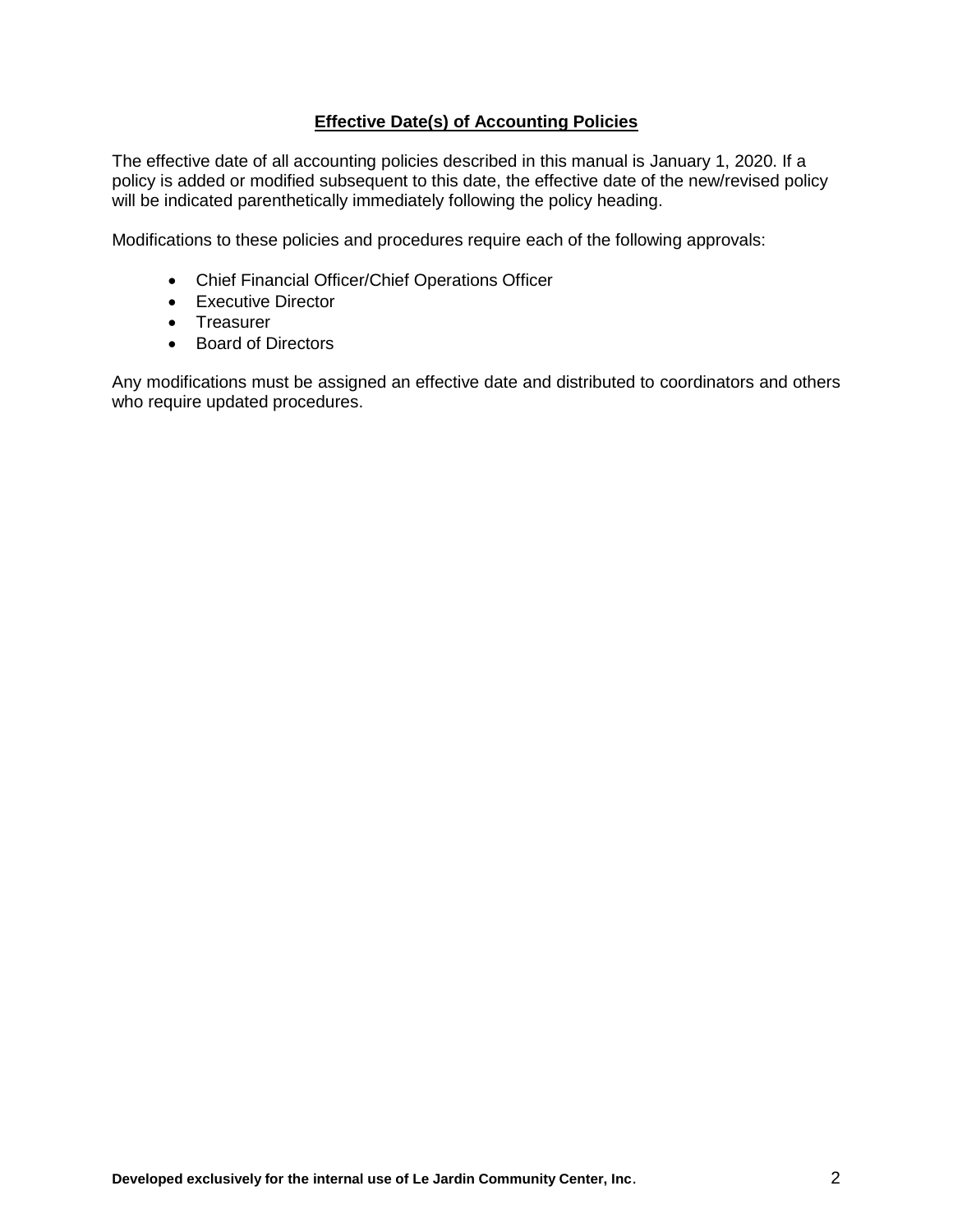# **TABLE OF CONTENTS**

<span id="page-2-0"></span>

## **GENERAL POLICIES**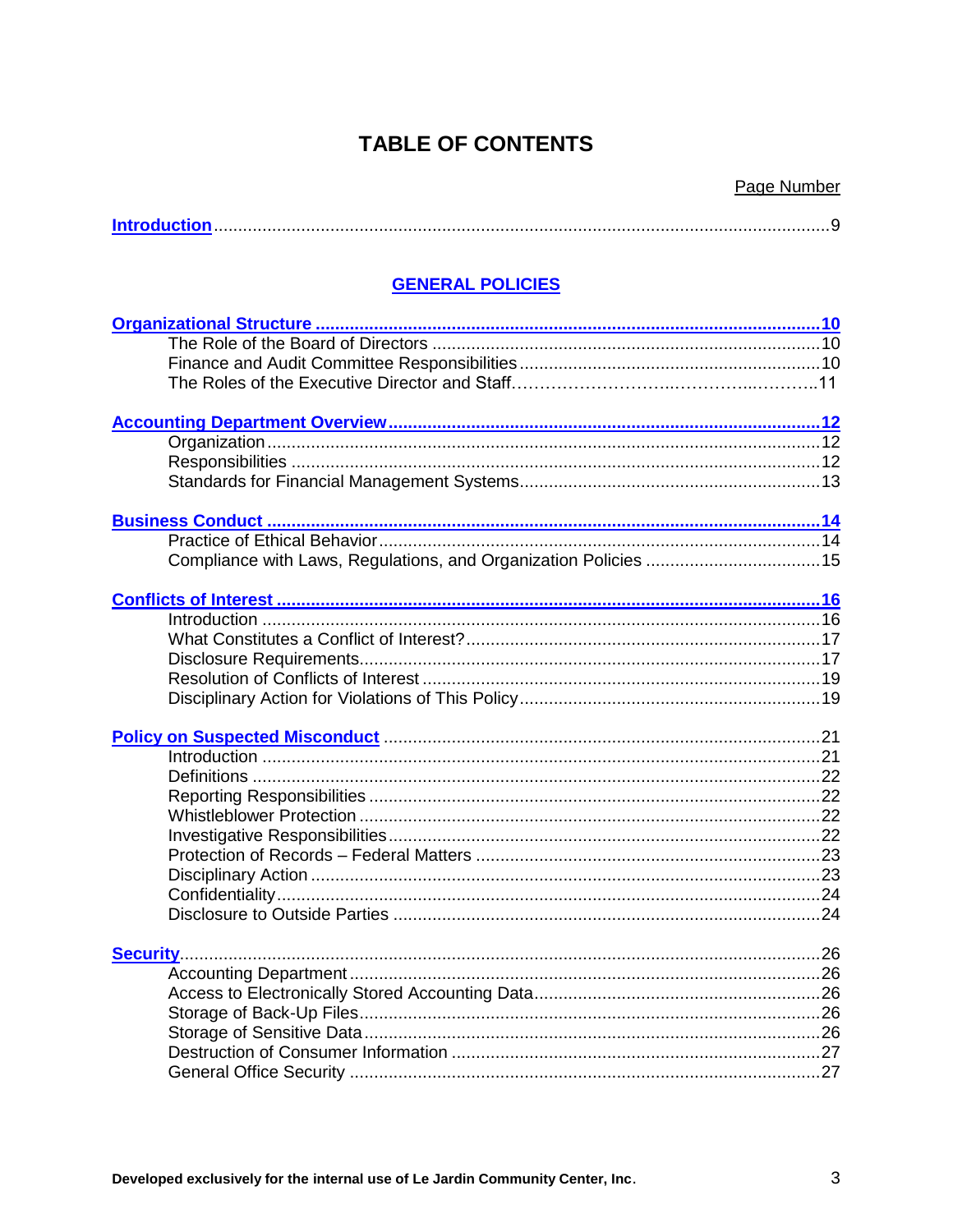## POLICIES ASSOCIATED WITH REVENUES AND CASH RECEIPTS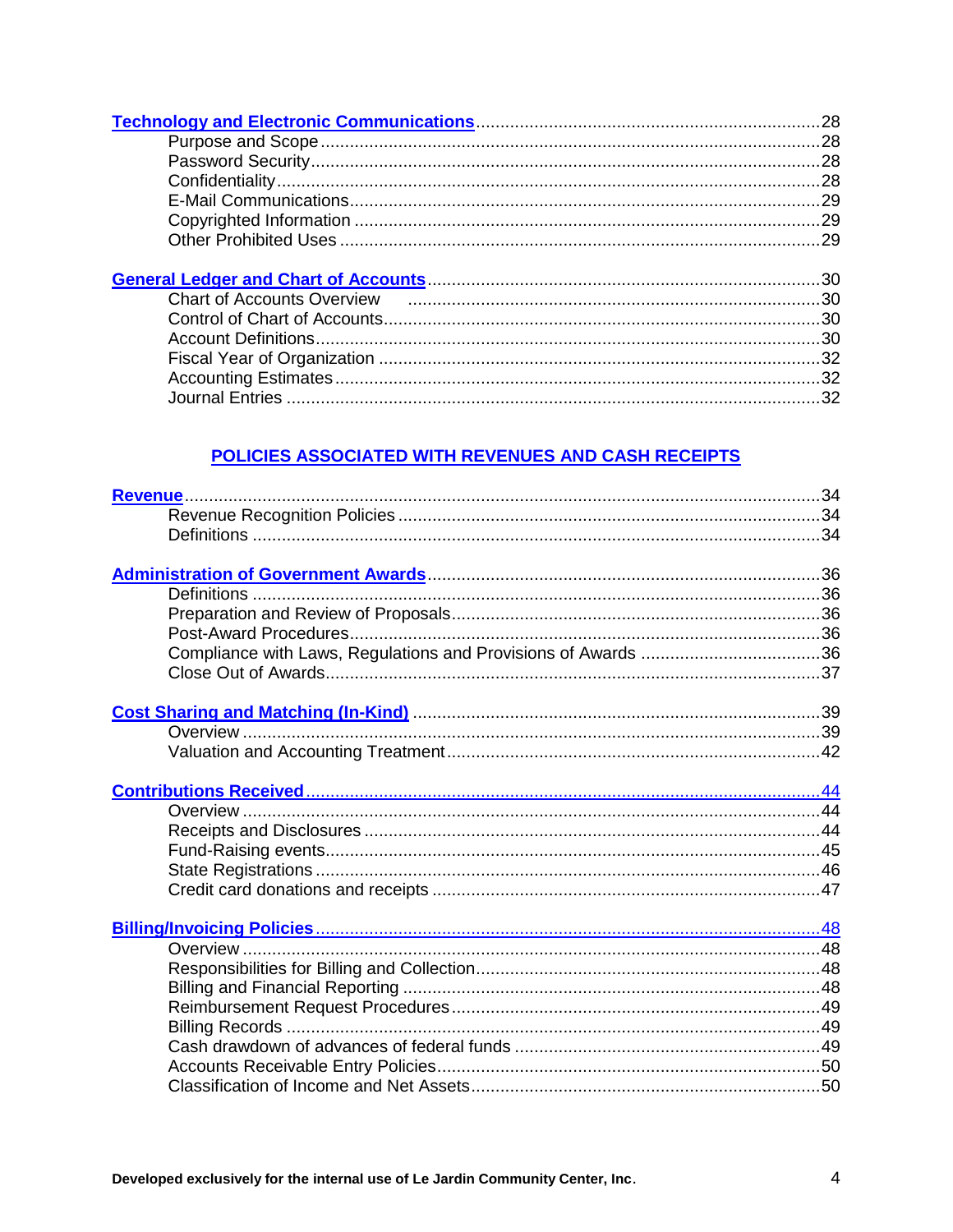## POLICIES ASSOCIATED WITH EXPENDITURES AND DISBURSEMENTS

| Purchasing Policies and Procedures <b>Entrarrow Marshall</b> 54                                  |  |
|--------------------------------------------------------------------------------------------------|--|
|                                                                                                  |  |
|                                                                                                  |  |
|                                                                                                  |  |
|                                                                                                  |  |
|                                                                                                  |  |
|                                                                                                  |  |
|                                                                                                  |  |
|                                                                                                  |  |
|                                                                                                  |  |
|                                                                                                  |  |
|                                                                                                  |  |
| Affirmative Consideration of Minority, Small Business & Women-Owned Businesses 60                |  |
|                                                                                                  |  |
|                                                                                                  |  |
|                                                                                                  |  |
|                                                                                                  |  |
|                                                                                                  |  |
|                                                                                                  |  |
|                                                                                                  |  |
|                                                                                                  |  |
|                                                                                                  |  |
|                                                                                                  |  |
|                                                                                                  |  |
|                                                                                                  |  |
|                                                                                                  |  |
|                                                                                                  |  |
|                                                                                                  |  |
|                                                                                                  |  |
|                                                                                                  |  |
| Charging of Costs to Federal Awards <b>Election Charging Charging of Costs to Federal Awards</b> |  |
|                                                                                                  |  |
|                                                                                                  |  |
|                                                                                                  |  |
|                                                                                                  |  |
|                                                                                                  |  |
|                                                                                                  |  |
|                                                                                                  |  |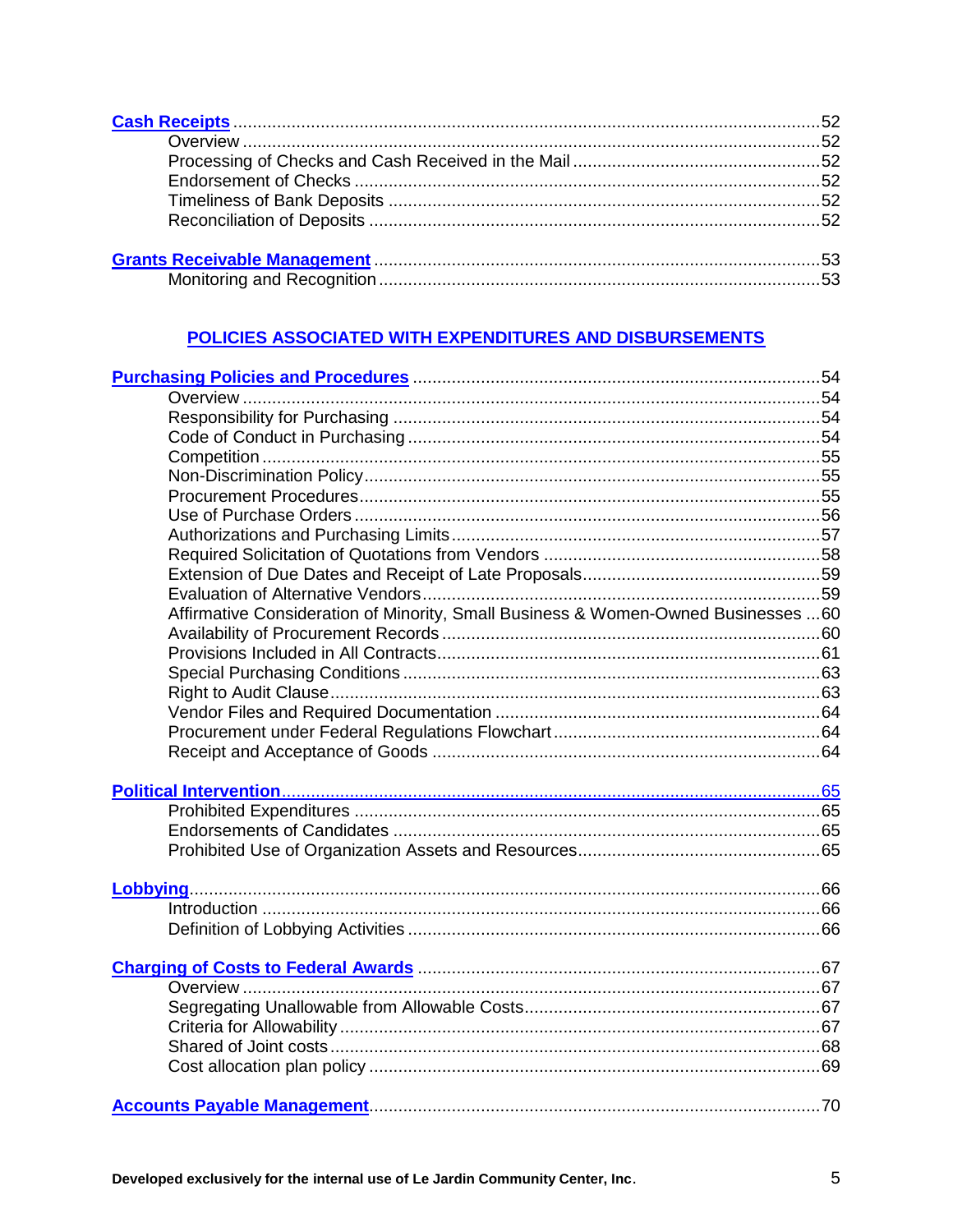# POLICIES PERTAINING TO SPECIFIC ASSET ACCOUNTS

|--|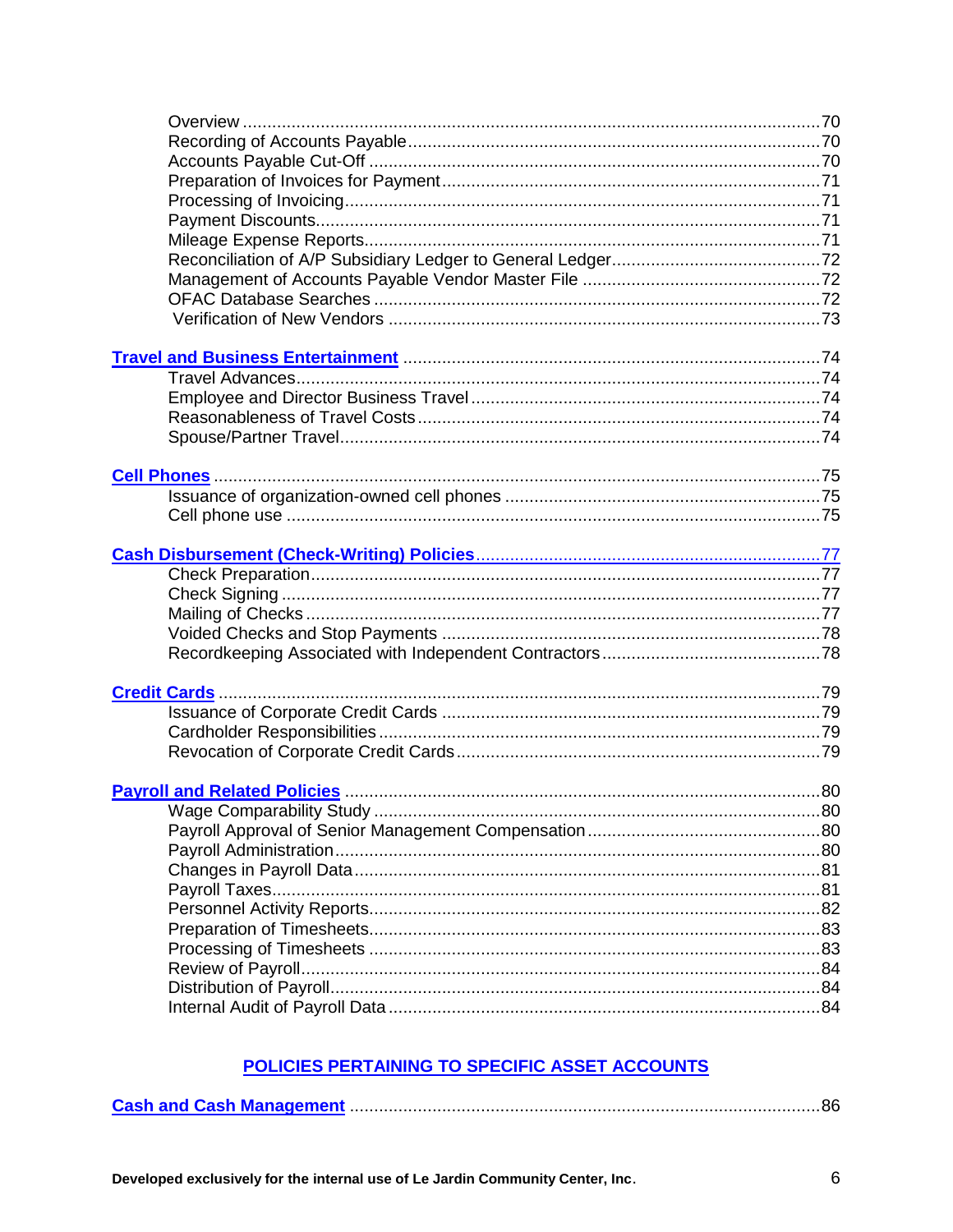## POLICIES PERTAINING TO SPECIFIC LIABILITY AND NET ASSET ACCOUNTS

## POLICIES ASSOCIATED WITH FINANCIAL AND TAX REPORTING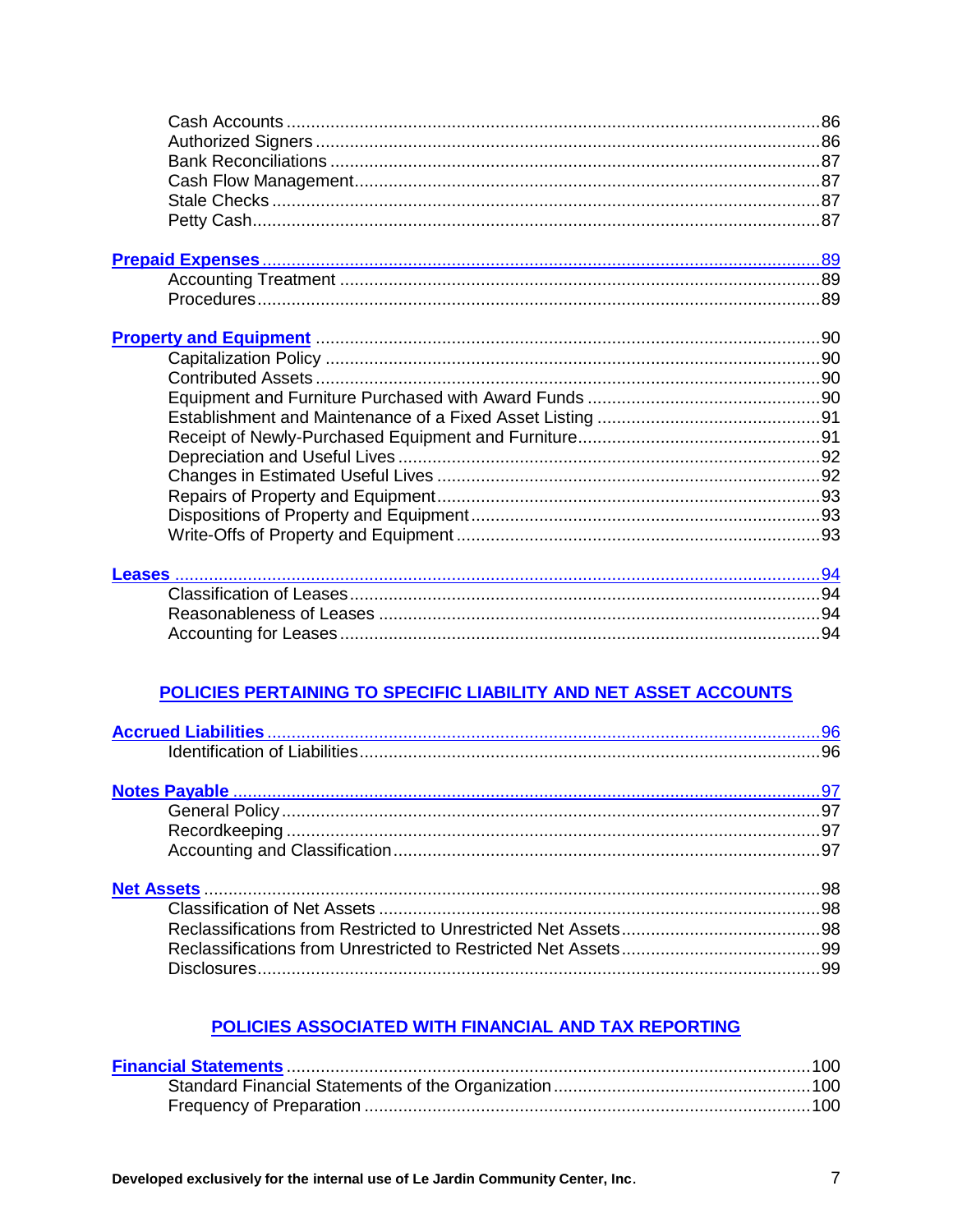## **FINANCIAL MANAGEMENT POLICIES**

| 108 |
|-----|
|     |
|     |

## **BOARD GOVERNANCE**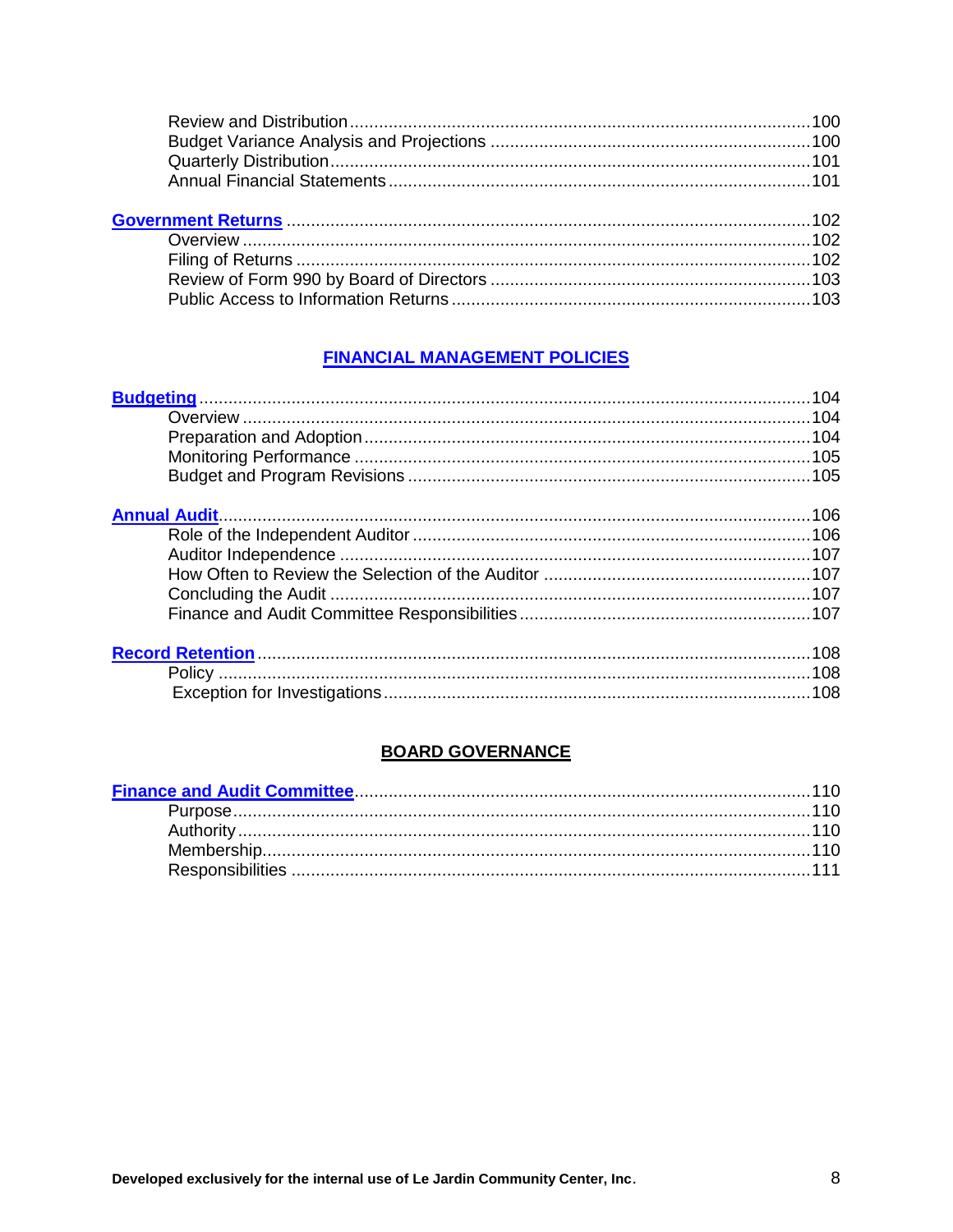## **INTRODUCTION**

This accounting manual is intended to provide an overview of the accounting policies and procedures for Le Jardin Community Center, Inc., which shall be referred to as "Le Jardin" or "the Organization" throughout this manual.

**Le Jardin** is incorporated in the state of Florida. Le Jardin is exempt from Federal income taxes under IRS Section 501(c) (3) Organization as a nonprofit corporation. Le Jardin's mission is as follows.

*Enriched by the diversity of our community, Le Jardin Community Center, Inc., is dedicated to improving the quality of life of children and families. We provide high quality educational, recreational and cultural activities and comprehensive services in a safe, caring and nurturing environment. As a private, not-for-profit corporation, Le Jardin seeks opportunities, partnerships and resources to meet changing community needs.*

This manual prescribes the financial operations of the Organization. Its primary purpose is to formalize accounting policies and selected procedures for the accounting staff and to document internal controls.

If a particular grant or award has provisions that are more restrictive than those in this manual, the more restrictive provisions will be followed only for that grant or award.

The Organization allows an individual to designate another person with equal or more authority to give approvals in the event an individual will be absent and unavailable.

The contents of this manual were approved as official policy of the Organization by the Board of Directors, Executive Director, Treasurer, and Chief Financial Officer/Chief Operations Officer. All Le Jardin staff are bound by the policies herein, and any deviation from these policies is prohibited.

#### **BASIS OF ACCOUNTING**

Le Jardin's year-end financial statements are prepared using the accrual basis of accounting in accordance with Generally Accepted Accounting Principles (GAAP). Consequently, revenue, other than contributions, is recognized when earned and expenses are recognized when the obligation is incurred.

Accounting transactions will be processed and reports produced on Abila MIP Accounting Software.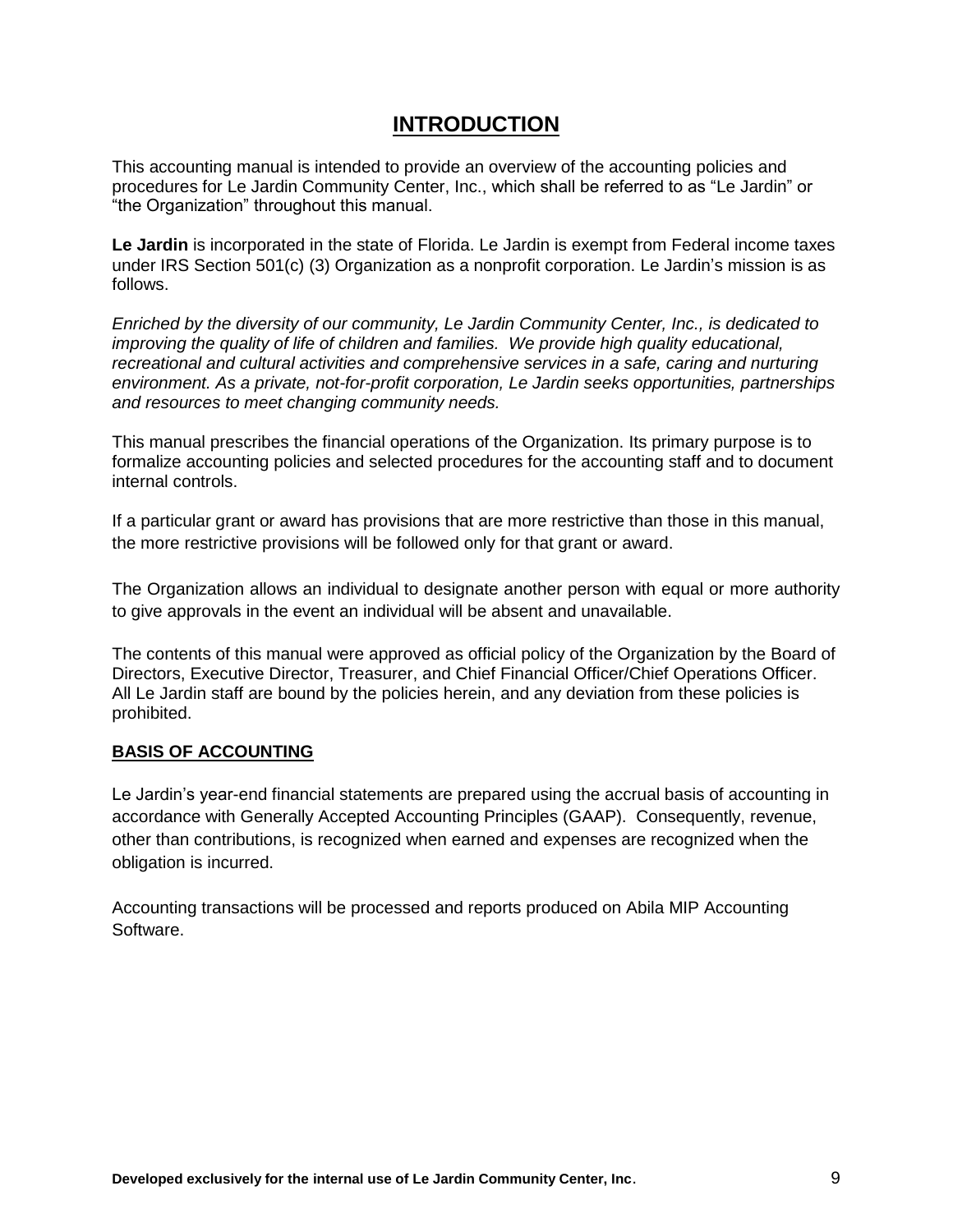# **GENERAL POLICIES**

# <span id="page-9-0"></span>**ORGANIZATIONAL STRUCTURE**

## **The Role of the Board of Directors**

Le Jardin is governed by its Board of Directors, which is responsible for the oversight of the Organization by:

- 1. Planning for the future
- 2. Establishing broad policies, including financial and personnel policies and procedures
- 3. Approving grant applications
- 4. Reviewing and approving the annual audit
- 5. Reviewing financial information
- 6. Identifying and proactively dealing with emerging issues
- 7. Interpreting the Organization's mission to the public
- 8. Soliciting prospective contributors
- 9. Hiring, evaluating, and working with the Executive Director
- 10. Establishing and maintaining programs and systems designed to assure compliance with the requirements of all contracts and grants
- 11. Authorizing establishment of all bank accounts and designation of all check signers.
- 12. Authorizing all borrowings of funds and establishing lines of credit.
- 13. For additional information, refer to the Bylaws.

The Executive Director shall be responsible for the day-to-day oversight and management of Le Jardin.

#### **Finance and Audit Committee Responsibilities**

The Finance and Audit Committee is responsible for direction and oversight regarding the overall financial management of Le Jardin. Functions of the Finance and Audit Committee include:

- 1. Review and recommendation of the Organization's annual budget (prepared by the staff) for final approval by the full board
- 2. Long-term financial planning
- 3. Evaluation and approval of the financial aspects of facilities decisions (i.e., leasing, purchasing property)
- 4. Monitoring of actual vs. budgeted financial performance
- 5. Oversight of reserve funds
- 6. Review of financial procedures

The review of the Organization's financial statements shall not be limited to the Finance and Audit Committee, but shall involve the entire Board of Directors.

The Finance and Audit Committee hires an independent CPA firm and communicates directly with the CPA firm for an annual audit, as described in the Organization's by-laws. The Finance and Audit Committee shall review and approve the final audited financial statements, and any other communications received from the auditor regarding internal controls, illegal acts, or fraud.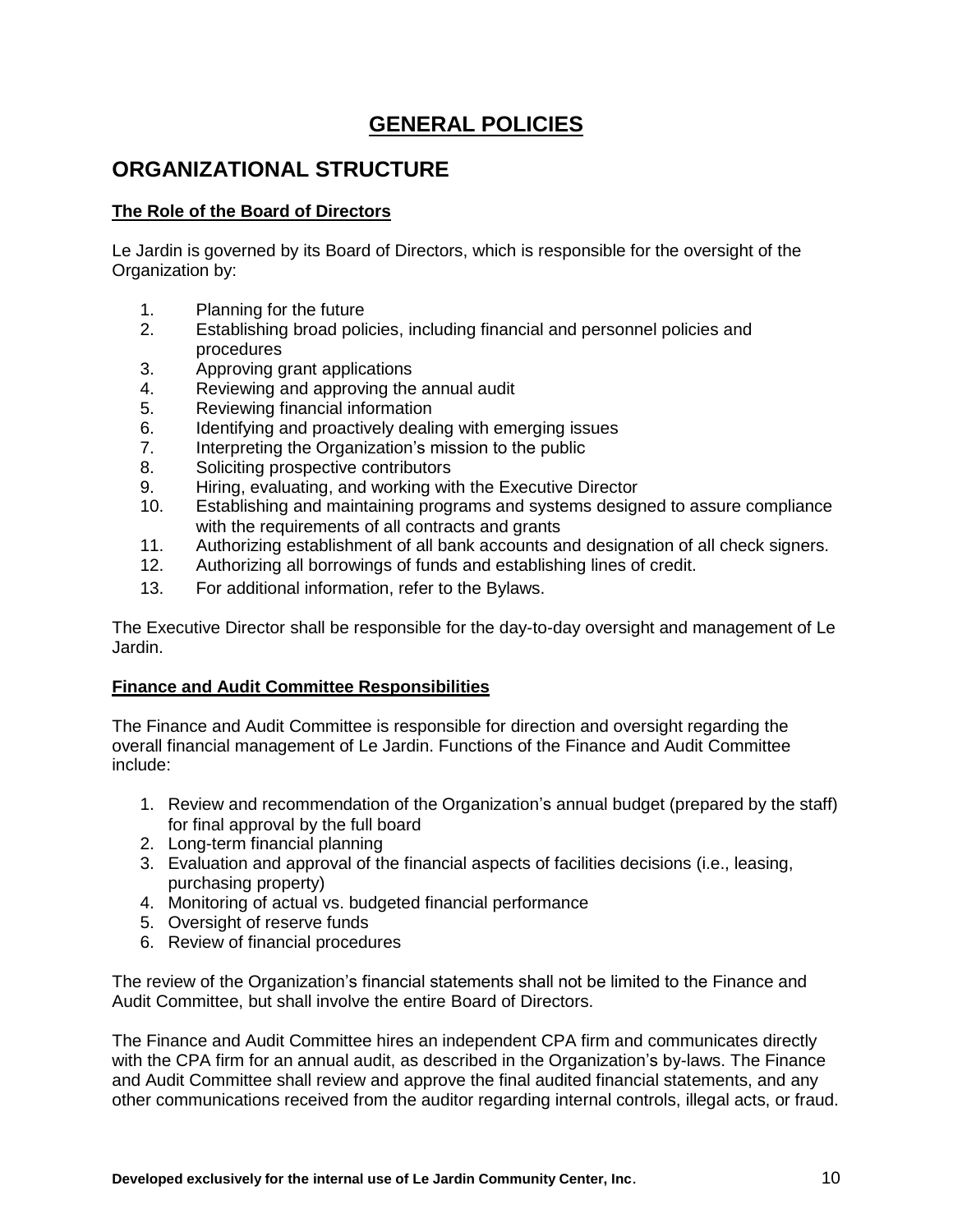The Finance and Audit Committee also serves as the primary point of contact for any employee who suspects that fraud has been committed against the Organization or by one of its employees or board members.

The Finance and Audit Committee's role in the annual audit is more fully explained in the section of this manual covering the annual audit.

#### *Conflict with Organizational Documents*

In the event of any conflict between these Policies and Procedures, whether as originally established or as later amended, and the Organization's Articles of Incorporation and Bylaws, as in effect at the time of such conflict, the latter shall prevail.

#### **The Roles of the Executive Director and Staff**

The Board of Directors hires the Executive Director, who reports directly to the board. The Executive Director is responsible for hiring and evaluating Program Coordinators for each of the Organization's departments. Each Program Coordinator reports to the Executive Director.

Program Coordinators are responsible for hiring employees to work in that department with Human Resources and approval from the Executive Director. All employees within a department shall report directly to that department's Program Coordinator, who shall be responsible for managing and evaluating all employees within their department.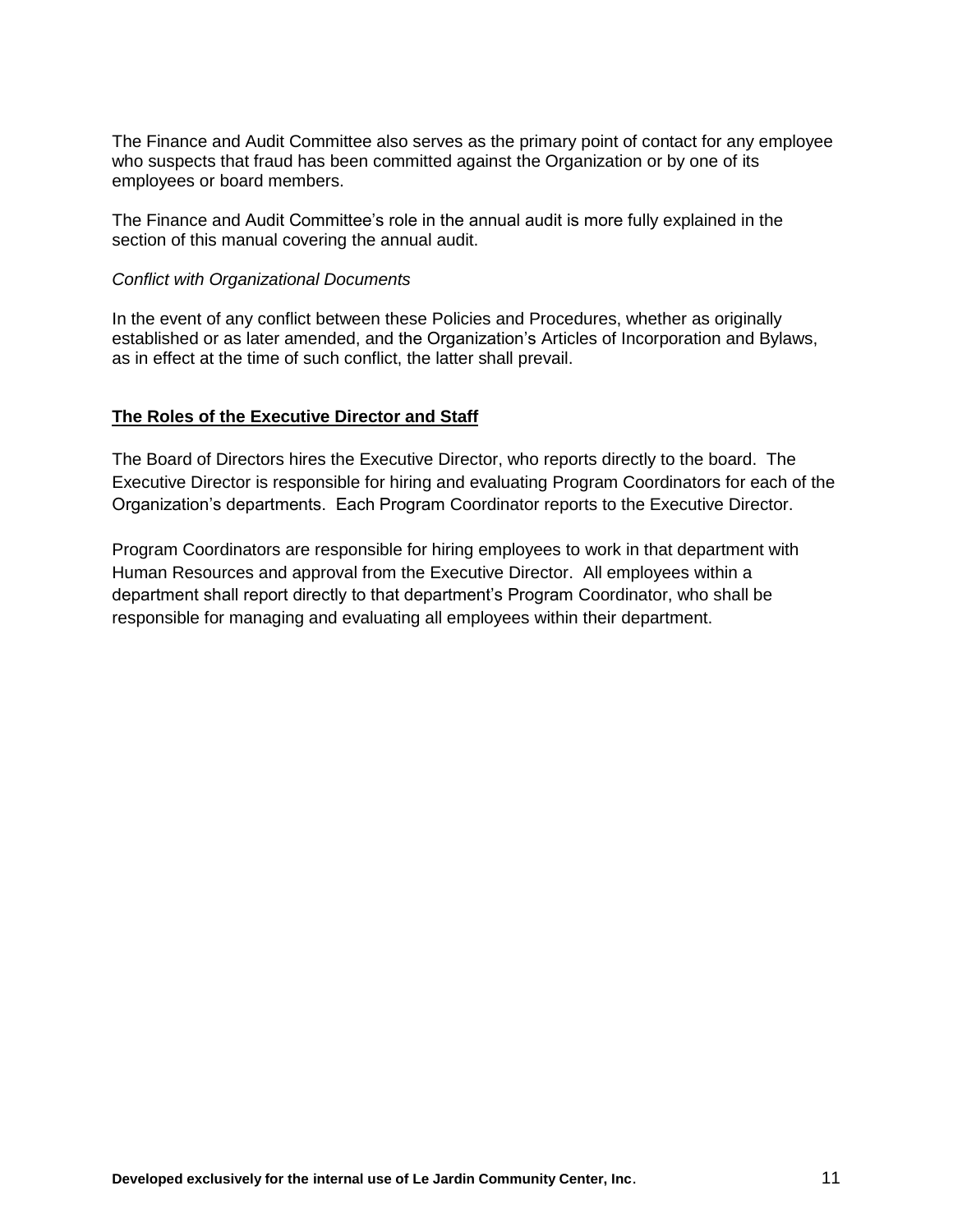# <span id="page-11-0"></span>**ACCOUNTING DEPARTMENT OVERVIEW**

#### **Organization**

The accounting department consists of six (6 staff members who manage and process financial information for Le Jardin. The following positions comprise the accounting department:

- Chief Financial Officer/Chief Operating Officer
- Accountant III
- Accountant II
- Accounting Clerk
- Accountant A
- Accountant B

Other officers and employees of Le Jardin who have financial responsibilities are as follows:

- Executive Director
- Program Manager
- Human Resources Director
- Program Coordinators
- Treasurer Board level
- Finance and Audit Committee Board level
- Executive Committee Board level
- Full Board of Directors

#### **Responsibilities**

The primary responsibilities of the accounting department consist of:

- **•** General ledger
- Budgeting
- Cash and investment management
- Asset management
- Grants and contracts administration
- Purchasing
- Account receivable and billing
- Cash receipts
- Accounts payable
- Cash disbursements
- Payroll and benefits
- Financial statement processing
- External reporting of financial information
- Bank reconciliation
- Reconciliation of subsidiary ledgers
- Compliance with government reporting requirements
- Annual audit
- Leases
- Insurance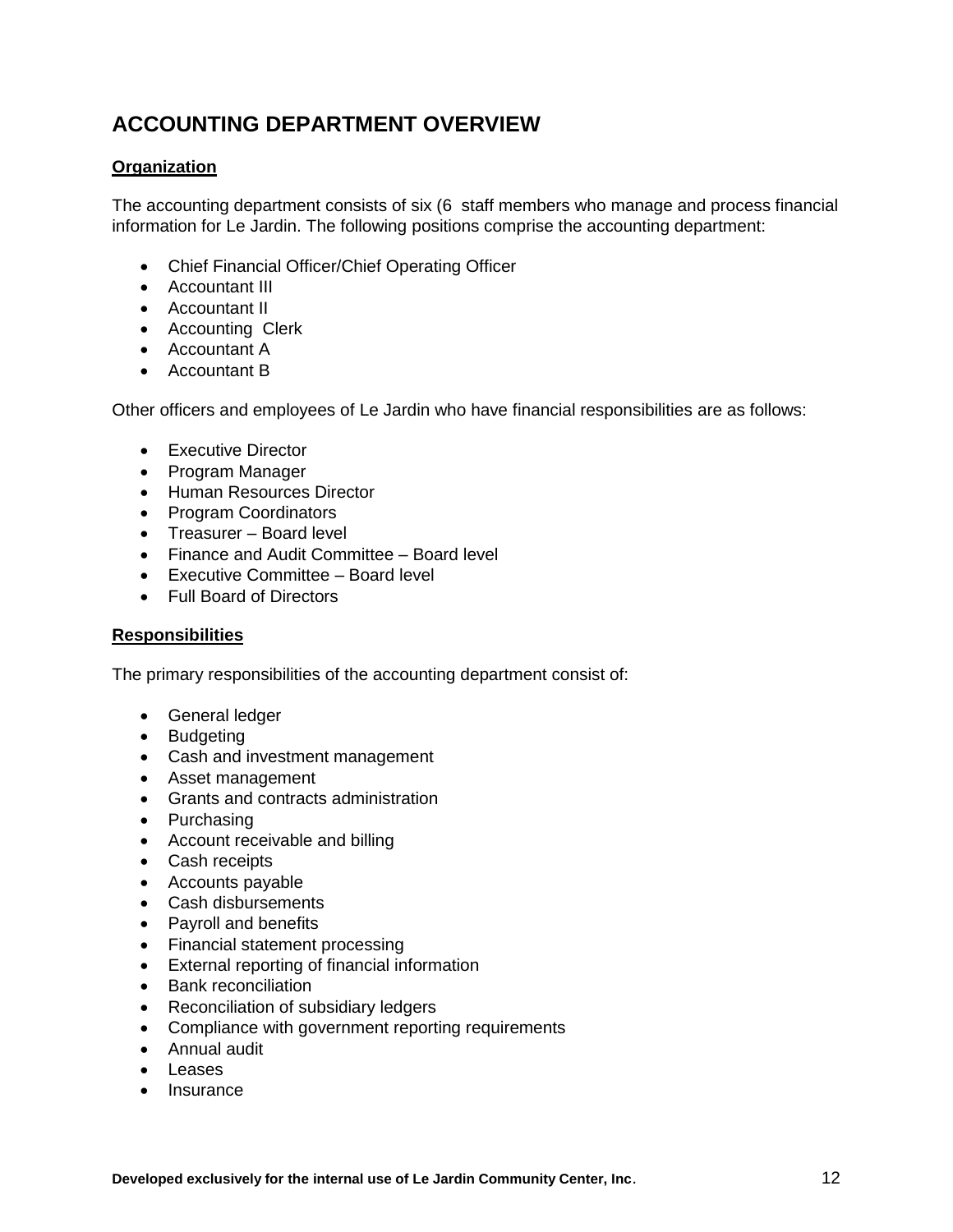#### <span id="page-12-0"></span>**Standards for Financial Management Systems**

In accordance with 45 CFR Part 75, *Uniform Administrative Requirements, Cost Principles, and Audit Requirements for HHS Awards*, Le Jardin maintains a financial management system that provides for the following. Specific procedures to carry out these standards are detailed in the appropriate sections of this manual.

- 1. Identification, in all its accounts, of all Federal awards received and expended and the Federal programs under which they were received.
- 2. Accurate, current, and complete disclosure of the financial results of each federallysponsored project or program in accordance with the reporting requirements of 45 CFR 75.341, Financial Reporting, and 75.342, Monitoring and Reporting Program Performance, and/or the award.
- 3. Records that identify adequately the source and application of funds for federallyfunded activities. These records must contain information pertaining to federal awards, authorizations, obligations, unobligated balances, assets, expenditures, income, and interest and be fully supported by source documentation.
- 4. Effective control over and accountability for all funds, property, and other assets. Le Jardin must adequately safeguard all such assets and ensure they are used solely for authorized purposes.
- 5. Comparison of outlays with budget amounts for each award.
- 6. Information that relates financial data to performance accomplishments and demonstrates cost effective practices as required by funding sources. (*45 CFR 75.301, Performance Measurement*)
- 7. Written procedures to minimize the time elapsing between the transfer of funds and disbursement by Le Jardin. Advance payments must be limited to the minimum amount needed and be timed to be in accordance with actual, immediate cash requirements. Le Jardin. *45 CFR 75.305, Payment).* See Le Jardin's written procedures in the Cash Drawdowns of Advances section of this manual.
- 8. Written procedures for determining the reasonableness, allocability, and allowability of costs in accordance with the provisions of 45 CFR 75 Subpart E, Cost Principles, and the terms and conditions of the award. See Le Jardin's written procedures in the Charging Costs to Federal Awards section of this manual.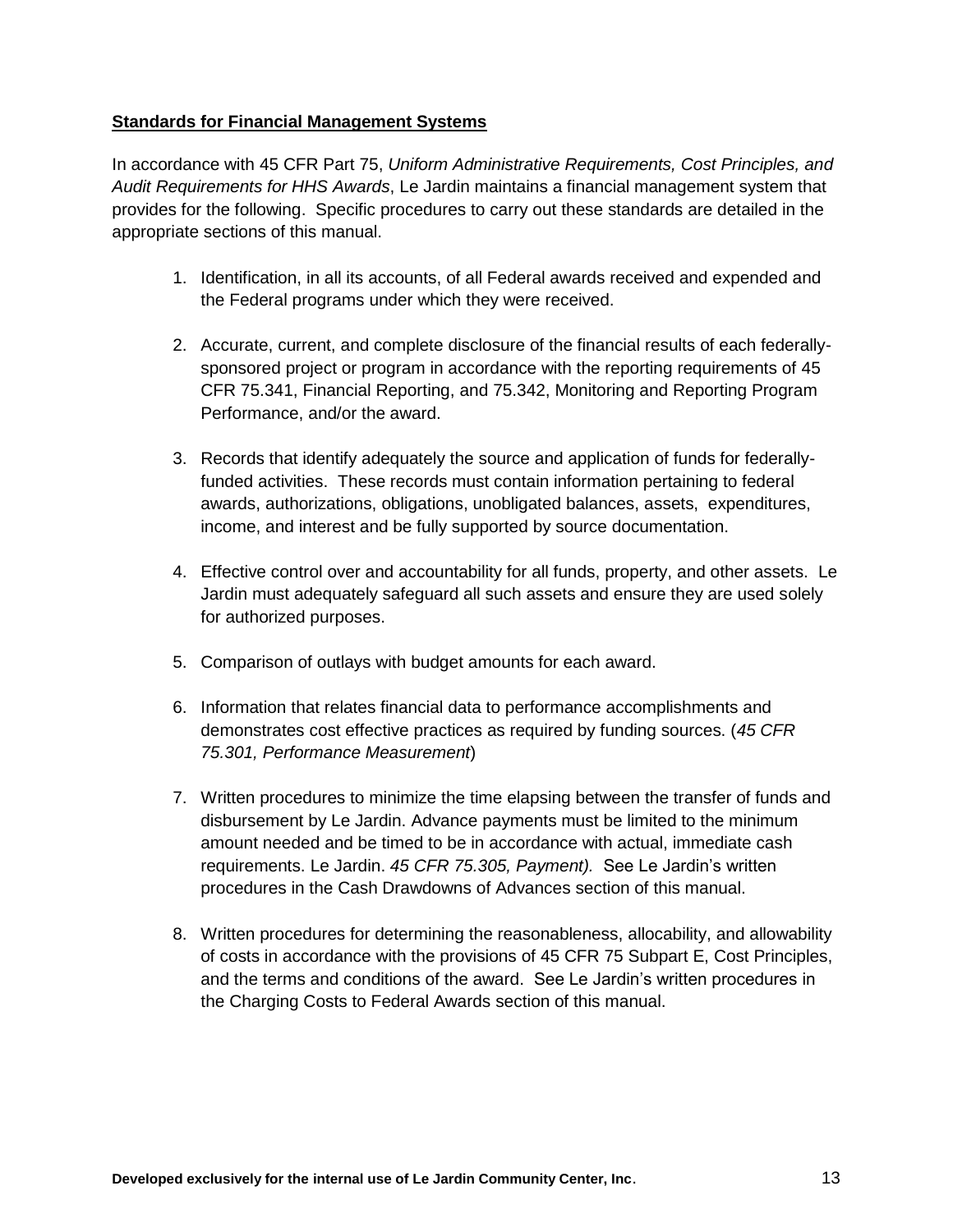# **BUSINESS CONDUCT**

#### **Practice of Ethical Behavior**

Unethical actions, or the appearance of unethical actions, are unacceptable under any conditions. The effectiveness and reputation of Le Jardin depend of a very large extent on the following considerations.

Each employee must apply her/his own sense of personal ethics, which should extend beyond compliance with applicable laws and regulations in business situations, to govern behavior where no existing regulation provides a guideline. Each employee is responsible for applying good judgment in business decisions where specific rules do not provide all the answers.

In determining compliance with this standard in specific situations, employees should ask themselves the following questions:

- 1. Is my action legal?
- 2. Is my action ethical?
- 3. Does my action comply with Le Jardin policies?
- 4. Am I sure my action does not appear inappropriate?
- 5. Am I sure that I would not be embarrassed or compromised if my action became known within the Organization or publicly?
- 6. Am I sure that my action meets my personal code of ethics and behavior?
- 7. Would I feel comfortable defending my actions on the news?

Each employee should be able to answer "yes" to all of these questions before taking action.

Each director, manager and coordinator is responsible for the ethical business behavior of her/his subordinates. Directors and coordinators must carefully weigh all courses of action suggested in ethical, as well as economic terms, and base their final decisions on the guidelines provided by this policy, as well as their personal sense of right and wrong.

#### **Confidentiality Policy**

Le Jardin Community Center, Inc. respects the privacy of its clients, former clients, donors, staff, and volunteers. As a basic component of business ethics, employees, volunteers, and board members shall take care to ensure that personal information, financial information, and proprietary information remain confidential and not be disclosed or discussed with anyone without permission or authorization from the Executive Director. Care should also be taken to ensure that unauthorized individuals do not over hear any discussion of confidential information and that documents containing confidential information are not left in the open or inadvertently shared.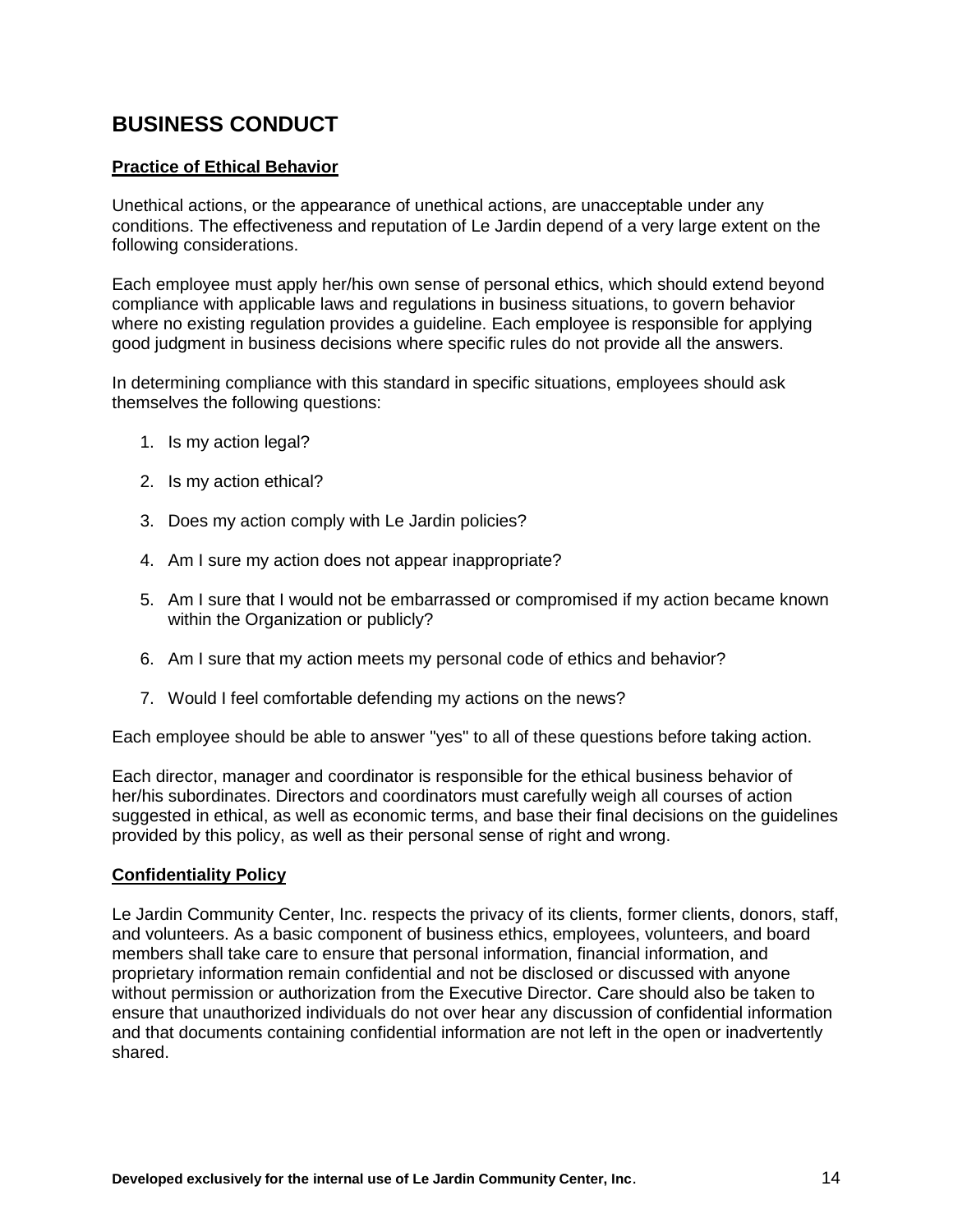Confidentiality is the safeguarding of privileged information. Le Jardin is provided with personal and private information, including protected personally identifiable information, to provide services to clients and participants. Unauthorized disclosure of confidential information could result in legal liability, Damage to relationship with client, staff, and public. Violation of this policy and any statutes regarding confidentiality may result in termination of employment or other corrective action.

#### **Compliance with Laws, Regulations, and Organization Policies**

Le Jardin does not tolerate:

- The willful violation or circumvention of any Federal, state, local, or foreign law by an employee during the course of that person's employment;
- The disregard or circumvention of Le Jardin policy or engagement in unscrupulous dealings.

Employees may not attempt to accomplish by indirect means, through agents or intermediaries, that which is directly forbidden.

<span id="page-14-0"></span>The performance of all levels of employees will be measured against implementation of the provisions of these standards. Employees will cooperate with management and authorities regarding any investigation into the violation of policies and statutes.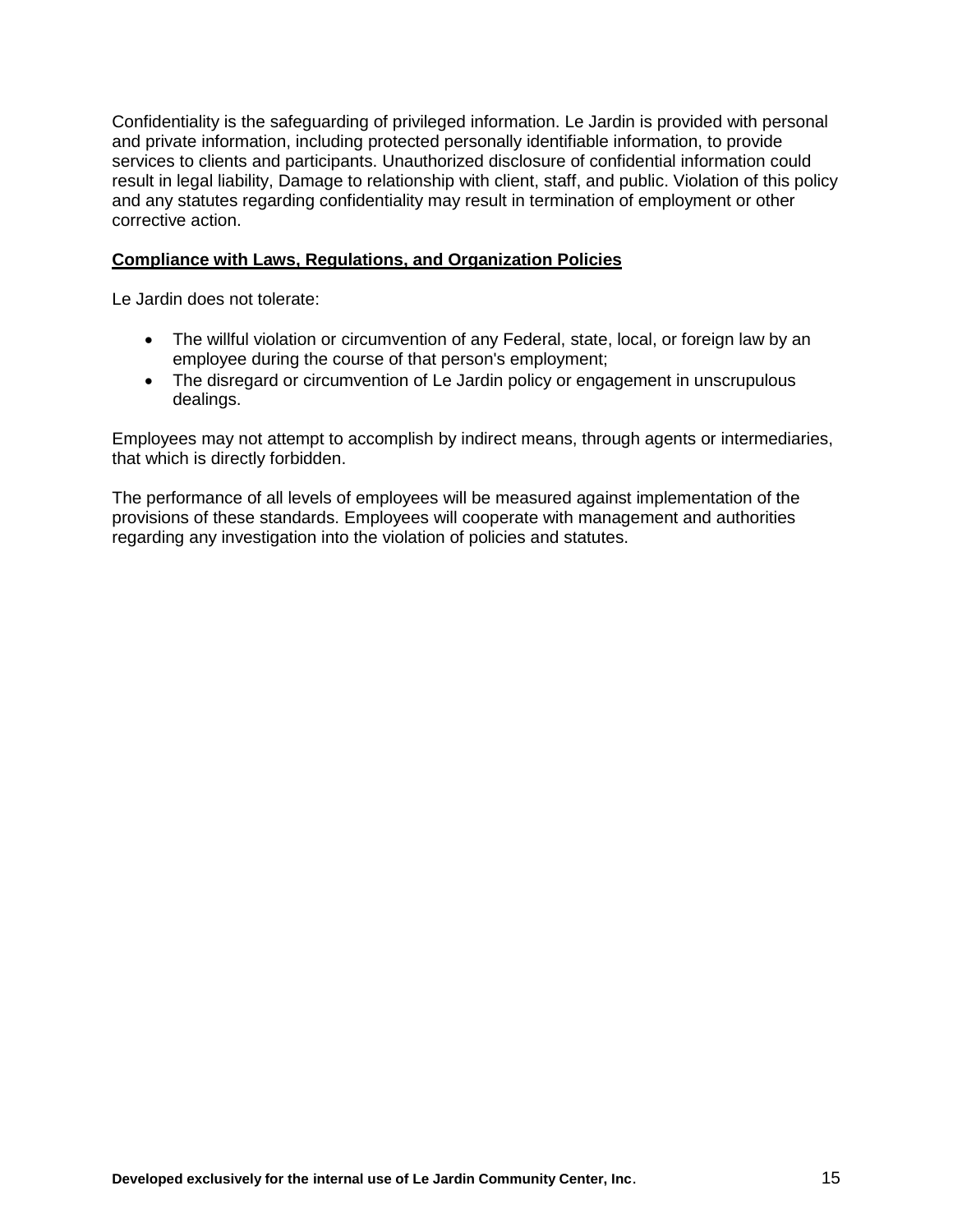# **CONFLICTS OF INTEREST**

#### **Introduction**

In the course of business, situations may arise in which an Organization decision-maker has a conflict of interest, or in which the process of making a decision may create an appearance of a conflict of interest.

All directors and employees have an obligation to:

- 1. Avoid conflicts of interest, or the appearance of conflicts, between their personal interests and those of the Organization in dealing with outside entities or individuals,
- 2. Disclose all real and apparent conflicts of interest to the Board of Directors
- 3. Refrain from participation in any decision on any matter that involves a real conflict of interest or the appearance of a conflict, unless disclosed to and approved in advance by the board.

#### **What Constitutes a Conflict of Interest?**

All employees and directors of Le Jardin owe a duty of loyalty to the Organization. This duty necessitates that in serving the Organization they act solely in the interests of the Organization, not in their personal interests or in the interests of others.

The persons covered under this policy shall hereinafter be referred to as "interested persons." Interested persons include all members of the Board of Directors and all employees, as well as persons with the following relationships to directors or employees:

- 1. Spouses or domestic partners
- 2. Brothers and sisters
- 3. Parents, children, grandchildren, and great-grandchildren
- 4. Spouses of individuals listed in 2 and 3
- 5. Corporations, partnerships, limited liability companies (LLCs), and other forms of businesses in which an employee or director, either individually or in combination with individuals listed in 1, 2, 3, or 4, collectively possess a [35%] or more ownership or beneficial interest
- 6. Organization or business that employs, or is about to employ, any of the parties indicated here.

Conflicts of interest arise when the interests of an interested party may be seen as competing with those of the Organization. Conflicts of interest may be financial (where an interested party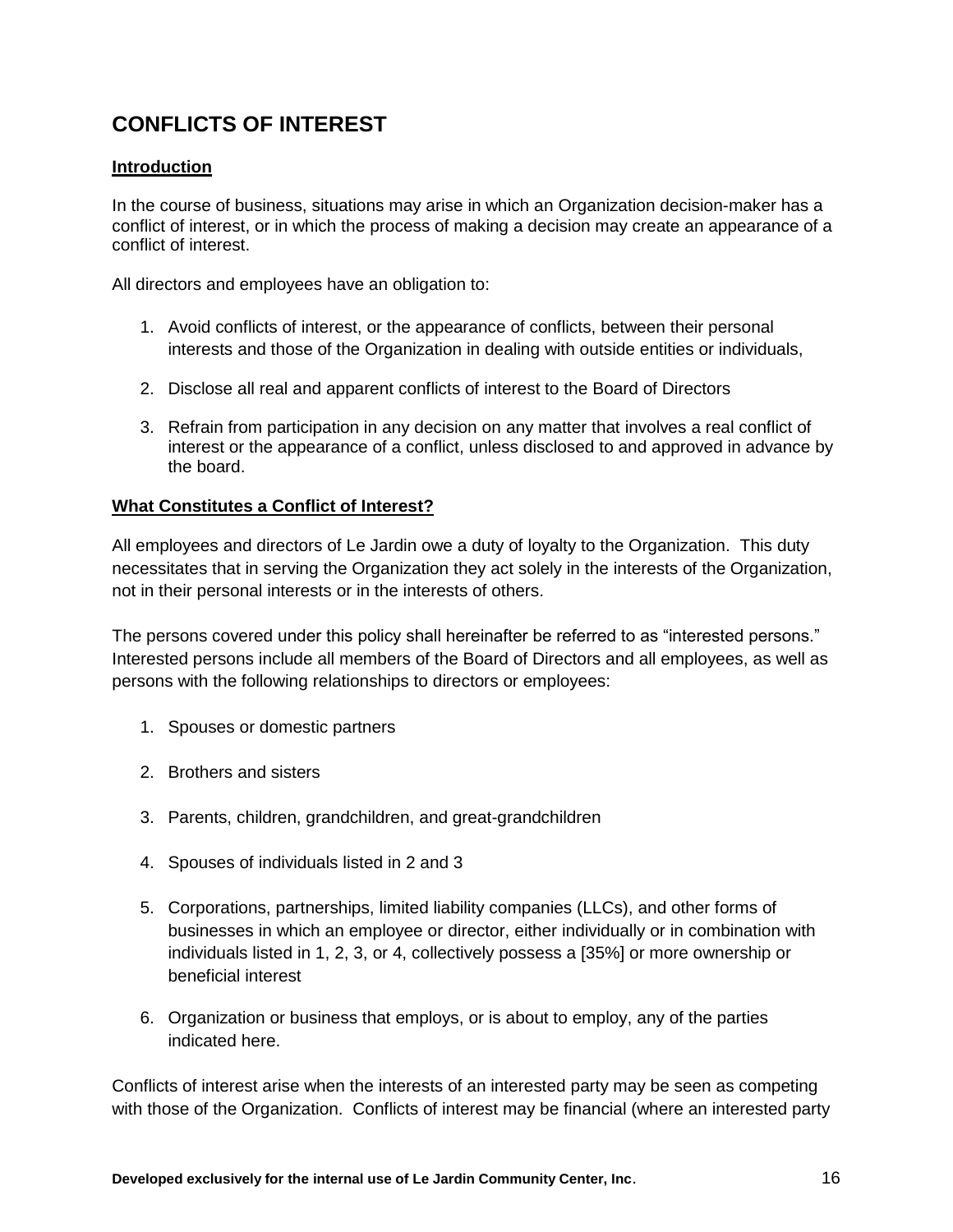benefits financially directly or indirectly) or non-financial (e.g., seeking preferential treatment, using confidential information).

A conflict of interest arises when a director or employee involved in making a decision is in the position to benefit, directly or indirectly, from his/her dealings with the Organization or person conducting business with the Organization. For example, a potential conflict of interest exists when the director or employee, or his/her immediate family owns or receives more than 1% of the benefiting business or profits.

Examples of conflicts of interest include, but are not limited to, situations in which a director or employee:

- 1. Negotiates or approves a contract, purchase, or lease on behalf of the Organization and has a direct or indirect interest in, or receives any direct or indirect personal benefit from, the entity or individual providing the goods or services;
- 2. Negotiates or approves a contract, sale, or lease on behalf of the Organization and has a direct or indirect interest in, or receives any direct or indirect personal benefit from, the entity or individual receiving the goods or services;
- 3. Employs or approves the employment of, or supervises a person who is related by blood or marriage to him/her;
- 4. Sells products or services in competition with the Organization;
- 5. Uses the Organization's facilities, information, other assets, employees, or other resources for personal gain;
- 6. Receives a substantial gift (valued at more than \$25.00) from a vendor, if the director or employee is responsible for initiating or approving purchases from that vendor. (Refer to Article 7, Section 7.6 of the Le Jardin Community Center, Inc. Bylaws for more details.)

#### **Organizational Conflicts of Interest**

All organizational relationships shall be identified and disclosed to the Board of Directors, Chief Financial Officer/Chief Operations Officer, Human Resources Director, and Executive Director on an annual basis or as they are made known. The Chief Financial Officer/Chief Operations Officer is responsible for performing a thorough analysis of potential proposal conflicts of interest to ensure impartiality and objectivity in performance of the contractual objectives.

Each individual contracting situation will be examined on the basis of its particular facts and the nature of the proposed work. Le Jardin will exercise common sense, good judgement, and sound discretion when evaluating the decision on whether a significant potential conflict exists and, if it does, the development of an appropriate means for resolving it. This evaluation will help prevent the existence of conflicting roles that might bias judgment; and help preventing unfair competitive advantage.

#### **Disclosure Requirements**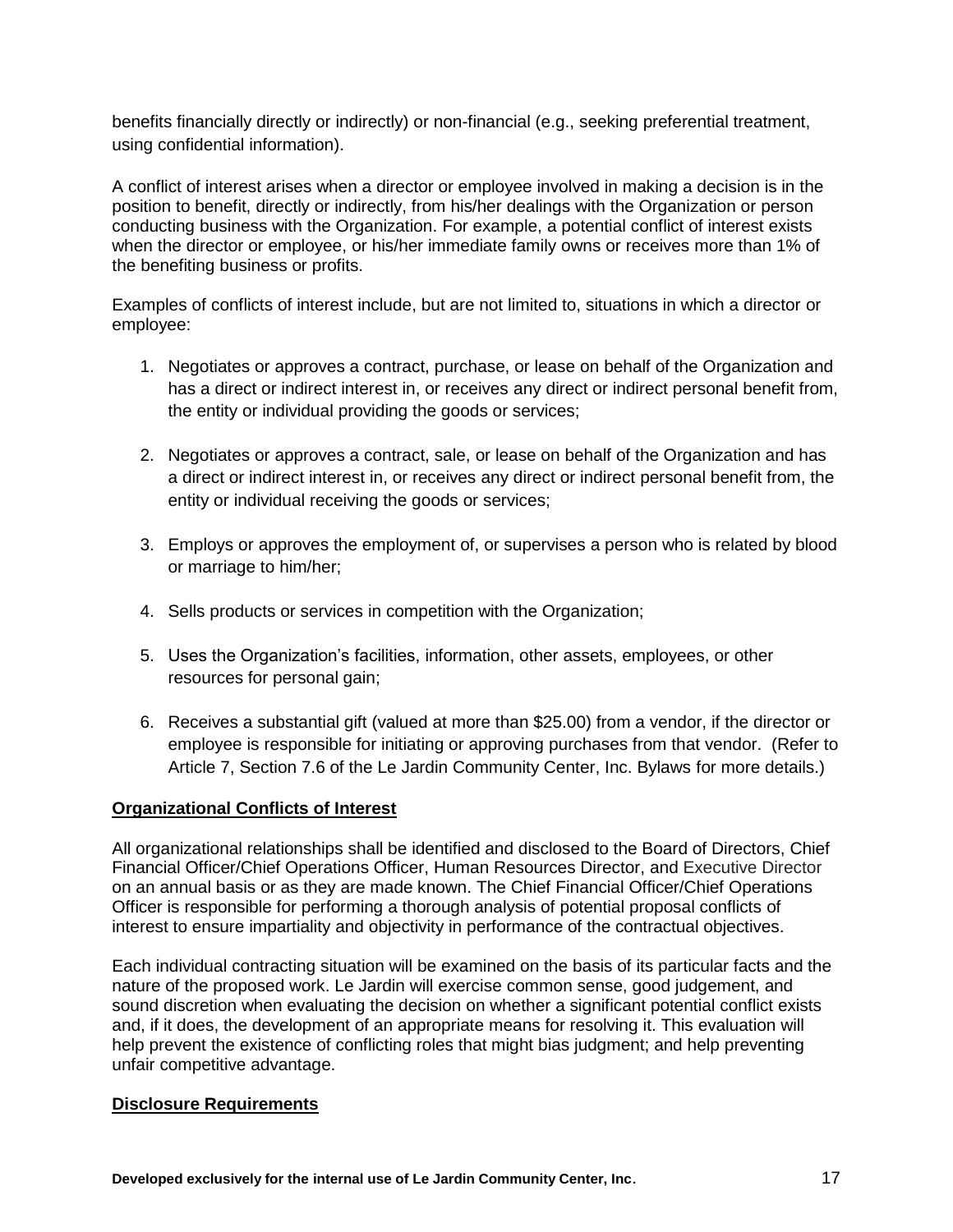A director or employee who believes that he or she may have or be perceived as having a conflict of interest in a discussion or decision must disclose that conflict to the group making the decision. Most concerns about conflicts of interest may be resolved and appropriately addressed through prompt and complete disclosure.

Therefore, Le Jardin requires the following:

- 1. At the inception of employment or volunteer service to the Organization, and on an annual basis thereafter, the accounting department shall distribute a list of all vendors with whom the Organization has transacted business at any time during the preceding year, along with a copy of the disclosure statement to all members of the Board of Directors, the Executive Director, members of senior management, and employees with purchasing and/or hiring responsibilities or authority. Using the prescribed form, these individuals shall inform, in writing and with a signature, the Executive Director and the chair of the Finance and Audit Committee, of all potential reportable conflicts.
- 2. During the year, these individuals shall submit a signed, updated disclosure form if any new potential conflict arises.
- 3. The Executive Director shall review all forms completed by employees, and the Finance and Audit Committee shall review all forms completed by directors and the Executive Director and determine appropriate resolution in accordance with the next section of this policy.
- 4. Prior to management, board, or committee action on a contract or transaction involving a conflict of interest, a staff, director, or committee member having a conflict of interest and who is in attendance at the meeting shall disclose all facts material to the conflict of interest. Such disclosure shall be reflected in the minutes of the meeting.
- 5. A staff, director, or committee member who plans not to attend a meeting at which he or she has a reason to believe that the management, board, or committee will act on a matter in which the person has a conflict of interest shall disclose to the chair of the meeting all facts material to the conflict of interest. The chair shall report the disclosure at the meeting and the disclosure shall be reflected in the minutes of the meeting.
- 6. A person who has a conflict of interest shall not participate in or be permitted to hear management's, the board, or the committee's discussion of the matter except to disclose material facts and to respond to questions. Such person shall not attempt to exert his or her personal influence with respect to the matter.
- 7. A person who has a conflict of interest with respect to a contract or transaction that will be voted on at a meeting shall not be counted in determining a quorum for purposes of the vote. The person having a conflict of interest may not vote on the contract or transaction and shall not be present in the meeting room when the vote is taken, unless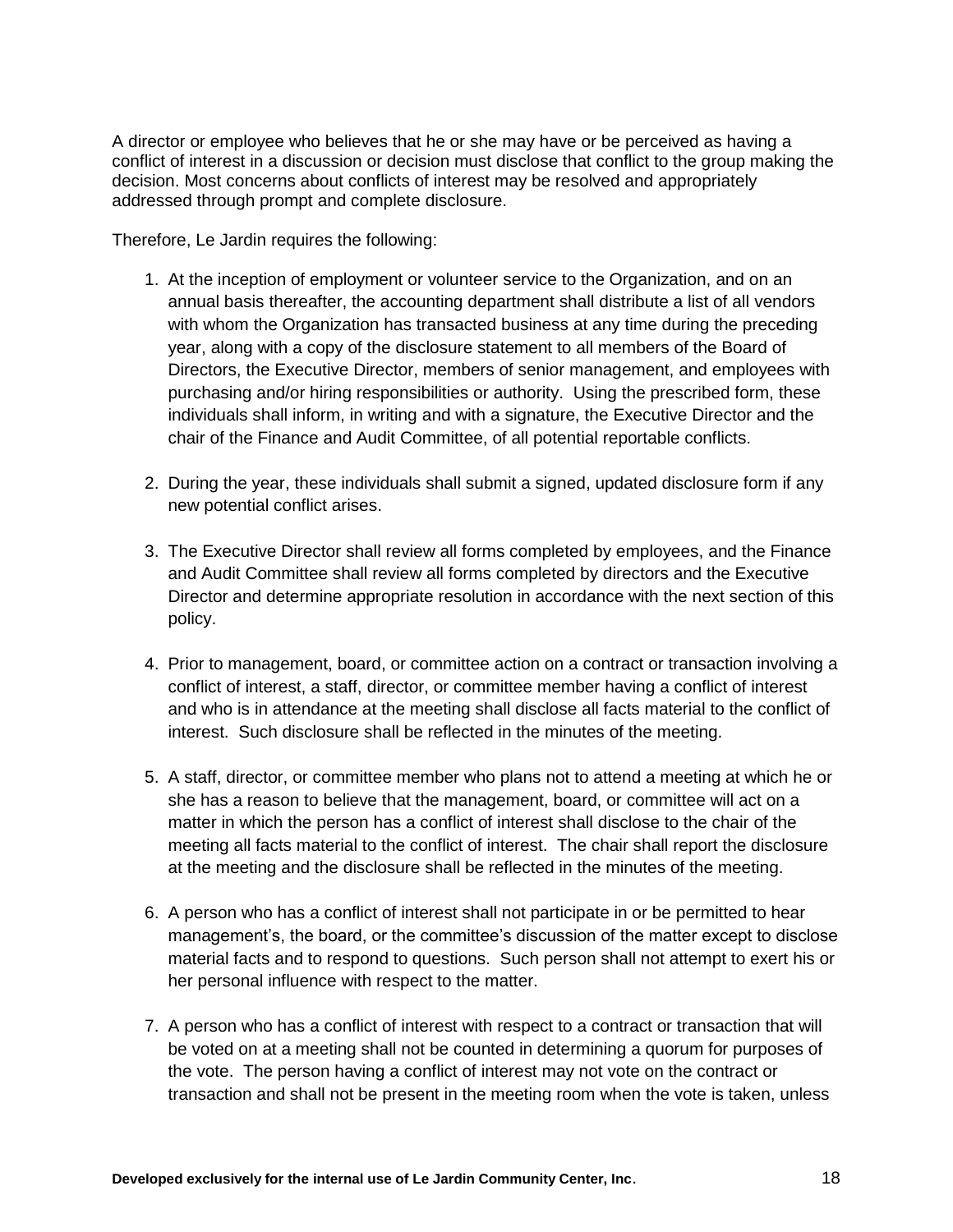the vote is by secret ballot. Such person's ineligibility to vote and abstention from voting shall be reflected in the minutes of the meeting. For purposes of this paragraph, a member of the Board of Directors of Le Jardin has a conflict of interest when he or she stands for election as an officer or for re-election as a member of the Board of Directors.

- 8. If required by Federal awarding agencies, Le Jardin will notify those agencies in writing of any *potential* conflict of interest. (*45 CFR Part 75.112, Conflict of interest)*
- 9. The Board of Directors will review and sign the Conflicts of Interest policies of the Organization every year.

#### **Resolution of Conflicts of Interest**

All real or apparent conflicts of interest shall be disclosed to the Finance and Audit Committee and the Executive Director. Conflicts shall be resolved as follows:

- The Finance and Audit Committee shall be responsible for making all decisions concerning resolutions of conflicts involving directors, the Executive Director, and other members of senior management.
- The chair of the committee shall be responsible for making all decisions concerning resolutions of conflicts involving Finance and Audit Committee members.
- The chair of the board shall be responsible for making all decisions concerning resolutions of the conflict involving the chair of the Finance and Audit Committee.
- The Executive Director shall be responsible for making all decisions concerning resolutions of conflicts involving employees below the senior management level, subject to the approval of the Finance and Audit Committee.

An employee or director may appeal the decision that a conflict (or appearance of conflict) exists as follows:

- An appeal must be directed to the chairman of the board.
- Appeals must be made within thirty (30) days of the initial determination.
- **Resolution of the appeal shall be made by vote of the full Board of Directors.**
- Board members who are the subject of the appeal, or who have a conflict of interest with respect to the subject of the appeal, shall abstain from participating in, discussing, or voting on the resolution, unless their discussion is requested by the remaining members of the board.

#### **Disciplinary Action for Violations of This Policy**

Failure to comply with the standards contained in this policy will result in disciplinary action that may include termination, referral for criminal prosecution, and reimbursement to the Organization or to the government, for any loss or damage resulting from the failure. As with all matters involving disciplinary action, principles of fairness will apply. Any employee charged with a violation of this policy will be afforded an opportunity to explain her or his actions before disciplinary action is taken.

Disciplinary action will be taken: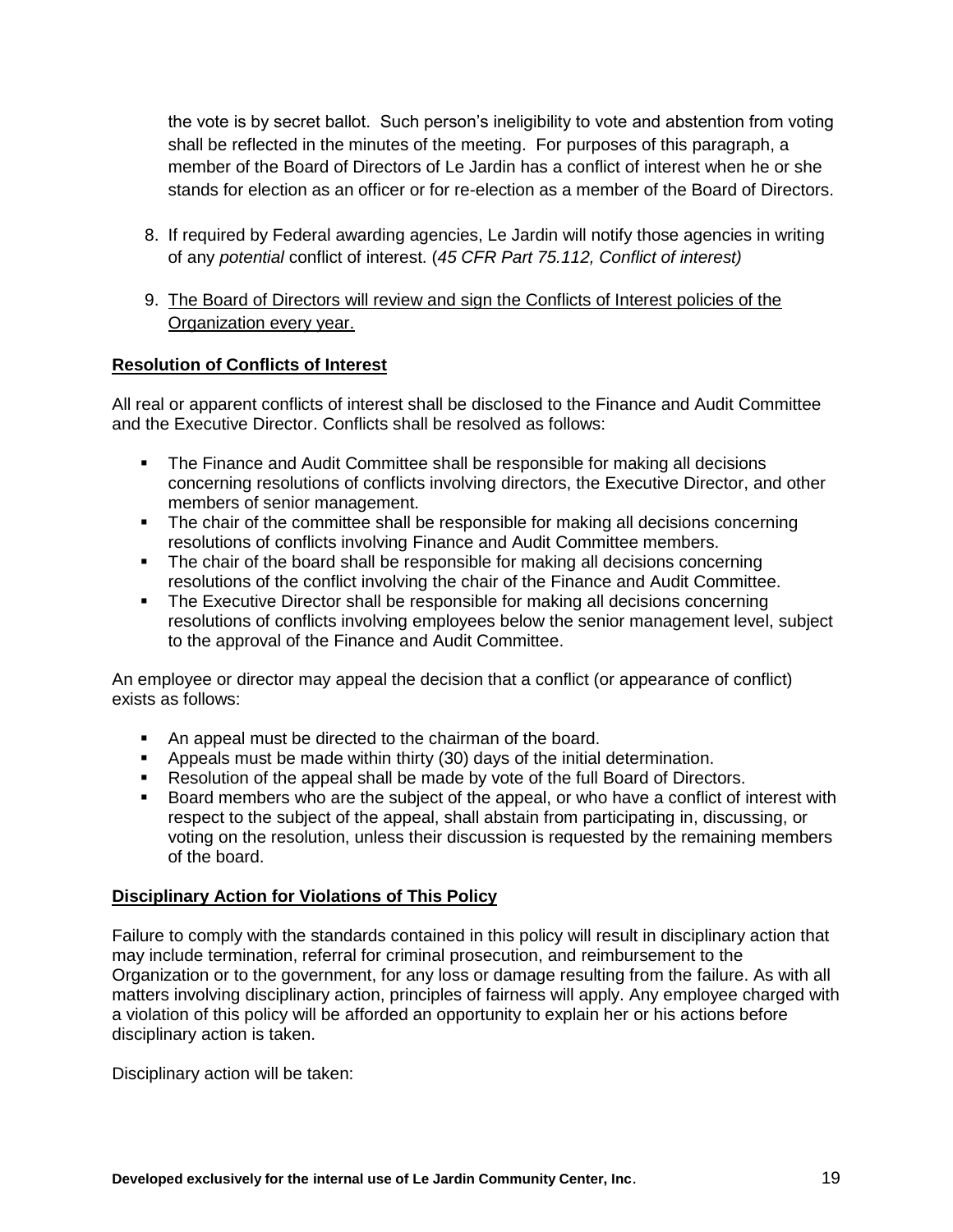- 1. Against any employee who authorizes or participates directly or indirectly in actions that are a violation of this policy.
- 2. Against any employee who has deliberately failed to report a violation or deliberately withheld relevant and material information concerning a violation of this policy.
- 3. Against any director, manager or coordinator who attempts to retaliate, directly or indirectly, or encourages others to do so, against any employee who reports a violation of this policy.

A board member who violates this policy will be removed from the board.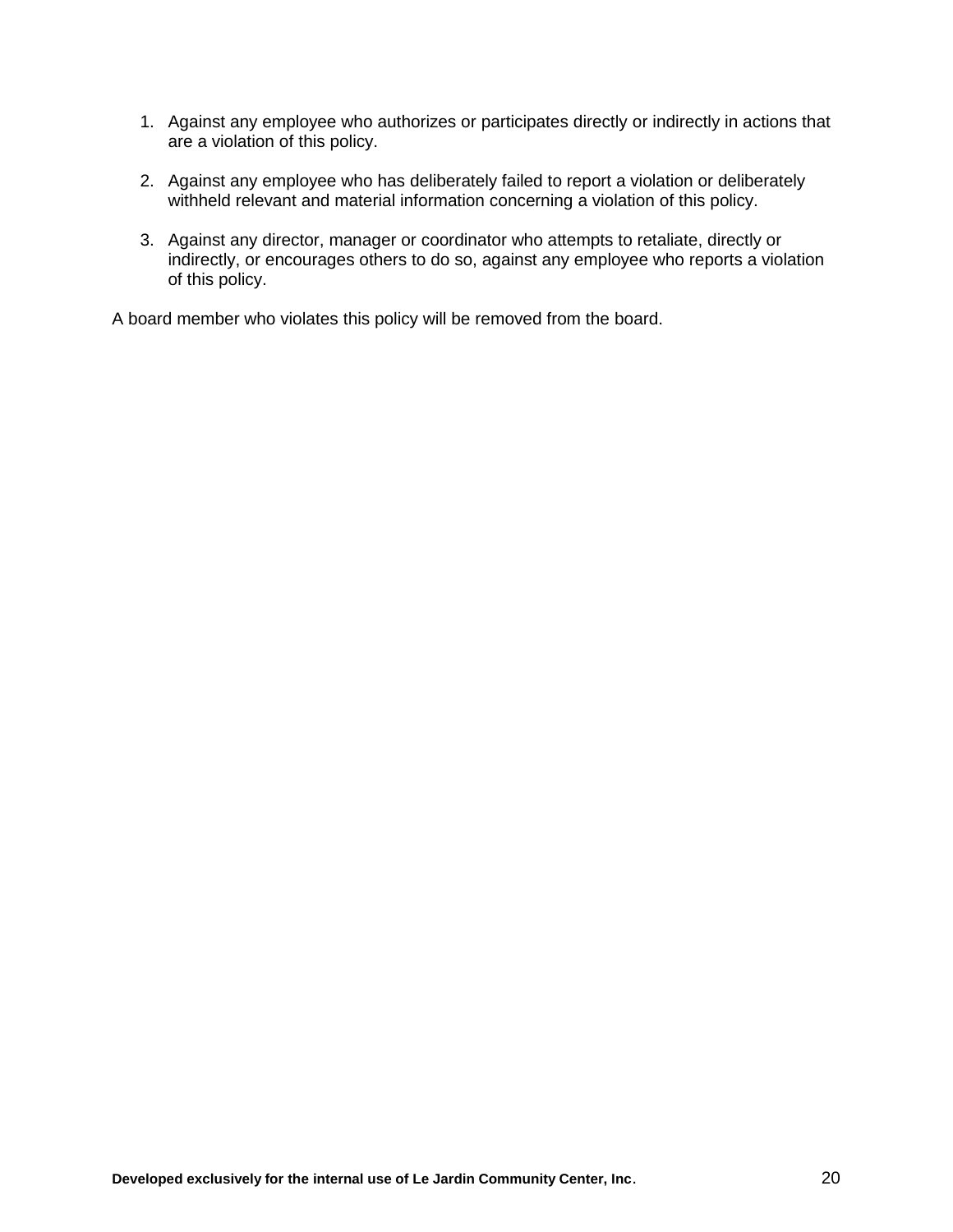# <span id="page-20-0"></span>**Policy on Suspected Misconduct**

#### **Introduction**

This policy sets forth the actions to be taken for suspected misconduct committed, encountered, or observed by employees or volunteers.

Like all organizations, Le Jardin faces many risks associated with fraud, abuse, and other forms of misconduct. The impact of these acts, collectively referred to as misconduct throughout this policy, may include, but not be limited to:

- Financial losses and liabilities
- Loss of current and future revenue and customers
- Negative publicity and damage to the Organization's good public image
- Loss of employees and difficulty in attracting new personnel
- Deterioration of employee morale
- Harm to relationships with clients, vendors, bankers, and subcontractors
- Litigation and related costs of investigations, etc.

Our Organization is committed to establishing and maintaining a work environment of the highest ethical standards. Achievement of this goal requires the cooperation and assistance of every employee and volunteer at all levels of the Organization.

#### **Definitions**

For purposes of this policy, misconduct includes, but is not limited to:

- 1. Actions and omissions that violate the Organization's Human Resource policies or any of the accounting and financial policies included in this manual
- 2. Fraud (see below)
- 3. Forgery or alteration of checks, bank drafts, documents or other records (including electronic records)
- 4. Destruction, alteration, mutilation, or concealment of any document or record with the intent to obstruct or influence an investigation, or potential investigation, carried out by a department or agency of the Federal government or by the Organization in connection with this policy
- 5. Disclosure to any external party of proprietary information or confidential personal information obtained in connection with employment with or service to the Organization
- 6. Unauthorized personal or other inappropriate (non-Organization) use of equipment, assets, services, personnel or other resources
- 7. Acts that violate Federal, state, or local laws or regulations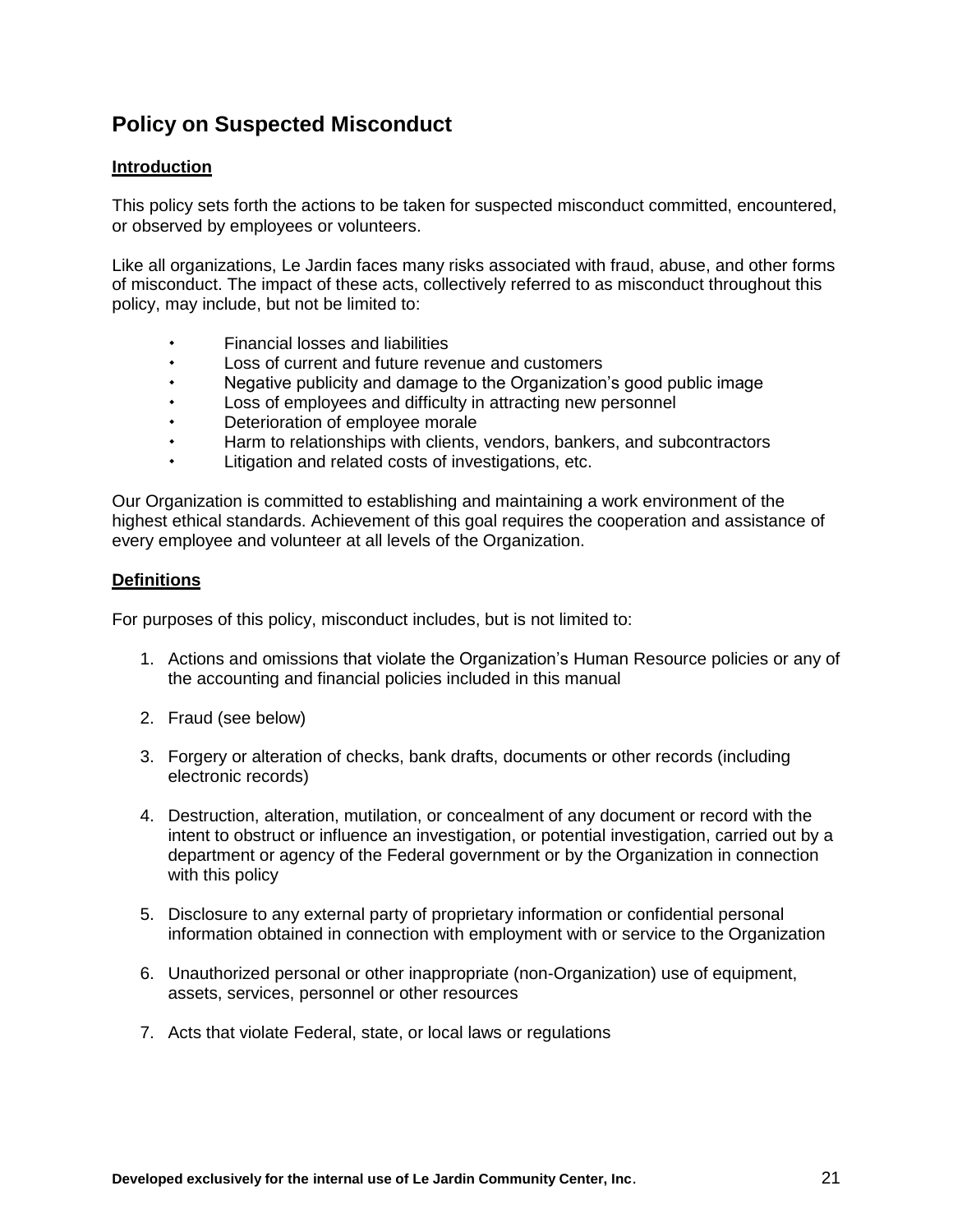- 8. Accepting or seeking anything of material value from contractors, vendors, or persons providing goods or services to Le Jardin. Exception: gifts less than a nominal value (\$25.00).
- 9. Impropriety of the handling or reporting of money in financial transactions.
- 10. Failure to report known instances of misconduct in accordance with the reporting responsibilities described herein (including tolerance by supervisory employees of misconduct of subordinates).

Fraud is further defined to include, but not be limited to:

- Theft, embezzlement, or other misappropriation of assets (including assets of or intended for the Organization, as well as those of our clients, subcontractors, vendors, contractors, suppliers, and others with whom the Organization has a business relationship)
- Intentional misstatements in the Organization's records, including intentional misstatements of accounting records or financial statements
- Authorizing receiving, or making payment for goods not received or services not performed
- Authorizing, receiving, or making payment(s) for hours not worked
- Forgery or alteration of documents, including but not limited to checks, timesheets, contracts, purchase orders, receiving reports

Le Jardin prohibits each of the preceding acts of misconduct on the part of employees, officers, executives, volunteers and others responsible for carrying out the Organization's activities.

#### **Reporting Responsibilities**

Every employee, officer, and volunteer is responsible for immediately reporting suspected misconduct to his/her coordinator, the Executive Director, or the Chair of the Finance and Audit Committee. When a coordinator receives a report of suspected misconduct, she or he must immediately report it to his or her coordinator, the Executive Director and/or the Finance and Audit Committee.

#### **Whistleblower Protection**

The Organization will consider any reprisal against a reporting individual as an act of misconduct and be subjected to disciplinary procedures. A "reporting individual" is one who, in good faith, reported a suspected act of misconduct in accordance with this policy, or provided to a law enforcement officer any truthful information relating to the commission or possible commission of a Federal or state offense.

#### **Investigative Responsibilities**

Due to the sensitive nature of suspected misconduct, coordinators, and managers may not, under any circumstances, perform any investigative procedures.

The Human Resources Director shall have the responsibility for investigating suspected misconduct involving employees below the Executive Director and executive management level.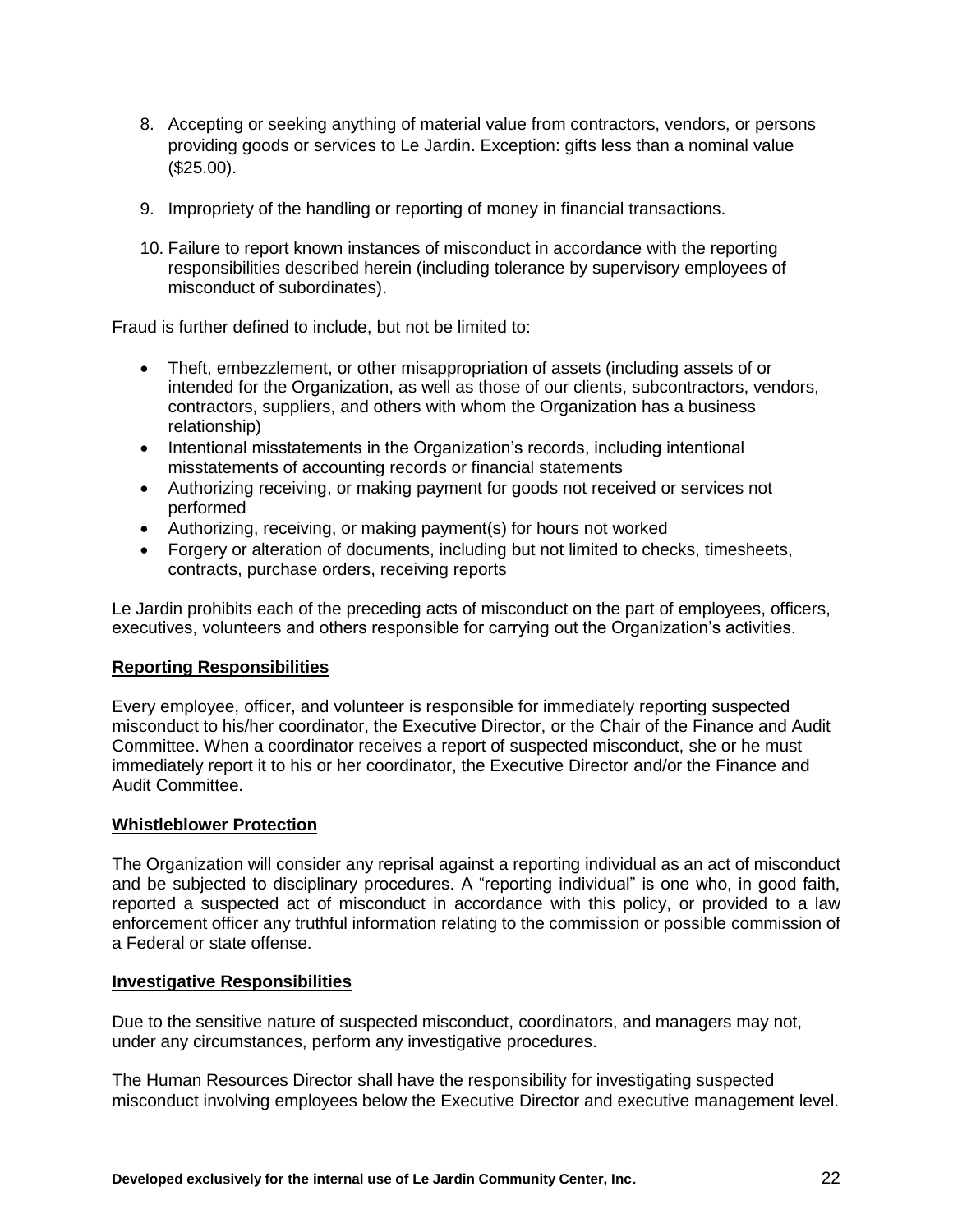The Human Resources Director shall provide a summary of all investigative work to the Finance and Audit Committee and Executive Director.

The Finance and Audit Committee has the primary responsibility for investigating suspected misconduct involving Executive Director and executive level positions, as well as board members and officers. However, the Finance and Audit Committee may request the assistance of the Executive Director or the Human Resources Director in any such investigation.

Investigation into suspected misconduct will be performed without regard to the suspected individual's position, length of service, or relationship with the Organization.

In fulfilling its investigative responsibilities, the Finance and Audit Committee shall have the authority to seek the advice and/or contract for the services of outside firms, including but not limited to law firms, CPA firms, forensic accountants and investigators, etc.

Members of the investigative team (as authorized by the Finance and Audit Committee) shall have free and unrestricted access to all Organization records and premises, whether owned or rented, at all times. They shall also have the authority to examine, copy and remove all or any portion of the contents (in paper or electronic form) of filing cabinets, storage facilities, desks, credenzas and computers without prior knowledge or consent of any individual who might use or have custody of any such items or facilities, when doing so is within the scope of an investigation into suspected misconduct or related follow-up procedures.

The existence, the status or results of investigations into suspected misconduct shall not be disclosed or discussed with any person not having a legitimate need-to-know in order to perform their duties and fulfill their responsibilities effectively.

#### **Protection of Records – Federal Matters**

Le Jardin prohibits the knowing destruction, alteration, mutilation, or concealment of any record, document, or tangible object with the intent to obstruct or influence the investigation or proper administration of any matter within the jurisdiction of any department or agency of the United States government, or in relation to or contemplation of any such matter or case.

Violations of this policy will be considered violations of the Organization's Code of Ethics and subject to the investigative, reporting, and disclosure procedures described earlier in this Policy on Suspected Misconduct.

#### **Disciplinary Action**

Based on the results of investigations into allegations of misconduct, disciplinary action may be taken against violators. Disciplinary action shall be coordinated through Human Resources Director. The seriousness of misconduct will be considered in determining appropriate disciplinary action, which may include:

- Reprimand
- Probation
- Suspension
- Demotion
- Termination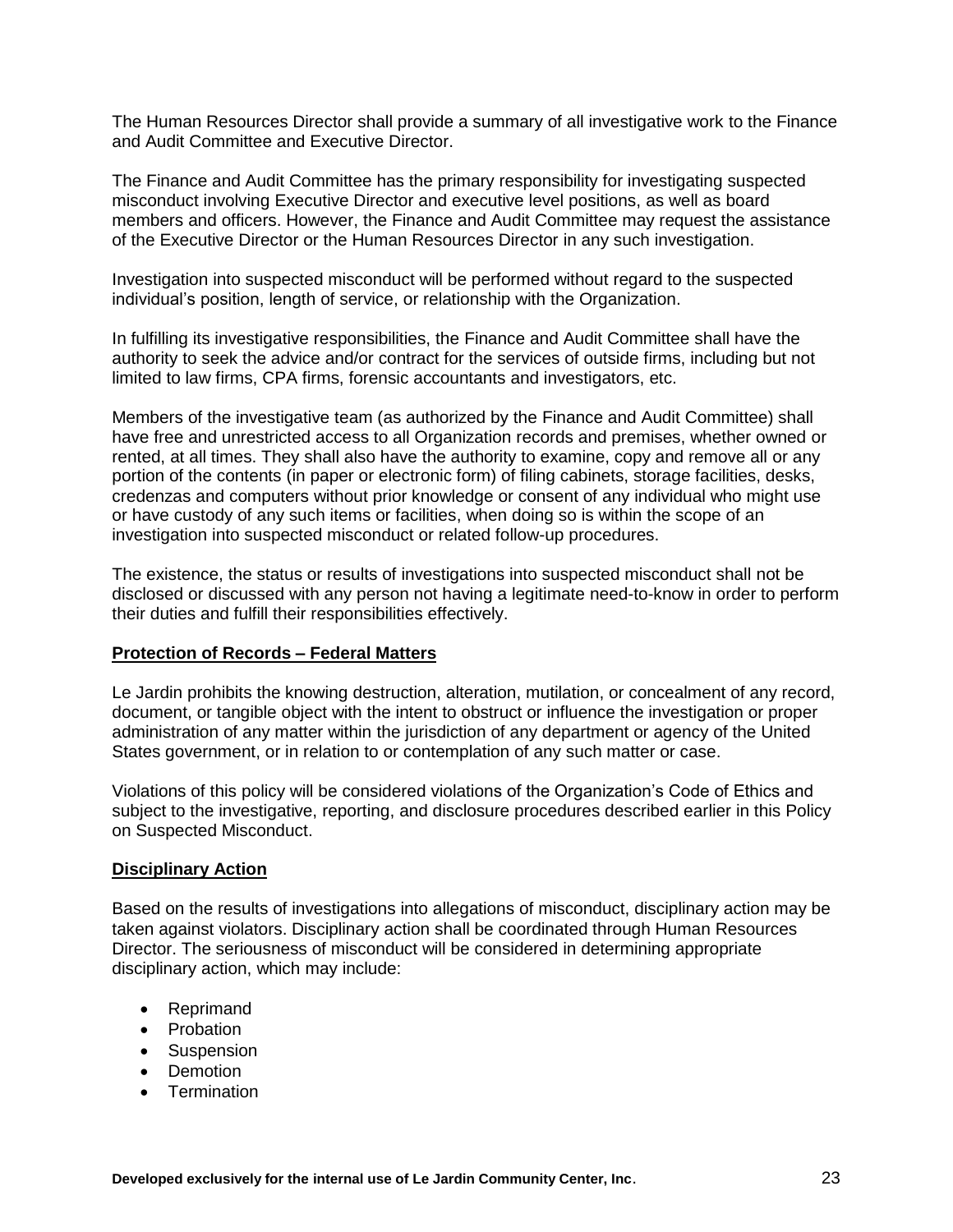- Reimbursement of losses or damages
- Referral for criminal prosecution or civil action

This listing of possible disciplinary actions is for information purposes only and does not bind the Organization to follow any particular policy or procedure.

#### **Confidentiality**

The Finance and Audit Committee and the Executive Director shall treat all information received as confidential. Any employee who suspects dishonest or fraudulent activity will notify the Executive Director or the Finance and Audit Committee Chair immediately, and should not attempt to personally conduct investigations or interviews/interrogations related to any suspected fraudulent act (see Reporting Responsibilities section above).

Great care must be taken in the investigation of suspected improprieties or irregularities so as to avoid mistaken accusations or alerting suspected individuals that an investigation is under way. Investigation results will not be disclosed or discussed with anyone other than those who have a legitimate need to know. This is important in order to avoid damaging the reputations of persons suspected but subsequently found innocent of wrongful conduct and to protect Le Jardin from potential civil liability.

An employee who discovers or suspects fraudulent activity may remain anonymous. All inquiries concerning the activity under investigation from the suspected individual(s), his or her attorney or representative(s), or any other inquirer must be directed to the Finance and Audit Committee or legal counsel. No information concerning the status of an investigation may be given out. The proper response to any inquiry is "I am not at liberty to discuss this matter." Under no circumstances shall any reference be made to "the allegation," "the crime," "the fraud," "the forgery," "the misappropriation," or any other similar reference.

The reporting individual shall be instructed as follows:

- 1. Do not contact the suspected individual in an effort to determine facts or demand restitution.
- 2. Do not discuss the case, facts, suspicions, or allegations with anyone unless specifically asked to do so by the Le Jardin legal counsel or the Finance and Audit Committee.

#### **Disclosure to Outside Parties**

Allegations of and information related to allegations of suspected misconduct shall not be disclosed to third parties except under the provisions described in this policy (such as disclosure to outside investigators hired by the Organization to aid in an investigation).

However, all known or suspected frauds involving the Executive Director, senior management, or members of the Board of Directors, as well as all material frauds involving employees below the senior management level, shall be disclosed by the Finance and Audit Committee to the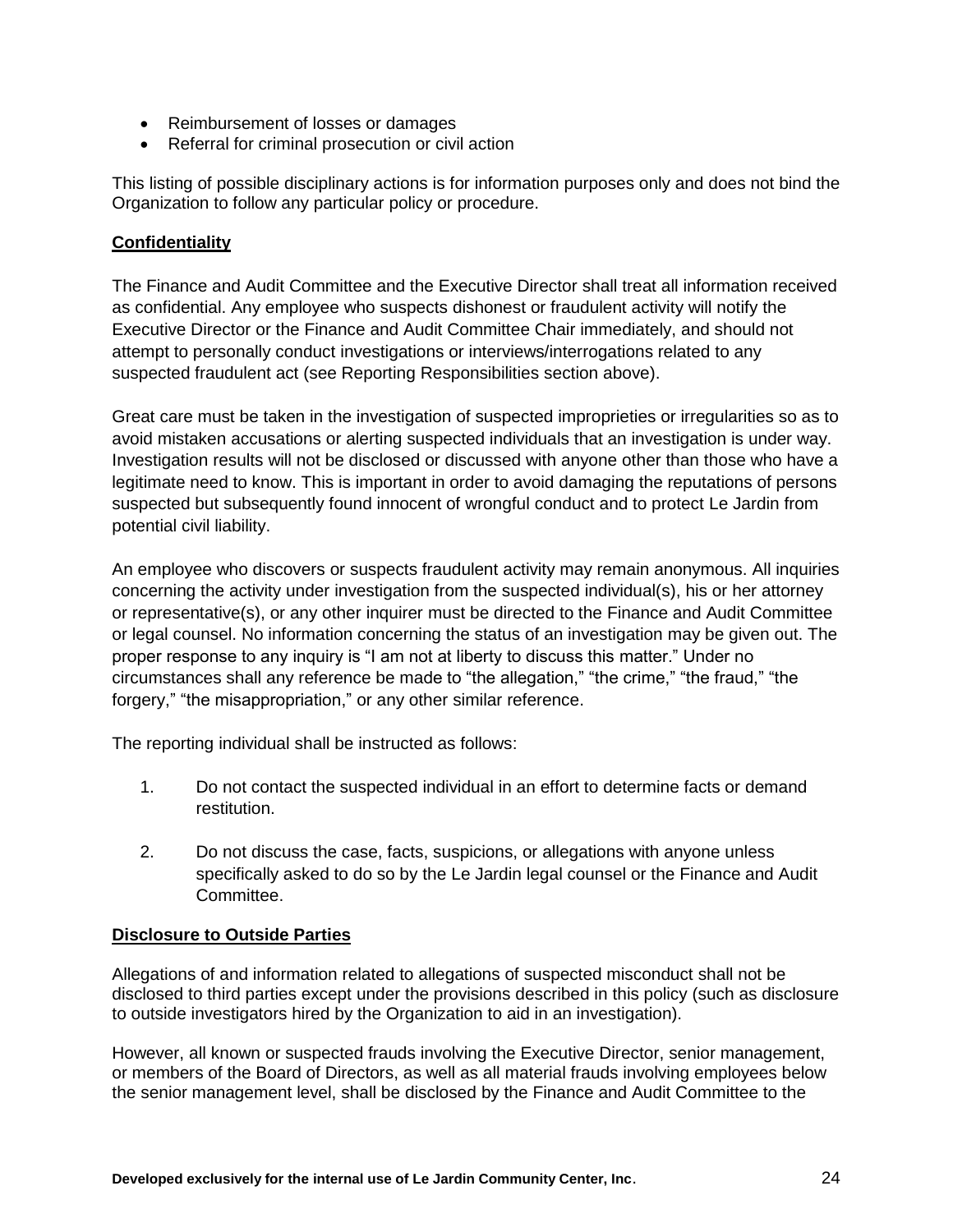Organization's external auditors. If such frauds are known, they shall be disclosed to the entire Board of Directors.

The Organization will disclose, in a timely manner, in writing to Federal awarding agencies all violations of Federal criminal law involving fraud, bribery, or gratuity violations potentially affecting the Federal award. (*45 CFR 75.113 Mandatory disclosures)*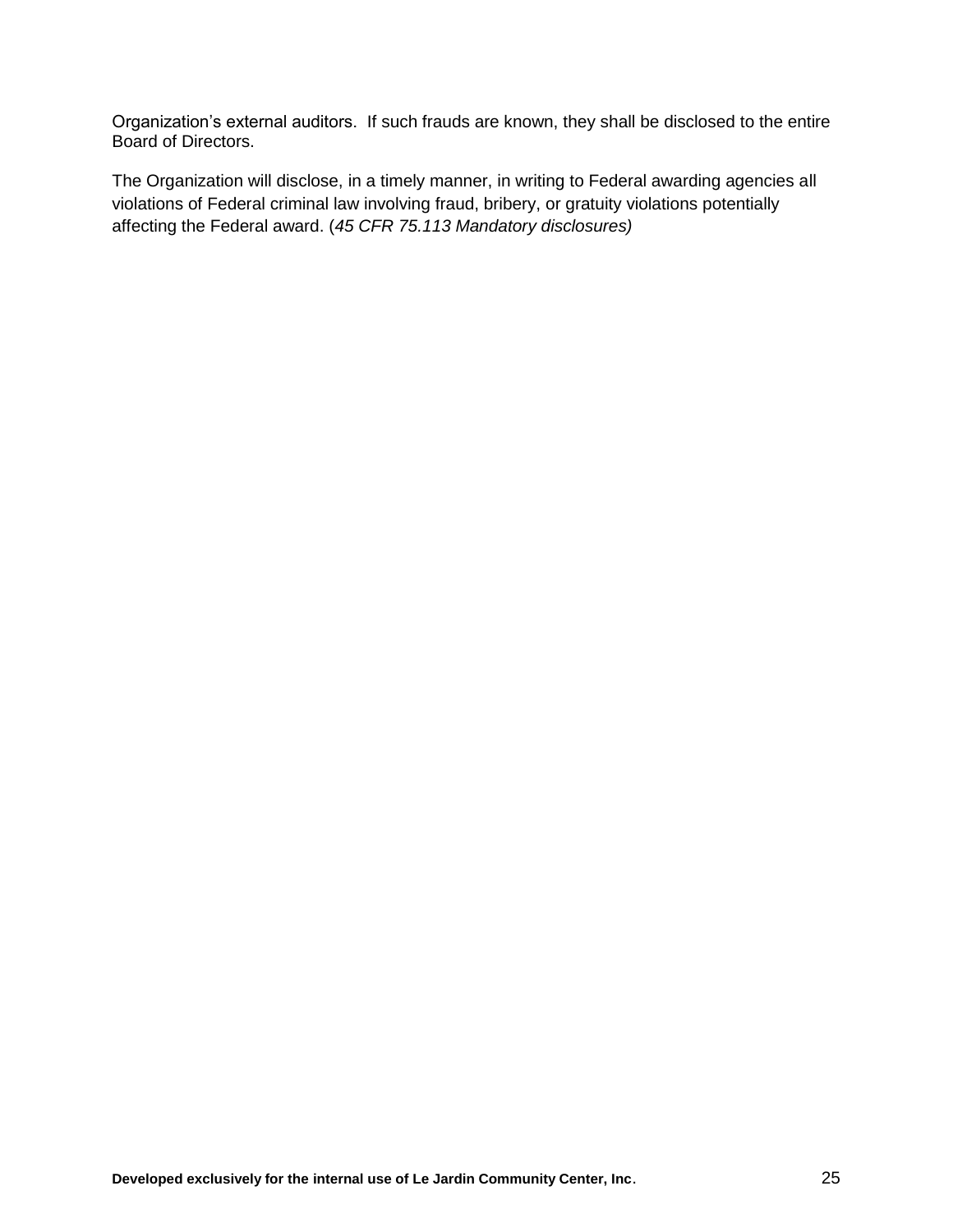## <span id="page-25-0"></span>**SECURITY**

## **Accounting Department**

Le Jardin keeps sensitive accounting and human resources files in a room that is locked nightly. Keys are issued to the Chief Financial Officer/Chief Operations Officer, Accounting Clerk, Human Resources Director, Human Resources Clerk, and two (2) maintenance personnel (as applicable).

Le Jardin's corporate seals and blank check stock shall be stored in a safe in the Accounting Department. This safe will be locked with a combination key that is in the possession of the Chief Financial Officer/Chief Operations Officer and the Accountant III.

Petty cash is stored in a cash box kept in a locked drawer. The Accounting Clerk and the Chief Financial Officer/Chief Operations Officer will be the only employees with keys to the petty cash drawer.

#### **Access to Electronically Stored Accounting Data**

Le Jardin utilizes passwords to restrict access to accounting software and data. Only duly authorized accounting personnel with data input responsibilities will be assigned passwords that allow access to the system.

Accounting personnel are expected to keep their passwords secret and to change their passwords on a regular basis, no less frequently than every one hundred eighty (180) days**.** Administration of passwords shall be performed by a responsible individual independent of programming functions.

Each password enables a user to gain access to only those software and data files necessary for each employee's required duties.

#### **Storage of Back-Up Files**

Le Jardin maintains monthly back-up copies of electronic data files off-site. Access to back-up files shall be limited to individuals authorized by management. Multiple copies of backup media are recommended so as to not overwrite the most recent backup.

The Organization shall regularly test its capability to restore from backup media.

#### **Storage of Sensitive Data**

In addition to accounting and financial data stored in the Accounting Department, other sensitive data, including protected personally identifiable information (PPII) such as social security numbers of employees or clients, etc. may be stored in areas other than the accounting department, such as in the Centers. Therefore, the Organization shall: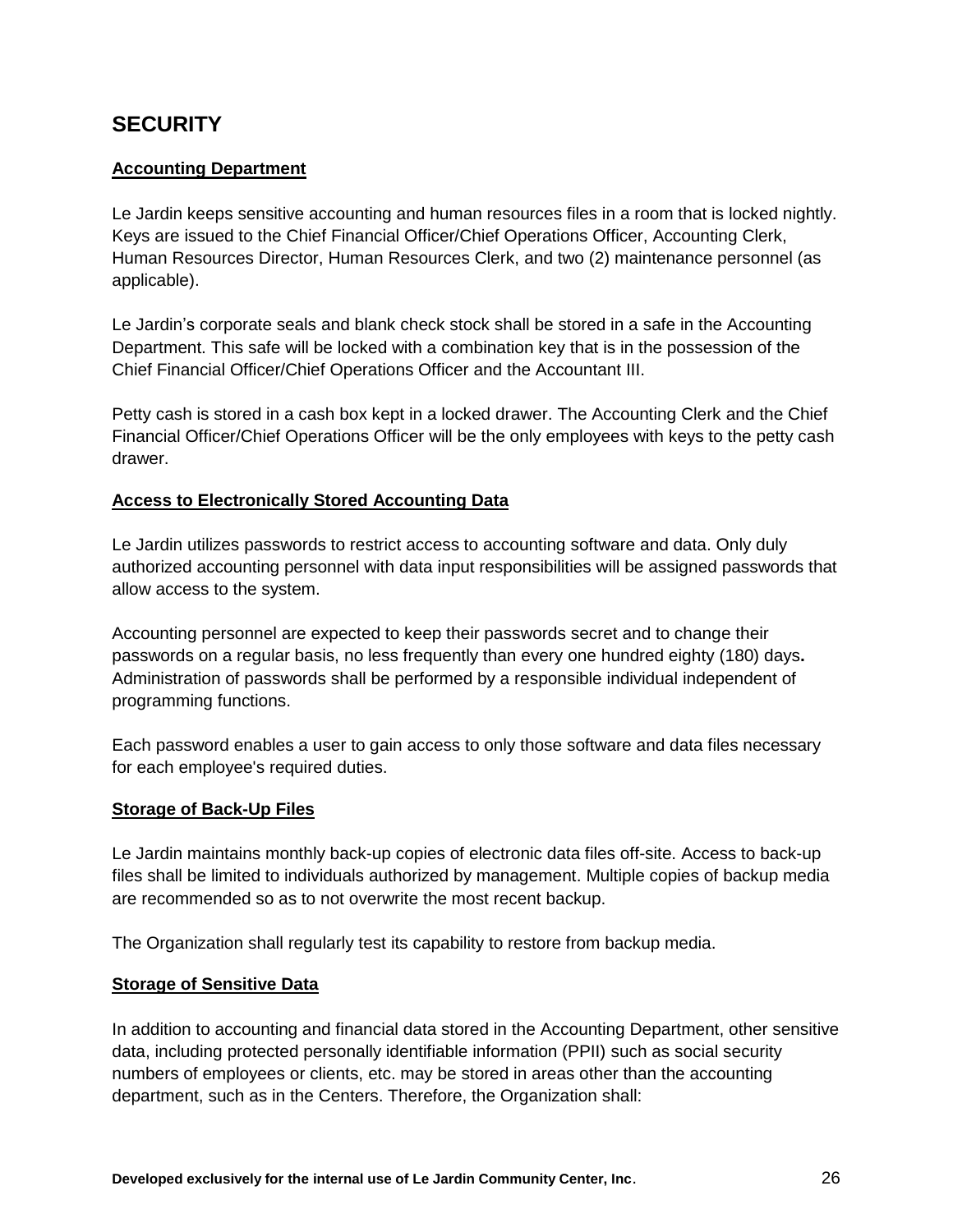- 1. Minimize the storage of sensitive data outside the Accounting Department by shredding documents with such data or deleting the sensitive data from documents that are stored outside the Accounting Department whenever possible; and
- 2. Require that all sensitive data that is stored in areas other than the Accounting Department be secured in locked filing cabinets.

Further, the Organization shall restrict access to sensitive data to Organization employees only (no temporary workers, contractors, or volunteers) and only to employees with a legitimate need for such access. The Organization shall also require employees to secure print jobs which contain sensitive information immediately upon printing.

#### **Destruction of Consumer Information**

As stated earlier, all sensitive data must be securely stored and shredded when no longer needed. Le Jardin shall also shred all consumer information obtained by the Organization for any reason. Shredding shall be performed on a schedule determined by each department that possesses such data and the schedule shall be made a part of the Record Retention policy (see the Record Retention section of this manual).

#### **General Office Security**

The business office visitors must be admitted by a Le Jardin employee.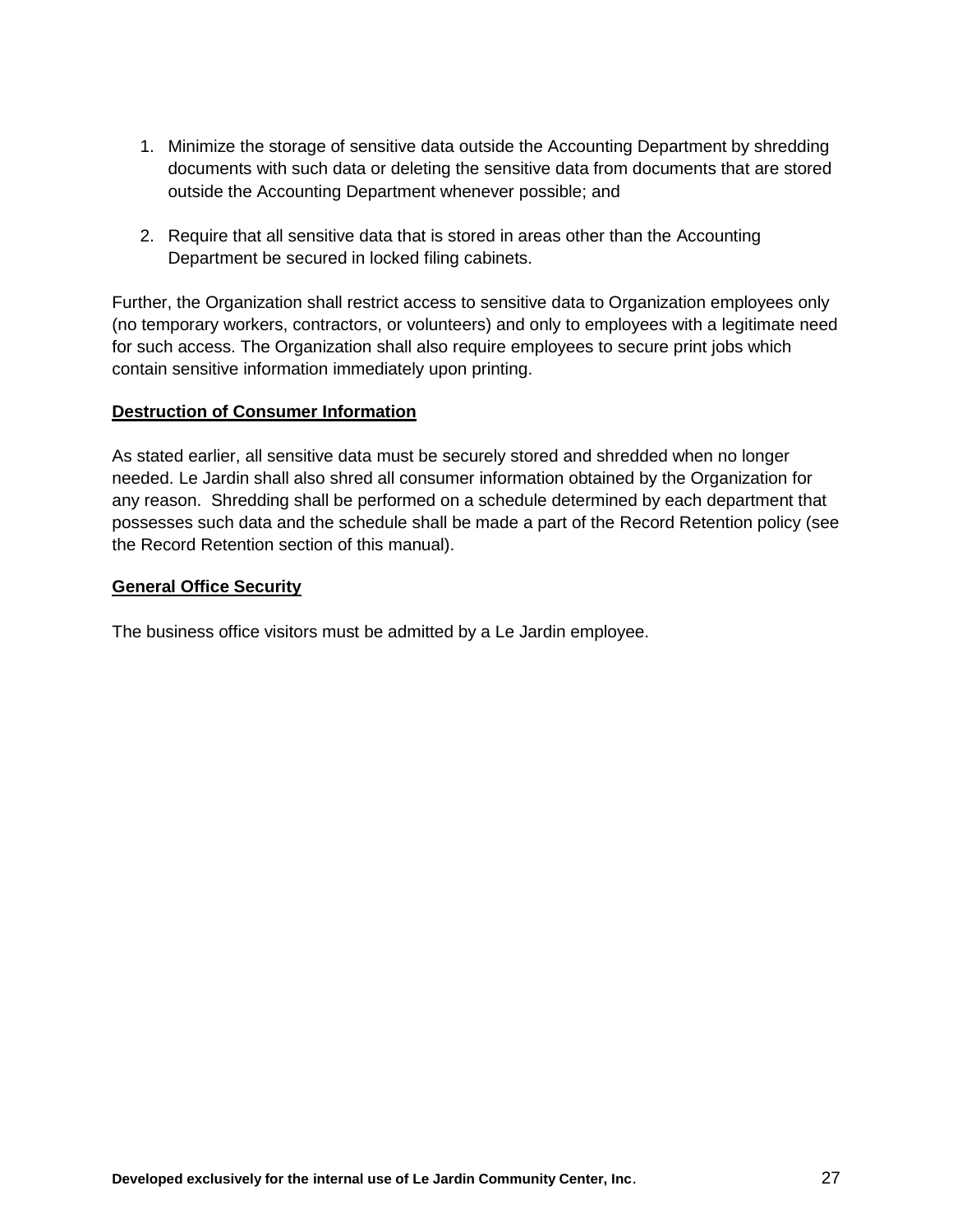# <span id="page-27-0"></span>**TECHNOLOGY AND ELECTRONIC COMMUNICATIONS**

#### **Purpose and Scope**

The purpose of this policy is to identify guidelines for the use of Le Jardin technologies and communications systems. This policy establishes a minimum standard that must be upheld and enforced by users of the Organization's technologies and communications systems.

The term "user" as used in these policies refers to employees (whether full-time, part-time or limited-term), independent contractors, consultants, and any other user having authorized access to, and using any of, the Organization's computers or electronic communications resources.

Computer and electronic communications resources include, but are not limited to, host computers, file servers, stand-alone computers, laptops, PDAs, printers, fax machines, netbooks, phones, online services, email systems, digital bulletin board systems, blogs or vlogs owned by staff members where the Organization is discussed, comments by staff members regarding the Organization, social networking sites (Facebook®, MySpace®, Twitter®, LinkedIn®, Instagram®, SnapChat®, etc.), and all software that is owned, licensed or operated by Le Jardin. Please refer to Le Jardin's Technology and Risk Management Policies and Procedures Manual for more information.

## **Password Security**

Users shall be responsible for safeguarding their login passwords. Passwords may not be shared, printed, or stored online. Users shall not leave their computers unattended without logging off. If a user suspects that the secrecy of his/her password has been compromised he/she shall report this to his/her coordinator immediately and initiate a password change request.

Passwords shall contain at least 7 characters and be complex. They shall not be a dictionary word, your son or daughters name, etc. Passwords shall be made up of a combination of the following: letters, numbers, and upper and lower case characters. Additional password requirements may be required by specific websites or software.

The Organization expects employees to change passwords every one hundred eighty (180) days. Unique passwords are required at each change.

#### **Confidentiality**

All information about individuals, families or organizations served by Le Jardin shall be confidential. No information may be shared with any person or organization outside Le Jardin without the prior written approval of the individual, family or organization and the Executive Director or assigned designee.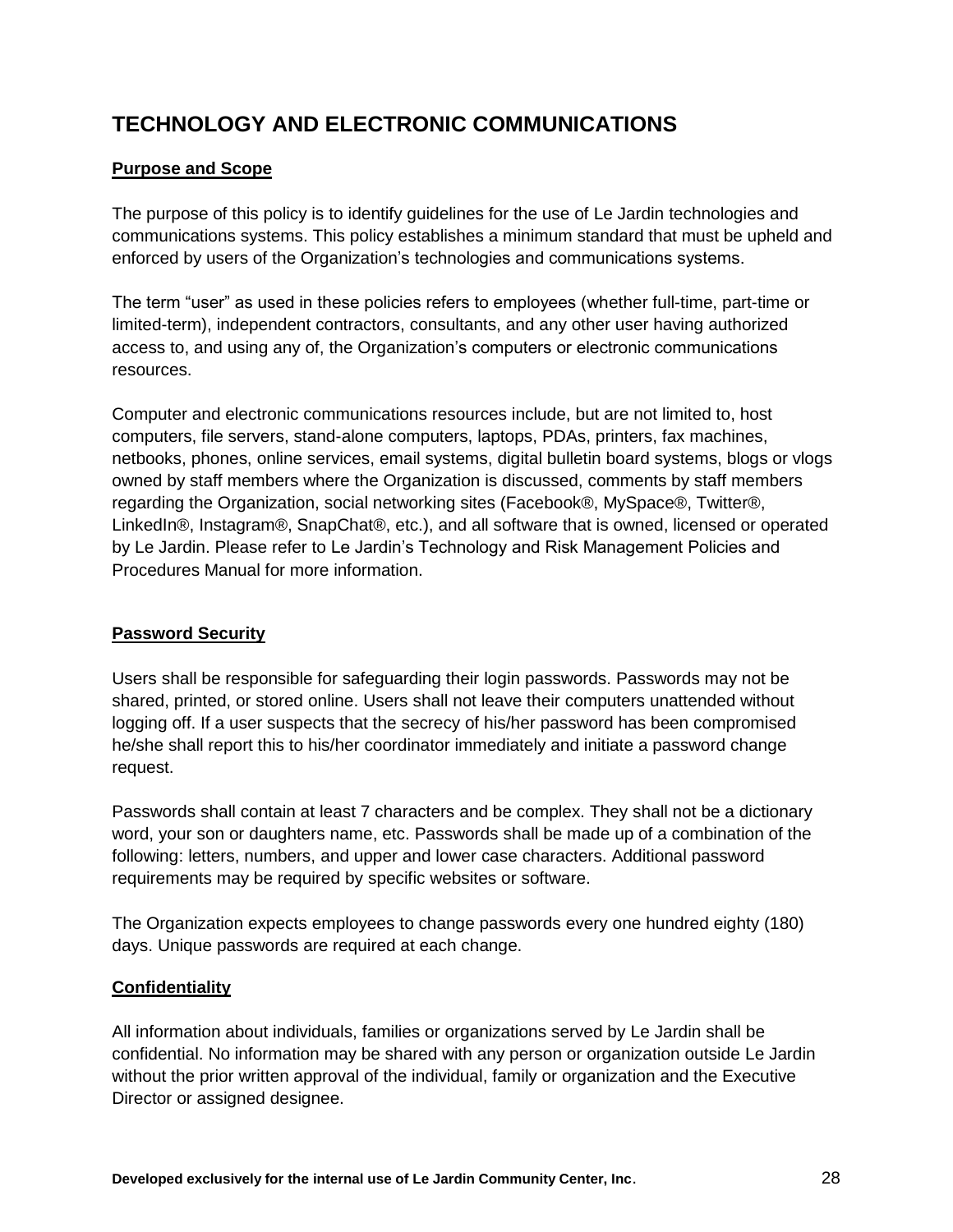#### **E-Mail Communications**

The Organization may communicate with its customers, vendors and clients via e-mail. E-mail is not a secure or private communications mechanism, nor shall employees treat it that way. Sensitive or confidential information shall not be sent via e-mail over the Internet without password protection or encryption.

Employees shall exercise care in the use of e-mail and in the handling of e-mail attachments. If an e-mail is from someone you do not know, or if you were not expecting an attachment, do not open it, delete it. The user shall contact his/her coordinator for assistance if there are questions as to the validity of the message or attachment.

#### **Copyrighted Information**

Use of Le Jardin electronic communication systems to copy, modify, or transmit documents, software, information or other materials protected by copyright, trademark, patent or trade secrecy laws, without obtaining prior written permission from the owner of such rights in such materials, is prohibited.

#### **Other Prohibited Uses**

Other prohibited uses of the Organization's communications systems are included in Le Jardin's Human Resource and Operations Policies and Procedures and Technology and Risk Management Policies and Procedures Manual.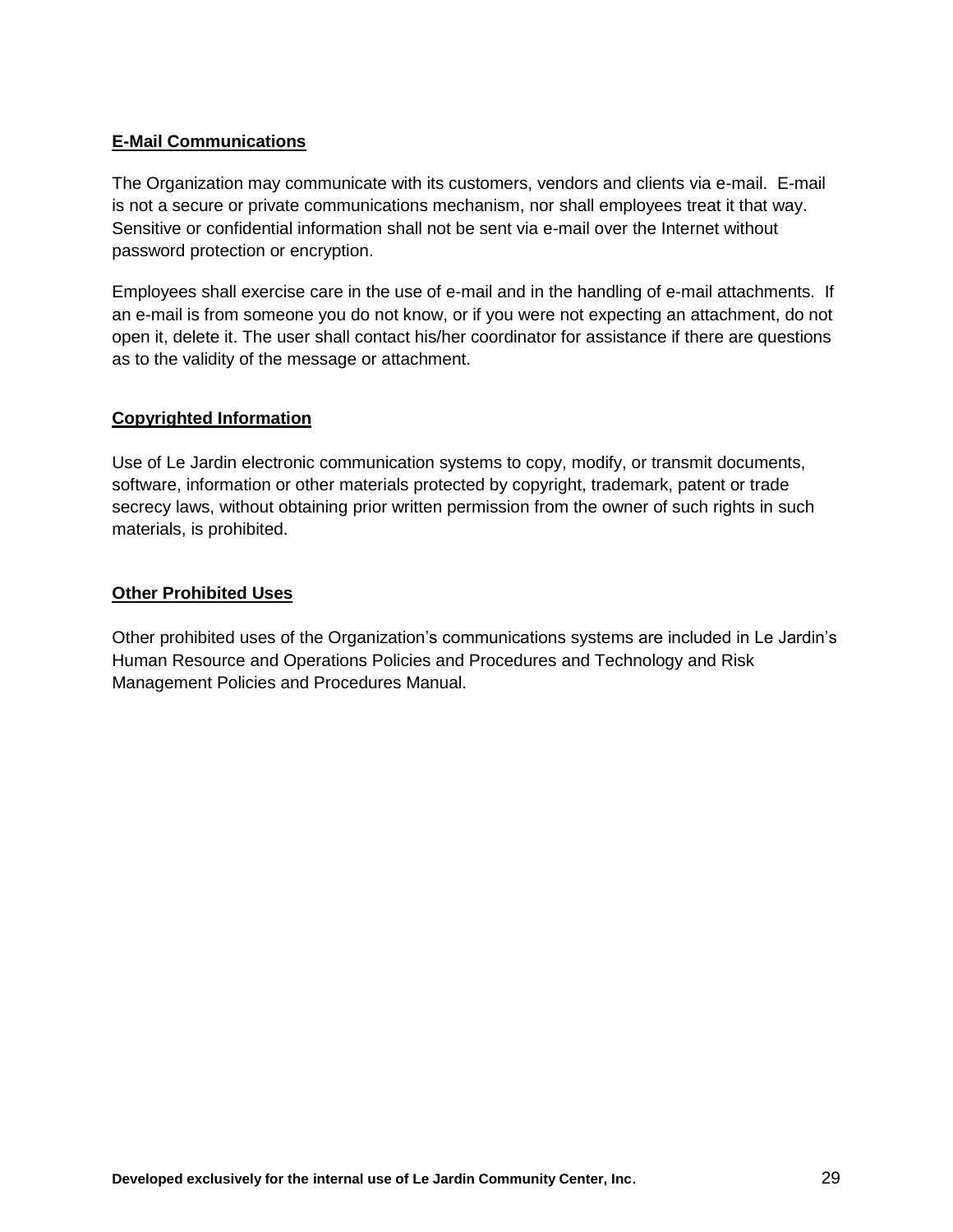# <span id="page-29-0"></span>**GENERAL LEDGER AND CHART OF ACCOUNTS**

The general ledger is the collection of all asset, liability, net assets, revenue and expense accounts. It is used to accumulate all financial transactions and is supported by subsidiary ledgers that provide details for certain accounts. The general ledger is the foundation for the accumulation of data and production of reports.

## **Chart of Accounts Overview**

The chart of accounts is the framework for the general ledger system and the basis for the accounting system. The chart of accounts consists of account titles and account numbers assigned to the titles. General ledger accounts are used to accumulate transactions and the impact of these transactions on each asset, liability, net asset, revenue, expense, and gain and loss account.

Le Jardin's chart of accounts is composed of six types of accounts:

- 1. Assets
- 2. Liabilities
- 3. Net Assets
- 4. Revenues
- 5. Expenses
- 6. Gains and Losses

#### **Control of Chart of Accounts**

The Chief Financial Officer/Chief Operations Officer shall monitor and control the chart of accounts, including all account maintenance, such as additions and deletions. Any additions or deletions of accounts shall be approved by the Chief Financial Officer/Chief Operations Officer, who shall ensure that the chart of accounts is consistent with the organizational structure of Le Jardin and meets the needs of each division and department.

#### **Distribution of Chart of Accounts**

All Le Jardin employees involved with account coding or budgetary responsibilities will be issued a current chart of accounts, or the section of the chart of accounts applicable to their program. As the chart of accounts is revised, an updated copy of the chart of accounts shall be promptly distributed to these individuals.

#### **Account Definitions**

#### Category Definition

**Assets** Assets are probable future economic benefits obtained or controlled by the Organization as a result of past transactions or events. Assets are classified as current assets, fixed assets, contra-assets, and other assets.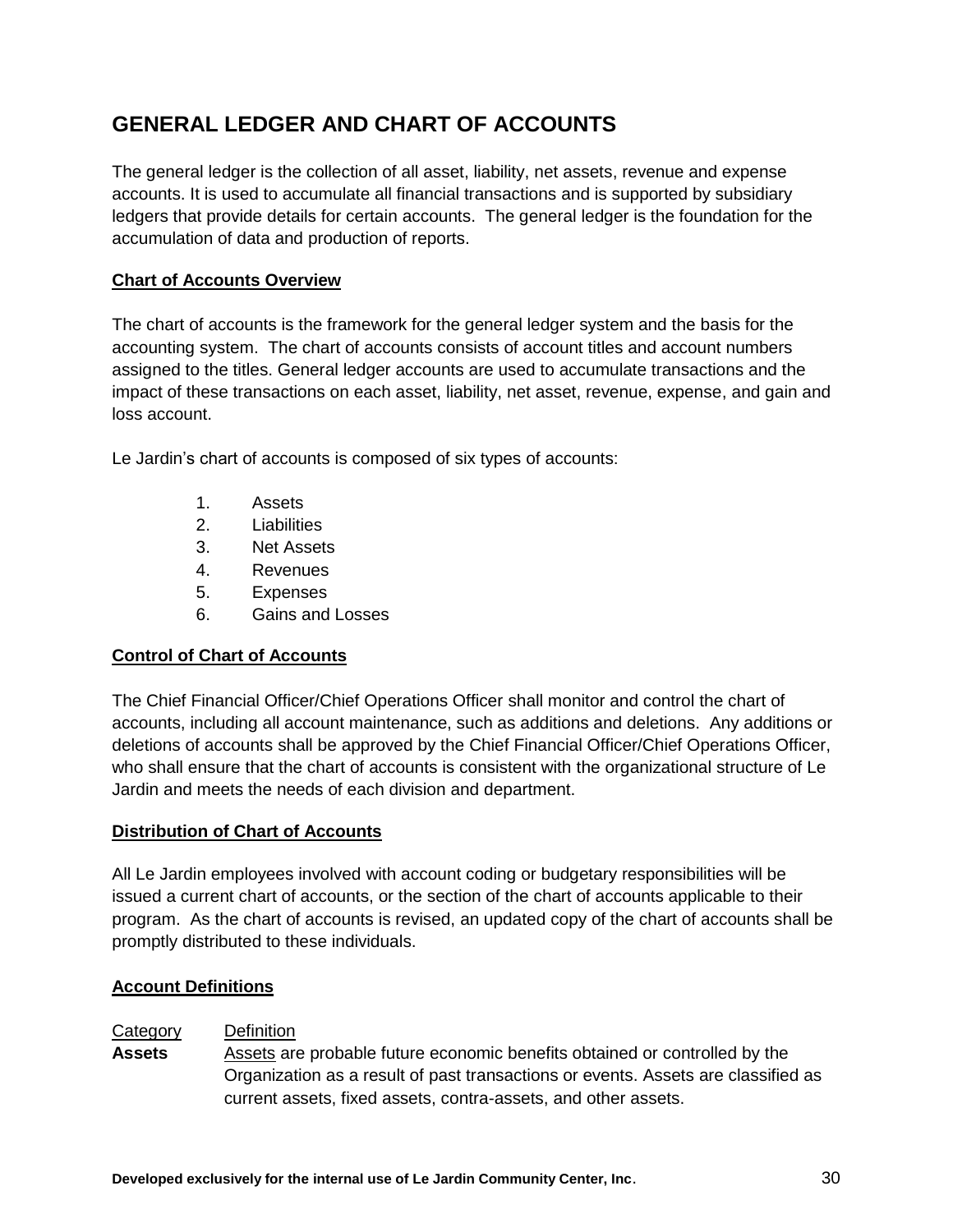Current assets are assets that are available or can be made readily available to meet the cost of operations or to pay current liabilities. Some examples are cash, temporary investments, and receivables that will be collected within one year of the statement of financial position date.

Fixed assets (property and equipment) are tangible assets with a useful life of more than one year that are acquired for use in the operation of the Organization and are not held for resale.

Contra-assets are accounts that reduce asset accounts, such as accumulated depreciation and reserves for uncollectible accounts receivable

Other assets include long-term assets, which are assets acquired without the intention of disposing them in the near future. Some examples are security deposits, property and long-term investments.

**Liabilities** Liabilities are probable future sacrifices of economic benefits arising from present obligations of the Organization to transfer assets or provide services to other entities in the future as a result of past transactions or events. Liabilities are classified as current or long-term.

> Current liabilities are probable sacrifices of economic benefits that will likely occur within one year of the date of the financial statements or which have a due date of one year or less. Common examples of current liabilities include accounts payable, accrued liabilities, short-term notes payable, and deferred revenue.

Long-Term Liabilities are probable sacrifices of economic benefits that will likely occur more than one year from the date of the financial statements. An example is the non-current portion of a mortgage loan.

- **Net Assets** Net Assets are the difference between total assets and total liabilities.
- **Revenues** Revenues are inflows or other enhancements of assets, or settlements of liabilities, from delivering or producing goods, rendering services, or other activities that constitute an organization's ongoing major or central operations. Revenues include grants received from government agencies, private foundations and corporations, and contributions received from donors.
- **Expenses** Expenses are outflows or other activities using assets, or incurrences of liabilities from delivering or producing goods, rendering services, or carrying out other activities that constitute Le Jardin's ongoing major or central operations.

#### **Gains and Losses**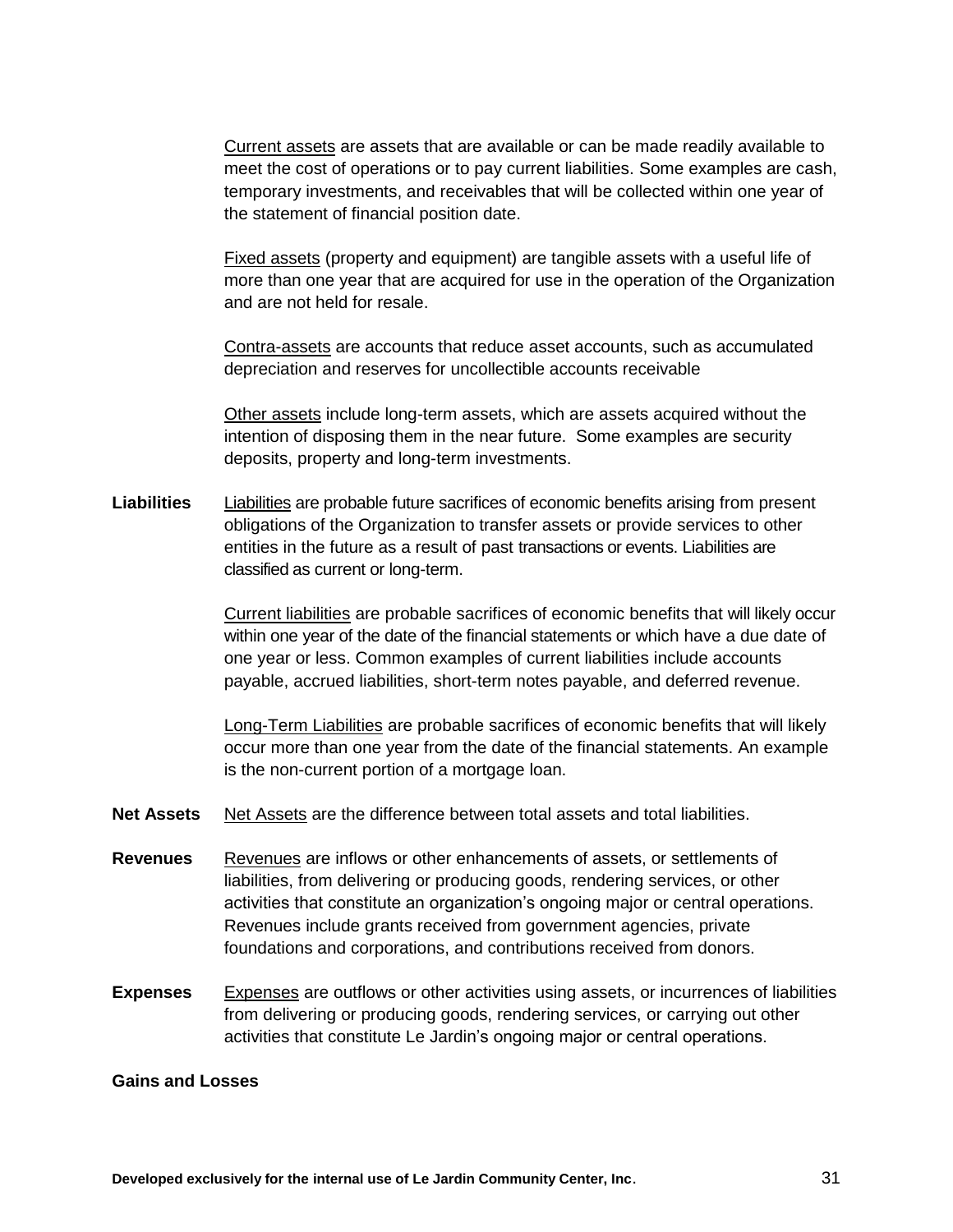Gains are increases in net assets from peripheral or incidental transactions and from all other transactions and other events and circumstances affecting the Organization except those that result from revenues.

Losses are decreases in net assets from peripheral or incidental transactions and from all other transactions and other events and circumstances affecting the Organization except those that result from expenses.

Gains or losses occur when Le Jardin sells a fixed asset or writes off as worthless a fixed asset with remaining book value.

## **Fiscal Year of Organization**

Le Jardin shall operate on a fiscal year that begins on January 1 and ends on December 31. Any changes to the fiscal year of the Organization must be ratified by resolution of Le Jardin's Board of Directors and may need to be approved by the Internal Revenue Service.

#### **Accounting Estimates**

Le Jardin utilizes numerous estimates in the preparation of its interim and annual financial statements. Some of these estimates include:

- 1. Useful lives of property and equipment
- 2. Fair market values of donated assets
- 3. Values of contributed services
- 4. Allocations of shared costs

The Chief Financial Officer/Chief Operations Officer shall reassess, review, and approve all estimates yearly. All key conclusions, bases, and other elements associated with each accounting estimate shall be documented in writing. All material estimates, and changes in estimates from one year to the next, shall be disclosed to the Finance and Audit Committee, and the external audit firm.

#### **Journal Entries**

All general ledger entries that do not originate from a subsidiary ledger shall be supported by journal vouchers or other documentation, including an explanation of each such entry. Examples of such journal entries are:

- 1. Recording of noncash transactions (e.g. in-kind)
- 2. Corrections of posting errors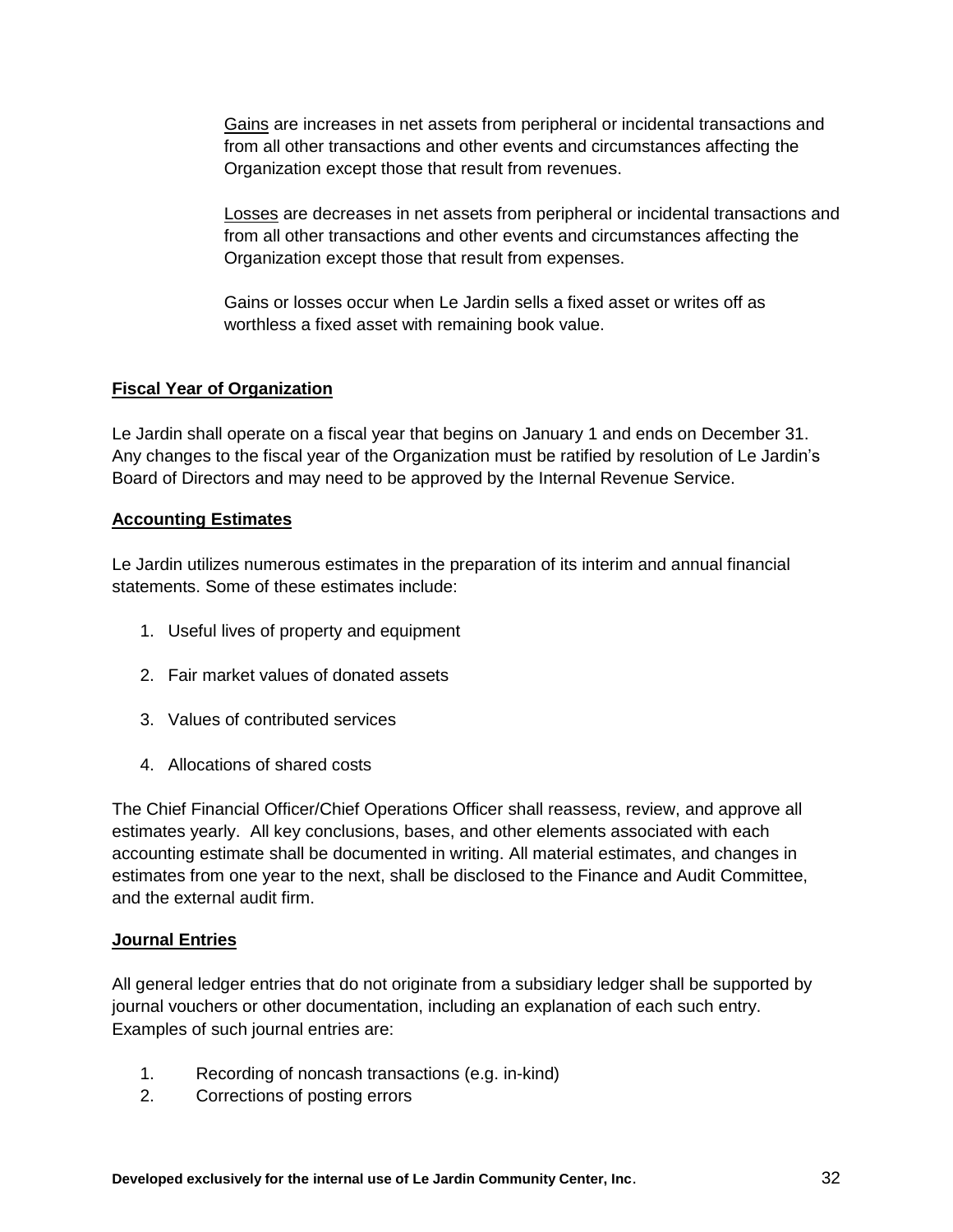3. Nonrecurring accruals of income and expenses

Certain journal entries, called recurring journal entries, occur in every accounting period. These entries may include, but are not limited to:

- 1. Depreciation of fixed assets
- 2. Amortization of prepaid expenses
- 3. Accruals of recurring expenses
- 4. Amortization of deferred revenue

Recurring journal entries shall be supported by a schedule associated with the underlying asset or liability account or, in the case of short-term recurring journal entries or immaterial items, a journal voucher. All journal entries not originating from subsidiary ledgers shall be authorized in writing by the Executive or Chief Financial Officer/Chief Operations Officer by initialing or signing the entries.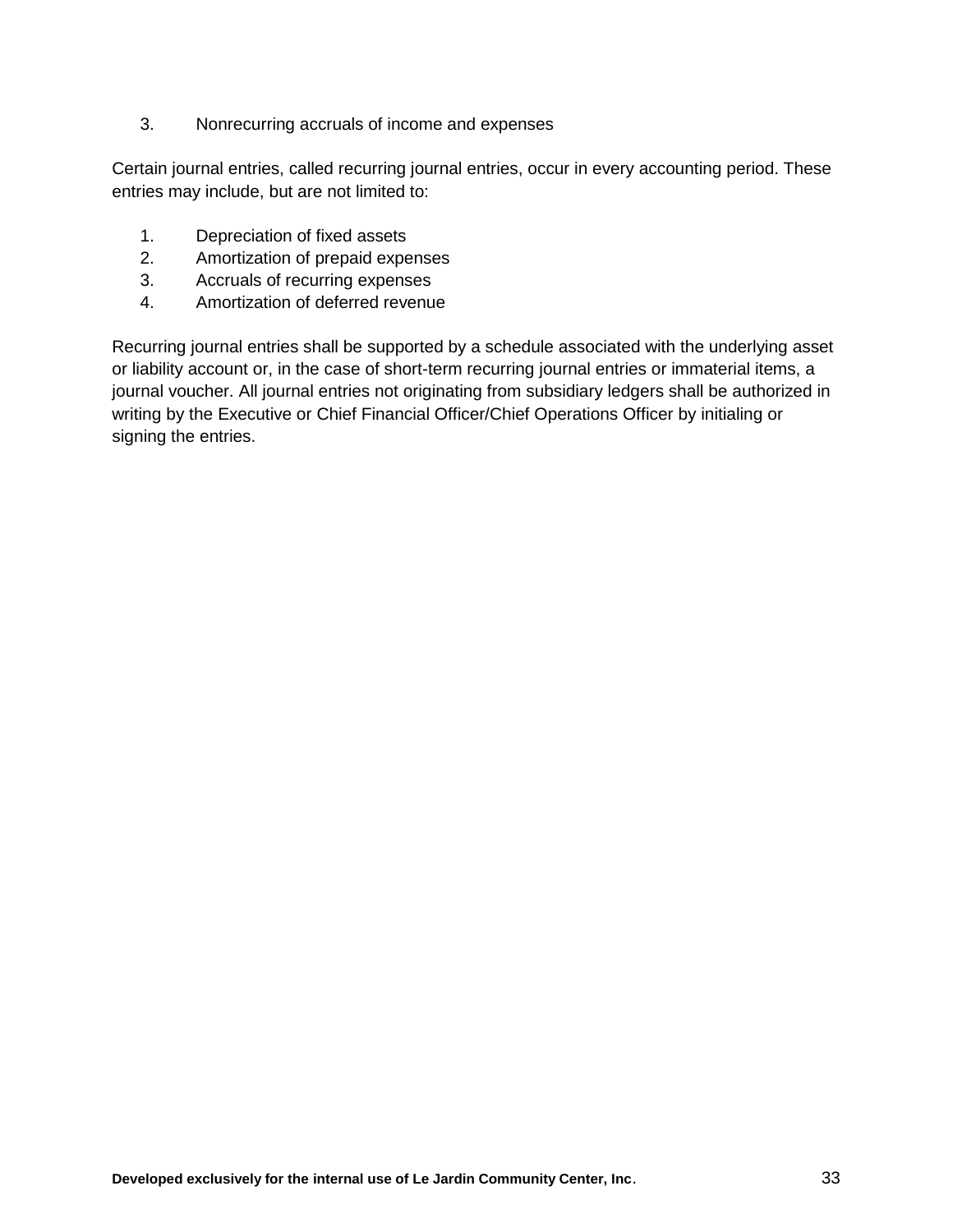# **POLICIES ASSOCIATED WITH REVENUES AND CASH RECEIPTS**

## <span id="page-33-0"></span>**REVENUE**

#### **Revenue Recognition Policies**

Le Jardin receives revenue from several types of transactions. Revenue from each of these types of transactions is recognized in the financial statements in the following manner:

- 1. **Grant income** Monthly accrual based on incurrence of allowable costs (for costreimbursement awards) or based on units-of-service (e.g. number of days attended and number of meals served).
- 2. **In-Kind Contributions** Recognized as income when received (See below the section titled "Cost Sharing and Matching").
- 3. **Program Income**  Includes refunds and other applicable credits, and is recognized as a reduction in expenditures in the period in which it is received.
- 4. **Nongovernmental Cash Contributions –** Recognized as income when received, unless accompanied by restrictions or conditions (see the next section on contribution income).
- 5. **Child Development Services Sliding Scale Fees** Recognized when payments by parents are received. The fees are set for each family by the funding agency.

Immaterial categories of revenue may be recorded on the cash basis of accounting (i.e., recorded as revenue when received) as deemed appropriate by the Chief Financial Officer/Chief Operations Officer.

#### **Definitions**

The following definitions shall apply with respect to the policies described in this section:

**Contribution** – An unconditional transfer of cash or other assets (property, etc.), as well as unconditional promises to give, to the Organization, or a reduction, settlement or cancellation of the Organization's liabilities, in a voluntary nonreciprocal transfer by another entity or individual.

**Condition** – A donor-imposed stipulation that specifies a future and uncertain event whose occurrence or failure to occur gives the promisor a right of return of the assets it has transferred to the Organization or releases the promisor from its obligation to transfer its assets.

**Restriction** – A donor-imposed stipulation that specifies a use for the contributed asset that is either limited to a specific future time period or is more specific than the broad limits resulting from the nature of the Organization, the environment in which it operates, and the purposes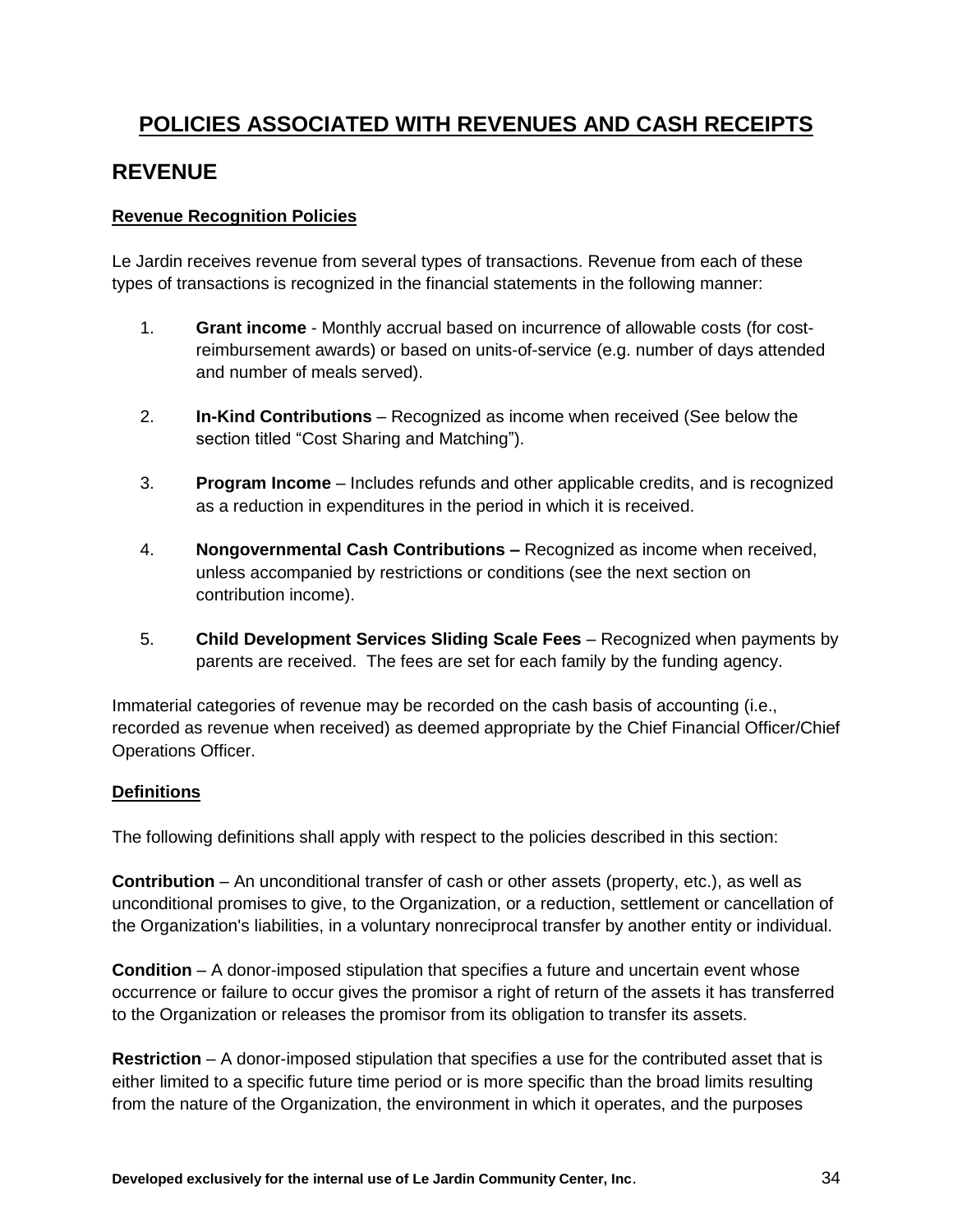specified in the Articles of Incorporation and Bylaws. Restrictions on the use of an asset may be temporary or permanent.

**Nonreciprocal Transfer** – A transaction in which an entity incurs a liability or transfers assets to Le Jardin without directly receiving value in exchange.

**Promise to Give** – A written or oral undertaking to contribute cash or other assets.

**Exchange Transaction** – A reciprocal transaction in which Le Jardin and another entity each receives and transfers to the other something of approximately equal value.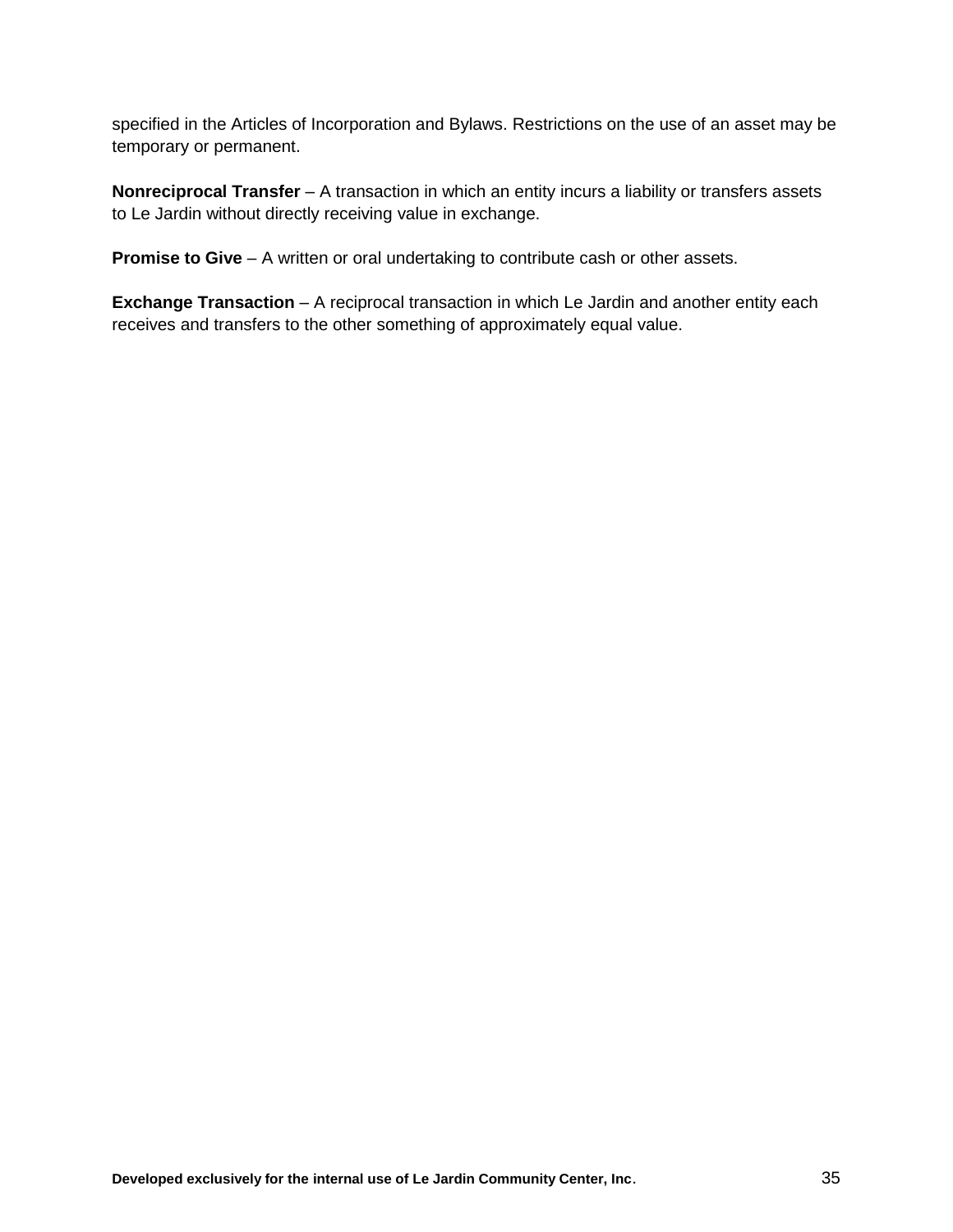# <span id="page-35-0"></span>**ADMINISTRATION OF GOVERNMENT AWARDS**

## **Definitions**

Le Jardin may receive financial assistance from a donor/grantor agency through the following types of agreements:

**Grant**: A financial assistance award given to the Organization to carry out its programmatic purpose.

**Contract**: A mutually binding legal agreement where the Organization agrees to provide supplies or services and the funder agrees to pay for them.

Throughout this manual, Federal, state, or local assistance received in any of these forms will be referred to as an "award."

#### **Preparation and Review of Proposals**

The Board of Directors passes a resolution approving the preparation of proposals for grant funds and contracts. The Executive Director, the Chief Financial Officer/Chief Operations Officer, and/or an appointed designee are responsible for preparing the proposals. Final proposals shall be reviewed and approved in writing by the Board of Directors and the Executive Director.

#### **Post-Award Procedures**

After an award has been made, the following steps shall be taken:

- 1. Verify the specifications of the grant or contract. The Accounting Department shall review the terms, time periods, award amounts and expected expenditures associated with the award. A Catalog of Federal Domestic Assistance (CFDA) number shall be determined for each award. All reporting requirements under the contract or award shall be summarized.
- 2. Create new general ledger account segment. New accounts shall be established for the receipt and expenditure categories in line with the grant or contract budget.
- 3. Gather documentation. A file is established for each grant or contract. The file contains the proposal, all correspondence regarding the grant or contract, the final signed award document and all reports submitted to the funding sources. The Chief Financial Officer/Chief Operations Officer shall maintain the grant and contract files.

#### **Compliance with Laws, Regulations and Provisions of Awards**

Le Jardin recognizes that as a recipient of Federal funds, the Organization is responsible for compliance with all applicable laws, regulations, and provisions of contracts and grants. To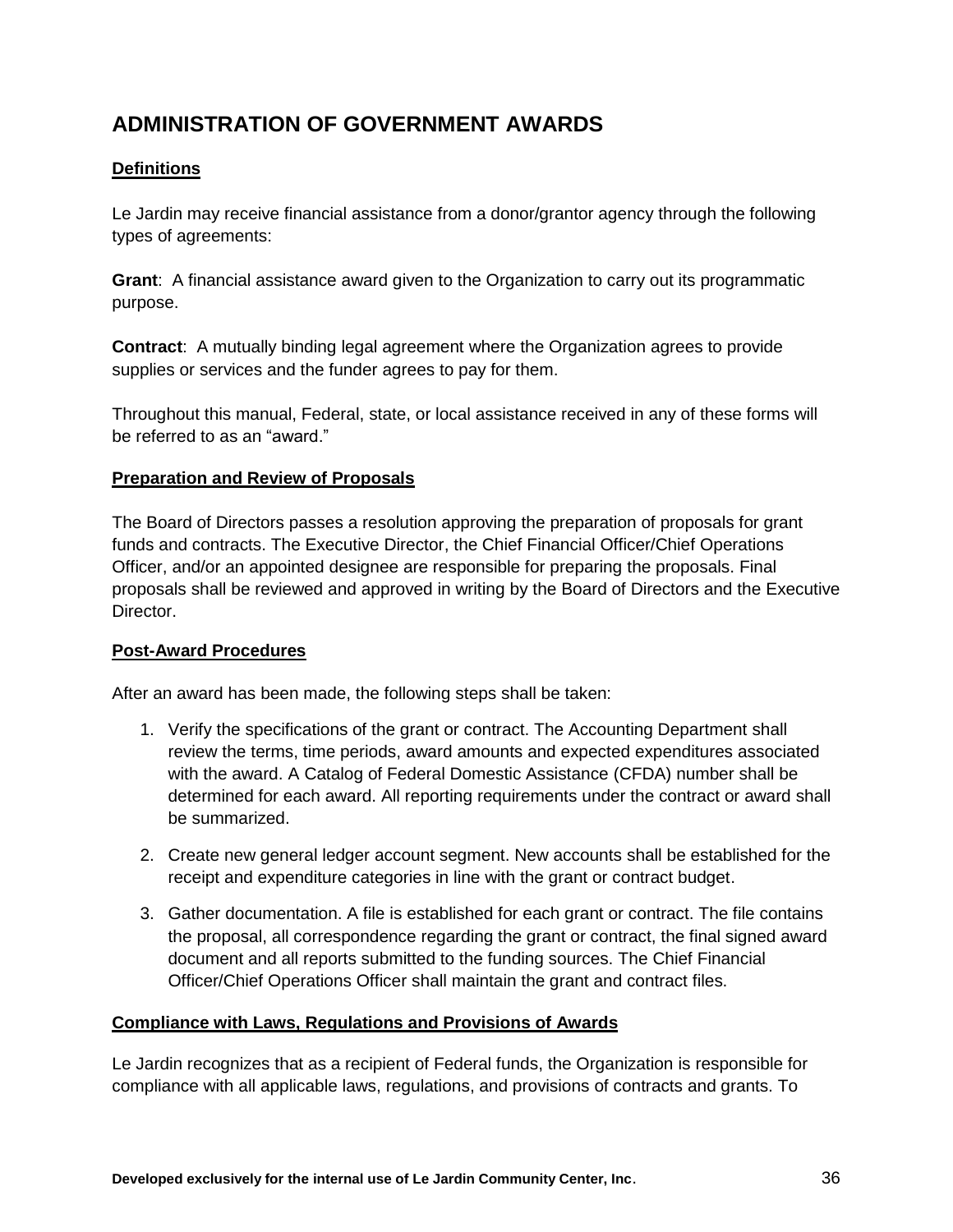ensure that the Organization meets this responsibility, the following policies shall apply with respect to every grant or contract received directly or indirectly from a Federal agency:

- 1. For each award, the Executive Director, or designee, shall be the "Grant Manager."
- 2. The Grant Manager may attend refresher/update courses on grant management as needed.
- 3. The Grant Manager shall take the following steps to identify all applicable laws, regulations, and provisions of each grant and contract:
	- a. Read each award and prepare a summary of key compliance requirements and references to specific laws and regulations.
	- b. Review the "45 CFR 75 Appendix XI, Compliance Supplement" (updated annually) published by the Office of Management and Budget (OMB) for compliance requirements unique to the award and for compliance requirements common to all Federal awards.
	- c. Review the section of the Catalog of Federal Domestic Assistance (CFDA) applicable to the award.
	- d. The Grant Manager shall communicate grant requirements to those who will be responsible for carrying them out, or will be impacted by them.
- 4. The Accounting Department shall forward copies of applicable laws and regulations (such as OMB regulations, pertinent sections of compliance supplements, and other regulations) to the Grant Manager. The Accounting Department shall ensure that it has current versions of all applicable laws and regulations, which it shall timely forward to the employees in need of them.
- 5. The Grant Manager and/or the Accounting Department shall identify and communicate to all involved personnel any special changes in policies and procedures necessitated by Federal awards as a result of the review of each award.
- 6. The Grant Manager shall take all reasonable steps necessary to identify applicable changes in laws, regulations, and provisions of contracts and grants. Steps taken in this regard shall include, but not be limited to, reviewing subsequent grant and contract renewals, reviewing annual revisions to the "45 CFR 75 Appendix XI, Compliance Supplement," and communications with Federal awarding agency personnel.
- 7. The Grant Manager shall inform the independent auditors of applicable laws, regulations, and provisions of contracts and grants. The Grant Manager shall also communicate known instances of noncompliance with laws, regulations, or with contracts or grants, to the auditors, the Chief Financial Officer/Chief Operations Officer, the Executive Director, and the Treasurer.

#### **Close Out of Awards**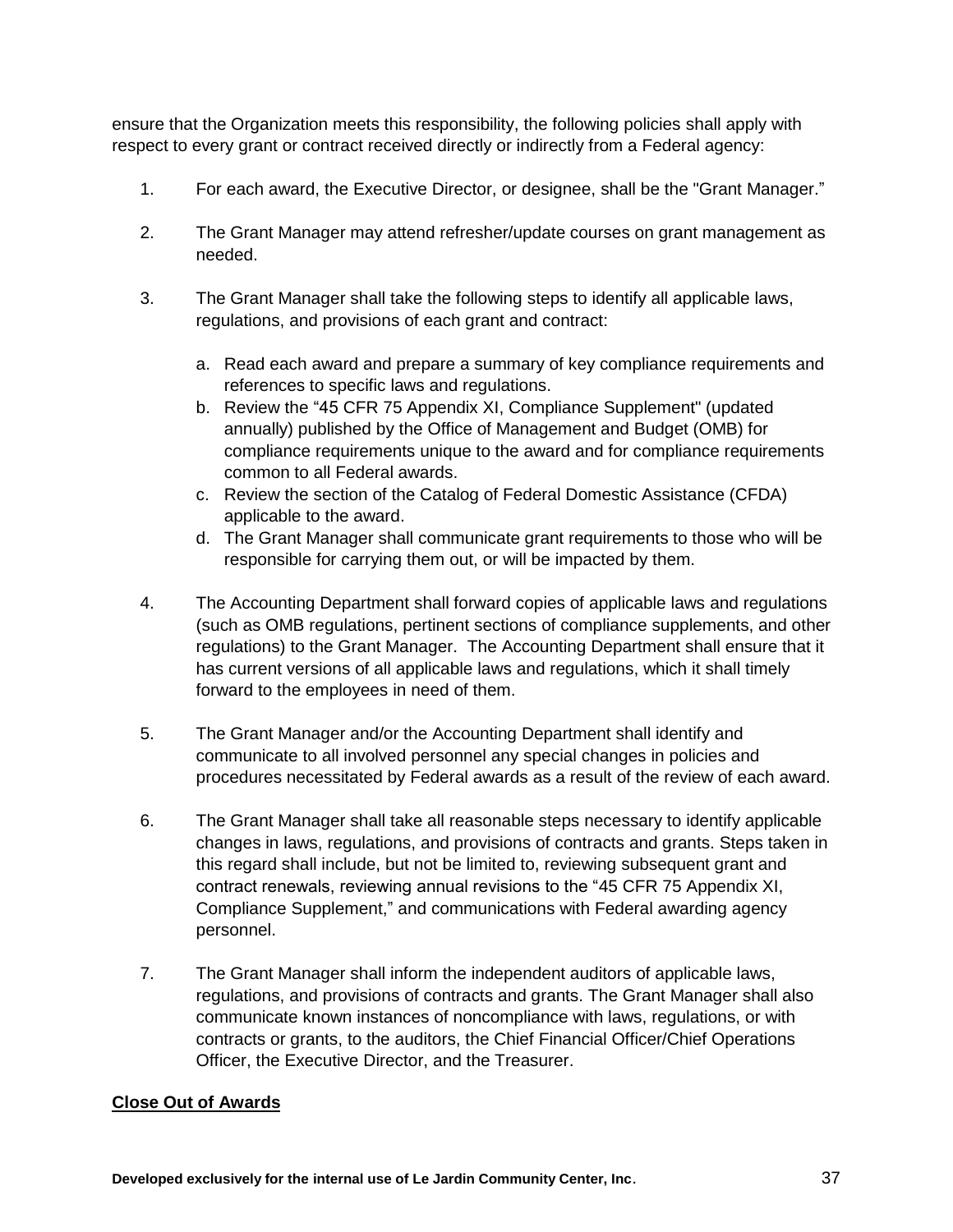Le Jardin shall follow the close out procedures described in 45 CFR 75.383, Closeout, and in the grant agreements as specified by the granting agency. Accordingly, Le Jardin shall complete the performance of all obligations incurred under the grant or contract within forty-five (45) days of the end of the grant or contract agreement.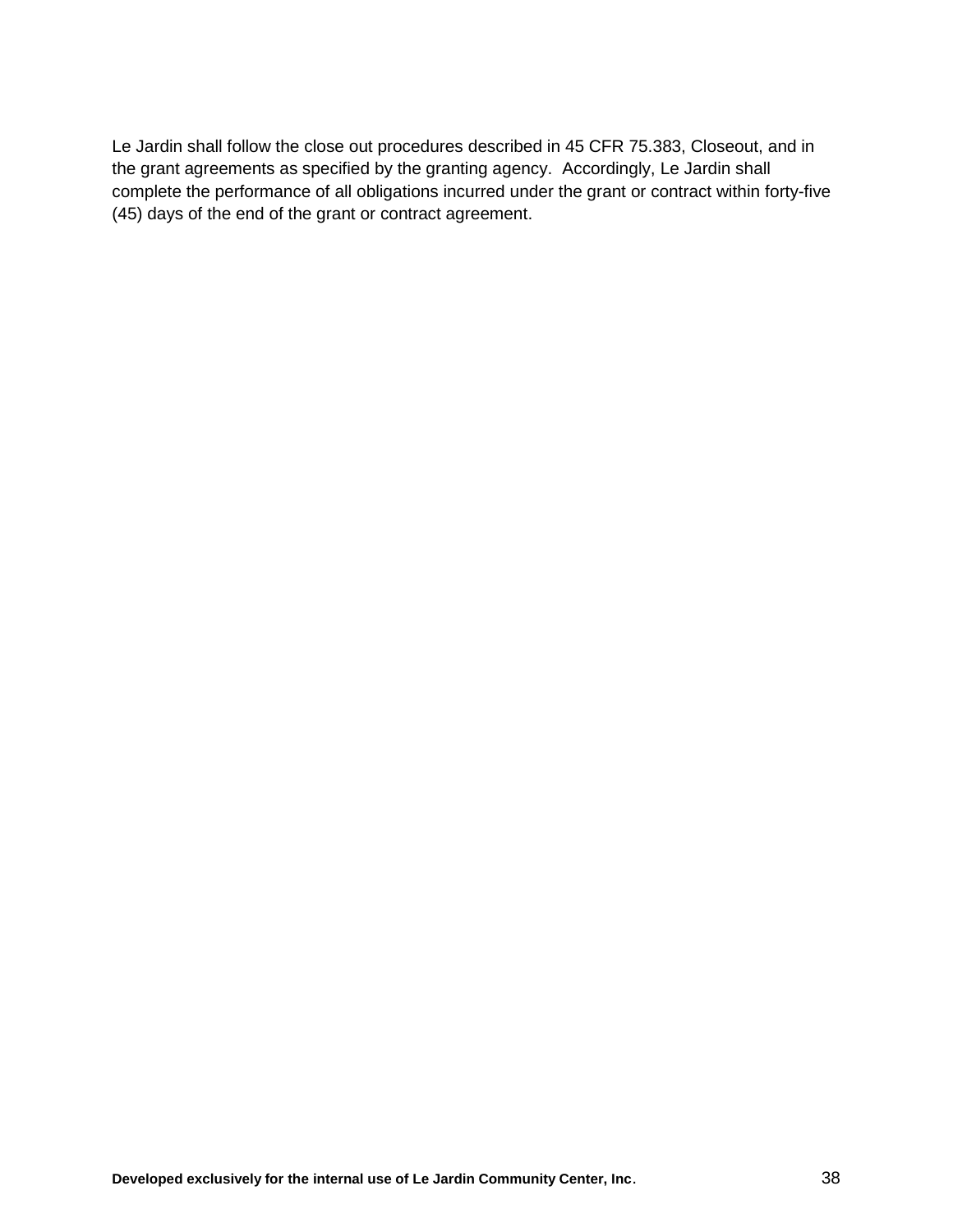# **COST SHARING AND MATCHING (IN-KIND)**

#### **Overview**

Le Jardin shall value contributed services and property that are to be used to meet a cost sharing or matching requirement at their fair market values at the time of contribution, unless award documents or agency regulations identify specific values to be used.

Le Jardin shall claim contributions as meeting a cost sharing or matching requirement of a Federal-funded award only if all of the following criteria are met:

- 1. They are verifiable from Le Jardin records.
- 2. They are not included as contributions for any other Federally-assisted project or program.
- 3. They are necessary and reasonable for proper and efficient accomplishment of project or program objectives.
- 4. They are allowable less than 45 CFR 75 Subpart E, Cost Principles.
- 5. They are not paid by the Federal government under another award, except where authorized by Federal statute to be used for cost sharing or matching.
- 6. They are provided for in the approved budget when required by the awarding agency.
- 7. They conform to all provisions of 45 CFR 75 Subpart D, Post Federal Awards Requirements.
- 8. In the case of donated space, or donated use of space, the space is subject to an independent appraisal performed by a certified appraiser as defined by 45 CFR 75.306(i)(1) to establish its value.

The following flowchart shall be used to determine the allowability of in-kind contributions.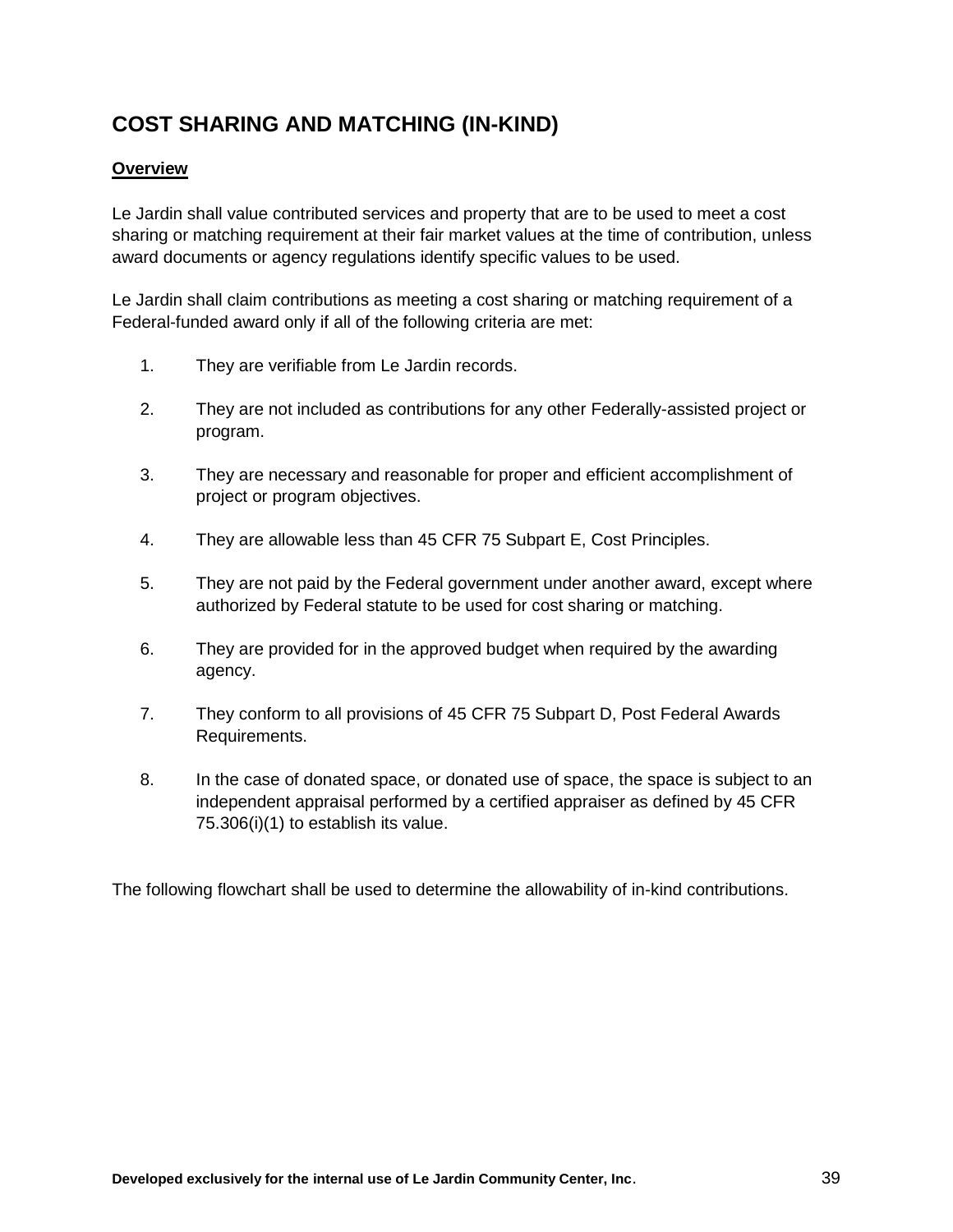

**Developed exclusively for the internal use of Le Jardin Community Center, Inc**. 40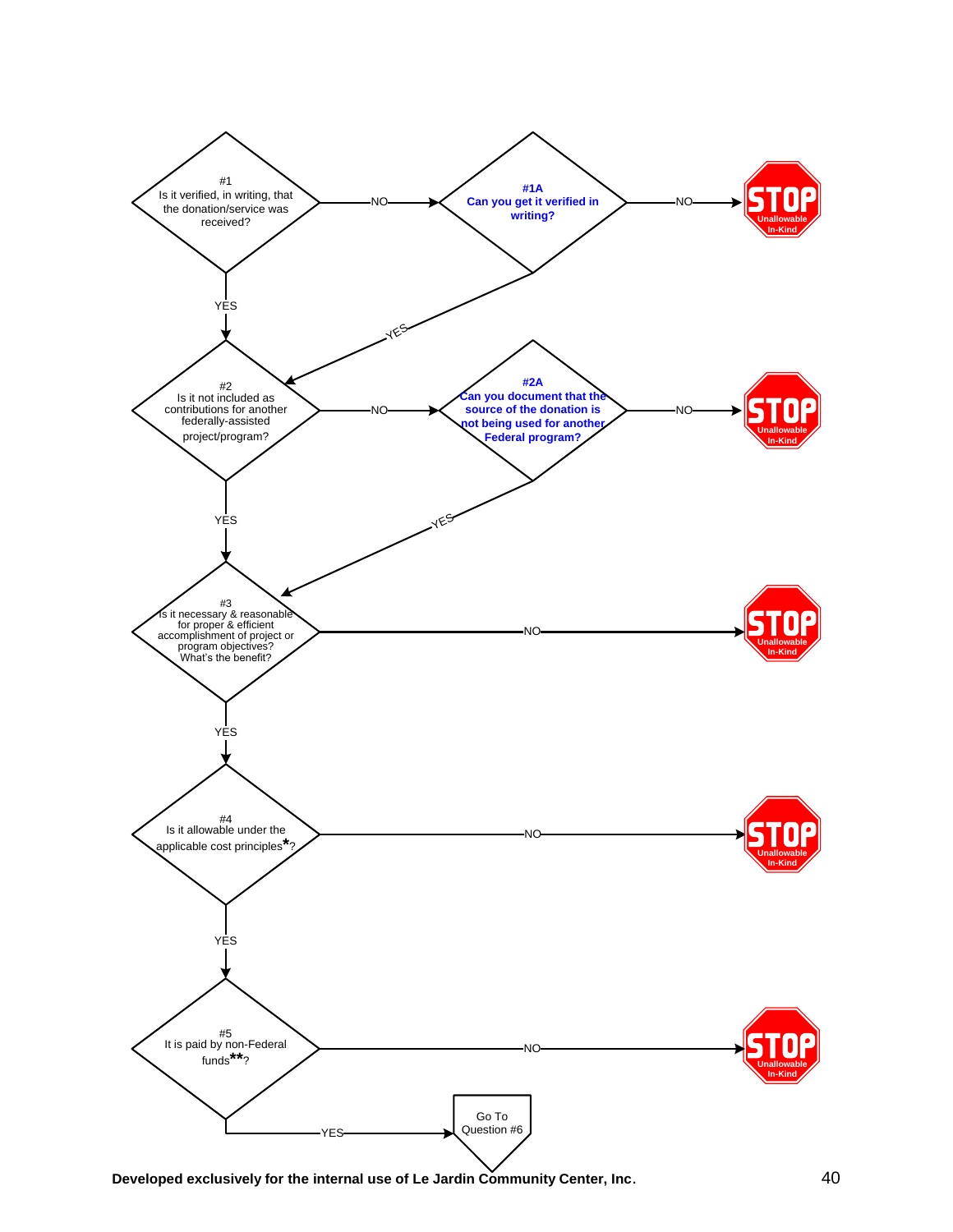

**\*** <sup>45</sup> CFR 75, Uniform Administrative Requirements, Cost Principles, and Audit Requirements for HHS Awards

Except where authorized by Federal statute to be used for cost sharing or matching:

- Determinations have been made on a case-by-case basis on whether Federal funds from other programs are allowable match for an ACF
	-
- program. These determinations are based on specific requirements of ACF programs and language in applicable statutes. Specifically:<br>1. USDA funds are of Federal origin and, therefore, cannot be counted as match.<br>2. Bureau programs.
	- 4. Expenditure of funds from the Housing and Community Development Act of 1974, P.L. 93-383 may count as allowable match for a Head Start program for renovation of a building. The determination is dependent on whether or not the Head Start grant is<br>included as part of the "Community Development Program," as required by the Housing and Community D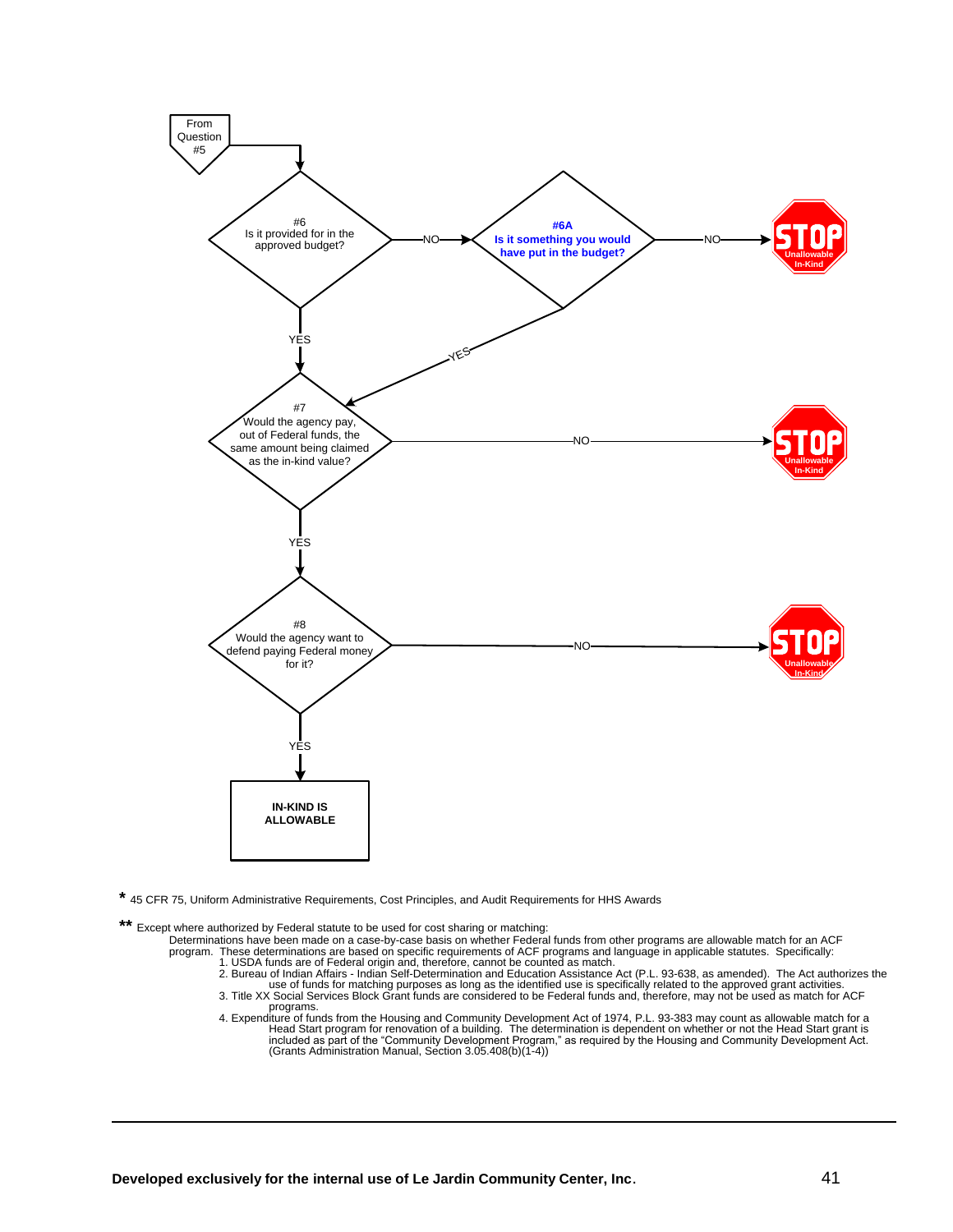## **Valuation and Accounting Treatment**

In-kind typically falls into one of the following categories:

- Cash
- **Space, buildings, land and equipment**
- **Volunteer time and services**
- **Supplies**

The following sections discuss the valuation and accounting treatment for each category.

#### *Cash*

- Le Jardin shall recognize cash contributions as in-kind income in the period in which they are spent on allowable program costs.
- Any discounts received on goods or services are recognized as in-kind only if such discounts are not available to the general public.

## *Space, Buildings, Land and Equipment*

#### *Buildings and Land*

If the purpose of the contribution is to assist the Organization in the acquisition of equipment, building, or land, the total value of the donated property may be claimed as matching with prior approval of the awarding agency.

If the purpose of the donation is to support activities that require the use of equipment, buildings or land, depreciation or use charges (e.g. rent) may be claimed at matching, unless the awarding agency has approved using the full value as match.

Equipment, buildings and land shall be valued at their fair market values as determined by an independent appraiser. Information on the date of donation and records from the appraisal will be maintained in a property file.

*Space:*

- Will be valued at the fair rental value of comparable space as established by an independent appraisal of comparable space and facilities in a privately-owned building in the same locality
- Information on the date of donation and records from the appraisal will be maintained in a property file
- If less than an arms-length transaction, will be valued based in actual allowable costs to occupy the facility (e.g. repairs and maintenance, insurance, etc.) not to exceed fair market value

#### *Volunteer Time and Services*

Volunteer services furnished by professional and technical personnel, consultants, and other skilled and unskilled labor will be included in in-kind if the services are an integral and necessary part of the program.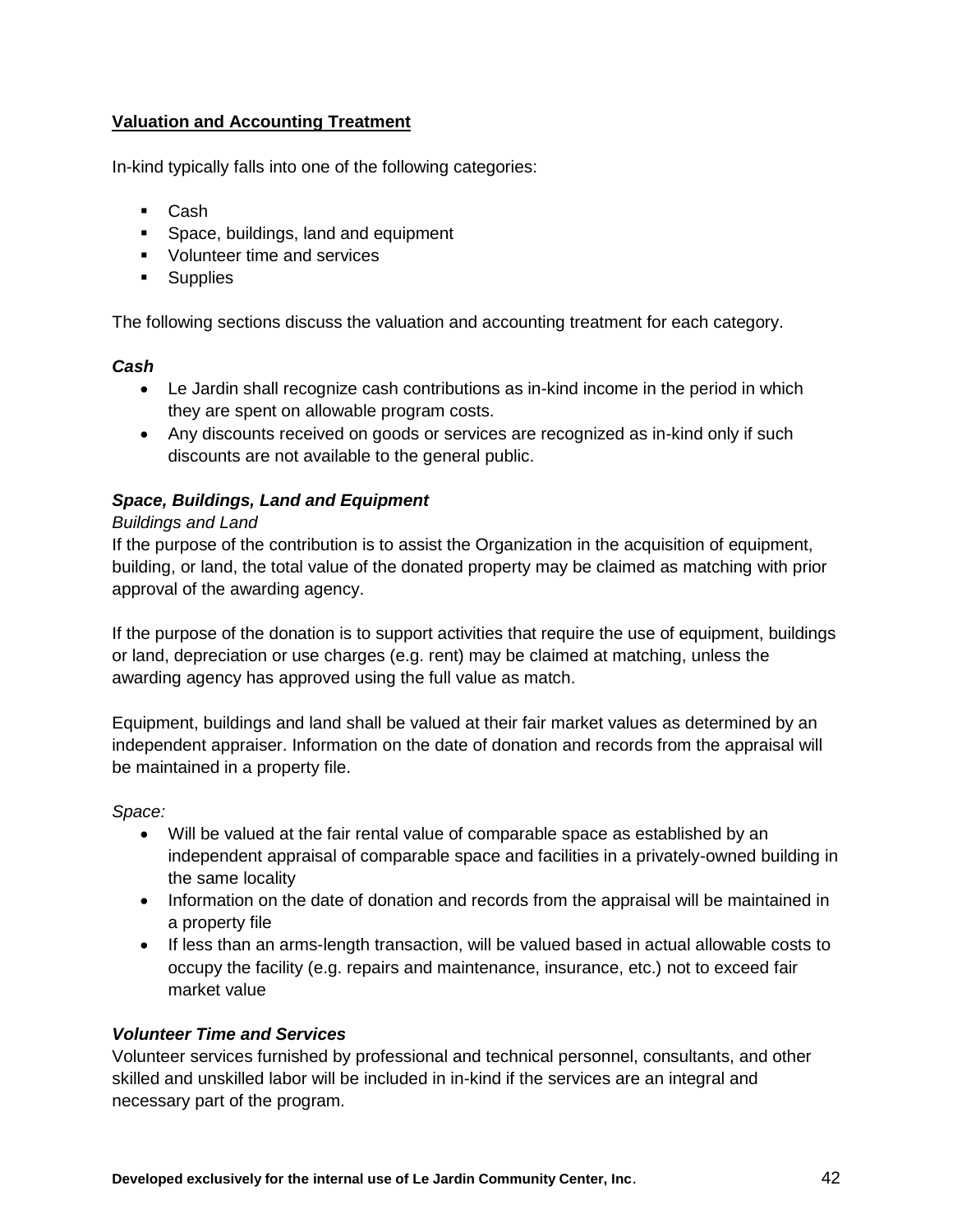Examples of contributed services received and recorded as income and expense by Le Jardin include

- Classroom assistance including reading to children, cleaning, setting up bulletin boards, etc.
- Clerical office assistance
- Child services such as dental check-ups

Volunteer services will be valued at rates consistent established by the Head Start and Early Head Start grantee.

Le Jardin requires volunteers to document and account for their contributed time in a manner similar to the timekeeping system followed by employees. Each program that uses volunteers will provide the volunteers a sign-in sheet which collects the following information:

- Date service was performed
- **Volunteer name and address**
- Hours donated
- **Service provided**
- **Signature of volunteer**

The sign-in sheets will be delivered to the Accounting Department monthly so they can be tallied, valued, and recorded as in-kind in the accounting records.

## *Supplies*

Donated supplies must be used in the program and shall be valued at fair market value at the time of donation. Supplies can be counted as match only if the program would have purchased such items itself.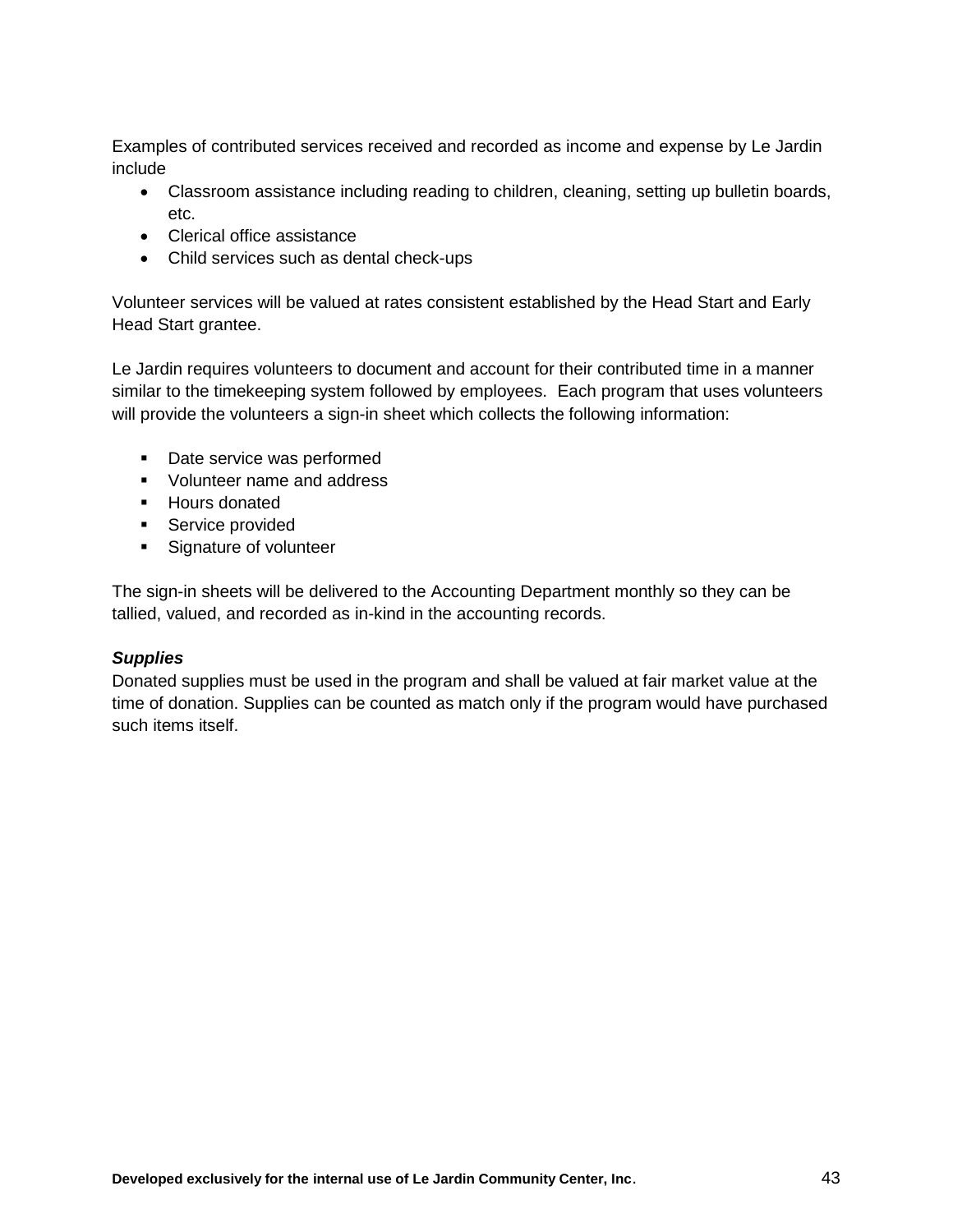# **CONTRIBUTIONS RECEIVED**

#### **Overview**

Le Jardin shall accept charitable contributions of all types of assets from any type of donor, with the following exceptions:

- 1. Contributions of non-liquid assets or assets possessing legal or other characteristics rendering the asset difficult to sell or convert to liquid assets, as determined by the Chief Financial Officer/Chief Operations Officer;
- 2. Contributions with donor-imposed restrictions that provide excessive control to the donor over future uses of the donated asset(s), as determined by the Chief Financial Officer/Chief Operations Officer;
- 3. Contributions with donor-imposed restrictions that violate or involve uses that go beyond the Organization's current mission statement and tax-exempt purpose, as determined by the Chief Financial Officer/Chief Operations Officer;
- 4. Contributions from donors involved in businesses or activities that are deemed inconsistent with Le Jardin's mission, as determined by the Executive Director and the Board of Directors;
- 5. Assets that might entail third party claims or other liabilities, or lower the reputation of the Organization, to a degree deemed unacceptable by the Chief Financial Officer/Chief Operations Officer.

#### **Receipts and Disclosures**

Le Jardin and its donors are subject to certain disclosure and reporting requirements imposed under the Internal Revenue Code and the underlying regulations. To comply with those rules, Le Jardin shall adhere to the following guidelines with respect to contributions received by the Organization.

The Accounting Department shall provide a receipt to the donor for every separate contribution received. All receipts shall include the following information:

- 1. The amount of cash received and a description (but not an assessment of the value) of any noncash property received;
- 2. A statement of whether Le Jardin provided any goods or services to the donor in consideration, in whole or in part, for any of the cash or property received;
- 3. A description and good faith estimate of the value of those goods or services, if any goods or services were provided to the donor by Le Jardin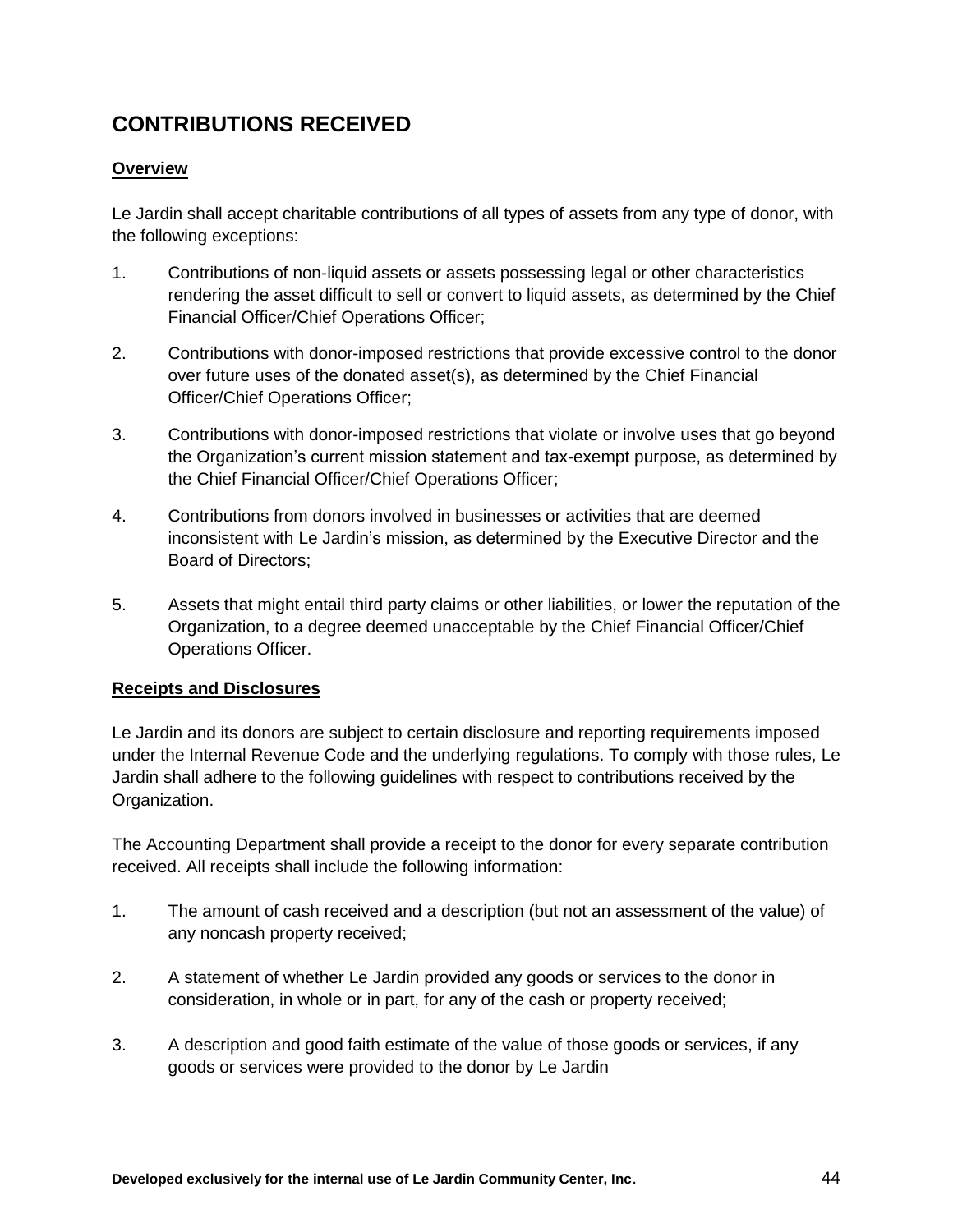All estimates of the fair market value of goods or services provided by Le Jardin shall be prepared by the Accounting Department.

Le Jardin shall comply with all current Federal, state, and IRS requirements regarding solicitation and collection of charitable contributions, whether specifically addressed in this manual or not, as well as all future revisions to such requirements.

All estimates of the fair market value of goods or services provided by Le Jardin shall be prepared by the Finance Department.

## **FUND-RAISING EVENTS**

Le Jardin shall maintain a subsidiary record that tracks each special fund-raising event sponsored by the Organization. The Accountant III shall be responsible for maintaining this subsidiary record, with assistance from the Chief Financial Officer/Chief Operations Officer. The following information shall be tracked on an event-by-event basis for purposes of possible disclosure in the Organization's annual Form 990 information return with the IRS:

- 1. Description and location of the event (including an indication of whether any type of gaming activities took place in connection with the event)
- 2. Total gross proceeds received in connection with the event
- 3. Portion of the proceeds considered to be a contribution (equal to the amount received less the fair value of any benefits provided to donors)
- 4. Total costs of the event
- 5. Portion of the costs attributable to direct donor benefits (i.e., the cost of any benefits provided to donors, such as the cost of green fees or a meal provided to attendees at a fund-raiser)
- 6. Portion of the total costs associated with:
	- a. Rent or facility costs
	- b. Cash prizes, if any
	- c. Noncash prizes, if any
	- d. Food and beverages
	- e. Entertainment
	- f. Fees paid to (or retained by) an outside fund-raiser
- 7. The percentage of the overall labor effort involved in the event that was contributed by volunteers (this schedule should show total hours associated with paid employees/contractors and total hours associated with volunteer efforts)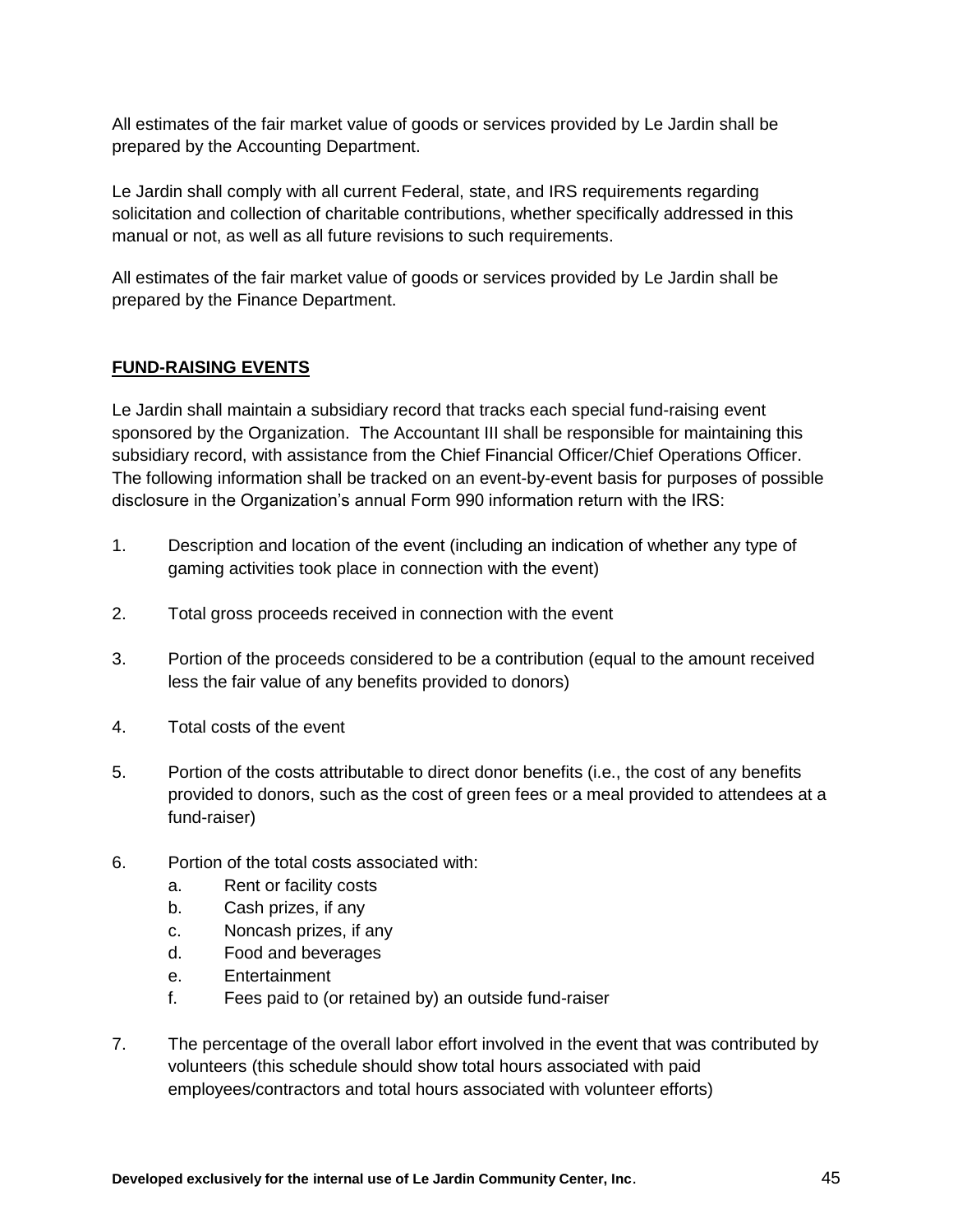- 8. The names and addresses of any outside fund-raiser used in connection with the event
- 9. An indication of whether any outside fund-raiser ever took custody, even temporarily, of funds raised for Sample Organization in connection with any fund-raising event

In addition to the preceding information, if any fund-raising activities of Le Jardin include gaming (e.g., bingo, pull tabs, or any other type of gaming), the Organization shall maintain records of the following:

- 1. Total compensated and total uncompensated (volunteer) labor hours associated with each event
- 2. The name and address of the person or company responsible for running the Organization's gaming activities, as well as a copy of their license to conduct gaming activities
- 3. Documentation indicating the percentage of gaming activity operated in the Organization's facility vs. an outside facility
- 4. If the Organization utilizes a third-party to operate gaming activities, a record shall be kept of the total proceeds of the gaming activity and the amount retained by the thirdparty operator as its compensation

If Le Jardin engages in, or plans to engage in, gaming activities, the Chief Financial Officer/Chief Operations Officer, or designee, shall first research and obtain any and all required licenses or permits.

In addition, for any fund-raising or gaming activity operated by a third-party, where the thirdparty collects or maintains custody of funds paid by attendees, the Organization shall first gain an understanding of the internal controls of the third-party, including the third-party's processes for receiving and securing funds and whether individuals employed by the third-party are bonded. The Chief Financial Officer/Chief Operations Officer, or designee, shall conduct or arrange for this internal control evaluation.

## **STATE REGISTRATIONS**

It is the policy of Le Jardin to register in each state in which the Organization's fund-raising activities would result in a requirement to register. Determination of state-by-state registration requirements shall be with the Chief Financial Officer/Chief Operations Officer, who may consult outside advisors in making such determinations.

Once registered, the Chief Financial Officer/Chief Operations Officer, or designee, shall ensure that subsequent periodic filing requirements are met. The Chief Financial Officer/Chief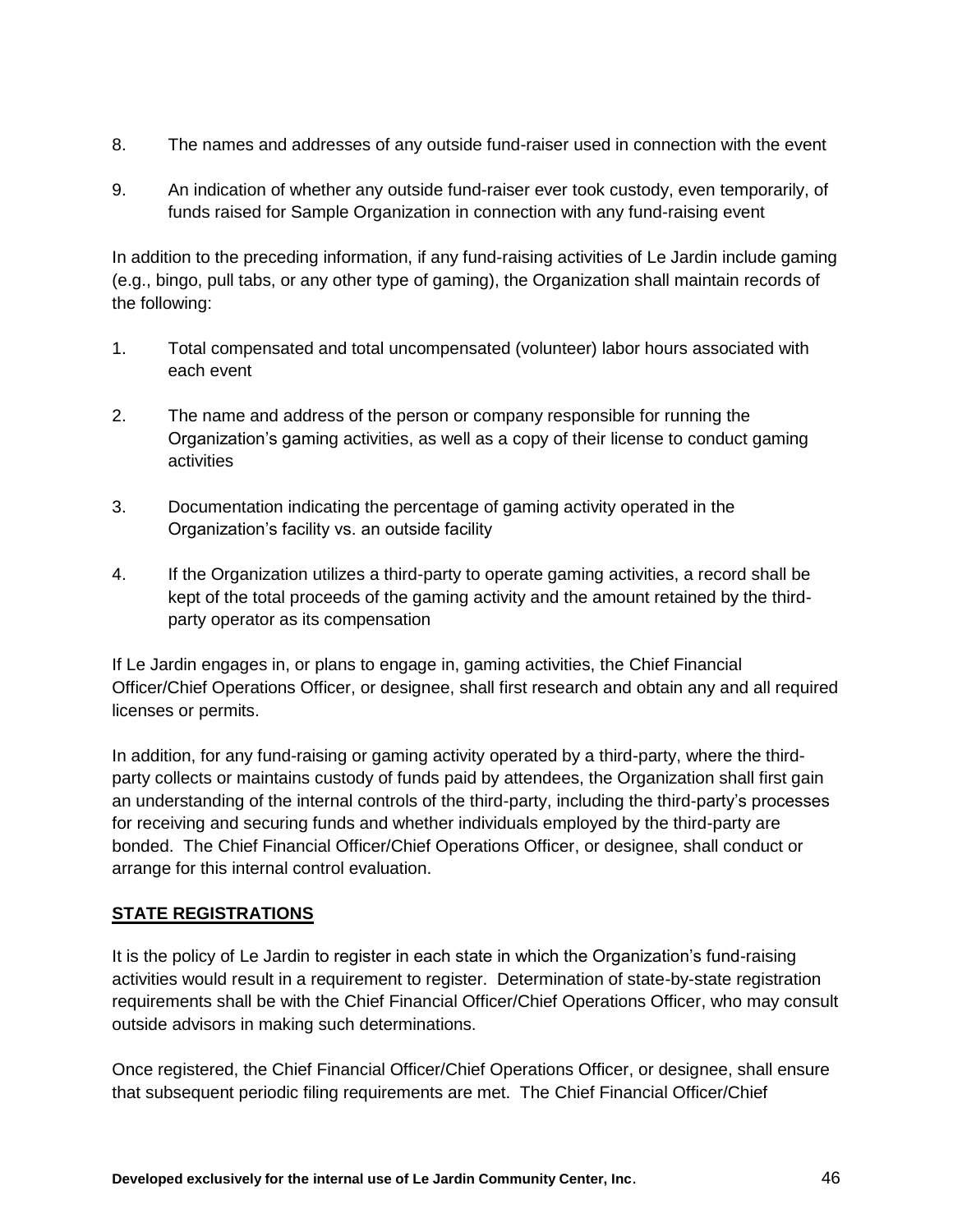Operations Officer may delegate the preparation of such periodic state filings to the Accountant III, subject to the review and approval of the Chief Financial Officer/Chief Operations Officer.

#### **Credit Card Donations and Receipts**

For donations or payments received by credit card through the Organization's website or in person, the following procedures will be followed:

- 1. Receipts will be processed by an outsourced service provider and funds deposited to the Organization's operating account.
	- 2. The accounts receivable department will receive an email of processed donation from the card processor, and will forward a copy of the notice to the Accounting Department to be used to reconcile the bank statement.

Recording of the revenue will be done weekly into the Organization's donor database and then into the accounting system.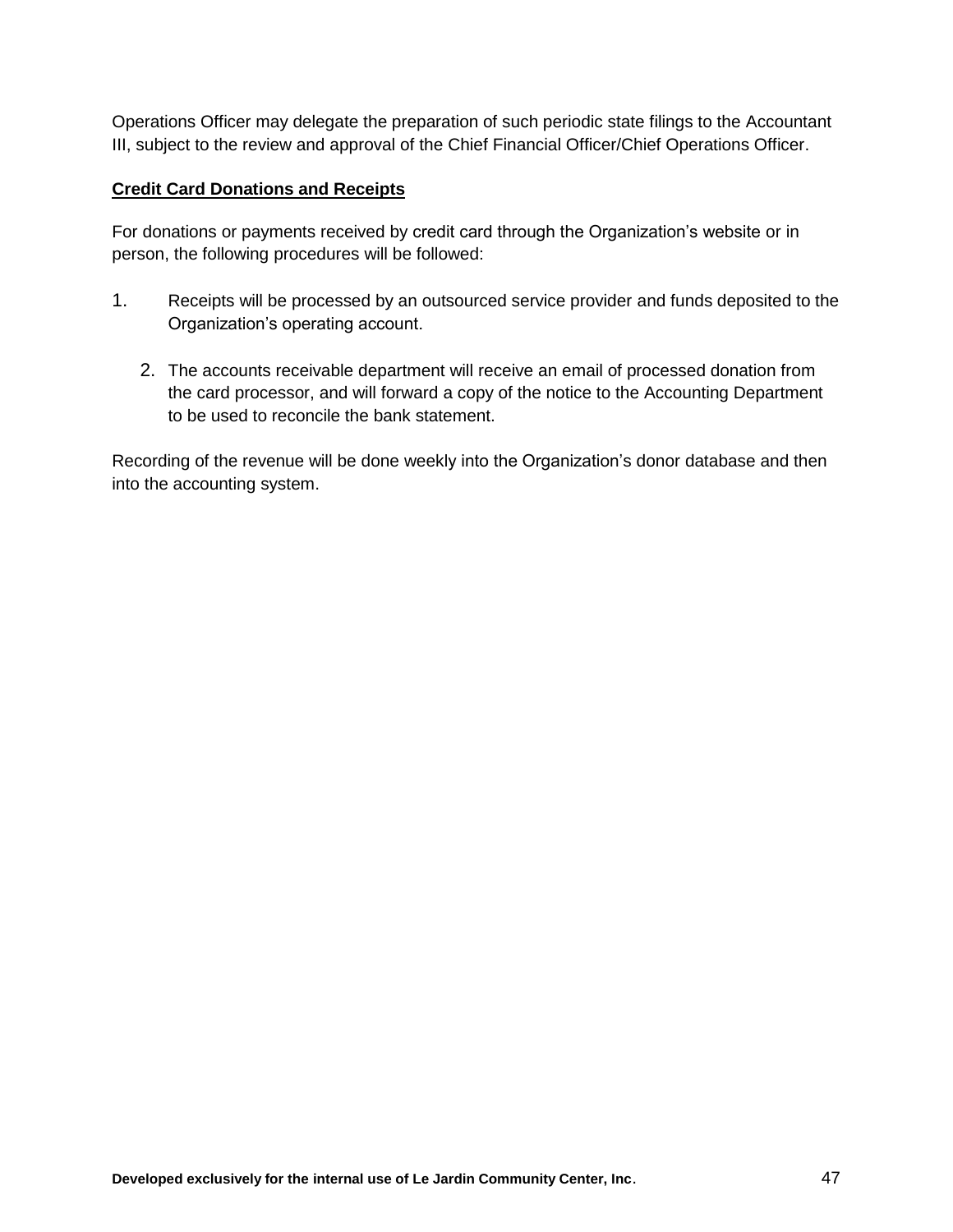## **BILLING/INVOICING POLICIES**

Grantee funds are deposited to an interest bearing account.

## **Overview;**

The Organization's primary sources of revenue are:

- Reimbursement grants billed monthly, or as funders require, based on allowed, incurred or paid expenses
- Cash Drawdowns of Advances of Federal Funds
- Fee-for-service contracts billed monthly on units of service provided (e.g. number of days a child attends class)
- Parent fees sliding-scale payments by parents collected by the Program Coordinator and recorded on the cash basis

## **Responsibilities for Billing and Collection**

Le Jardin's Accounting Department is responsible for the invoicing of funding sources and the collection of outstanding receivables. (Note: Cash receipts, credit memo, and collection policies will be discussed in subsequent sections)

#### **Billing and Financial Reporting**

Le Jardin strives to provide management, staff and funding sources with timely and accurate financial reports applicable to awards. These reports include monthly and cumulative expenditures, a project budget, and a balance remaining column.

Le Jardin shall prepare and submit financial reports as specified by the financial reporting requirements of each grant or contract award document. Preparation of these reports shall be the responsibility of Chief Financial Officer/Chief Operations Officer, subject to review and approval by the Executive Director and/or Board Treasurer.

The following policies shall apply to the preparation and submission of billings to government agencies under awards made to Le Jardin:

- 1. The Organization shall request reimbursement after expenditures have been incurred, unless an award specifies another method. Reimbursement may also be requested after expenditures have been paid (cash basis) if required by the award.
- 2. Le Jardin will strive to minimize the time between receipt of advances of federal funds and disbursement of grant funds by issuing payments within 24 business hours of receipt of such funds. (See following section for more information on advances of federal funds.)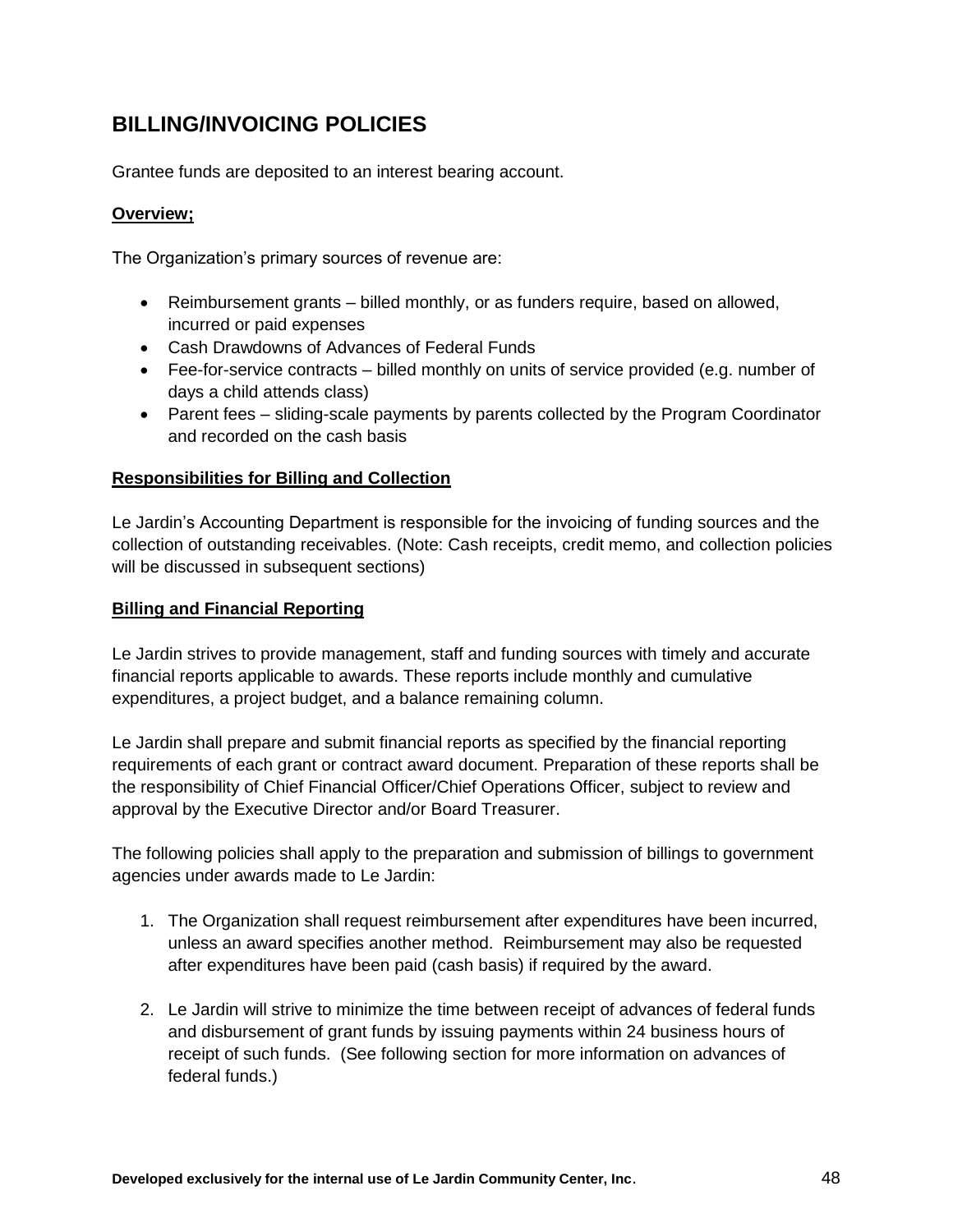- 3. Each award normally specifies a particular billing cycle. Therefore, a schedule is established for each grant and contract to ensure that reimbursement is made on a timely basis along with any other reporting that is required in addition to the financial reports.
- 4. Requests for reimbursement of award expenditures will use the actual amounts as posted to the general ledger as the source for all invoice amounts.
- 5. All financial reports required by each award will be prepared and filed on a timely basis. To the extent Le Jardin's year-end audit results in adjustments to amounts previously reported, revised reports shall be prepared and filed in accordance with the terms of each award.

#### **Reimbursement Request Procedures**

The following documents are required to be assembled and sent to the Head Start and Early Head Start grantor each month:

- Original Cover/Invoice
- Expense Report spreadsheet
- Supplemental Report
- USB shall contain all invoices paid, payroll journals, bank reconciliation for prior month, etc.

These documents and the request for reimbursement shall be submitted so as to reach the grantor by the  $10<sup>th</sup>$  working day of the following month.

#### **Billing Records:**

Le Jardin shall maintain separate billing records in addition to the official general ledger accounting records. Billing records shall be reconciled to the general ledger on a monthly basis.

At the time invoices (requests for reimbursement) are prepared, revenue and accounts receivable shall be recorded on the books of Le Jardin by the Accountant A.

If an award authorizes the payment of cash advances to Le Jardin, the Chief Financial Officer/Chief Operations Officer may require that a request for such an advance be made. Upon receipt of a cash advance, Le Jardin shall reflect a liability equal to the advance. As part of the monthly close-out and invoicing process, the liability shall be reduced, and revenue recognized, in an amount equal to the allowable costs incurred for that period.

#### **Cash Drawdowns of Advances of Federal Funds**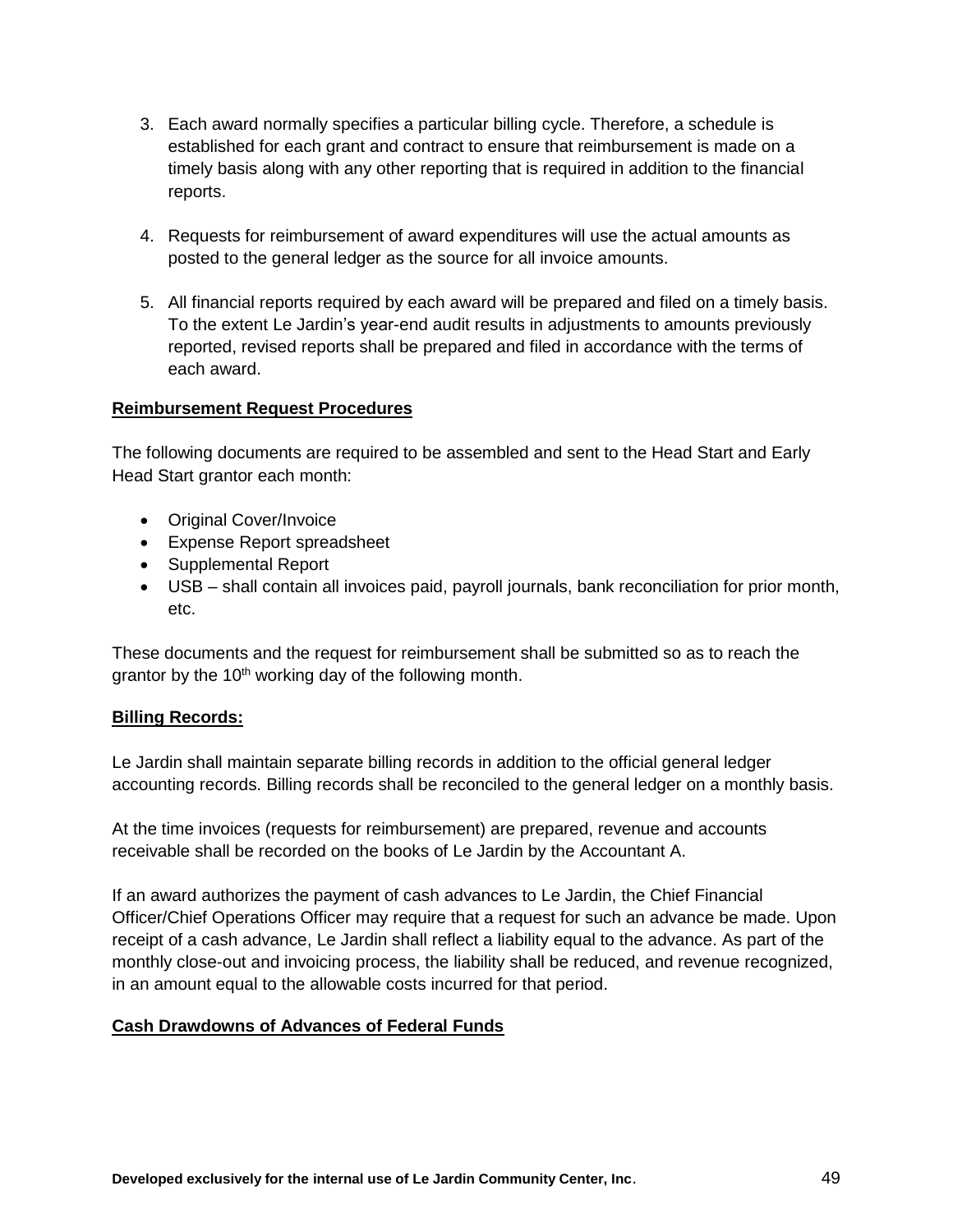Cash drawdowns of advances from federal agencies shall be made weekly in conjunction with the accounts payable and payroll schedule, based on need. All federal funds shall be deposited into an interest-bearing cash account under the cash receipts policies and procedures described in this manual. The Organization requires that federal funds will be disbursed within 24 hours of receipt using the following process:

- 1. On Monday, the Accountant B will print out a listing of checks to be disbursed by funding source and on Wednesday, the Accountant B will provide a listing of payroll to be disbursed by funding source to the Chief Financial Officer/Chief Operations Officer.
- 2. The Chief Financial Officer/Chief Operations Officer will review the listing to determine the amount of funds to drawdown
- 3. The Accountant III will request the drawdown of the cash required.
- 4. On the following business day, the checks are printed, signed, and disbursed in accordance with cash disbursement policies.

The Executive Director may request a cash drawdown in the Chief Financial Officer/Chief Operations Officer's and Accountant III's absence.

## **Accounts Receivable Entry Policies;**

The Accountant A is responsible for all entries in the Accounts Receivable ledger. The Chief Financial Officer/Chief Operations Officer or the Executive Director reviews and approves all receivable adjustments.

## **Classification of Income and Net Assets**

All income received by Le Jardin shall be classified as "unrestricted," with the exception of the following:

- 1. Grants and other awards received from government agencies or other grantors that are classified as temporarily restricted.
- 2. Special endowments received from donors requesting that these funds be permanently restricted for specific purposes.

From time to time, Le Jardin may receive other forms of contribution income subject to requirements that the Organization utilize the funds for a specific purpose or within a time period specified by the donor of the funds. When this form of contribution income is received, it shall be classified as Temporarily Restricted income.

As with all Temporarily Restricted net assets, when the restriction associated with a contribution has been met (due to the passing of time or the use of the resource for the purpose designated by the donor), Le Jardin will reclassify the related net assets from "Temporarily Restricted" to "Unrestricted" in its Statement of Financial Position and reflect this reclassification as an activity in its Statement of Activities.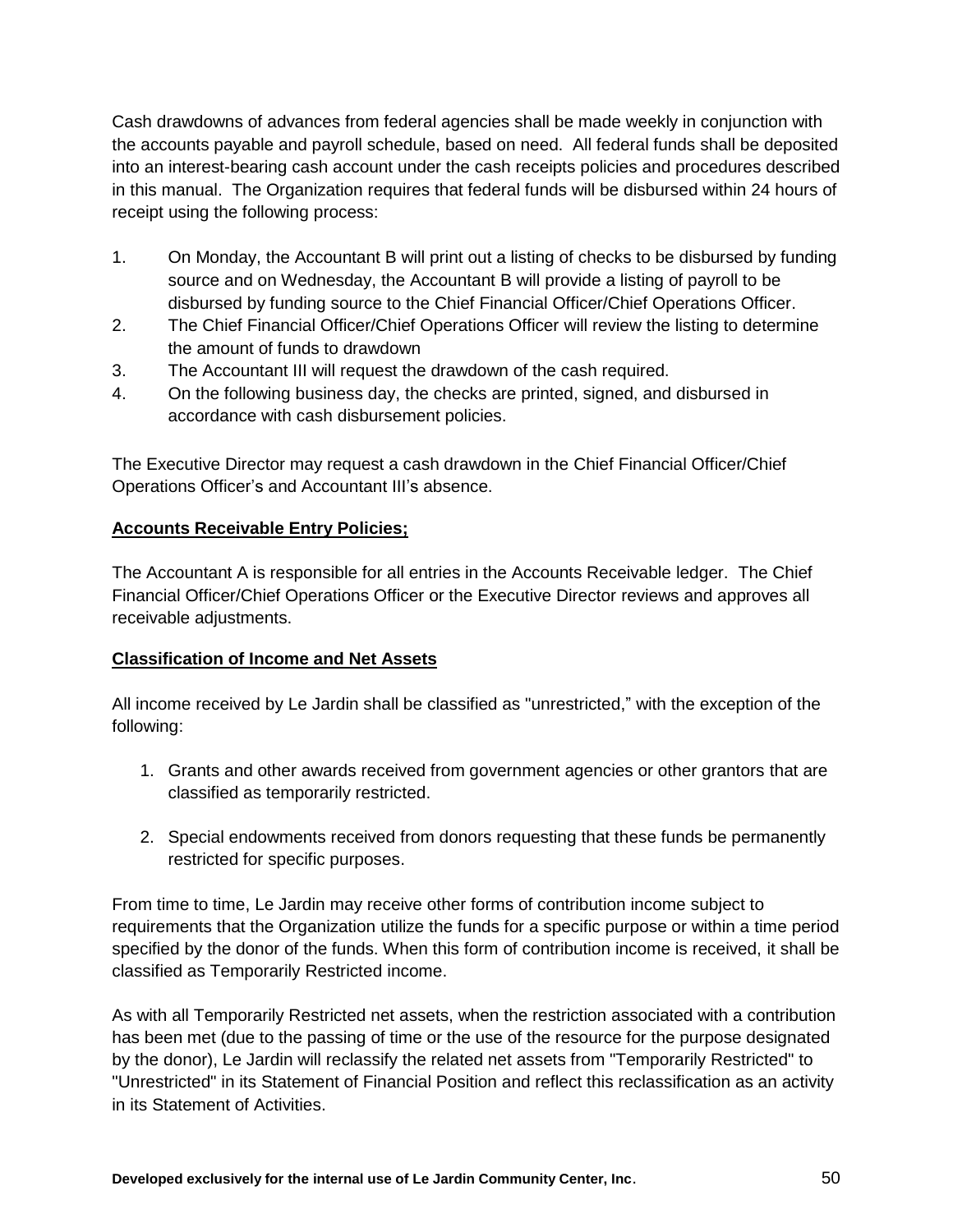From time-to-time, the Le Jardin Board of Directors may determine that it is appropriate to set funds aside for specific projects. Such funds shall be classified as "unrestricted," labeled "Board-Designated," and reported as a separate component of unrestricted net assets.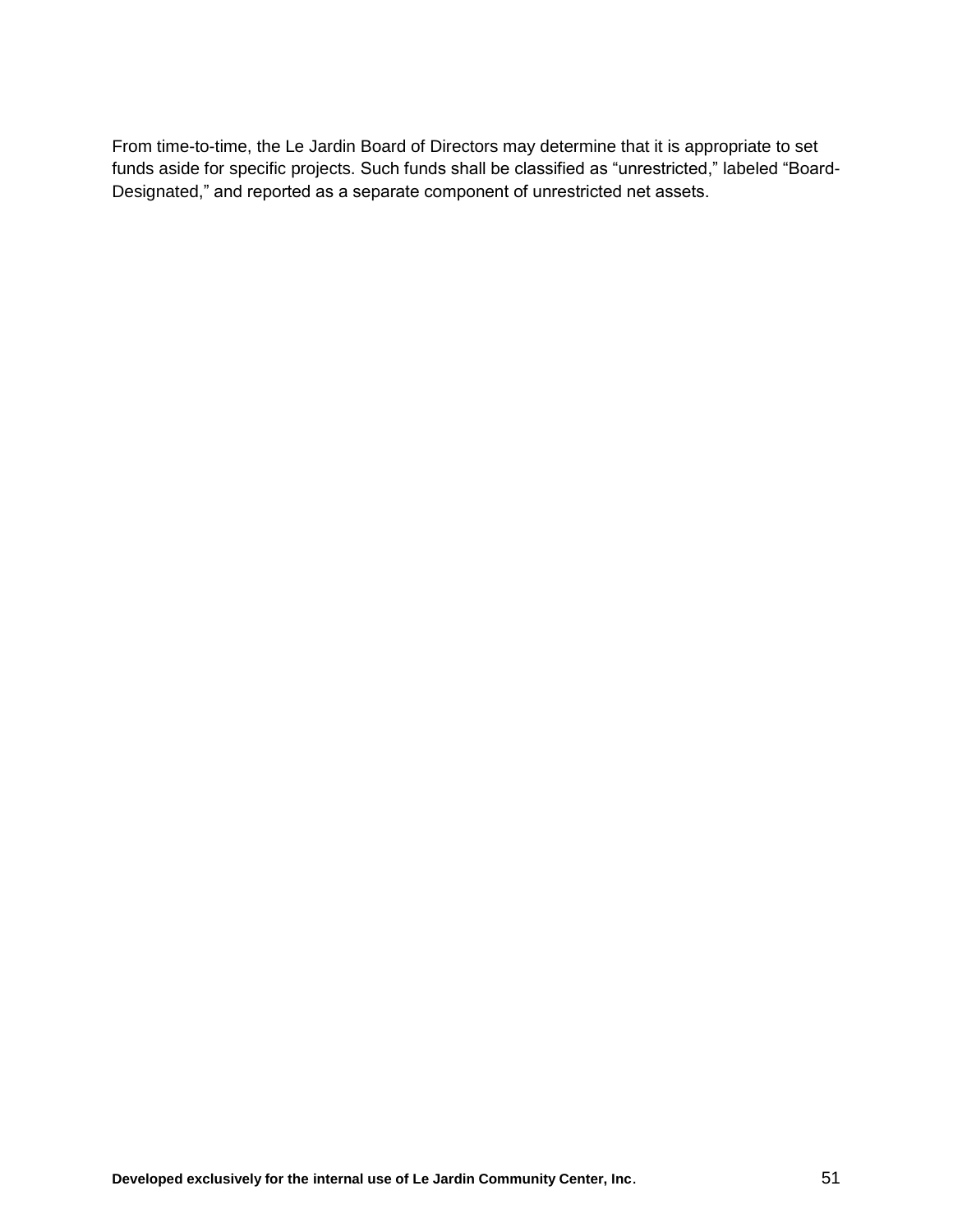# **CASH RECEIPTS**

## **Overview**

Cash (including money orders payable to the Organization) is the most liquid asset to an organization. Therefore, it is the objective of Le Jardin to establish and follow the strongest possible internal controls in this area.

#### **Processing of Checks and Cash Received in the Mail**

The following procedures shall be followed:

- Cash receipts are received in the main office by the Accountant A.
- The Accountant A prepares a receipt in a receipt book and provides a receipt for each payment.
- A copy of the cash receipt and the cash are given to the Accountant A who will prepare and deposit the funds.
- The Accountant II records the deposit in the accounting system and checks that the revenue recorded matches the totals in the cash receipt book maintained by the Accountant A.

#### **Endorsement of Checks**

All money orders and checks received that are payable to the Organization shall immediately be restrictively endorsed by the Accountant A immediately upon receipt. The restrictive endorsement shall be a rubber stamp that includes the following information:

- 1. For Deposit Only
- 2. Le Jardin Community Center, Inc.
- 3. Bank name

#### **Timeliness of Bank Deposits**

Bank deposits are usually made daily as cash is received, but shall be made at a minimum on a weekly basis. Undeposited checks and cash shall be maintained in a locked box and kept in a secure area until deposited. Such cash will not be used as petty cash or to make change.

#### **Reconciliation of Deposits**

On a monthly basis, the Chief Financial Officer/Chief Operations Officer, who does not prepare the initial cash receipts listing or bank deposit, shall reconcile the listings of receipts to bank deposits on the monthly bank statement. Any discrepancies shall be immediately investigated.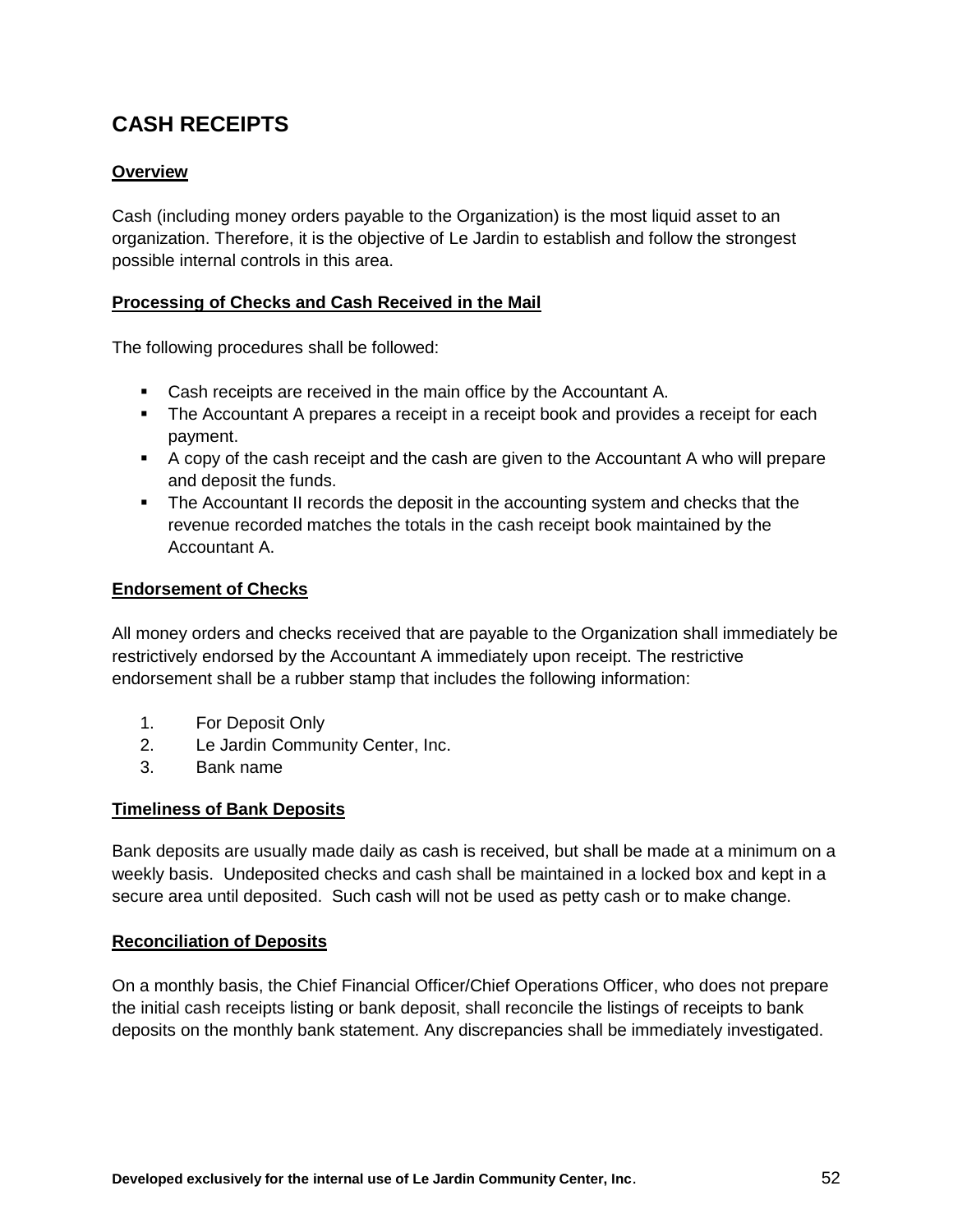## **GRANTS RECEIVABLE MANAGEMENT**

#### **Monitoring and Recognition**

Le Jardin shall record grants receivable and income as follows:

- 1. At the beginning of the grant year, Le Jardin typically receives an advance equal to approximately 6 weeks of expenditures. The Chief Financial Officer/Chief Operations Officer records the advance as deferred revenue and recognizes it as revenue over the first four (4) months of the grant year or based on grant requirement.
- 2. Each month, the Accountant A records the amount to be reimbursed for grants receivable and grant revenue.

See the section above on billing procedures for details on reimbursement requests.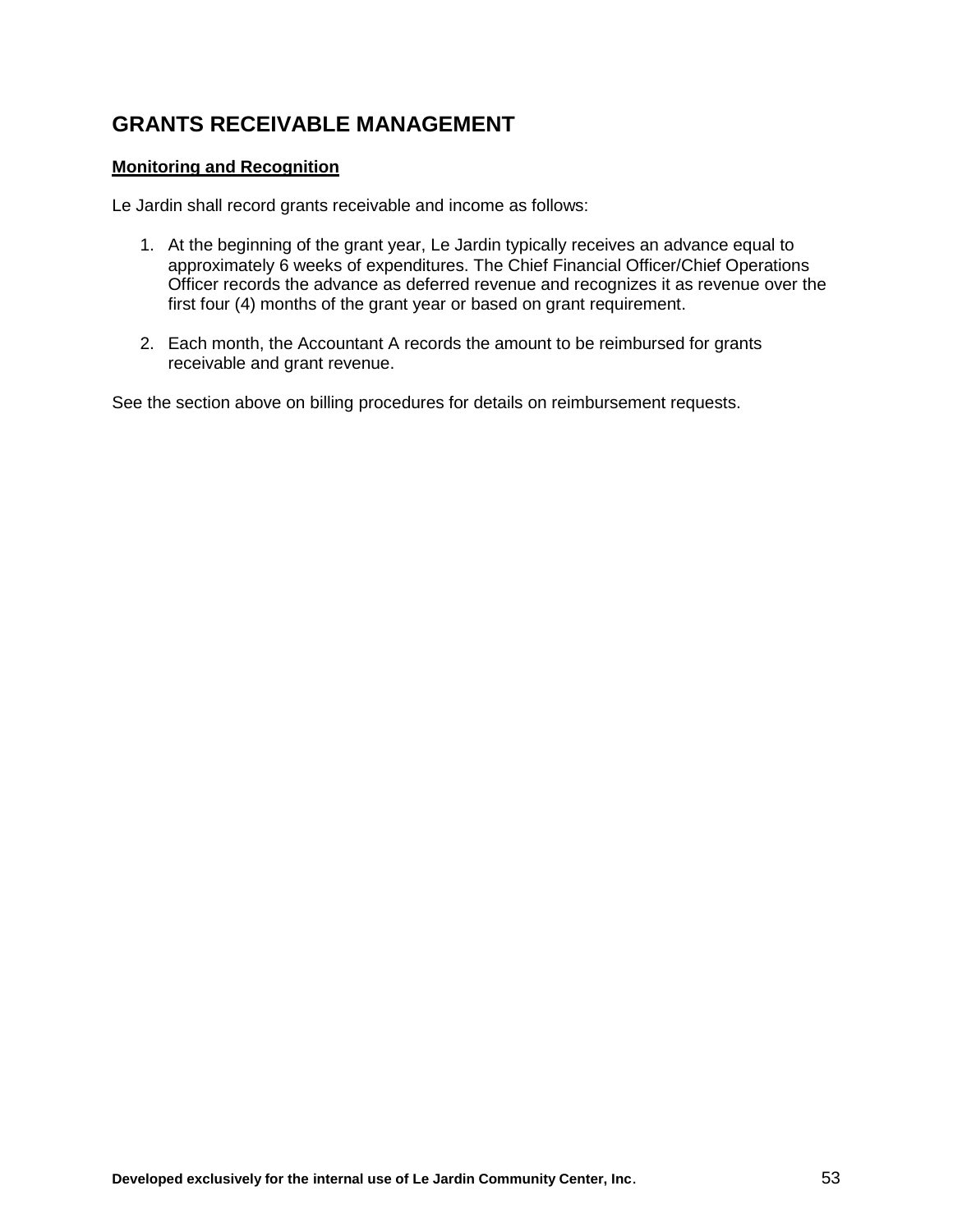## **POLICIES ASSOCIATED WITH EXPENDITURES AND DISBURSEMENTS**

## **PURCHASING POLICIES AND PROCEDURES**

## **Overview**

#### **THE POLICIES DESCRIBED IN THIS SECTION APPLY TO ALL PURCHASES MADE BY LE JARDIN.**

Le Jardin requires the practice of ethical, responsible, and reasonable procedures related to purchasing, agreements and contracts, and related forms of commitment. The policies in this section describe the principles and procedures that all staff shall adhere to in meeting their designated responsibilities.

The goal of these procurement policies is to ensure that materials and services are obtained in an effective manner and in compliance with the provisions of applicable Federal statutes and executive orders.

#### **Responsibility for Purchasing;**

All Program Coordinators shall have the authority to initiate purchases on behalf of their respective departments, subject to these policies.

The Accounting Department shall be responsible for processing purchase orders. The Executive Director or the Chief Financial Officer/Chief Operations Officer shall have approval authority over all purchases and contractual commitments. The Executive Director shall make the final determination on any proposed purchases where budgetary or other conditions may result in denial.

## **Code of Conduct in Purchasing**

(45 CFR 75.327(c) (1)

Ethical conduct in managing the Organization's purchasing activities is absolutely essential. Staff must always be mindful that they represent the Organization and share a professional trust with other staff.

- Staff shall discourage the offer of, and shall decline, individual gifts or gratuities of value that might in any way influence the purchase of supplies, equipment, and/or services.
- Staff shall notify their immediate supervisor if they are offered such gifts.
- No officer, board member, employee, or agent shall participate in the selection or administration of a vendor if a real or apparent conflict of interest would be involved. Such a conflict would arise if an officer, board member, employee or agent, or any member of his/her immediate family, his/her spouse/partner, or an organization that employs or is about to employ any of the parties indicated herein, has a financial or other interest in the vendor selected.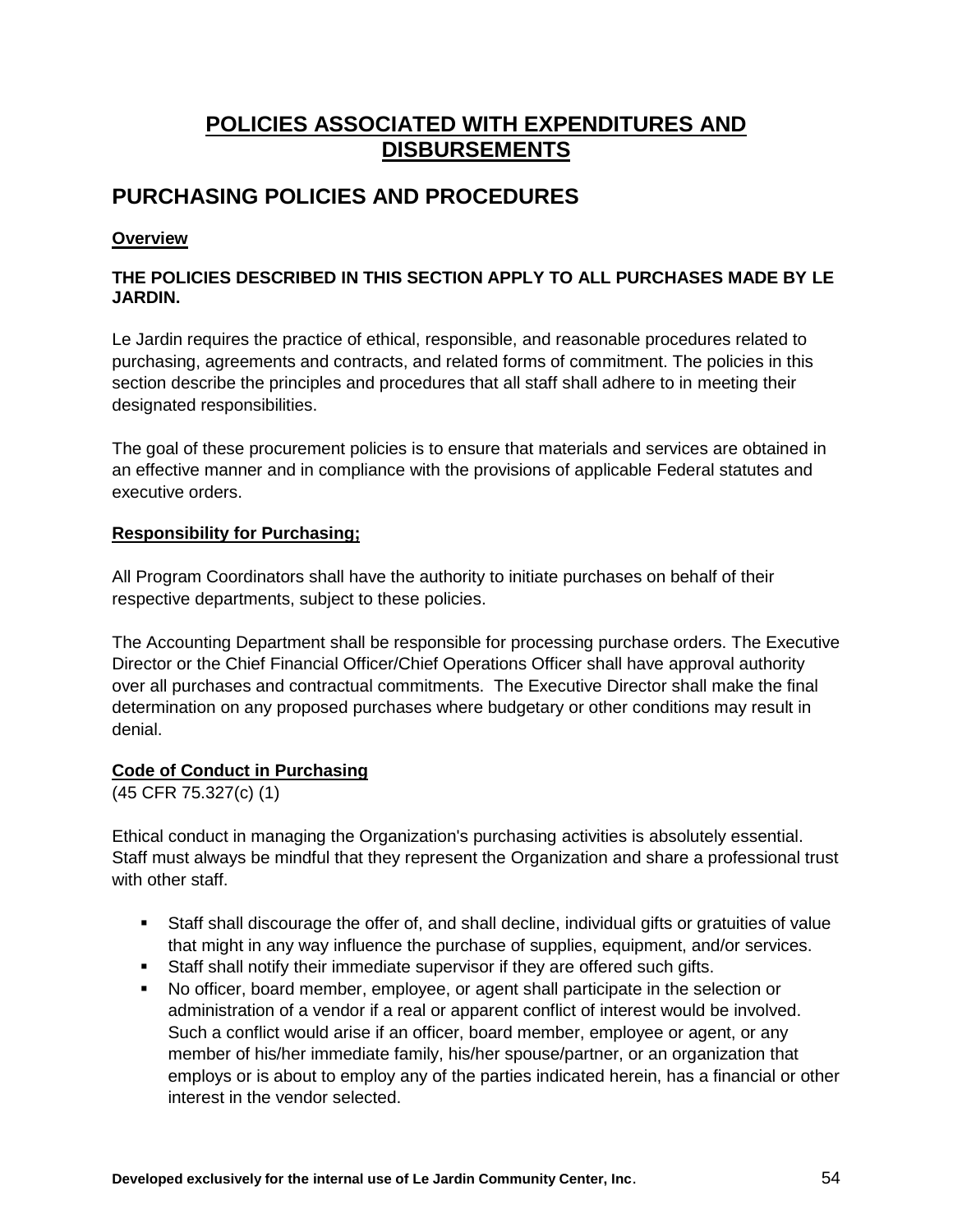- Officers, board members, employees, and agents shall neither solicit nor accept gratuities, favors, or anything of monetary value from vendors or parties to subagreements.
- Unsolicited gifts of a nominal value (\$25.00 or less) may be accepted with the prior approval of the Executive Director.

## **Competition**

(45CFR 75.328)

In order to promote open and full competition, purchasers shall:

- Be alert to any internal potential conflicts of interest.
- Be alert to any noncompetitive practices among contractors that may restrict, eliminate or restrain trade.
- Not permit contractors who develop specifications, requirements or proposals to bid on such procurements.
- Award contracts to bidders whose product/service is most advantageous in terms of price, quality and other factors.
- **ISSUE Solicitations that clearly set forth all requirements to be evaluated.**
- Reserve the right to reject any or all bids when doing so is in the Organization's best interest.
- Not give preference to state or local geographical areas unless such preference is mandated by Federal statute. *(75.328(b))*
- *"*Name brand or equivalent" description may be used as a means to define the performance or requirements *(75.328(c)(1))*

#### **Non-Discrimination Policy**

All vendors/contractors who are the recipients of Organization funds, or who propose to perform any work or furnish any goods under agreements with Le Jardin, shall be required to agree to these important principles:

- 1. Vendors/contractors will not discriminate against any employee or applicant for employment because of race, religion, color, sexual orientation or national origin, except where religion, sex, or national origin is a bona fide occupational qualification reasonably necessary to the normal operation of the vendors/contractors.
- 2. Vendors/contractors agree to post in conspicuous places, available to employees and applicants for employment, notices setting forth the provisions of this nondiscrimination clause. Notices, advertisements and solicitations placed in accordance with Federal laws, rules, or regulations shall be deemed to meet this requirement.

#### **Procurement Procedures**

The following are Le Jardin's procurement procedures: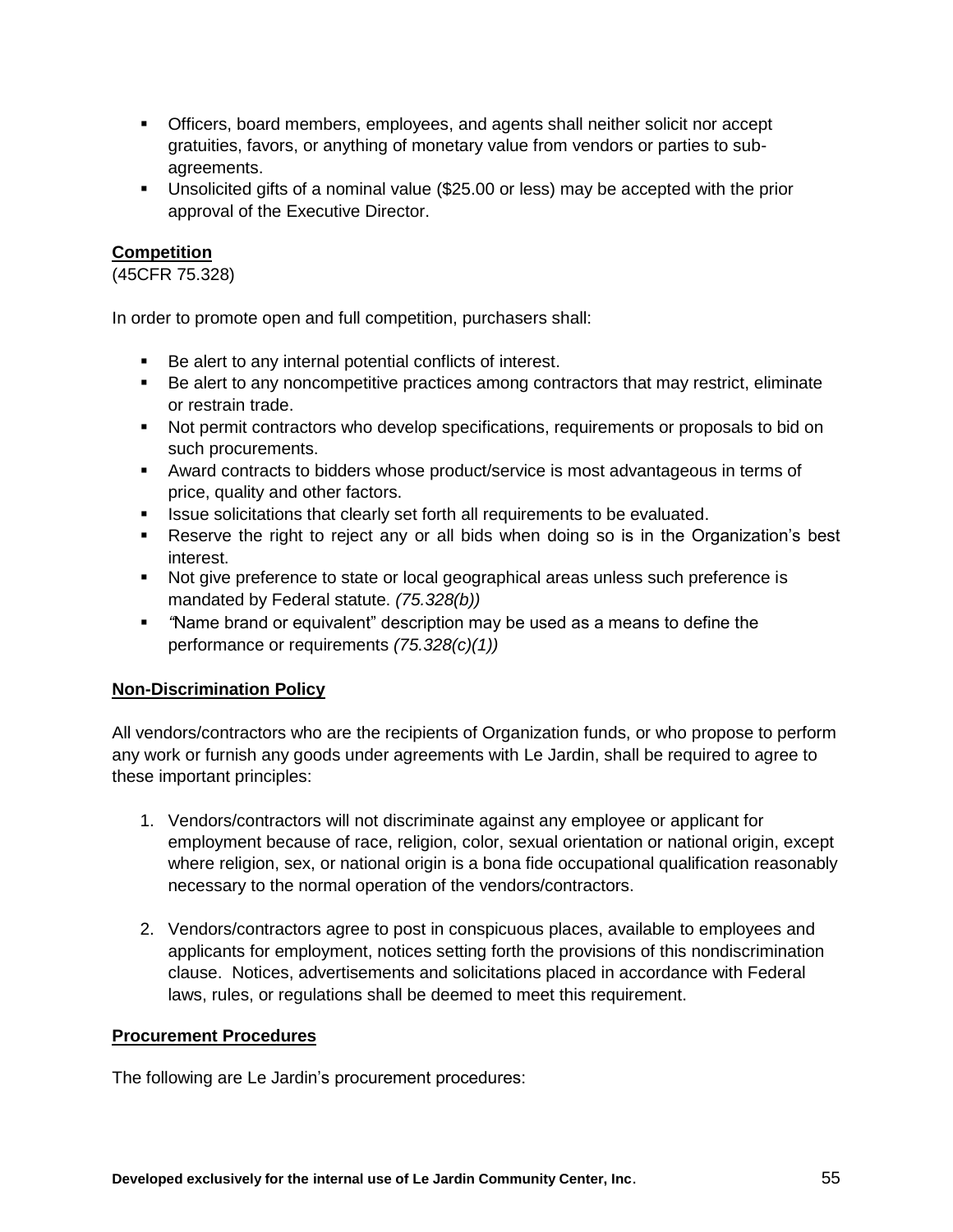- 1. Le Jardin shall avoid purchasing items that are not necessary or duplicative for the performance of the activities required by an award. *(45 CFR 75.329)*
- 2. Where appropriate, an analysis shall be made of lease and purchase alternatives to determine which would be the most economical and practical procurement for the Federal government. (75.327(d)) This analysis is to be made only when both lease and purchase alternatives are available to the program.
- 3. Purchasers are encouraged to enter into state and local inter-governmental or interentity agreements where appropriate for procurement or use of common or shared goods and services. *(75.327(e))*
- 4. Purchasers are encouraged to use Federal excess and surplus property in lieu of purchasing new equipment and property whenever such use is feasible and reduces project costs. *(75.327(f))*
- 5. Documentation of the cost or price analysis associated with each procurement decision in excess of \$25,000 and for sole source purchases shall be retained in the procurement files pertaining to each federal award. *(45 CFR 75.332)* Price analysis may be made in various ways, including comparison of price quotations submitted or market prices, and may be made on groups of items typically purchased together.
- 6. Le Jardin will maintain records sufficient to detail the history of procurement, including: *(75.327(i))*
	- a. Rationale for the method of procurement;
	- b. Selection of contract type;
	- c. Contractor selection or rejection; and
	- d. The basis for the contract price.
- 7. Le Jardin shall make all procurement files available for inspection upon request by a Federal awarding agency.
- *8.* No federal funds should go to a vendor who has been suspended or debarred. For procurements greater than \$25,000, vendors shall be required to certify in writing that they have not been suspended or debarred from doing business with any Federal agency.
- 9. Le Jardin shall not utilize the "cost-plus-a-percentage-of-costs" method of contracting. *(45 CFR 75.332(d))*

All staff members with the authority to approve purchases shall receive a copy of and be familiar with 45 CFR 75 Subpart E, Cost Principles.

#### **Use of Purchase Orders**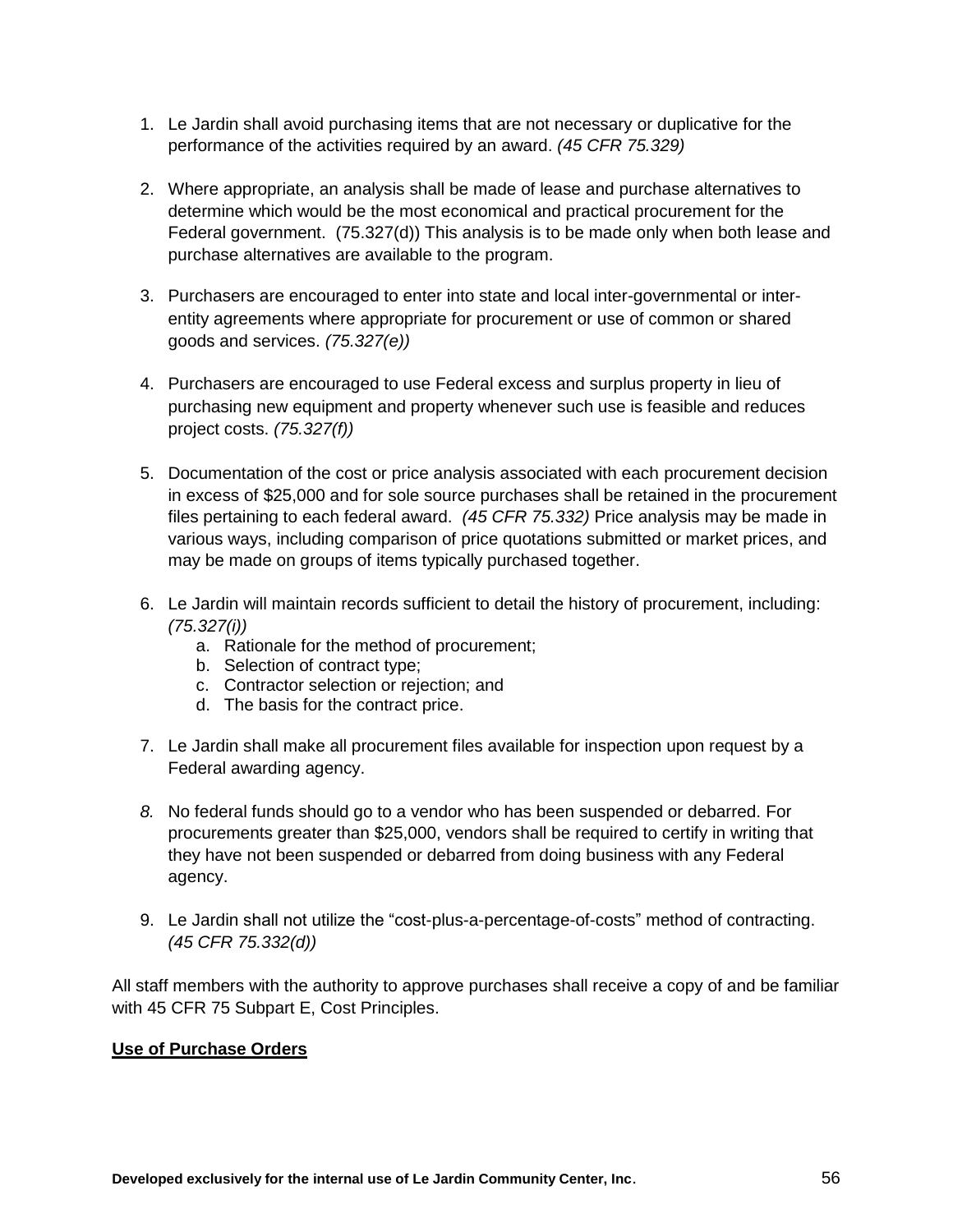Le Jardin utilizes a purchase order system for purchases greater than \$100. A properly completed purchase order (i.e. total amount of goods and services purchased, not unit cost) shall be required for each purchase decision, except that mileage reimbursements shall require the submittal of a separate form. In addition, purchase orders shall not be required for recurring expenses such as utilities, insurance, rent, maintenance contracts and mortgage payments, etc.

A properly completed purchase order shall contain the following information, at a minimum:

- 1. Specifications or statement of services required
- 2. Vendor name, address, point of contact
- 3. Source of funding (if applicable)
- 4. Delivery or performance schedules (if applicable)
- 5. Delivery, packing and transportation requirements (if applicable)
- 6. Special conditions (if applicable)
- 7. Catalog number, page number, etc. (if applicable)
- 8. Estimated net price per unit, less discount, if any. Historical prices may be used to estimate costs
- 9. Estimated total amount of order
- 10. Authorized signature
- 11. Date purchase order was prepared

Purchase orders shall be created in the accounting system which will assign a number. At the end of each accounting period, an aged outstanding purchase order report shall be prepared and any purchase orders open for more than 2 months will be investigated and closed, if appropriate.

#### **Authorizations and Purchasing Limits;**

Each completed request shall be signed and approved by the Program Coordinator, Manager, Chief Financial Officer/Chief Operations Officer or appointed designee. In order to meet the requirements for competition and price comparisons, the following table specifies the required approvals and solicitations:

| Approval             | <b>Required Solicitation</b> |
|----------------------|------------------------------|
| Program Coordinator, | Approved purchase            |
| Manager or Appointed | receipt or vendor /          |
| Designee,            | contractor invoice           |
|                      |                              |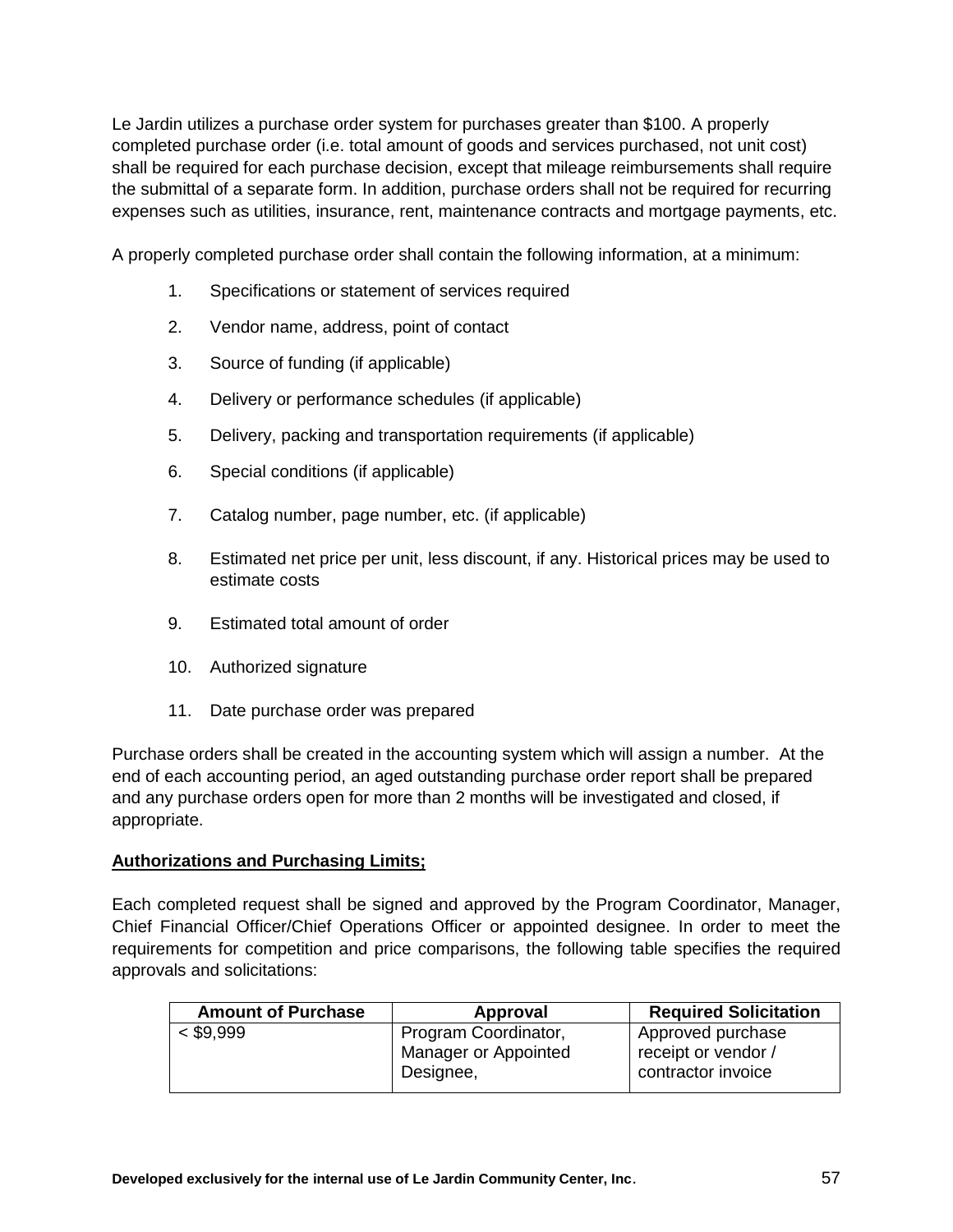|                       | <b>Executive Director or Chief</b><br><b>Financial Officer/Chief</b><br><b>Operations Officer</b>                                                                                             |                                                  |
|-----------------------|-----------------------------------------------------------------------------------------------------------------------------------------------------------------------------------------------|--------------------------------------------------|
| $$10,000 \le $14,999$ | Program Coordinator,<br>Manager or Appointed<br>Designee and Executive<br>Director or Chief Financial<br><b>Officer/Chief Operations</b><br>Officer                                           | 2 written bids                                   |
| $$15,000 - $24,999$   | Program Coordinator,<br>Manager or Appointed<br>Designee and Executive<br>Director or Chief Financial<br><b>Officer/Chief Operations</b><br><b>Officer</b>                                    | 3 written bids                                   |
| $>$ \$25,000          | Program Coordinator,<br>Manager or appointed<br>Designee, Executive<br>Director or Chief Financial<br><b>Officer/Chief Operations</b><br>Officer and Board Chair or<br><b>Board Treasurer</b> | Request for bid or<br>proposal for qualification |

Non-recurring purchases in excess of \$2,000 for projects will be evaluated to determine if the project is subject to the Davis-Bacon Act. Le Jardin will also comply with Head Start Program Performance Standards 1303 Subpart E for projects to purchase, construct, or renovate a facility equal to or in excess of \$250,000,

The Executive Director is authorized to enter into any contract on behalf of Le Jardin. This policy shall also apply to renewals of existing contracts.

#### **Required Solicitation of Quotations from Vendors**

Solicitations for goods and services (requests for proposals or RFPs) shall provide for all of the following:

- 1. A clear and accurate description of the technical requirements for the material, product or service to be procured. Descriptions shall not contain features which unduly restrict competition. *(45 CFR 75.328(c)(1))*
- 2. Requirements which the bidder/offeror must fulfill and all other factors to be used in evaluating bids or proposals (see the next section entitled "Evaluation of Alternative Vendors" for required criteria) *(45 CFR 75.328(c)(2))*
- 3. Technical requirements in terms of functions to be performed or performance required, including the range of acceptable characteristics or minimum acceptable standards. *(45 CFR 75.328(c)(1))*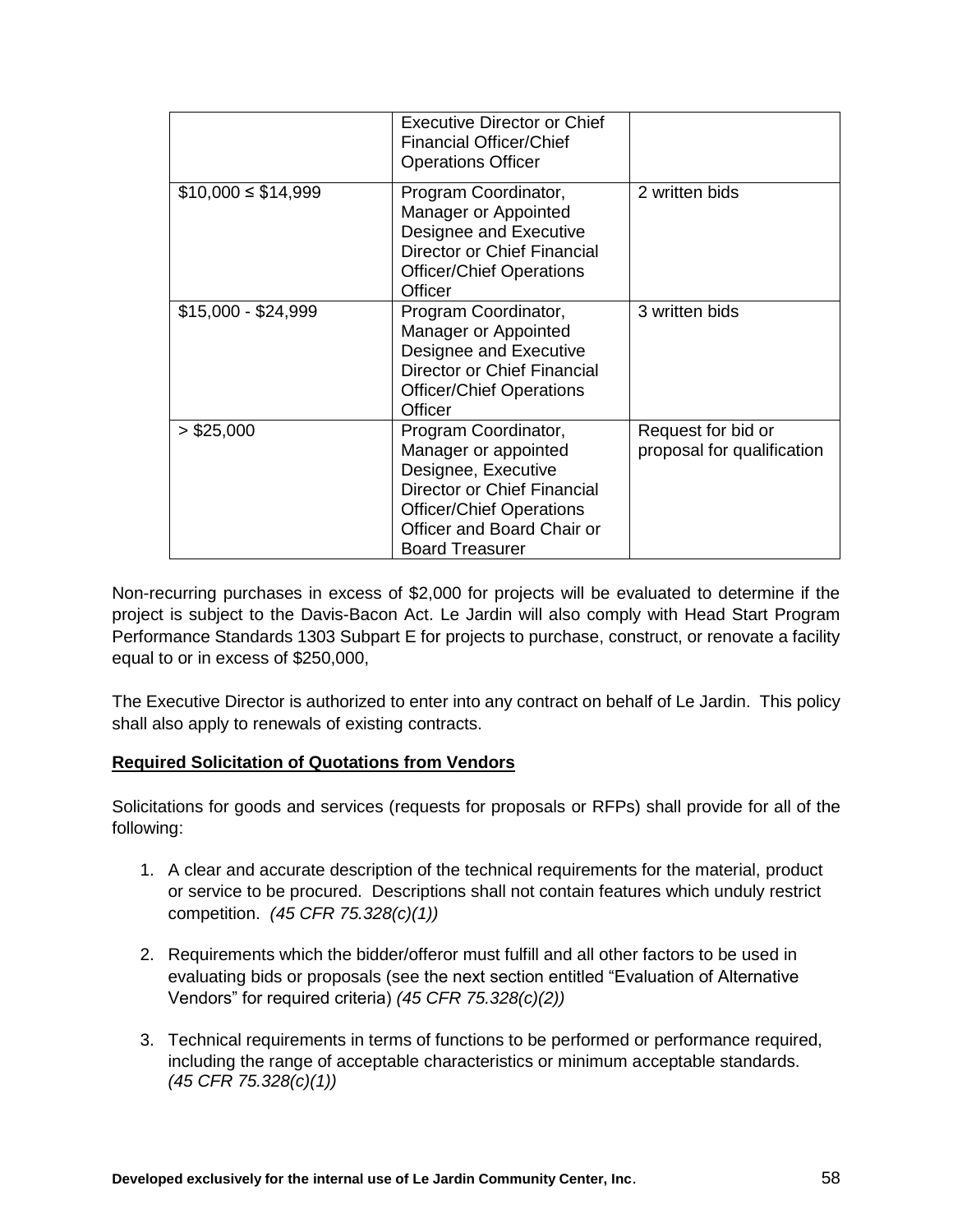- 4. The specific features of "brand name or equal" descriptions that bidders are required to meet when appropriate. *(45 CFR 75.328(c)(1))*
- 5. A description of the format, if any, in which proposals must be submitted, including the name of the person to whom proposals should be sent.
- 6. The date by which proposals are due.
- 7. Required delivery or performance dates/schedules.
- 8. Clear indications of the quantity/quantities requested and unit(s) of measure.

#### **Extensions of Due Dates and Receipt of Late Proposals**

Solicitations shall provide for sufficient time to permit the preparation and submission of offers before the specified due date. However, an extension may be granted if a prospective offer so requests.

Vendor proposals are considered late if received after the due date and time specified in the solicitation. Late proposals shall not be considered. Vendors that submit late proposals shall be sent notification that their proposal was late and could not be considered for award.

#### **Evaluation of Alternative Vendors**

Vendors shall be evaluated on a weighted scale that considers the following criteria:

- 1. Adequacy of the proposed methodology
- 2. Skill and experience of key personnel
- 3. Demonstrated experience
- 4. Other technical specifications designated by department requesting proposals
- 5. Compliance with administrative requirements of the request for proposal (format, due date, etc.)
- 6. Vendor's financial stability
- 7. Vendor's demonstrated commitment to the nonprofit sector
- 8. Results of communications with references supplied by vendor
- 9. Ability/commitment to meeting time deadlines
- 10. Price
- 11. Minority or women-owned business status, or location in a labor surplus area of vendor
- 12. Other criteria (to be specified by department requesting proposal)

Not all of the preceding criteria may apply in each purchasing scenario. However, the department responsible for the purchase shall establish the relative importance of the appropriate criteria prior to requesting proposals and shall evaluate each proposal on the basis of the criteria and weighting that have been determined.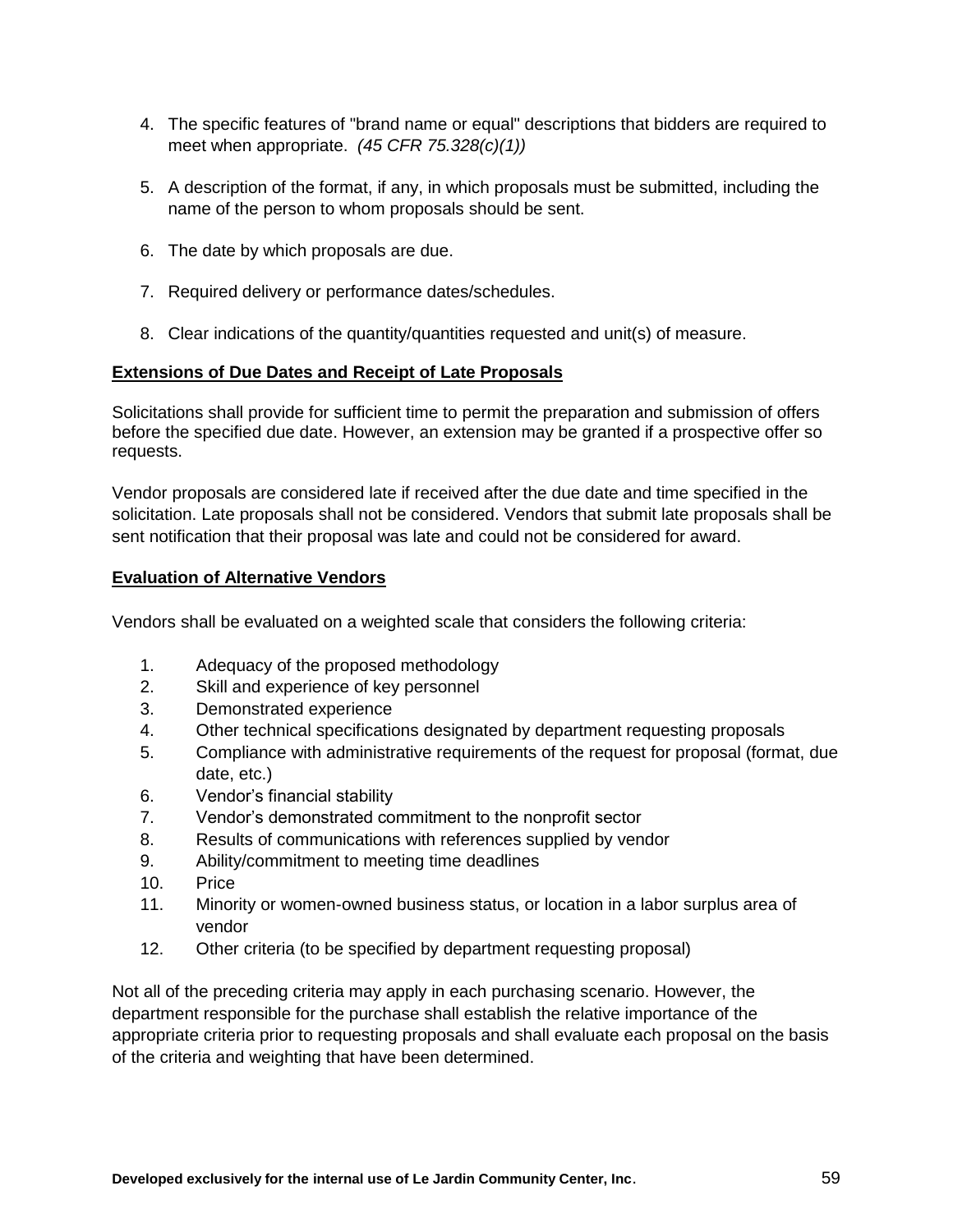After a vendor has been selected and approved by the Program Coordinator/Manager or Appointed Designee, the final selection shall be approved by the Executive Director or Chief Financial Officer/Chief Operations Officer and the Board Chair or Board Treasurer when applicable prior to entering into a contract.

## **Affirmative Consideration of Minority, Small Business, Women-Owned Businesses and Labor Surplus Area Firms**

*(45 CFR 75.330)*

Positive efforts shall be made by Le Jardin to utilize small businesses, minority-owned firms, women's business enterprises, and labor surplus area firms whenever possible. Therefore, the following steps shall be taken:

- 1. Ensure that small business, minority-owned firms, women's business enterprises, and labor surplus area are used to the fullest extent practicable. *(45 CFR 75.330(a))*
- 2. Make information on forthcoming opportunities available and arrange time frames for purchases and contracts to encourage and facilitate participation by small business, minority-owned firms, women's business enterprises and labor surplus area. *(45 CFR 75.330(b)(1))*
- 3. Consider in the contract process whether firms competing for larger contracts tend to subcontract with small businesses, minority-owned firms, women's business enterprises, and labor surplus area. *(45 CFR 75.330(b)(2))*
- 4. Encourage contracting with consortiums of small businesses, minority owned firms, women's business enterprises and labor surplus area when a contract is too large for one of these firms to handle individually. *(45 CFR 75.330(b)(3))*
- 5. Use the services and assistance, as appropriate, of such organizations as the Small Business Administration and the Department of Commerce's Minority Business Development Agency in the minority-owned firms, women's business enterprises and labor surplus area. *(45 CFR 75.330(b)(5))*

## **Availability of Procurement Records**

*(45 CFR 75.333)*

Le Jardin shall, on request, make available for the awarding agency pre-award review and procurement documents, such as requests for proposals, when any of the following conditions apply:

- The process does not comply with the procurement standards in 45 CFR 75. *(45 CFR 75.333(b)(1))*
- The procurement is expected to exceed the simplified acquisition threshold (\$150,000) ) and is to be awarded without competition or only one bid is received *(45 CFR 75.333(b)(2))*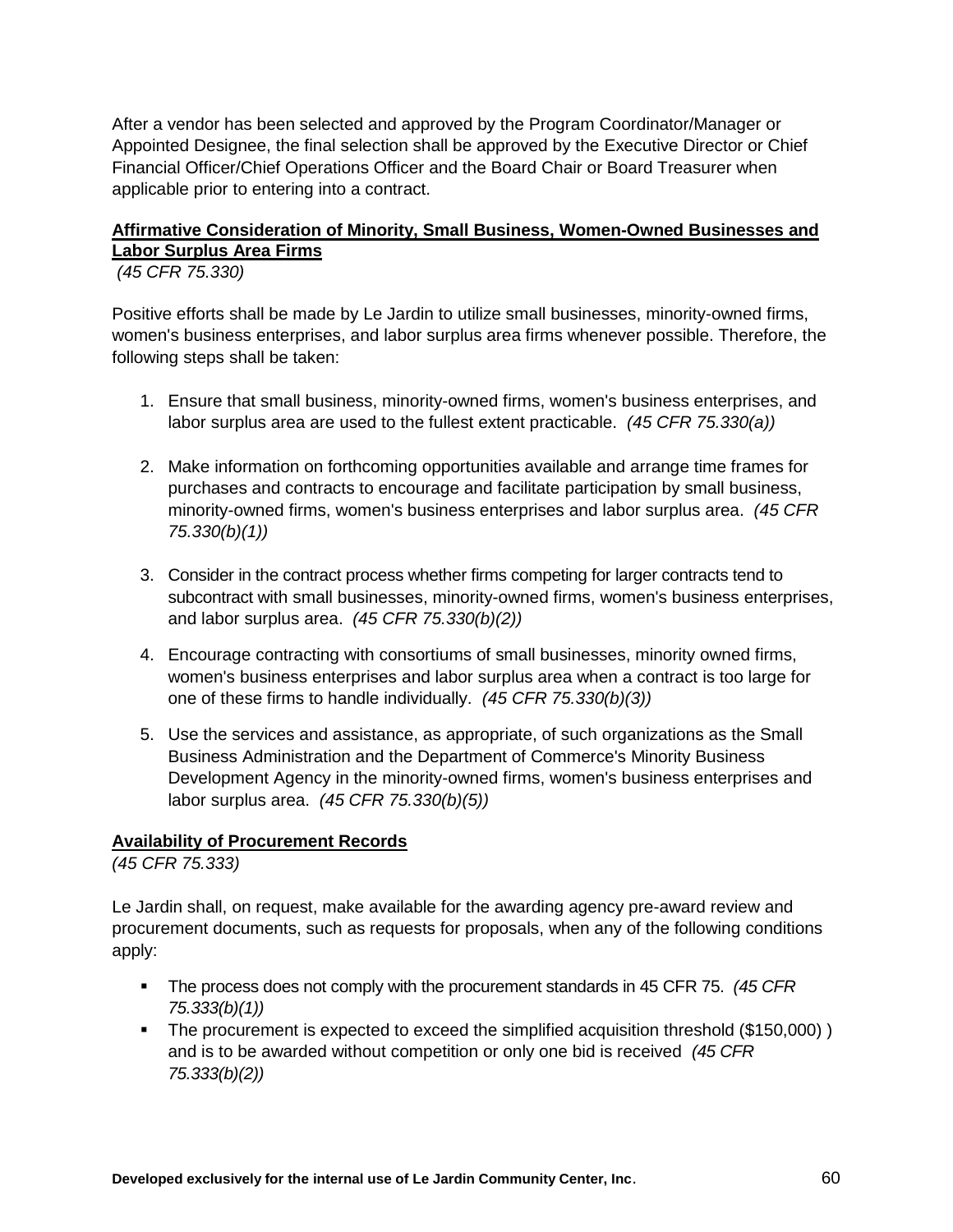- The procurement exceeds the simplified acquisition threshold and specifies a "name brand" product *(45 CFR 75.333(b)(3))*
- The proposed award exceeds the simplified acquisition threshold and is to be awarded to other than the apparent low bidder under a sealed bid procurement. *(45 CFR 75.333(b)(4))*
- A proposed contract modification changes the scope of a contract or increases the contract amount by more than the amount of the simplified acquisition threshold. *(45 CFR 75.333(b)(5))*

## **Provisions Included in All Contracts**

## *(45 CFR 75 Appendix II)*

Le Jardin shall ensure that all of the following provisions, as applicable, are included in all contracts charged to Federal awards (including small purchases) with vendors and sub-grants to grantees:

- 1. **Contracts** for more than the simplified acquisition threshold currently set at \$150,000, which is the inflation adjusted amount determined by the Civilian Agency Acquisition Council and the Defense Acquisition Regulations Council (Councils) as authorized by [41](http://api.fdsys.gov/link?collection=uscode&title=41&year=mostrecent§ion=1908&type=usc&link-type=html)  [U.S.C. 1908,](http://api.fdsys.gov/link?collection=uscode&title=41&year=mostrecent§ion=1908&type=usc&link-type=html) must address administrative, contractual, or legal remedies in instances where contractors violate or breach contract terms, and provide for such sanctions and penalties as appropriate.
- 2. All contracts in excess of \$10,000 must address termination for cause and for convenience by the non-Federal entity including the manner by which it will be effected and the basis for settlement.
- 3. **Equal Employment Opportunity:** Except as otherwise provided under 41 CFR part 60, all contracts that meet the definition of "federally assisted construction contract" in 41 CFR part 60- 1.3 must include the equal opportunity clause provided under 41 CFR 60-1.4(b), in accordance with Executive Order 11246, Equal Employment Opportunity (30 FR 12319, 12935, 3 CFR 1964- 1965 Comp., p. 339) as amended by Executive Order 11375 amending Executive Order 11246 Relating to Equal Employment Opportunity, and implementing regulations at 41 CFR part 60
- 4. **Davis-Bacon Act, as amended (40 U.S.C. 3141-3148):** When required by federal program legislation, all prime construction contracts in excess of \$2,000 awarded by Le Jardin and its subrecipients must include a provision for compliance with the Davis-Bacon Act (40 U.S.C. 3141-3144 and 3146-3148) and as supplemented by Department of Labor regulations (29 CFR part 5, "Labor Standards Provisions Applicable to Contracts Governing Federally Financed and Assisted Construction"). In accordance with the statute, contractors must be required to pay wages to laborers and mechanics at a rate not less than the prevailing wages specified in a wage determination made by the Secretary of Labor. In addition, contractors must be required to pay wages not less than once a week. The non-Federal entity must place a copy of the current prevailing wage determination issued by the Department of Labor in each solicitation. The decision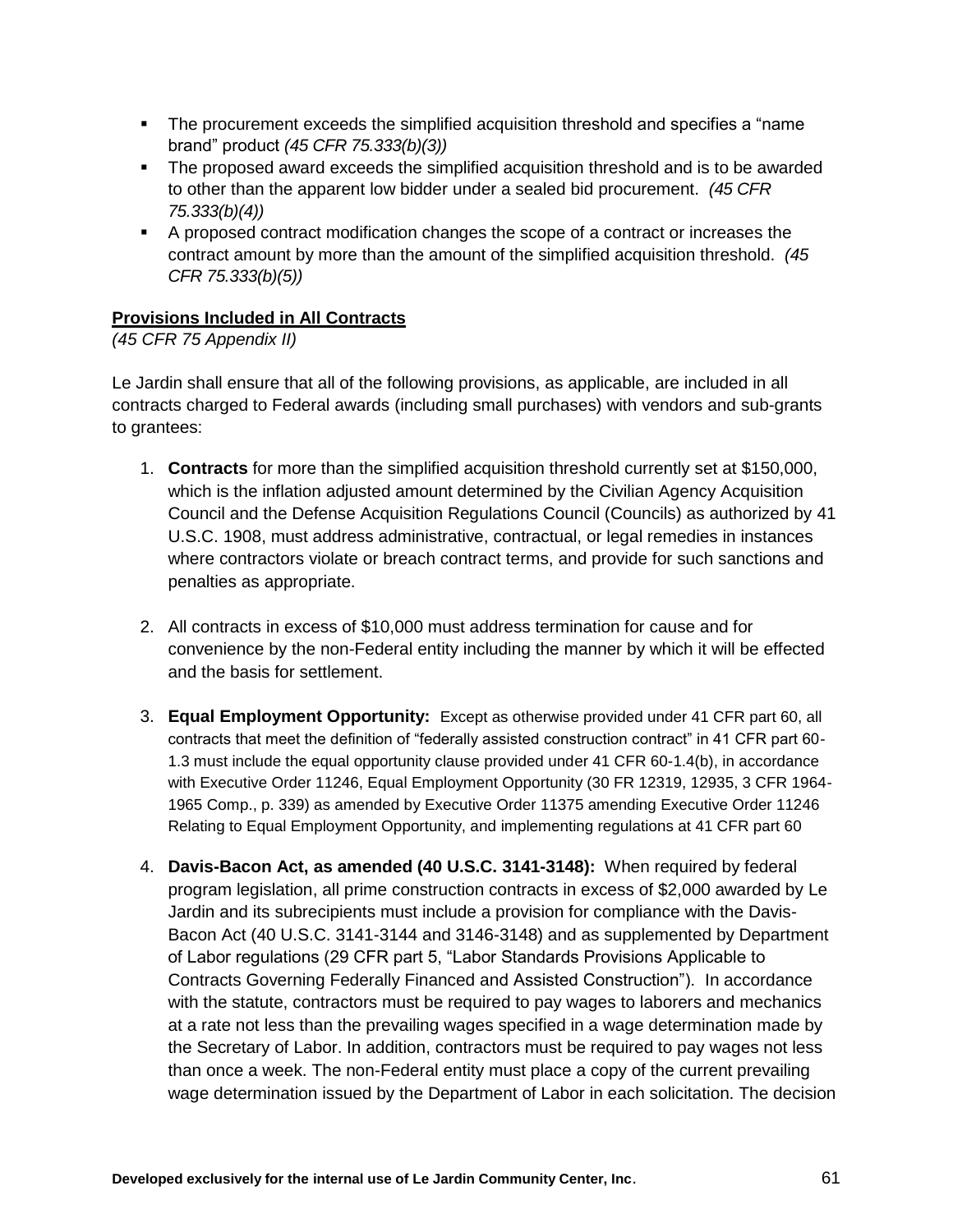to award a contract or subcontract must be conditioned upon the acceptance of the wage determination. The non-Federal entity must report all suspected or reported violations to the Federal awarding agency.

- 5. The contracts must also include a provision for compliance with the **Copeland "Anti-Kickback" Act (40 U.S.C. 3145)**, as supplemented by Department of Labor regulations (29 CFR part 3). The Act provides that each contractor or subrecipient must be prohibited from inducing, by any means, any person employed in the construction, completion, or repair of public work, to give up any part of the compensation to which he or she is otherwise entitled.
- 6. **Contract Work Hours and Safety Standards Act** (40 U.S.C. 3701-3708): Where applicable, all contracts awarded by the non-federal entity in excess of \$100,000 that involve the employment of mechanics or laborers must include provisions concerning overtime pay and working conditions in compliance with [40 U.S.C. 3702](http://api.fdsys.gov/link?collection=uscode&title=40&year=mostrecent§ion=3702&type=usc&link-type=html) and 3704, as supplemented by Department of Labor regulations [\(29 CFR Part 5\)](https://www.federalregister.gov/select-citation/2013/12/26/29-CFR-5). Under 40 U.S.C. 3702 of the Act, each contractor must be required to compute the wages of every mechanic and laborer on the basis of a standard work week of 40 hours. Work in excess of the standard work week is permissible provided that the worker is compensated at a rate of not less than one and a half times the basic rate of pay for all hours worked in excess of 40 hours in the work week. The requirements of 40 U.S.C. 3704 are applicable to construction work and provide that no laborer or mechanic must be required to work in surroundings or under working conditions which are unsanitary, hazardous or dangerous. These requirements do not apply to the purchases of supplies or materials or articles ordinarily available on the open market, or contracts for transportation or transmission of intelligence.
- 7. **Rights to Inventions Made Under a Contract or Agreement:** If the federal award meets the definition of "funding agreement" under 37 CFR 401.2(a) and the recipient or subrecipient wishes to enter into a contract with a small business firm or nonprofit organization regarding the substitution of parties, the recipient or subrecipient must comply with the requirements of 37 CFR Part 401, "Rights to Inventions Made by Nonprofit Organization and Small Business Firms Under Government Grants, Contracts and Cooperative Agreements," and any implementing regulations issued by the award agency.
- 8. **Clean Air Act (42 U.S.C. 7401 et seq.) and the Federal Water Pollution Control Act (33 U.S.C. 1251 et seq.), as amended:** Contracts and sub-grants of amounts in excess of \$150,000 shall contain a provision that requires the recipient to agree to comply with all applicable standards, orders or regulations issued pursuant to the Clean Air Act (42 U.S.C. 7401 et seq.) and the Federal Water Pollution Control Act, as amended (33 U.S.C. 1251 et seq.). Violations shall be reported to the Federal awarding agency and the Regional Office of the Environmental Protection Agency (EPA).
- 9. **Debarment and Suspension (E.O.s 12549 and 12689):** A contract award must not be made to the parties listed on the government-wide exclusions in the System for Award Management (SAM), in accordance with E.O.'s 12549 and 12689, "Debarment and Suspension." SAM Exclusions contains the names of parities debarred, suspended, or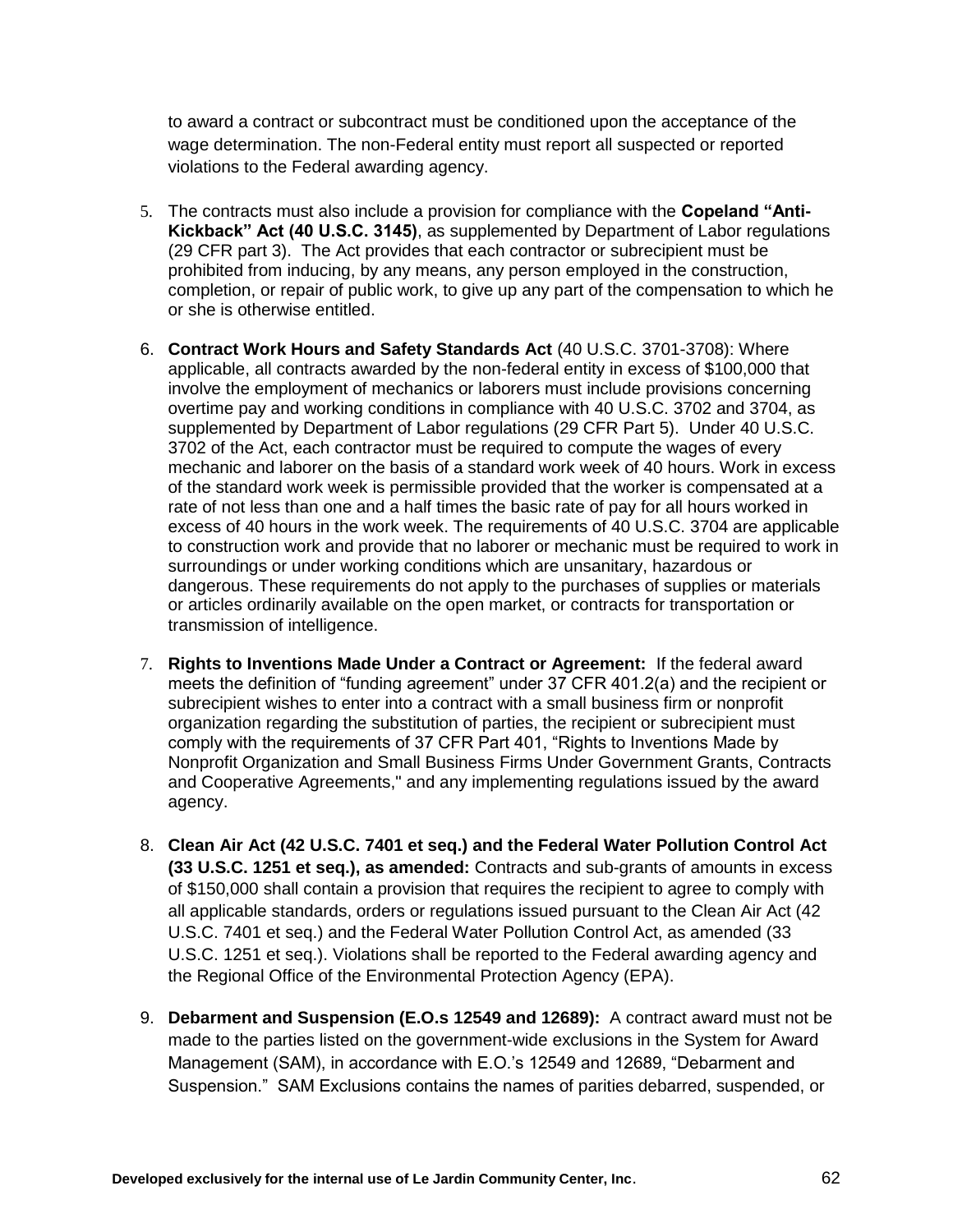otherwise excluded by agencies, as well as parties declared ineligible under statutory or regulatory authority other than E.O. 12549.

10. **Byrd Anti-Lobbying Amendment (31 U.S.C. 1352):** For all contracts or sub-grants of \$100,000 or more, Le Jardin shall obtain from the contractor or sub-grantee a certification that it will not and has not used Federal appropriated funds to pay any person or organization for influencing or attempting to influence an officer or employee of any agency, a member of Congress, officer or employee of Congress, or an employee of a member of Congress in connection with obtaining any Federal contract, grant or any other award covered by 31 U.S.C. 1352. Likewise, since each tier provides such certifications to the tier above it, Le Jardin shall provide such certifications in all situations in which it acts as a sub-recipient of a sub-grant of \$100,000 or more.

## **Special Purchasing Conditions**

#### *Emergencies:*

Where equipment, materials, parts, and/or services are needed for emergencies, quotations shall not be necessary if the health, welfare, safety, etc., of staff and protection of Organization property is involved.

#### *Single Distributor/Source: (45 CFR 75.329 (f))*

Sole source purchases may be used only when one or more of the following conditions apply:

- **The item or service is available only from one source;**
- The situation is an emergency and will not permit a delay resulting from competitive solicitation;
- The awarding agency expressly authorizes noncompetitive proposals in response to a written request, or
- After solicitation, competition is deemed inadequate (insufficient bidders)

A price analysis is required and approval from the funding agency may be necessary.

## **Right to Audit Clause**

Le Jardin requires a "Right to Audit" clause in all contracts between the Organization and vendors that either:

- 1. Take any form of temporary possession of assets directed for the Organization, or
- 2. Process information that will be used in any financial function of the Organization.

This Right to Audit clause shall permit access to and review of all documentation, facilities, premises, and processes relating to the vendor's operations that apply to Le Jardin, as well as all documents maintained or processed on behalf of Le Jardin, for a period of three (3) years. The clause shall state that such audit procedures may be performed by Le Jardin employees or any outside auditor or contractor designated by the Organization.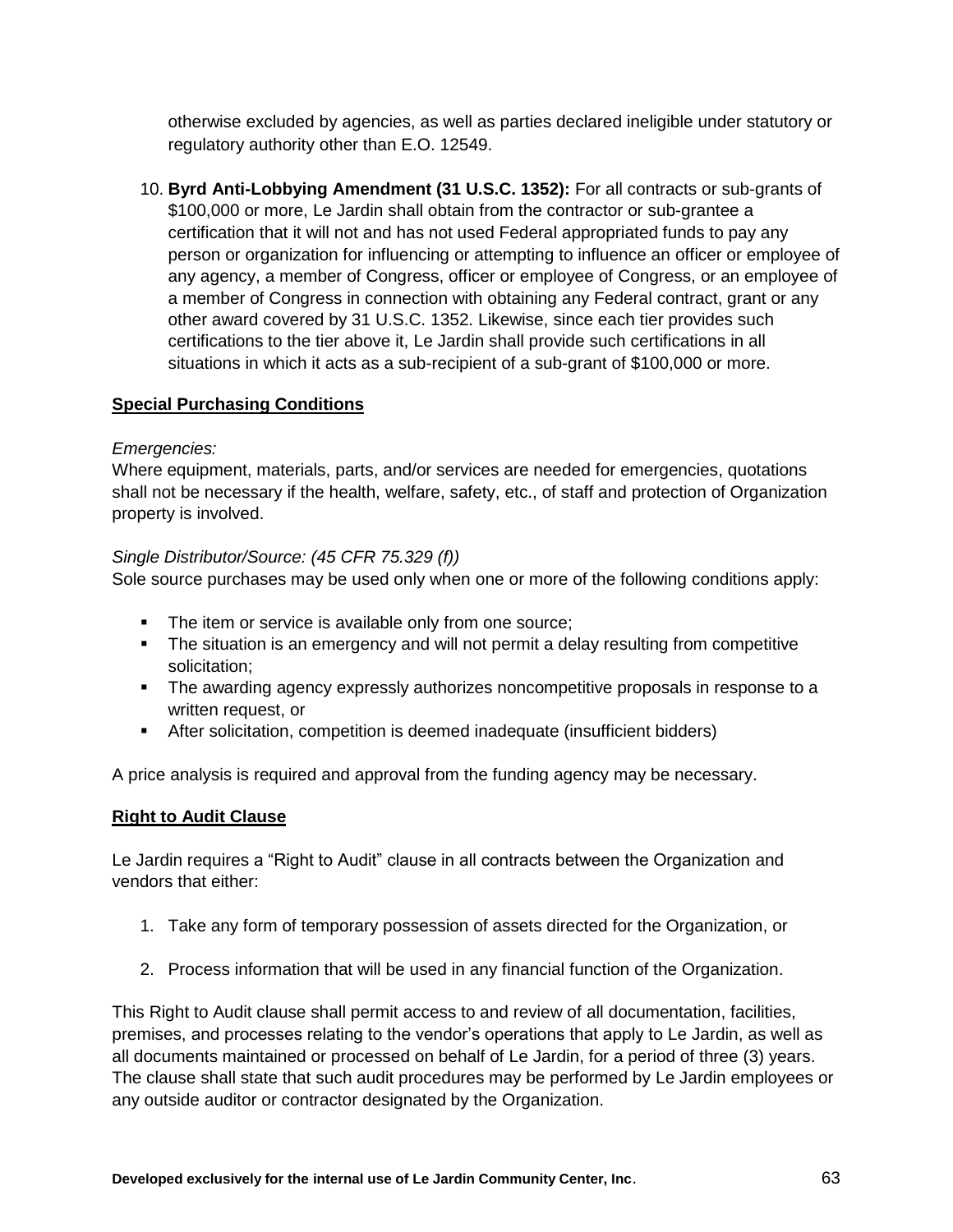## **Vendor Files and Required Documentation**

The Accounting Department shall create a vendor folder for each new vendor from whom Le Jardin purchases goods or services.

The Finance Department shall send a blank Form W-9 to each new vendor and request that the vendor(s) complete and sign the W-9 (or provide equivalent, substitute information) and return it. Completed, signed Forms W-9 or substitute documentation shall be filed. Vendors who do not comply with this request shall be issued a Form 1099 at the end of each calendar year in accordance with the policies described in the section of this manual on "Government Returns." See the section on "Payroll and Related Policies" for guidance on determining whether a vendor should be treated as an employee.

## **PROCUREMENT GRIEVANCE PROCEDURES**

Any proposer may file a grievance with Le Jardin following a competitive bidding process. Once a selection is made, bidders must be notified in writing of the results. The communication emailed or mailed to bidders must also inform them that they may have a right to appeal the decision. Information on the Organization's appeal procedures must be made available to all prospective contractors or subgrantees upon request, including the name and address of a contact person, and a deadline for filing the grievance.

Grievances are limited to violations of federal laws or regulations, or failure of the Organization to follow its own procurement policies.

#### **Receipt and Acceptance of Goods**

The Accounting Clerk or appointed designee shall inspect all goods received. Upon receipt of any item from a vendor, the following actions shall immediately be taken:

- 1. Review purchase order for correct delivery point
- 2. Verify the quantity of boxes/containers with the delivery slip.
- 3. Compare the description and quantity of goods per the purchase order to the packing slip
- 4. Examine boxes/containers and good for any physical damage
- 5. Count and check the counts against the purchase order
- 6. Sign and Date the delivery slip
- 7. Note on the delivery slip and purchase order any discrepancies (missing or damaged items, missing items, etc.)
- 8. Enter purchase order receipt for all received merchandise.
- 9. Provide copy of electronic requisition, purchase order, purchase order receipt, invoice and any other supporting documentation to the Accountant B.

This inspection must be performed in a timely manner to facilitate prompt return of goods and/or communication with vendors.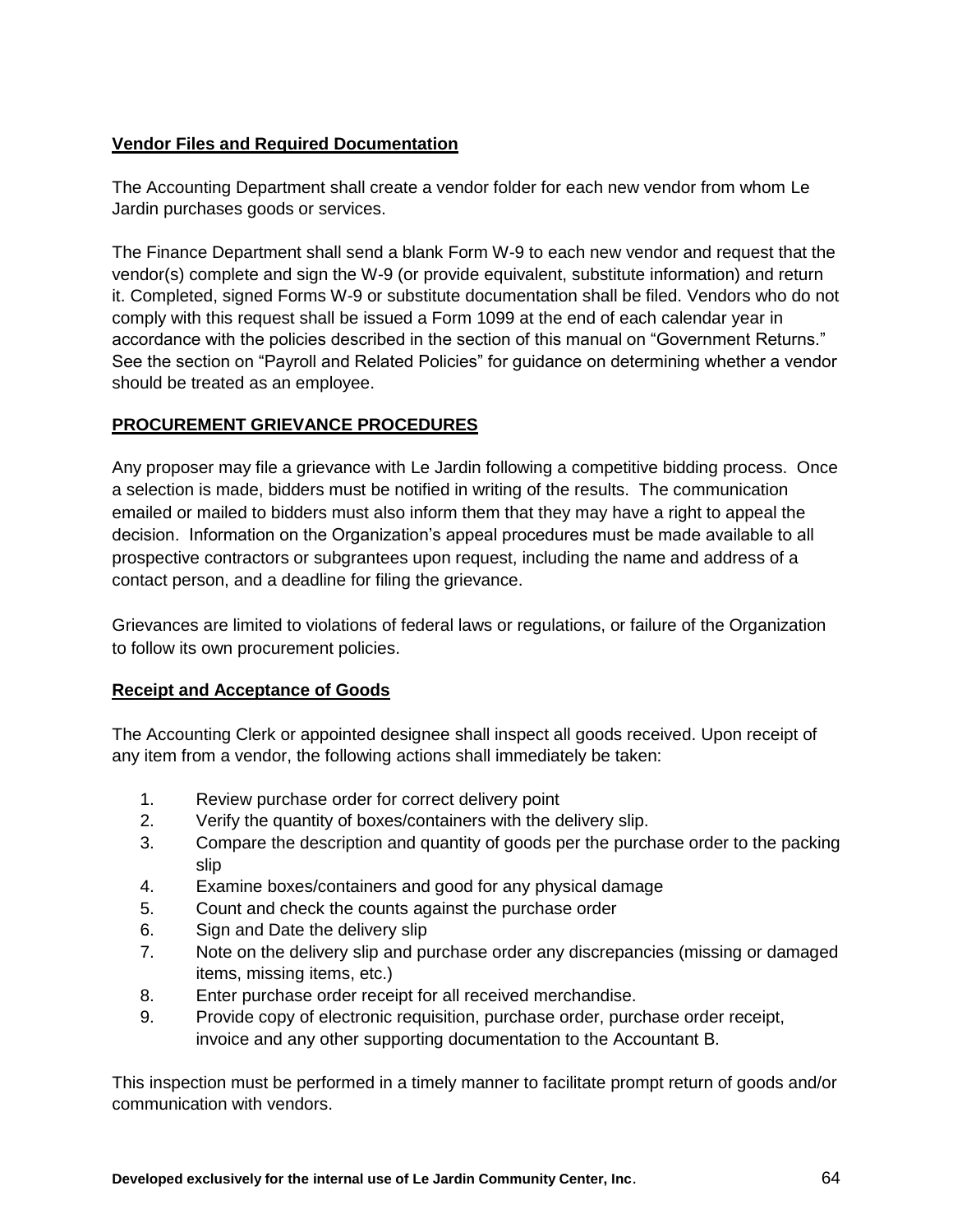# **POLITICAL INTERVENTION**

## **Prohibited Expenditures**

Consistent with its tax-exempt status under Section 501(c)(3) of the Internal Revenue Code, Le Jardin shall not make any expenditure for political intervention. For purposes of this policy, political intervention shall be defined as any activity associated with the direct or indirect support or opposition of a candidate for elective public office at the Federal, state or local level. Examples of prohibited political expenditures include, but are not limited to, the following:

- 1. Contributions to political action committees
- 2. Contributions to the campaigns of individual candidates for public office
- 3. Contributions to political parties
- 4. Expenditures to produce printed materials (including materials in periodicals) that support or oppose candidates for public office
- 5. Expenditures for the placement of political advertisements in periodicals

#### **Endorsements of Candidates**

Le Jardin will not endorse any candidates for public office in any manner, either orally or in writing. This policy extends to the actions of management and other representatives of Le Jardin, when these individuals are acting on behalf of, or are otherwise representing, the Organization.

#### **Individual vs. Organization Intervention**

The preceding policies prohibiting acts of political intervention apply to the organization and to individuals acting on behalf of the organization. It does not apply to the personal lives of employees and volunteers of the organization, who have the right to support or oppose political candidates and parties as individuals. Employees and volunteers of Le Jardin who engage in political activities outside the scope of their employment with or service to the Organization shall at all times be mindful of maintaining a clear distinction between personal activities and those which can be attributed to the Organization.

#### **Prohibited Use of Organization Assets and Resources**

No assets or human resources of the Organization shall be utilized for political activities, as defined above. This prohibition extends to the use of Organization assets or human resources in support of political activities that are engaged in personally by board members, members of management, employees, or any other representatives of Le Jardin. While there is no prohibition against these individuals engaging in political activities personally (on their own time, and without representing the Organization), these individuals must at all times be aware that Organization resources cannot at any time be utilized in support of political activities.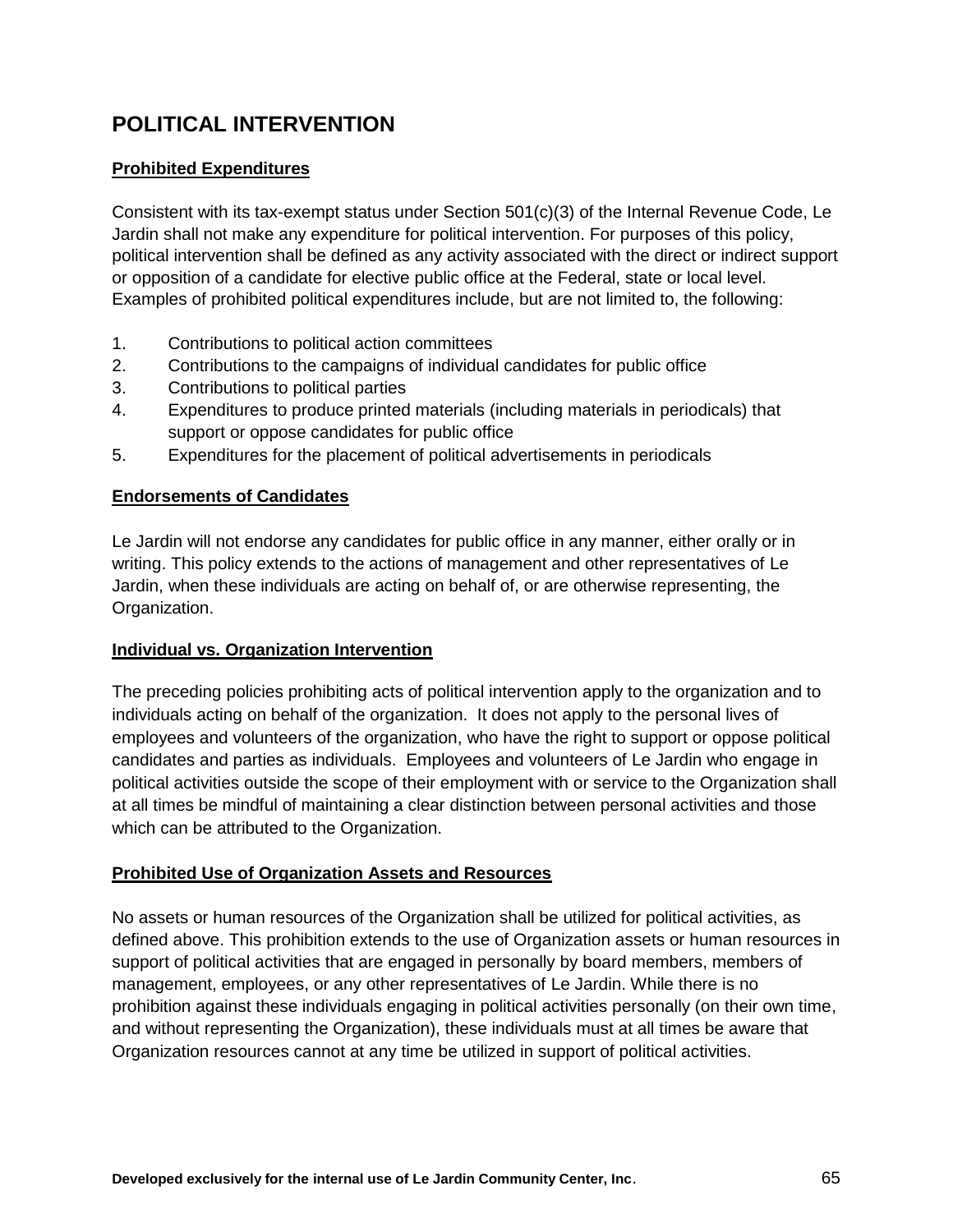## **LOBBYING**

## **Introduction**

Unlike political intervention, described in the preceding section, expenditures by a section 501(c)(3) public charity for lobbying activities are allowable under the Internal Revenue Code. However, no lobbying expenditures may be charged directly or indirectly to any Federal award (i.e., the charity must have a non-Federal source of income to which such lobbying costs can be cited as the source of the activity).

## **Definition of Lobbying Activities**

Lobbying activities conducted by the Organization may be either direct or indirect. Direct lobbying activities consist of attempts to influence legislation through communication with any member or employee of a legislative body (Federal, state, or local levels) or, if the principal purpose of the communication is lobbying, with any government official or employee who may participate in the formulation of the legislation. Direct lobbying occurs when employees of the Organization or lobbyists acting in its behalf communicate directly in attempts to influence legislation. Lobbying is distinguishable from advocacy activities, which involve efforts to advocate certain positions which may have legislative implications, as long as a nonpartisan analysis of the relevant facts is performed.

Lobbying occurs only when there is a specific piece of legislation or legislative proposal pending that the Organization is attempting to influence. Therefore, lobbying is considered to have taken place only if both of the following elements are present:

- 1. The communication refers to specific legislation (legislation that has been introduced or a specific legislative proposal that the Organization supports or opposes)
- 2. The communication reflects a view on the legislation (supporting or opposing it)

Indirect lobbying involves communications with the general public (rather than directly with legislators, etc.) where the communication includes the same two preceding characteristics, plus it encourages the recipient of the communication to take action with respect to the specific legislation (by contacting legislators, etc.).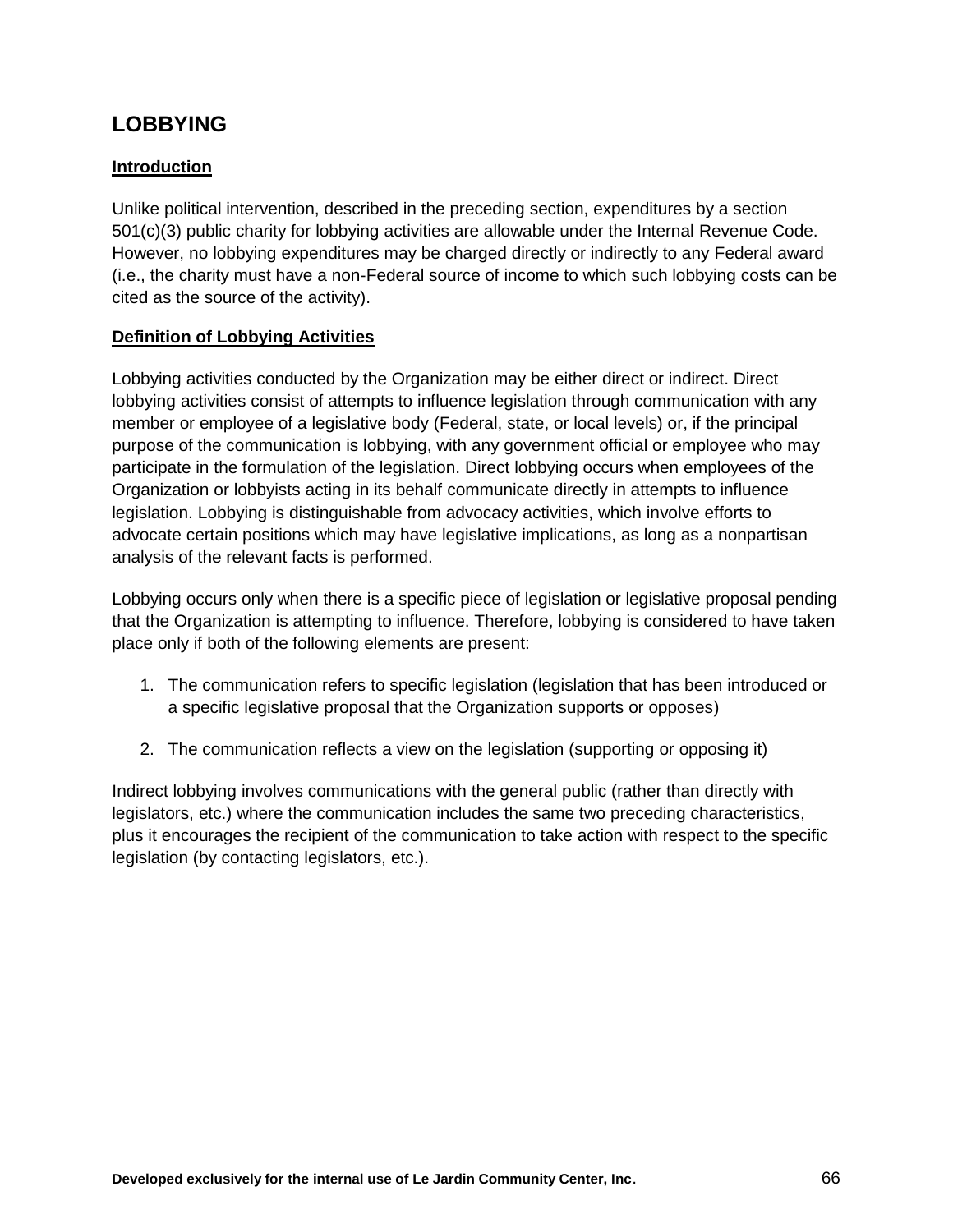# **CHARGING OF COSTS TO FEDERAL AWARDS**

## **Overview**

Le Jardin charges costs that are reasonable, allowable, and allocable to a Federal award directly or indirectly. All unallowable costs shall be appropriately segregated from allowable costs in the general ledger in order to assure that unallowable costs are not charged to Federal awards.

## **Segregating Unallowable from Allowable Costs**

The following steps shall be taken to identify and segregate costs that are allowable and unallowable with respect to each Federal award:

- 1. The budget and grant or contract for each award shall be reviewed for costs specifically allowable or unallowable.
- 2. Accounting personnel shall be familiar with the allowability of costs provisions of 45 CFR 75.400 through .475, Cost Principles," particularly:
	- a. The list of specifically unallowable costs found in 45 CFR 75.421 475, Selected Items of Cost, such as alcoholic beverages, bad debts, contributions, fines and penalties, lobbying, etc.
	- b. Those costs requiring advance approval from Federal agencies in order to be allowable in accordance with 45 CFR 75.407, Prior Written Approval, such as foreign travel, equipment purchases, etc.
- 3. No costs shall be charged directly to any Federal award until the cost has been determined to be allowable under the terms of the award and/or 45 CFR 75.400 through .475, Cost Principles,
- 4. For each Federal award, an appropriate set of general ledger accounts (or account segments) shall be established in the chart of accounts to reflect the categories of allowable costs identified in the award or the award budget.
- 5. All items of miscellaneous income or credits, including the subsequent write-offs of uncashed checks, rebates, refunds, and similar items, shall be entered for grant accounting purposes as reductions in allowable expenditures if the credit relates to charges that were originally charged to a Federal award or to activity associated with a Federal award. The reduction in expenditures shall be applied in the year in which the credit is received (i.e., if the purchase that results in the credit took place in a prior period, the prior period shall not be amended for the credit).

#### **Criteria for Allowability**

All costs must meet the following criteria from 45 CFR 75.402 – 411, Basic Considerations, in order to be treated as allowable direct or indirect costs under a Federal award: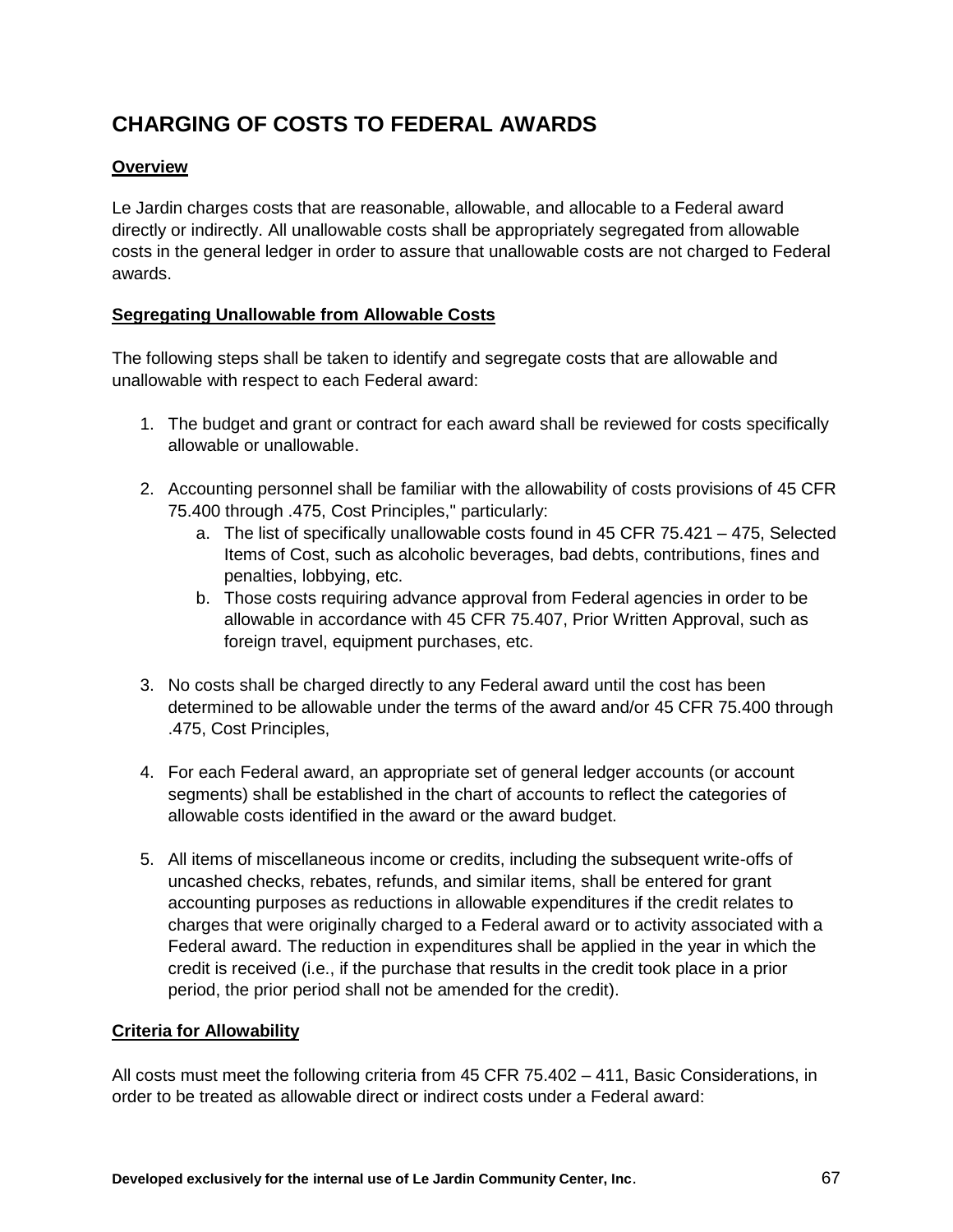- 1. The cost must be "reasonable" for the performance of the award, considering the following factors:
	- a. Whether the cost is of a type that is generally considered as being necessary for the operation of the Organization or the performance of the award;
	- b. Restraints imposed by such factors as generally accepted sound business practices, arm's length bargaining, Federal and state laws and regulations, and the terms and conditions of the award;
	- c. Whether the individuals concerned acted with prudence in the circumstances;
	- d. Consistency with established policies and procedures of the Organization, deviations from which could unjustifiably increase the costs of the award.
- 2. The cost must be "allocable" to an award by meeting one of the following criteria:
	- a. The cost is incurred specifically for a Federal award;
	- b. The cost benefits both the Federal award and other work, and can be distributed in reasonable proportion to the benefits received; or
	- c. The cost is necessary to the overall operation of the Organization, except where a direct relationship to any particular program or group of programs cannot be demonstrated.
- 3. The cost must conform to any limitations or exclusions of 45 CFR 75 Subpart E, Cost Principles, or the Federal award itself.
- 4. Treatment of costs must be consistent with policies and procedures that apply to both Federally financed activities and other activities of the Organization.
- 5. Costs must be consistently treated over time.
- 6. The cost must be determined in accordance with generally accepted accounting principles.
- 7. Costs may not be included as a cost of any other Federally financed program in the current or prior periods.
- 8. The cost must be adequately documented.

#### **SHARED OR JOINT COSTS**

Shared or joint costs are those that have been incurred for common or shared objectives and are not easily identifiable with a particular grant or programs, but are necessary to the operation of these grants or programs. Shared costs will be allocated fairly to all objectives benefiting from the costs as described in Le Jardin's approved cost allocation plan.

Per Federal guidelines, each grant will be charged its fair share of costs. Any costs not reimbursed by a particular funding source will be charged to corporate or other funds that may cover shared or joint costs after the allocation process is complete.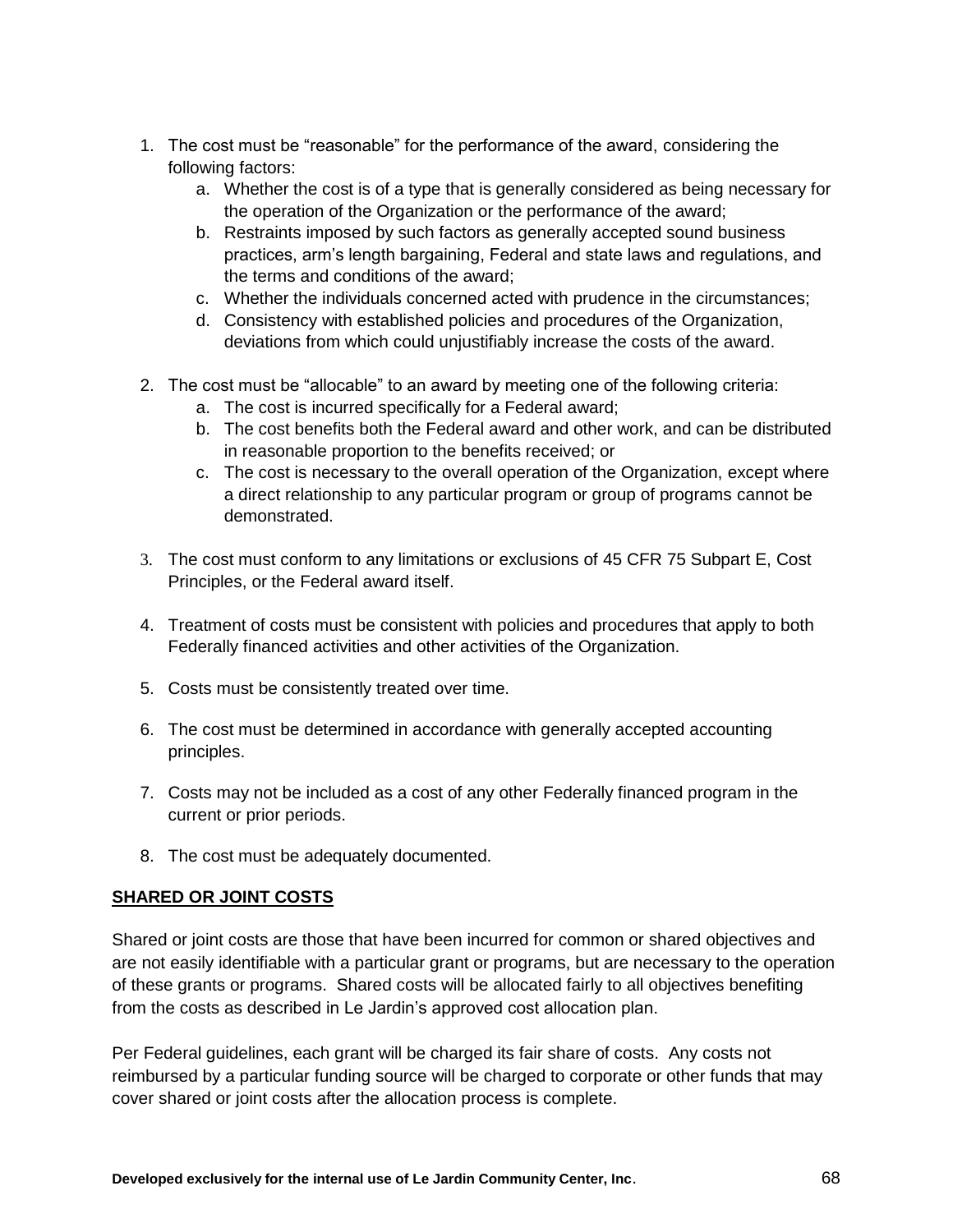## **COST ALLOCATION PLAN POLICY**

Le Jardin prepares and maintains a Cost Allocation Plan to document its method and process to fairly and equitably allocate shared or joint costs to the programs and cost objectives that benefit from the cost. This plan is reviewed annually, at a minimum, and updated as necessary.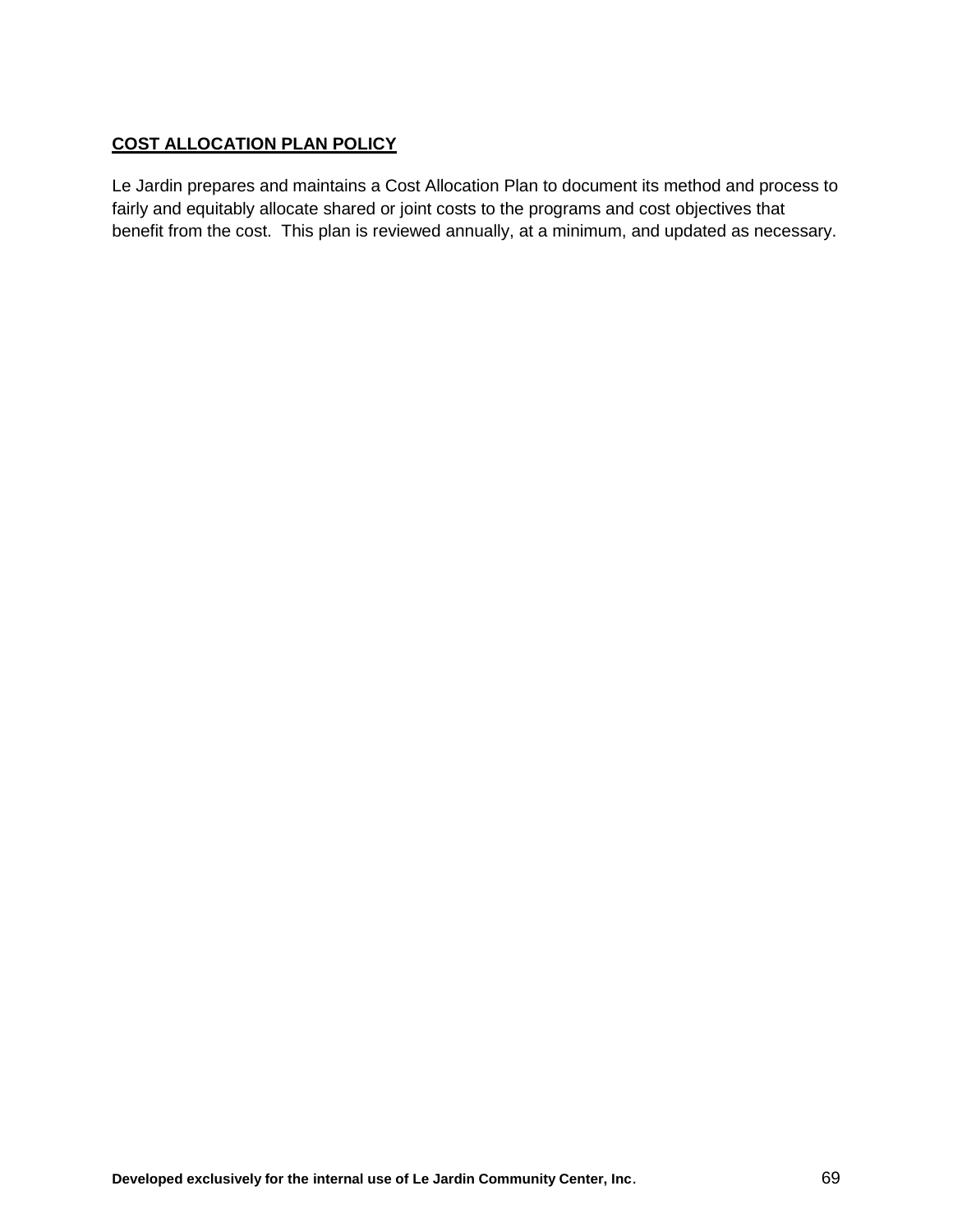# **ACCOUNTS PAYABLE MANAGEMENT**

## **Overview**

Le Jardin shall strive to maintain efficient business practices and effective cost control. A wellmanaged accounts payable function can assist in accomplishing this goal from the purchasing decision through payment and check reconciliation. The following are general policies for accounts payable:

- Assets or expenses and the related liability shall be recorded by an individual who is not responsible for ordering and receiving.
- The amounts recorded shall be based on the vendor invoice for the related goods or services.
- The vendor invoice shall be supported by an approved purchase order where necessary, and shall be reviewed and approved by the purchaser prior to being processed for payment.
- **Invoices and related general ledger account distribution codes shall be reviewed prior to** posting to the subsidiary system.

The primary objective for accounts payable and cash disbursements is to ensure that:

- 1. Disbursements are properly authorized
- 2. Invoices are processed in a timely manner
- 3. Vendor credit terms and operating cash are managed for maximum benefits

#### **Recording of Accounts Payable**

All valid accounts payable transactions, properly supported with the required documentation, shall be recorded as accounts payable in a timely manner.

Accounts payable shall be processed weekly. Information shall be entered into the system from approved invoices or disbursement vouchers with appropriate documentation attached.

Only original invoices will be processed for payment unless duplicated copies have been verified as unpaid by researching the vendor records. No vendor statements shall be processed for payment.

#### **Accounts Payable Cut-Off**

For purposes of the preparation of the Organization's monthly financial statements, all vendor invoices that are received, approved and supported with proper documentation by the  $10<sup>th</sup>$ working day of the following month shall be recorded as accounts payable as of the end of the immediately preceding month if the invoice pertains to goods or services delivered by monthend.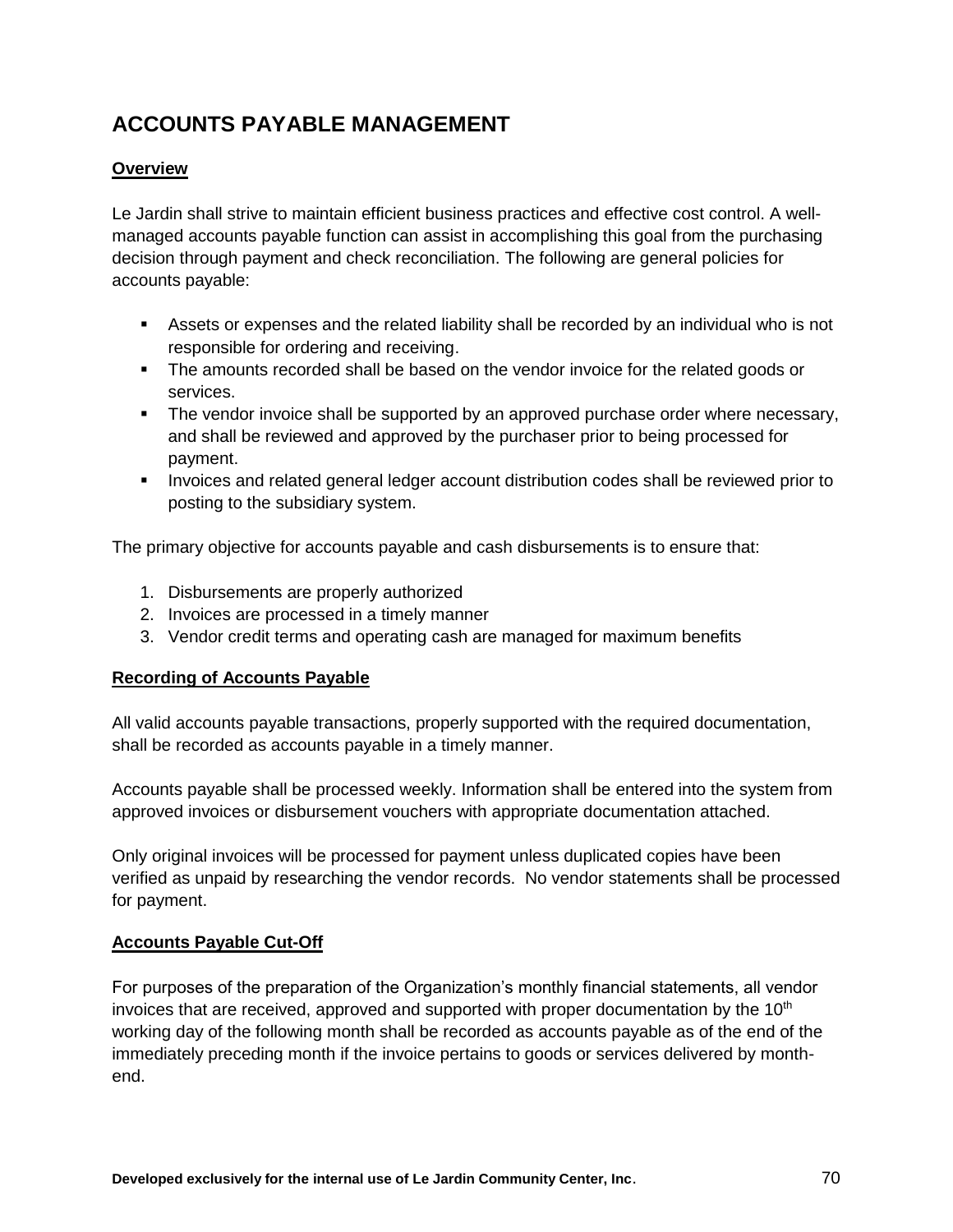## **Preparation of Invoices for Payment**

Prior to any accounts payable being submitted for payment the following documents shall be assembled:

- 1. Vendor invoice
- 2. Purchase order, Purchase Order Receipt, Packing Slips as required by procurement policies (where appropriate)
- 3. Any other supporting documentation deemed appropriate

## **Processing of Invoicing**

The following procedures shall be applied to each invoice by the Accountant B:

- 1. Check the mathematical accuracy of the vendor invoice.
- 2. Compare the nature, quantity and prices of all items ordered per the vendor invoice to the purchase order, packing slip and receiving report.
- 3. Obtain the review and approval of the Supervisor, Executive Director or the Chief Financial Officer/Chief Operations Officer.
- 4. Document the general ledger distribution, using the Organization's current chart of accounts.
- 5. Prepare additional supporting documentation based on grant requirements
- 6. All documentation is given to the Accountant to review and post.

#### **Payment Discounts**

To the extent practical, Le Jardin takes advantage of all prompt payment discounts offered by vendors. When such discounts are available, and all required documentation in support of payment is available, payments will be scheduled so as to take full advantage of the discounts.

#### **Mileage Expense Reports**

Reimbursements for mileage incurred on behalf of Le Jardin will be reimbursed at the current Federal rate. Mileage logs must be turned in by the  $5<sup>th</sup>$  calendar day of the following month and contain the following information:

- **Date**
- Beginning and ending odometer reading and a MapQuest (or equivalent) printout of the mileage
- **Destination**
- Purpose
- Any other supporting documentation deemed appropriate agenda, request to attend, etc.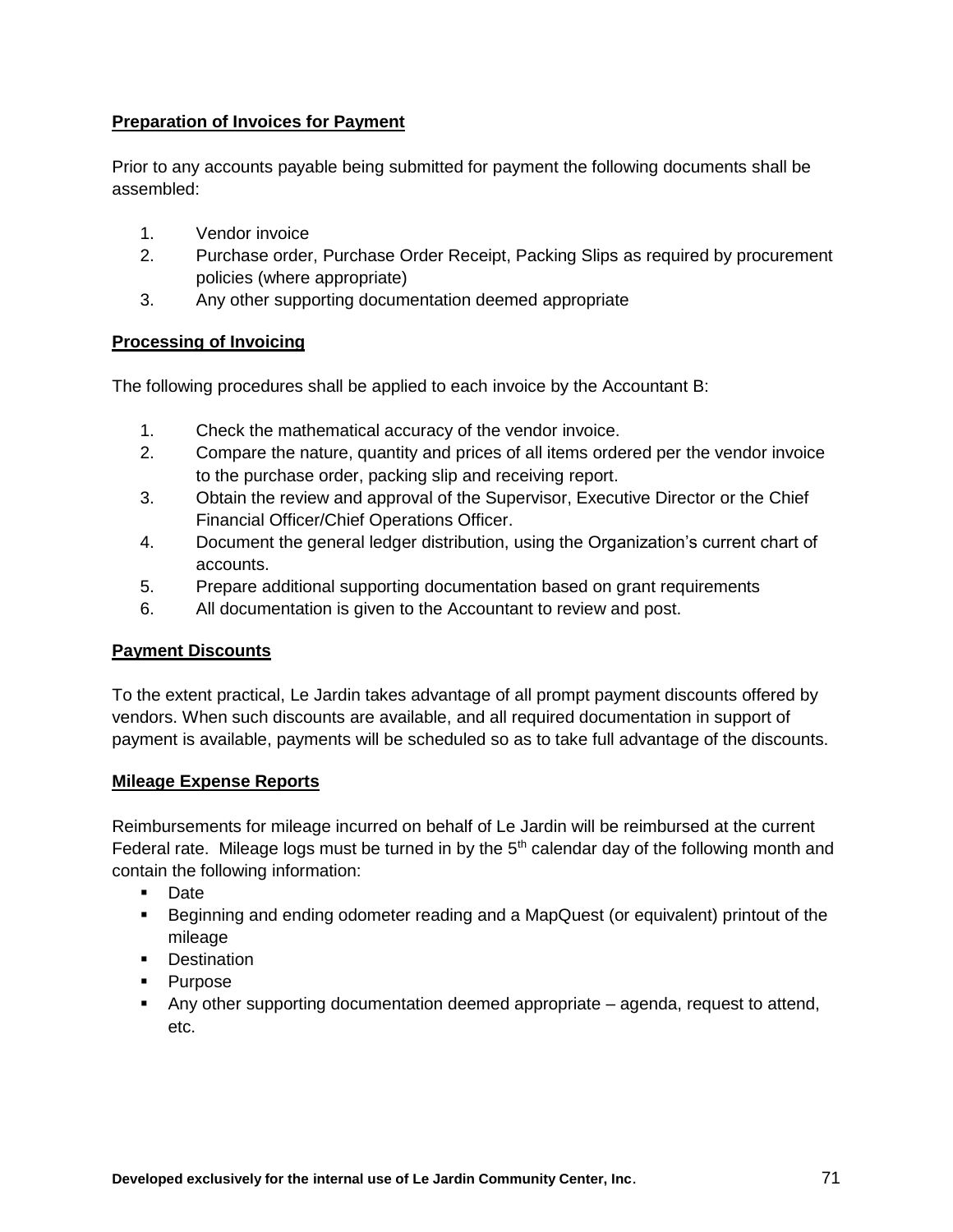In addition, each employee or Board member who drives on Organizational business must provide the Accounting Department with a photocopy of their driver's license and proof of current insurance.

*Due to funding source requirements, late requests of reimbursement cannot be honored.*

#### **Reconciliation of A/P Subsidiary Ledger to General Ledger**

At the end of each monthly accounting period, the total amount due to vendors per the accounts payable subsidiary ledger shall be reconciled to the total per the accounts payable general ledger account (control account). All differences are investigated and adjustments are made as necessary. The reconciliation and the results of the investigation of differences are reviewed and approved by the Chief Financial Officer/Chief Operations Officer.

Also on a monthly basis, the Accountant A shall perform the following procedures:

- 1. Check all statements received for unprocessed invoices.
- 2. Check the purchase order file for open purchase orders more than 60 days old, and follow up.

#### **Management of Accounts Payable Vendor Master File**

Upon the receipt of an invoice from a new vendor that is not already in Le Jardin's Accounts Payable Vendor Master File, the Accountant B shall send a Form W-9 and a request for completion of the Form W-9.

All vendor files shall include all of the following data:

- 1. Vendor's legal name and/or any DBA name(s)
- 2. Street address (payments may be mailed to a P.O. Box, but a street address must be in the file)
- 3. Federal employer identification number
- 4. Telephone number
- 5. Contact name
- 6. Additional contact information (if applicable) email address, fax number, etc.

On an annual basis, vendors that have not been utilized over the preceding twenty-four (24) month period shall be made inactive in the master vendor file.

## **OFAC Database Searches**

It is the policy of Le Jardin to perform a search of the Office of Foreign Assets Control (OFAC) for any non-U.S.-based vendor or payee upon setting that payee up in the accounts payable system and periodically on at least an annual basis thereafter. The OFAC search shall be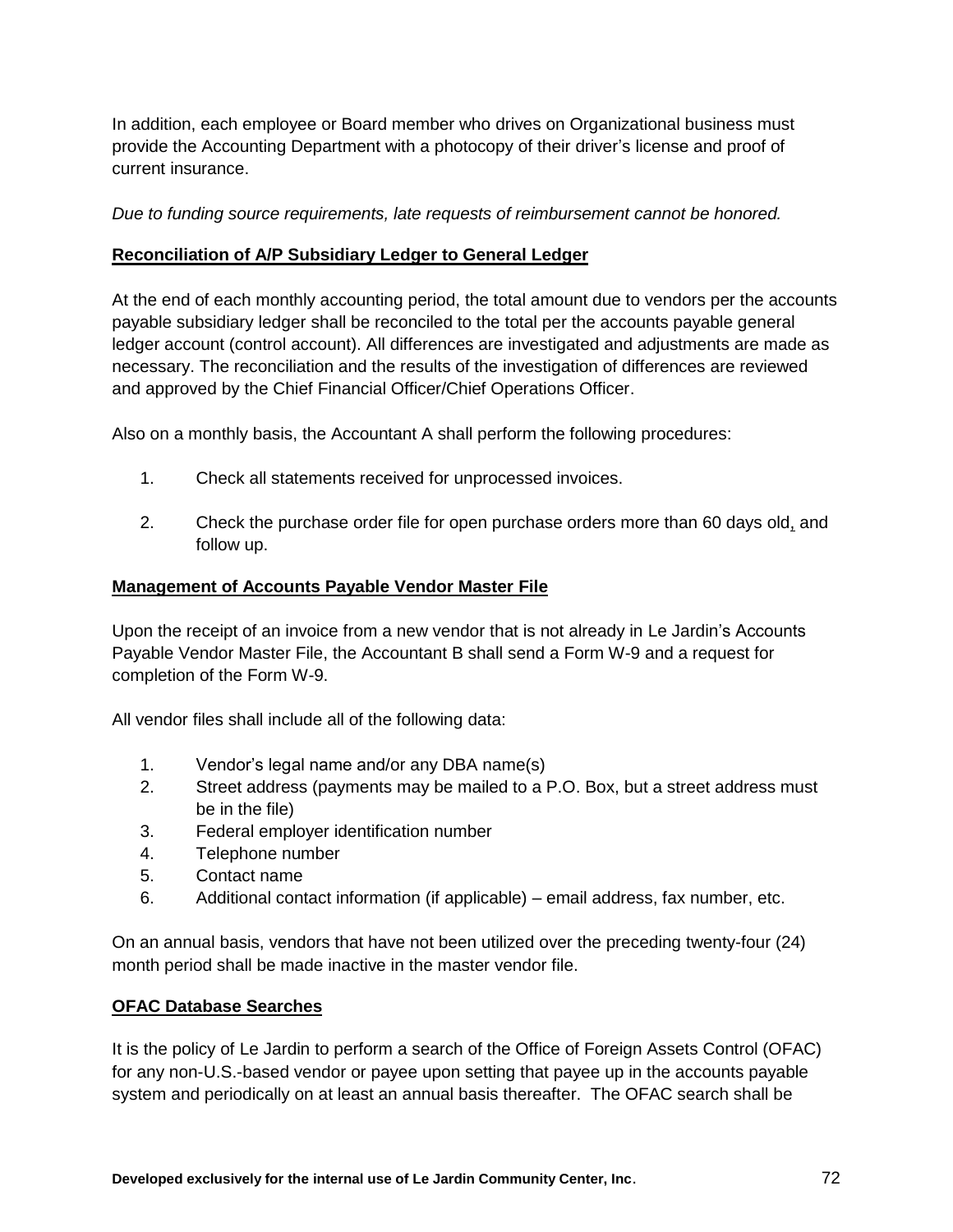initiated by the Accounts ant B using the services of an approved vendor used to perform this search, and the results shall be presented to the Chief Financial Officer/Chief Operations Officer for review, approval, and proper disposition, depending on the outcome of the search.

## **Verification of New Vendors**

The Accountant B will perform additional procedures to validate the legitimacy of new vendors that shall be paid one-time or cumulative payments in excess of \$25,000. For such vendors, the Accountant B shall perform a limited public records search and shall contact the vendor contractor to validate its existence.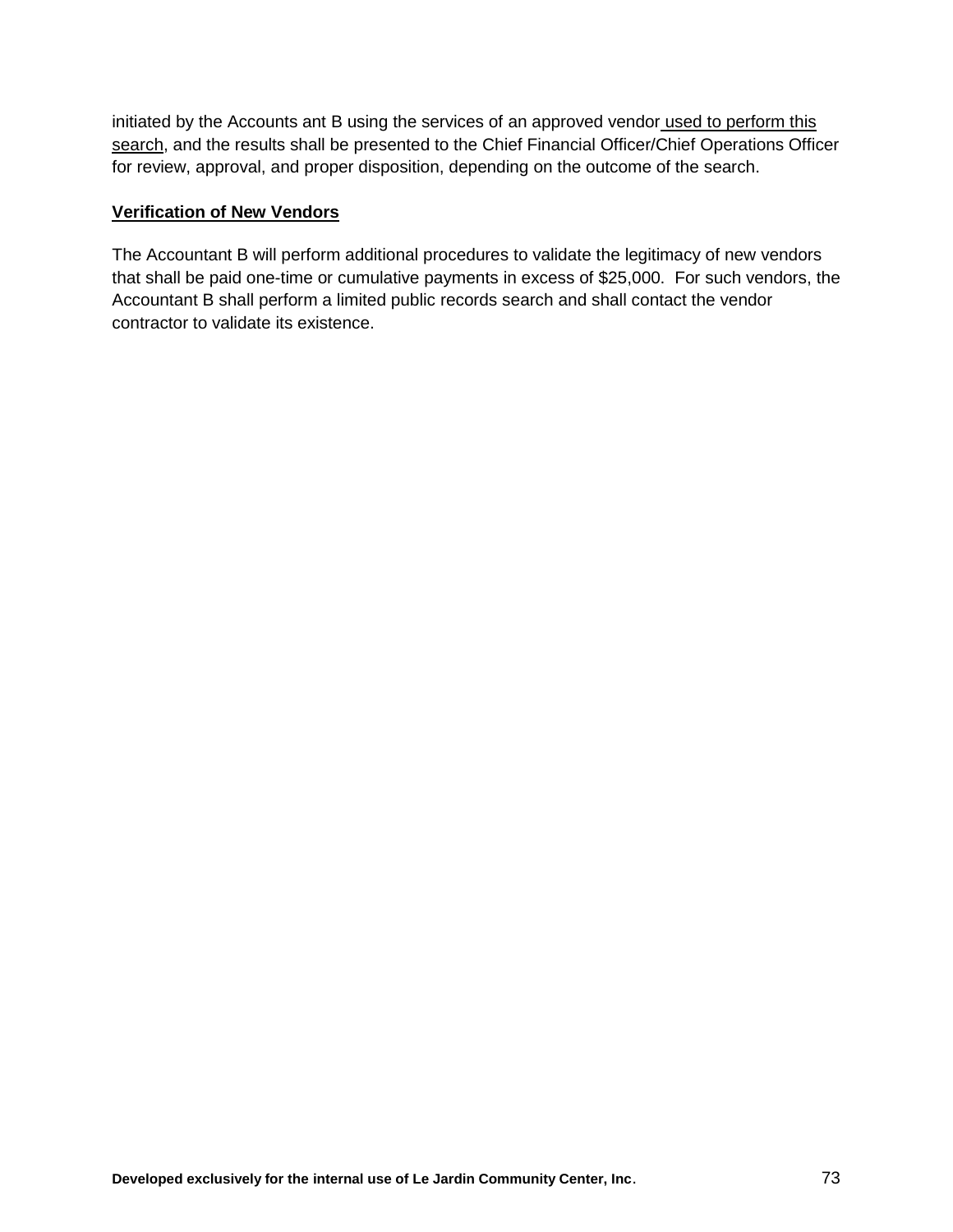# **TRAVEL AND BUSINESS ENTERTAINMENT**

# **Travel Advances**

Funds will be advanced for upcoming travel only upon receipt of a completed and properly approved request for travel advance. Travel advances are limited to per diems unless there is an extraordinary need for additional funds. Travel advances are to be used only for the purpose intended. Travel expenses are to be made in accordance with the Organization's travel policies as explained later in this section.

# **Employee and Director Business Travel**

Due to funding source requirements, requests for out-of-town travel must be submitted to coordinator at least 2 months prior to the date of the trip. Requests must include the following information:

- Title and purpose of event
- **Date**
- **Location**
- **Estimated costs, including conference fees and travel costs**

At the discretion of the Executive Director or Chief Financial Officer/Chief Operations Officer travel request submitted less than two (2) months prior will be reviewed and granted written approval based on the program requirements and available funding.

## **Reasonableness of Travel Costs**

Le Jardin shall reimburse travelers only for those business-related costs that are reasonably incurred. Accordingly, the following guidelines shall apply:

- 1. Suites and other upgraded rooms at hotels shall not be allowed. Travelers shall stay in standard rooms, unless no standard rooms are available and the cost for an upgraded room is not significant.
- 2. Ask hotels for any available discounts nonprofit, government or corporate rates.
- 3. When utilizing rental cars, travelers shall rent midsize or smaller vehicles and ask for discounts. Rental cars shall be shared whenever possible.

## **Spouse/Partner Travel**

Le Jardin does not reimburse any employee or board member for separate travel costs (air fare, etc.) associated with his/her spouse or partner or dependents. The cost of a shared hotel room need not be allocated between employee/director and spouse/partner/dependent for purposes of this policy.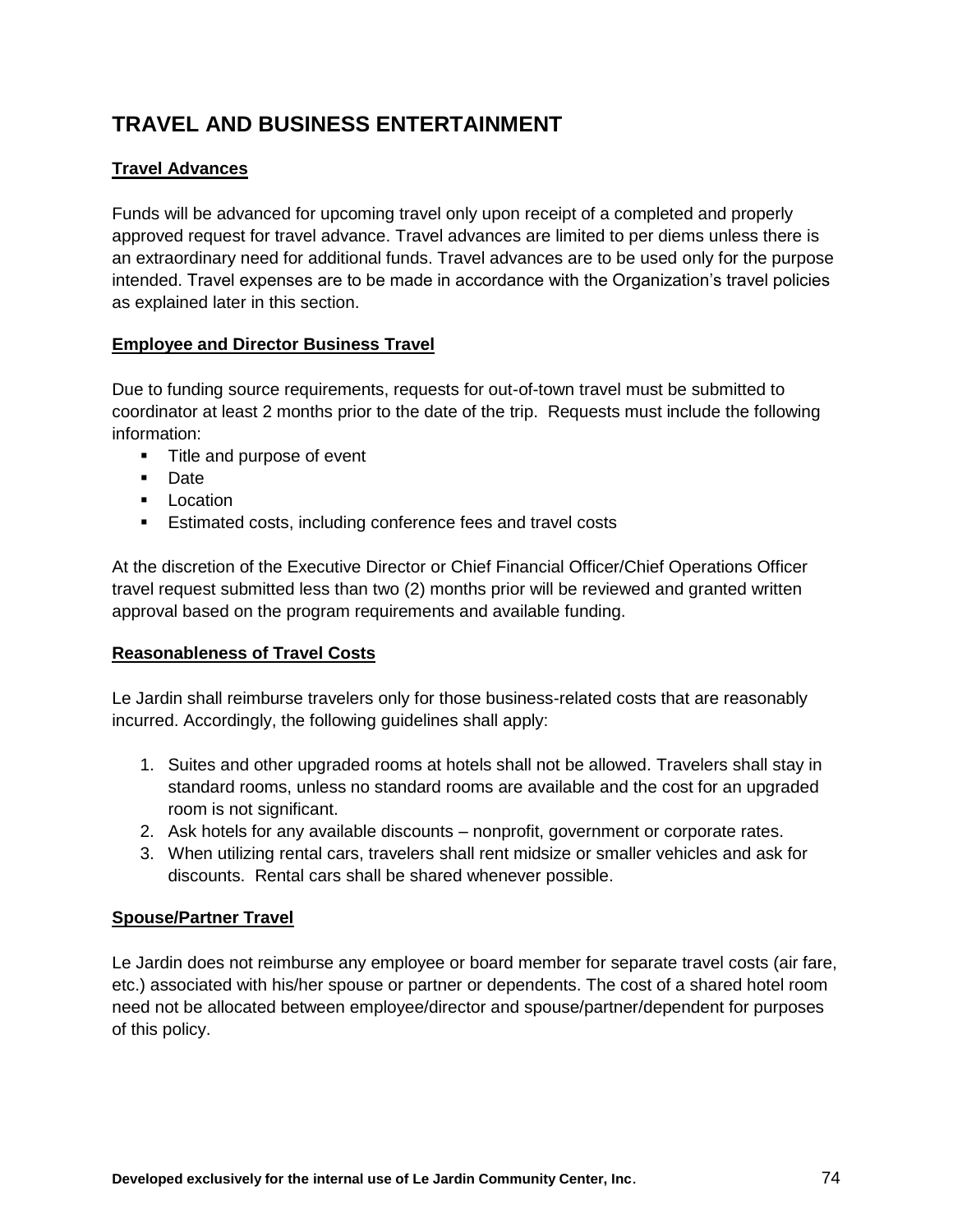# **CELL PHONES**

## **Issuance of Organization-Owned Cell Phones**

Le Jardin Community Center, Inc. recognizes that certain job functions require that an employee be accessible when away from the office or during times outside scheduled working hours. For this reason, Le Jardin will provide cell phones to select employees as a working condition fringe benefit. Supervisors of employees and officers who travel frequently on Organization business may request an organization-owned cell phone for those employees by contacting the Finance Department. Le Jardin will include language in employment contracts, job descriptions, and personnel manuals documenting the business reasons for providing employees with cell phones.

Organization cell phone holders will be required to sign a statement acknowledging that the cell phone shall be used for legitimate organization-related business purposes and shall not be used while driving. The cell phone holder also agrees to take reasonable precautions to protect the cell phone from loss or theft by storing it in a secure location. Upon approval, a cell phone will be issued.

While organization-issued cell phones are intended for organization-related business use, Le Jardin recognizes that occasional personal use may occur. Le Jardin employees should make every effort to keep personal use of organization-owned cell phones to a minimum. Because such employer-provided cell phones are considered to be a working condition fringe benefit, Le Jardin employees' use of the cell phone for personal reasons may be treated as excludable from employees' income as a de minimis fringe benefit. That is the value of personal use of an organization-owned cell phone will not be a taxable income to the employee.

## **Cell Phone Use**

Employees of Le Jardin are prohibited from using an organization-owned cell phone or similar device, hands-on or hands-free, while driving, whether the business conducted is personal or organization –related. This prohibition includes receiving or placing calls, text messaging, accessing the Internet, receiving or responding to email, checking for or listening to voice messages, or any other uses.

Similarly, employees of Le Jardin are prohibited from using their personal cell phone or similar device for any purpose, hands-on or hands-free, while driving either an organization vehicle or a personal vehicle or a personal vehicle while on organization business.

Further restrictions for cell phone use apply to employees while directly supervising children. Please see the Human Resources Policies and Procedures Manual for more information.

#### **Revocation of Organization Cell Phones**

Failure to comply with any of these policies associated with the use of Le Jardin's cell phones shall be subject to possible revocation of organization-issued cell phone privileges. The Chief Financial Officer/Chief Operations Officer, with the approval of the Executive Director, shall determine whether cell phones are to be revoked.

## **Personal Cell Phones or Similar Devices at Work**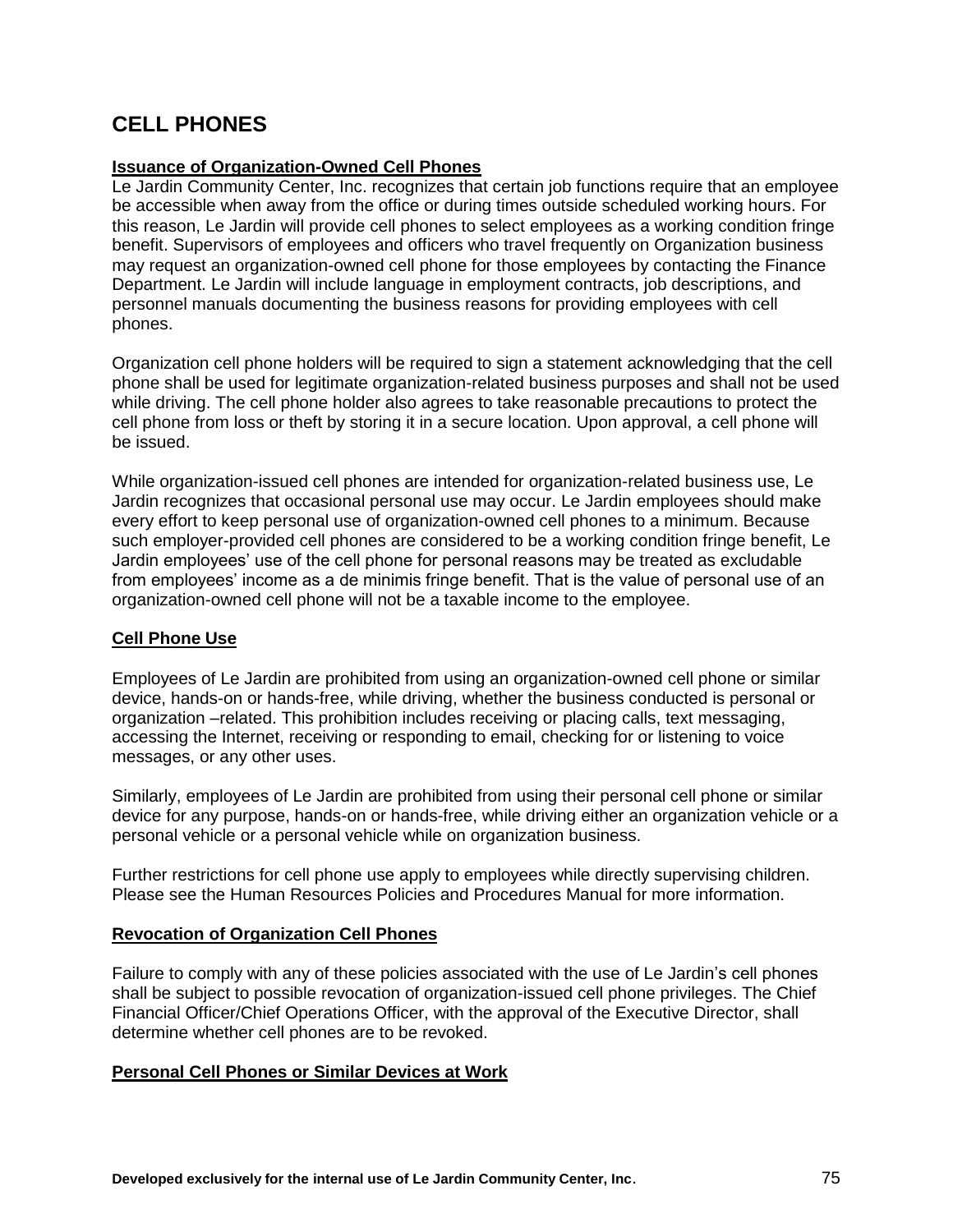Employees of Le Jardin are asked to minimize the use of personal cell phones in the workplace. In an emergency situation, employees may carry their personal cell phones in vibrate mode.

Carrying or use of personal cell phones on Le Jardin premises is a privilege for employees, who are expected to abide by this policy regarding cell phone use. Violations of this policy may result in revocation of the permission to carry a cell phone on Le Jardin, premises in addition to discipline up to and including discharge depending on the violation.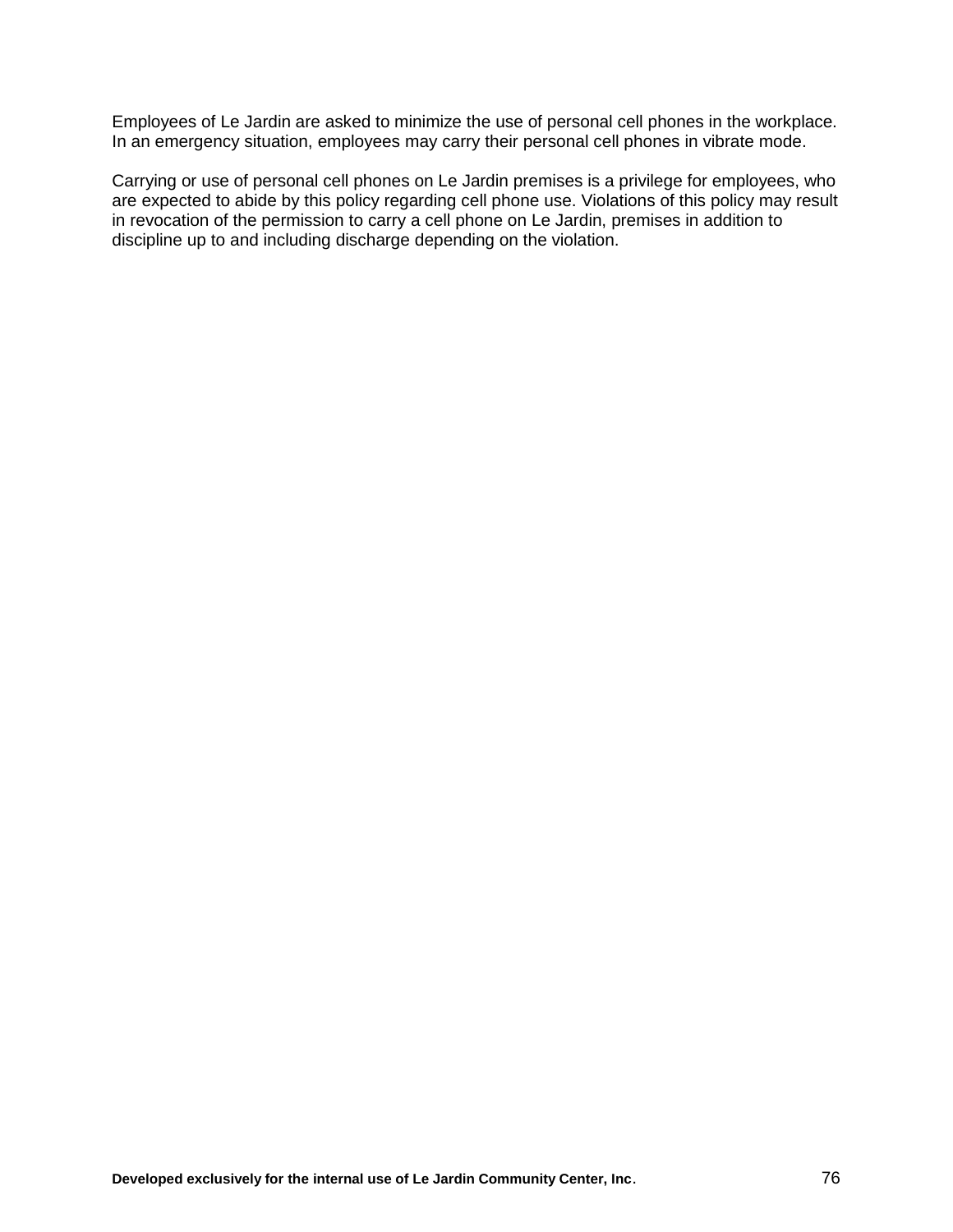# **CASH DISBURSEMENTS (CHECK-WRITING) POLICIES**

# **Vendor Payment Preparation**

Le Jardin produces vendor payment in the form of checks, electronic funds transfers and bill pay on a weekly basis. Payments shall be prepared by persons independent of those who initiate or approve expenditures, as well as those who are authorized check signers.

All vendor and expense reimbursement checks shall be produced in accordance with the following guidelines:

- 1. Expenditures must be supported in conformity with purchasing, accounts payable, and travel and business entertainment policies described in this manual.
- 2. Timing of disbursements should generally be made to take advantage of all earlypayment discounts.
- 3. Generally, all vendors shall be paid within thirty (30) days of submitting a proper invoice upon delivery of the requested goods or services.
- 4. Total cash requirements associated with each payables run shall be monitored in conjunction with available cash balance in bank prior to the release of any payments.
- 5. All supporting documentation shall be attached to the corresponding check prior to forwarding the entire package to an authorized check signer.
- 6. Checks shall be utilized in numerical order and unused checks are stored in a locked safe in the accounting department.
- 7. Checks shall never be made payable to "bearer" or "cash."
- 8. Checks shall never be signed prior to being prepared.
- 9. Upon the preparation of a check, vendor invoices and other supporting documentation shall immediately be canceled in order to prevent subsequent reuse.

# **Check Signing**

No check shall be signed prior to the check being completed in its entirety (no signing of blank checks).

No person shall sign checks unless authorized in writing by the Board of Directors as a check signer. The positions with check signing authority include the Executive Director, the Board Chair or Board member.

Check signers shall examine all original supporting documentation to ensure that each item has been properly checked prior to signing a check. Checks shall not be signed if supporting documentation appears to be missing or there are any questions about the disbursement. Any check, ACH or Bill pay for a vendor over \$50,000 will require two signatures.

# **Mailing of Checks**

After signature, each check shall be given to the Accounting Clerk to review for correctness and proper signatures. The signed checks are then scanned and immediately mail the checks by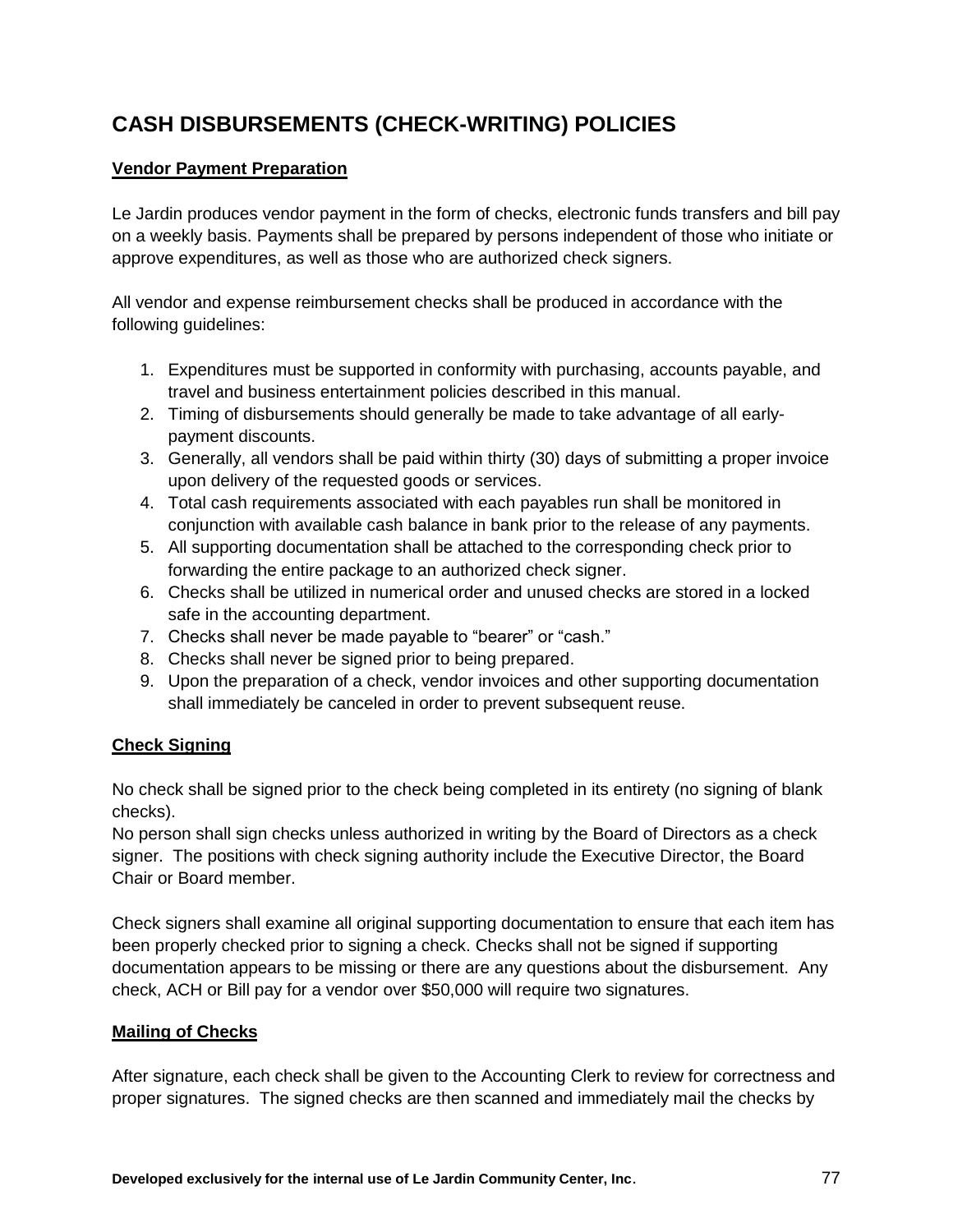the Accounting Clerk. Checks shall not be mailed by or returned to the individuals who authorize the expenditures.

#### **Voided Checks and Stop Payments**

Checks may be voided due to processing errors by making proper notations in the check register and defacing the check by clearly marking it as "VOID." All voided checks shall be retained to aid in preparation of bank reconciliations.

Stop payment orders may be made for checks lost in the mail or other valid reasons. Stop payments are processed by written authorization to the bank by accounting personnel with this authority. A journal entry is made to record the stop payment and any related bank fees.

## **Recordkeeping Associated with Independent Contractors**

Le Jardin shall obtain the Federal identification number from all vendors who may require a 1099. A record shall be maintained of all vendors to whom a Form 1099 is required to be issued at year end. Payments to such vendors shall be accumulated over the course of a calendar year.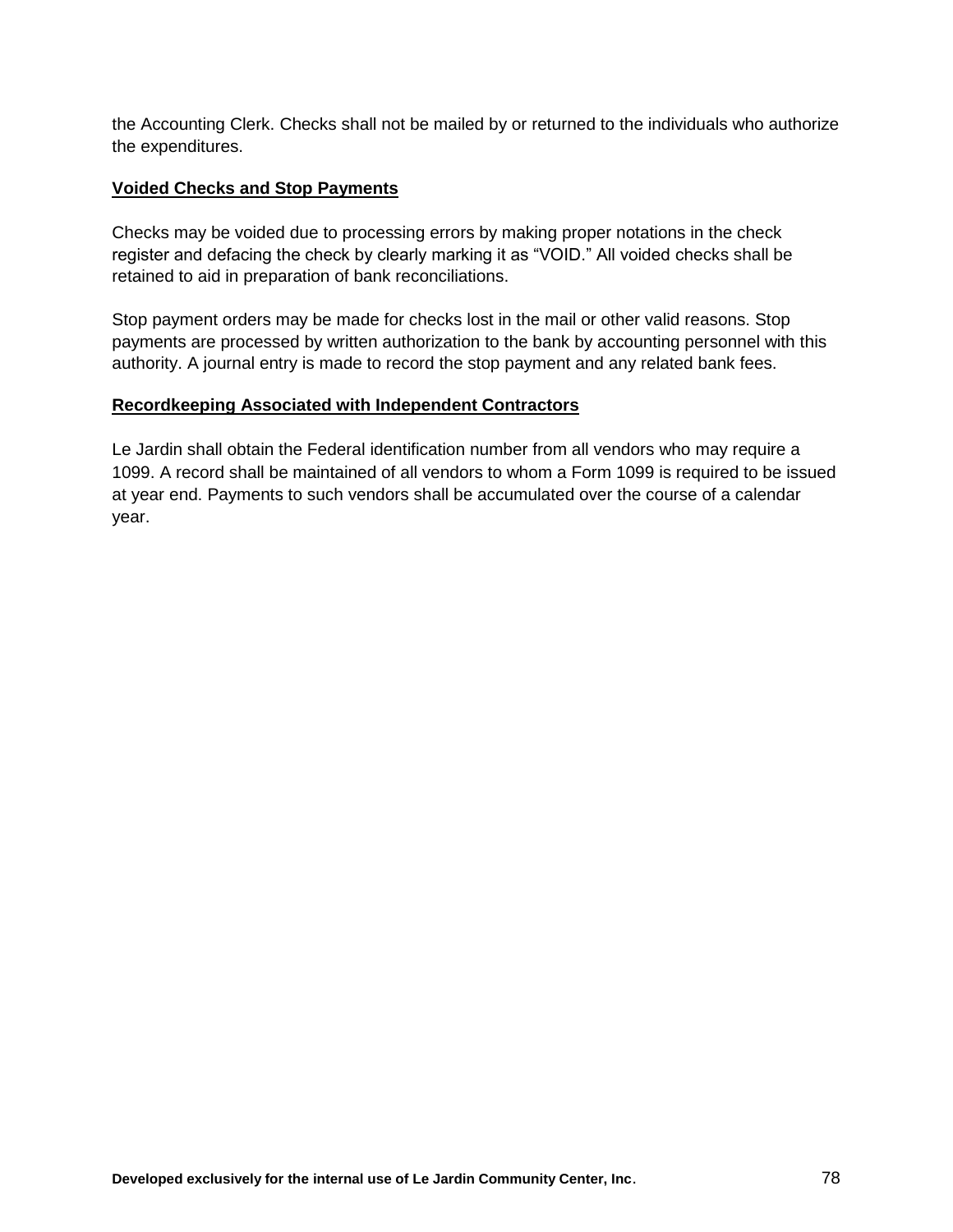# **CREDIT AND DEBIT CARDS**

## **Issuance of Corporate Credit or Debit Cards**

Le Jardin has issued the following corporate credit or debit cards:

- Home Depot used by the Maintenance staff for supplies
- Shell gas card used by the maintenance staff to fuel Organizational vehicles and other maintenance equipment
- CapitalOne (Visa) Credit card used by Administration and Maintenance staff.

## **Cardholder Responsibilities**

Any fraudulent or other unauthorized charges shall be immediately pointed out to the Chief Financial Officer/Chief Operations Officer for further investigation with the credit card provider.

Personal use of corporate credit cards is strictly prohibited. Any personal use shall subject the employee to the Organization's disciplinary actions discussed earlier in this manual and in the Human Resource Policies and Procedures.

Cardholders shall report the loss or theft of a corporate credit card immediately by notifying the Chief Financial Officer/Chief Operations Officer.

#### **Revocation of Organization Credit and Debit Cards**

Failure to comply with any of these policies associated with the use of Le Jardin's organization credit or debit cards shall be subject to possible revocation of credit card privileges. The Chief Financial Officer/Chief Operations Officer, with the approval of the Executive Director, shall determine whether credit or debit cards are to be revoked.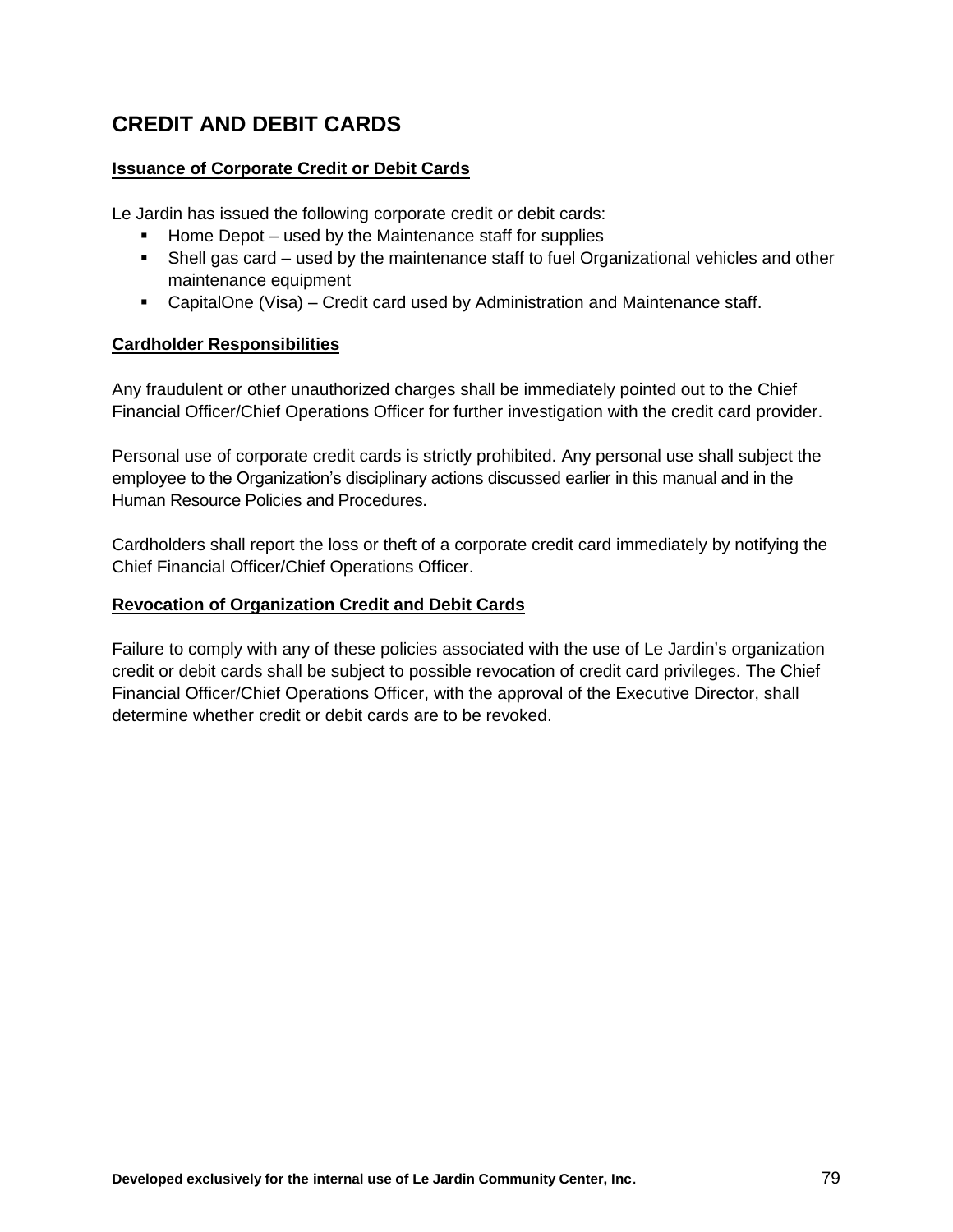# **PAYROLL AND RELATED POLICIES**

## **Compensation – Personal Services**

Compensation for personal services includes all remuneration, paid currently or accrued for services of employees rendered during the period of performance under a federal award, including but not necessarily limited to wages and salaries is considered an allowable cost to the federal award to the extent that they satisfy the following requirements:

- Is reasonable for services rendered and conforms to the established written policy of Le Jardin Community Center, Inc. for both federal and non-federal activities
- Complies with laws, regulations, and other written policies of Le Jardin Community Center, Inc. (See Le Jardin's Human Resources policies and procedures)
- Is properly documented and supported as stated in the Documenting Personnel Expenses section of this manual.

Costs which are unallowable under DHHS Uniform Guidance (45 CFR Part 75), are also unallowable solely on the basis that the cost constitutes personnel compensation.

# **Compensation – Fringe Benefits**

Fringe benefits are allowances and services provided by employers to their employees as compensation in addition to regular salaries and wages. Fringe benefits include, but are not limited to, the costs of leave (vacation, family-related, sick or military), employee insurance, pensions, and unemployment benefit plans. The costs of fringe benefits are allowable provided that the benefits are reasonable and are required by law, non-Federal entity-employee agreement or an established policy of the non-federal entity.

See Le Jardin's Human Resources policies and procedures for the established written policies of these fringe benefits.

Costs which are unallowable under DHHS Uniform Guidance (45 CFR Part 75), are also unallowable solely on the basis that the cost constitutes a fringe benefit.

## **Wage Comparability Study**

Le Jardin shall perform wage comparability studies every two (2) years or as required by grant, to ensure that its salary and wage structure is similar to other organizations of like size and employee base in our area. The Chief Financial Officer/Chief Operations Officer shall oversee this process with the assistance from the Human Resources Director.

# **Payroll Administration**

Le Jardin shall operate on a bi-weekly payroll. A personnel file shall be established and maintained for all employees with current documentation, as described throughout this section and more fully described in Le Jardin's Human Resource Policies and Procedures.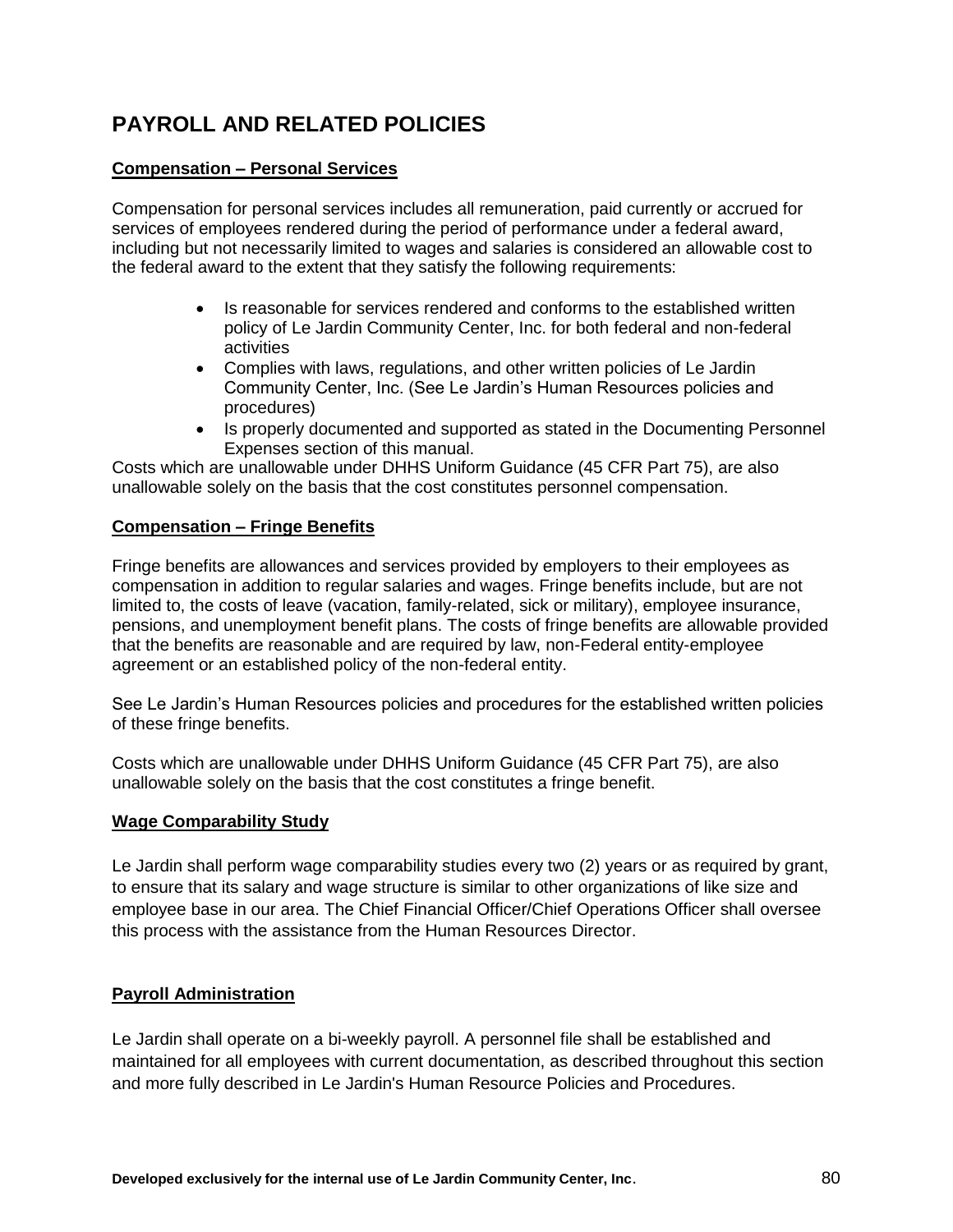# **Changes in Payroll Data**

Any of the following changes in payroll data must to be authorized in writing:

- 1. New hires
- 2. Terminations
- 3. Changes in title, salaries, and pay rates
- 4. Voluntary payroll deductions
- 5. Changes in income tax withholding status
- 6. Court-ordered payroll deductions
- 7. Bank account change

New hires, terminations, and changes in salaries or pay rates shall be subject to prior written authorization by the Human Resources Director, Executive Director and the Chief Financial Officer/Chief Operations Officer.

Voluntary payroll deductions and changes in income tax withholding status shall be subject to prior written authorization by the individual employee.

Documentation of all changes in payroll data shall be maintained in each employee's personnel file.

# **Payroll Taxes**

The Accounting Department shall be responsible for ensuring that all required tax forms are properly completed and submitted, and that all required taxes are withheld and paid. The Accounting Department may use the services of an outside payroll service center for the processing of payroll including payment of all payroll-related taxes.

Le Jardin's Human Resources Director shall send a blank Form W-4 to each employee in the beginning of each year. Withholding of Federal income taxes shall be based on the most current Form W-4 prepared by the employee.

# **COST OF LIVING ADJUSTMENTS (COLA)– MUST, IF REQUIRED BY A GRANT**

COLA's are generally awarded through a grant amendment. Once approved by the funding source, wages will be adjusted based on funder instructions. COLA adjusts the affected jobs pay scales and not any individual employee. When a wage study reveals employees are already at or above comparable market wages, COLA funds may be used for higher operational costs as allowed by the funding source.

## **Documenting Personnel Expenses**

Le Jardin shall follow the guidelines in DHHS Uniform Guidance (45 CFR Part 75), as well as requirements in specific grants for documenting personnel expenses. Le Jardin employees will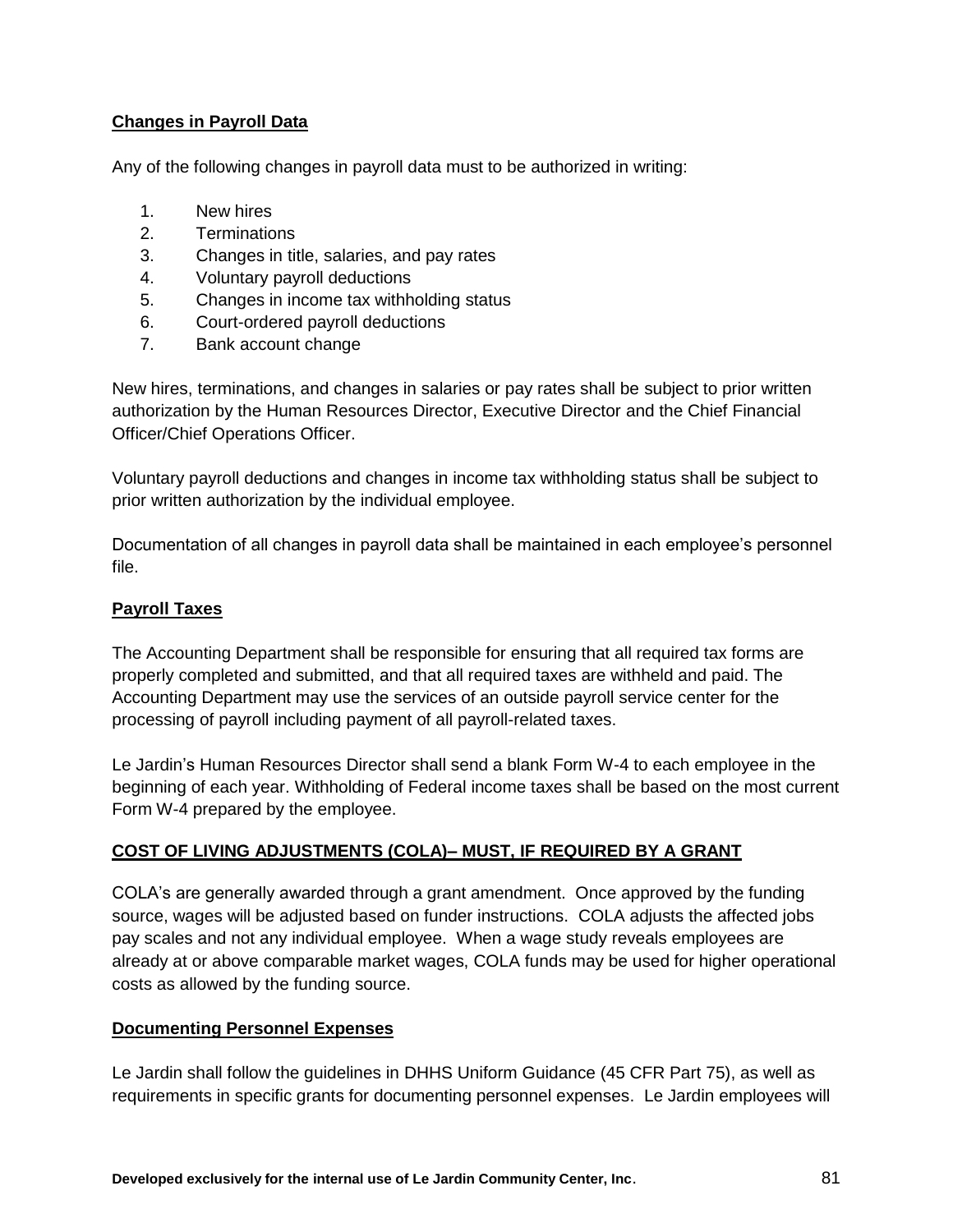prepare personnel activity reports and timesheets to comply with these requirements. Personnel activity reports and timesheets will:

- 1. Be incorporated into the official records of La Jardin.
- 2. Reasonably reflect the total activity for which the employee is compensated. Budget estimates may be used and records adjusted to reflect actual activity performed semi-annually, or more frequently to prepare close-out reports, if necessary. The Accountant III shall review after-the-fact interim charges made to a Federal, state, and local awards based on budget estimates. All necessary adjustment will be made such that the final amount charged to the awards are accurate, allowable, and properly allocated.
- 3. Include both federally assisted and all other activities compensated by Le Jardin.
- 4. Support the distribution of the employee's salary or wages among specific activities or cost objectives if the employee works on more than one grant award or cost objective.
- 5. Le Jardin shall comply with Department of Labor regulations implementing the Fair Labor Standards Act (FLSA).

## *Personnel Activity Reports*

All employees shall prepare a personnel activity report each pay period to support charges to programs and grants as follows:

- 1. Charges shall be based on documented payrolls approved by responsible officials of the Organization.
- 2. Every employee whose compensation is charged, in whole or in part, directly or indirectly, to Federal awards shall complete activity reports that account for the total activity for which the employee is compensated.
- 3. The reports shall reflect an after-the-fact determination of the actual activity of each employee.
- 4. Each report must be signed by the individual employee and by the supervisor or a designated responsible coordinator who has first-hand knowledge of the activities performed by the employee.
- 5. The reports shall be prepared on the same basis as the pay periods, that is, biweekly.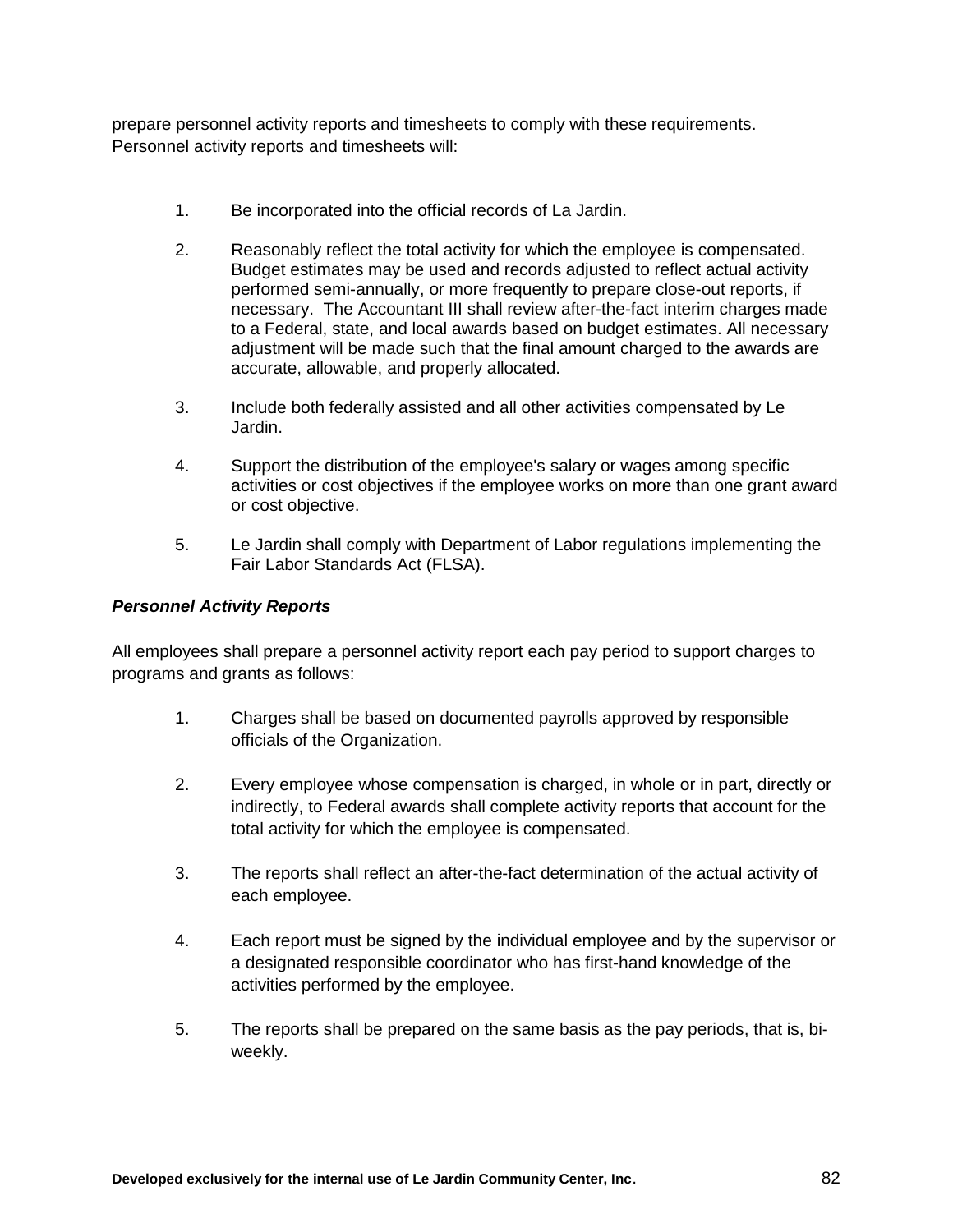6. Charges for non-exempt employees shall also be supported by the records required by the Fair Labor Standards Act.

## *Preparation of Timesheets*

All non-exempt employees shall record his/her time worked by logging into the clock-in system on the computer twice daily. Non-exempt employees will also clock in and out to record and breaks taken (i.e. lunch break) throughout the day. Exempt employees prepare a timesheet, and shall complete a PAR to record program activity report.

- 1. Each non-exempt timesheet shall reflect all hours worked during the pay period (time actually spent on the job performing assigned duties).
- 2. Timesheets shall be prepared electronically.
- 3. Errors shall be corrected by crossing through the incorrect entry and filling in the correct entry. Supervisors may correct employees' timesheets; however, any changes that affect the employee's pay must be initialed by the employee.
- 4. Paid time off (PTO) shall be clearly identified.
- 5. Timesheets shall be signed by the supervisor or a designated responsible coordinator who has first-hand knowledge of the time worked by the employee, prior to submission.
- 6. Charges for the salaries and wages of nonexempt employees, in addition to the supporting documentation described in this section, will be supported by records indicating the total number of hours worked each day.

After preparation, supervisors shall approve timesheets prior to submission to the Accounting Department.

## *Processing of Timesheets and Personnel Activity Reports*

The timesheets shall be processed as follows:

- 1. All approved timesheets must be reviewed and signed by supervisors and sent to the Accountant B
- 2. The Accountant B shall review timesheets, personnel activity reports, and any other supporting documents for accuracy.
- 3. The Accountant B will compare all data against electronic records in the payroll processing system.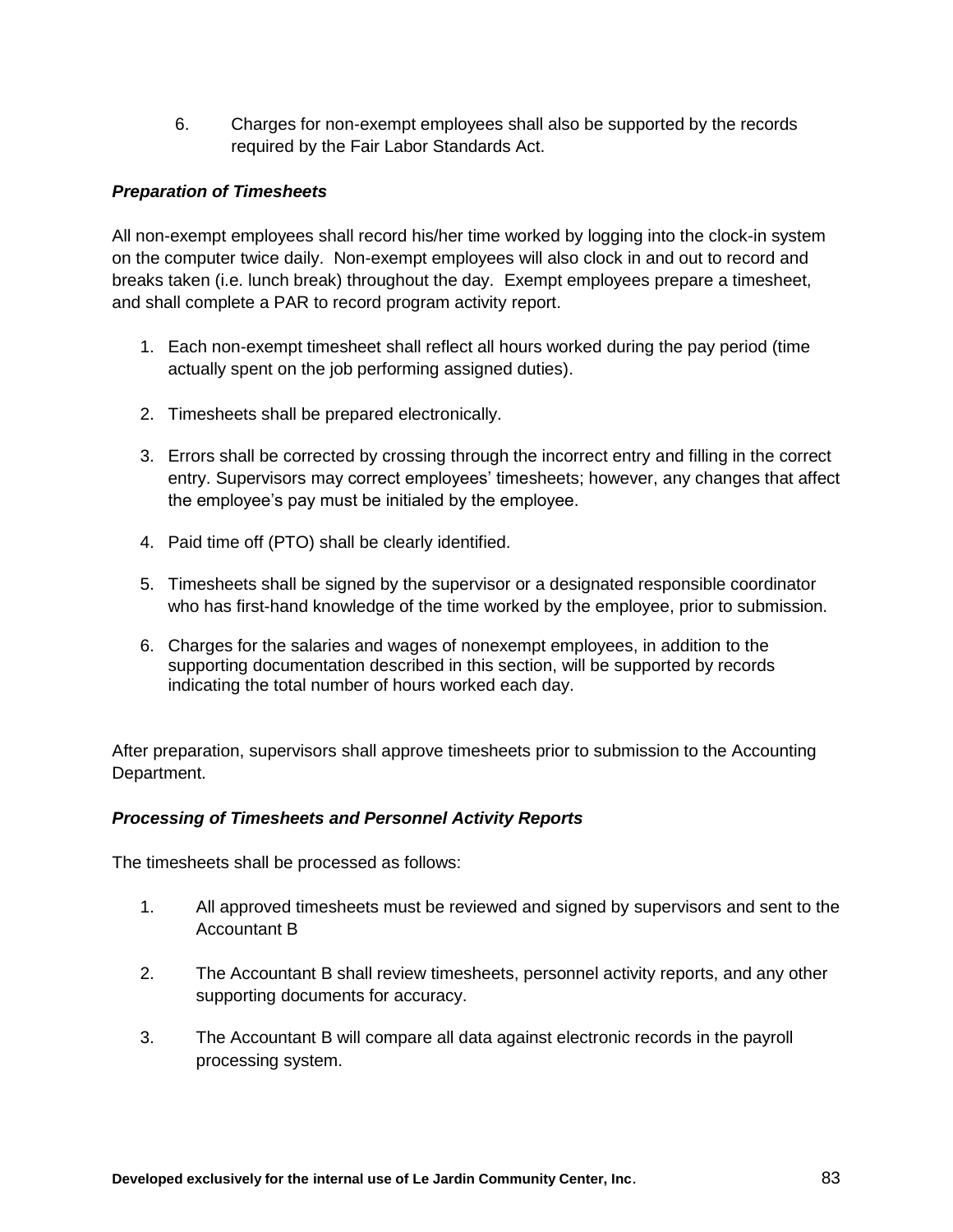- 4. The Supervisors or individual authorized to sign the timecard and personnel reports enter any corrections into the payroll processing system. The Accountant B will enter any corrections for the supervisors and administrative and maintenance staff.
- 5. The Accountant B shall print a payroll interface, create a preliminary payroll register, check for errors, and compare the total to his/her check figures.
- 6. The Accountant B shall submit the timesheets to the payroll service(s) to create the payroll.
- 7. The Accountant B shall download the payroll reports and review reports.

The Accountant B may not change or correct timesheets other than those noted above. When errors are noted, if a corrected and approved timesheet is not resubmitted in time to the Accountant B, the employee will be paid based on the current information and any adjustments will be made in the next pay period.

Tampering with, altering, or falsifying time records, recording time on another employee's time record or willfully violating any other timesheet policy or procedure may result in disciplinary action, up to and including discharge.

# **Review of Payroll**

Upon return of payroll reports the Accountant III reviews payroll prior to its distribution to employees. The Executive Director and/or the Chief Financial Officer/Chief Operations Officer shall sign the payroll register, indicating approval of the payroll.

# **Distribution of Payroll**

All employees are strongly encouraged to be on direct deposit for their paychecks within 90 days of employment. The employees will choose the receiving bank and will sign an agreement for direct deposit retained in their personnel file. Exceptions may be made on a case by case basis for employees that are unable to receive direct deposit through any financial institutions. Check stubs for electronic deposits are distributed electronically and check stubs for manual deposits will be distributed by the Accountant B. Employees shall sign a log indicating they received any manual check.

## **Internal Audit of Payroll Data**

Le Jardin shall conduct an annual internal audit of certain payroll data. This internal audit shall be performed by the Organization's Chief Financial Officer/Chief Operations Officer. The purpose of this internal audit is to determine the integrity of the Organization's payroll records. The Chief Financial Officer/Chief Operations Officer shall trace a sample of salaries to supporting documentation in each selected employee's payroll and/or personnel file. Any unexplained deviations found as a result of these internal audit procedures shall be reported to the chair of the Finance and Audit Committee.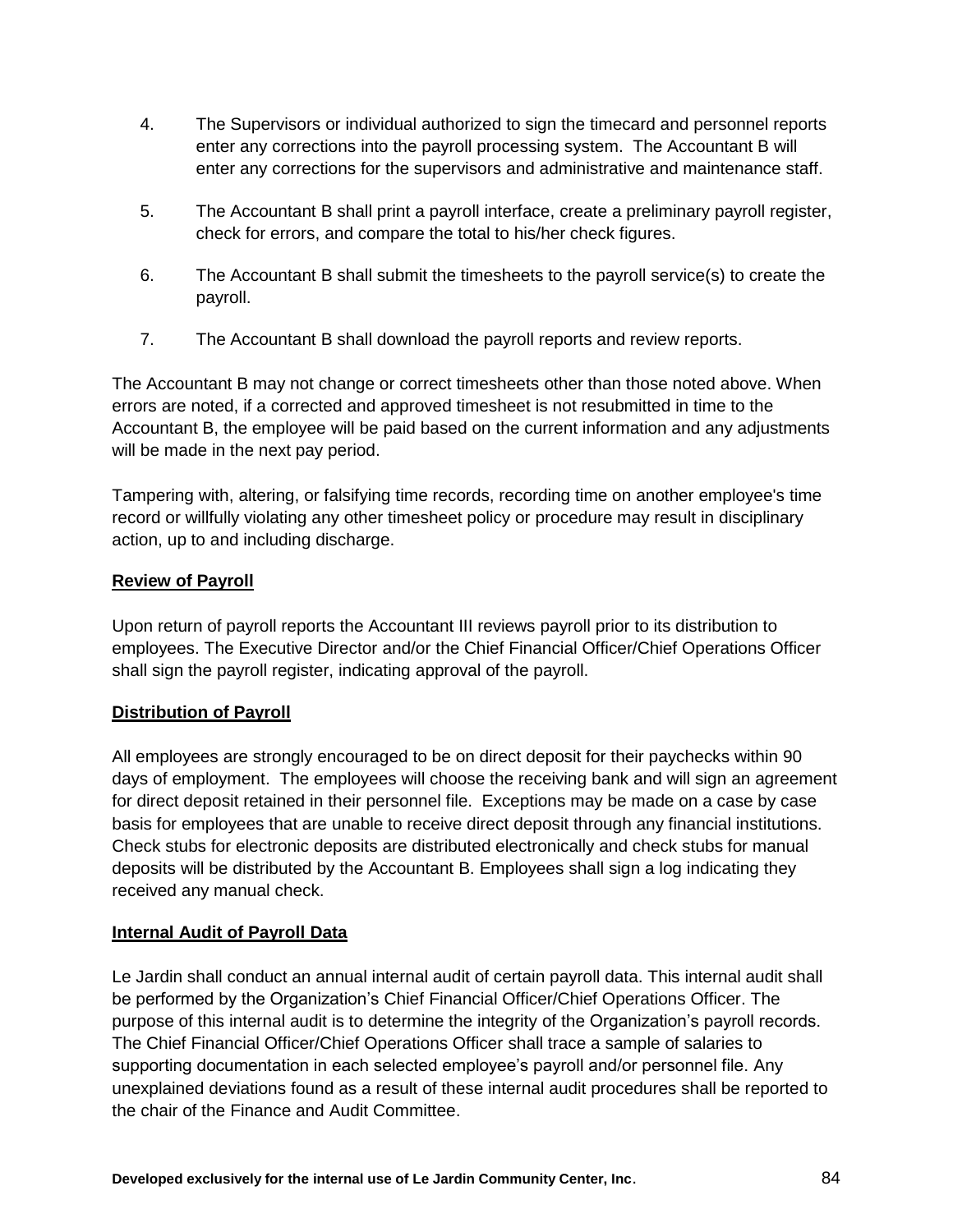# **Outsourced Payroll Function**

Le Jardin shall contract with a third-party contractor to calculate payroll, related deductions, and net pay each pay period. The contractor will also prepare and remit all related payroll tax deductions and liabilities by the due date. Le Jardin will prepare and remit all voluntary payroll deductions and related employer contributions and benefits by the due date.

This outsourcing contract will be evaluated every five (5) years, or more frequently, if necessary. The Chief Financial Officer/Chief Operations Officer shall be responsible for managing the relationship with this provider.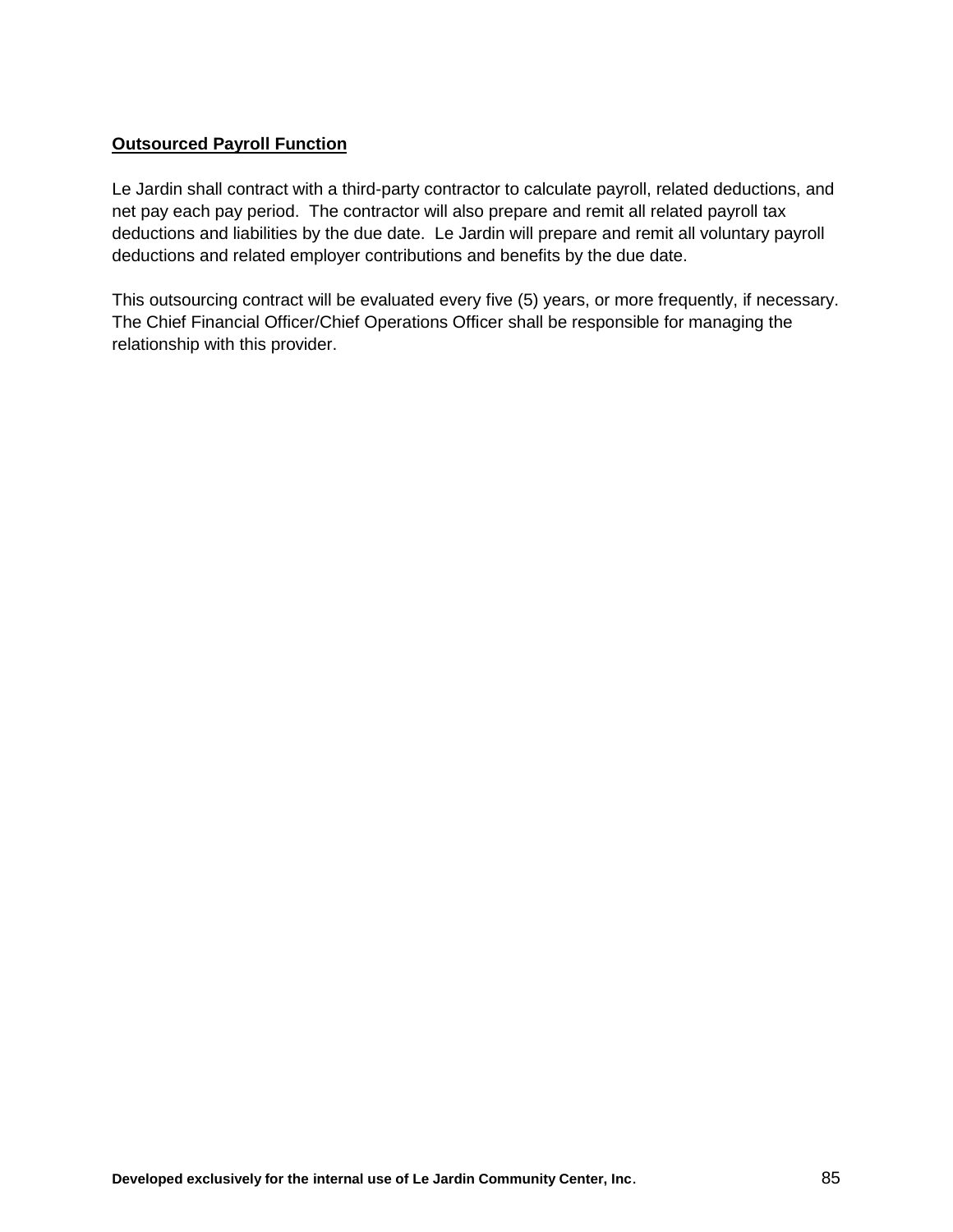# **POLICIES PERTAINING TO SPECIFIC ASSET ACCOUNTS**

# **CASH AND CASH MANAGEMENT**

# *Cash Accounts*

All advances of Federal funds shall be deposited in an interest-bearing account and interest earned in excess of \$500 shall be returned to the Grantee. Interest earned on such funds shall be allocated to Federal awards based on the percentage of funds received during the month for each award.

# *Head Start /Early Head Start Account:*

The Head Start/Early Head Start grantor requires the establishment of separate bank account for Head Start/Early Head Start funds. Therefore, expenditures shall be paid out of, and receipts shall be deposited into, each account based on the respective activity of each program.

All advances of federal funds shall be deposited in an interest-bearing account and interest earned in excess of \$500 shall be returned to the Federal Payment Management System (PMS). Interest earned on such funds will be allocated to federal awards based on the percentage of funds received during the month for each award.

## *Operating Account:*

The activities (deposits and disbursements) of all other funds (School Readiness, VPK, Dept. of Agriculture, etc.) shall be transacted through the operating account.

# *Payroll Account:*

The payroll account is separate from the other accounts. The payroll account is a zero-balance account (ZBA). As such, only the amount needed to cover each payroll is transferred into this account from the other accounts, based on the amount calculated and communicated by the outside payroll service center.

Transfers from the accounts into the payroll account initiated by the Chief Financial Officer/Chief Operations Officer and must be approved by the Executive Director.

## **Authorized Signers**

The following Le Jardin personnel are authorized to sign checks drawn on the Organization's bank accounts:

Executive Director Board Chair Board Member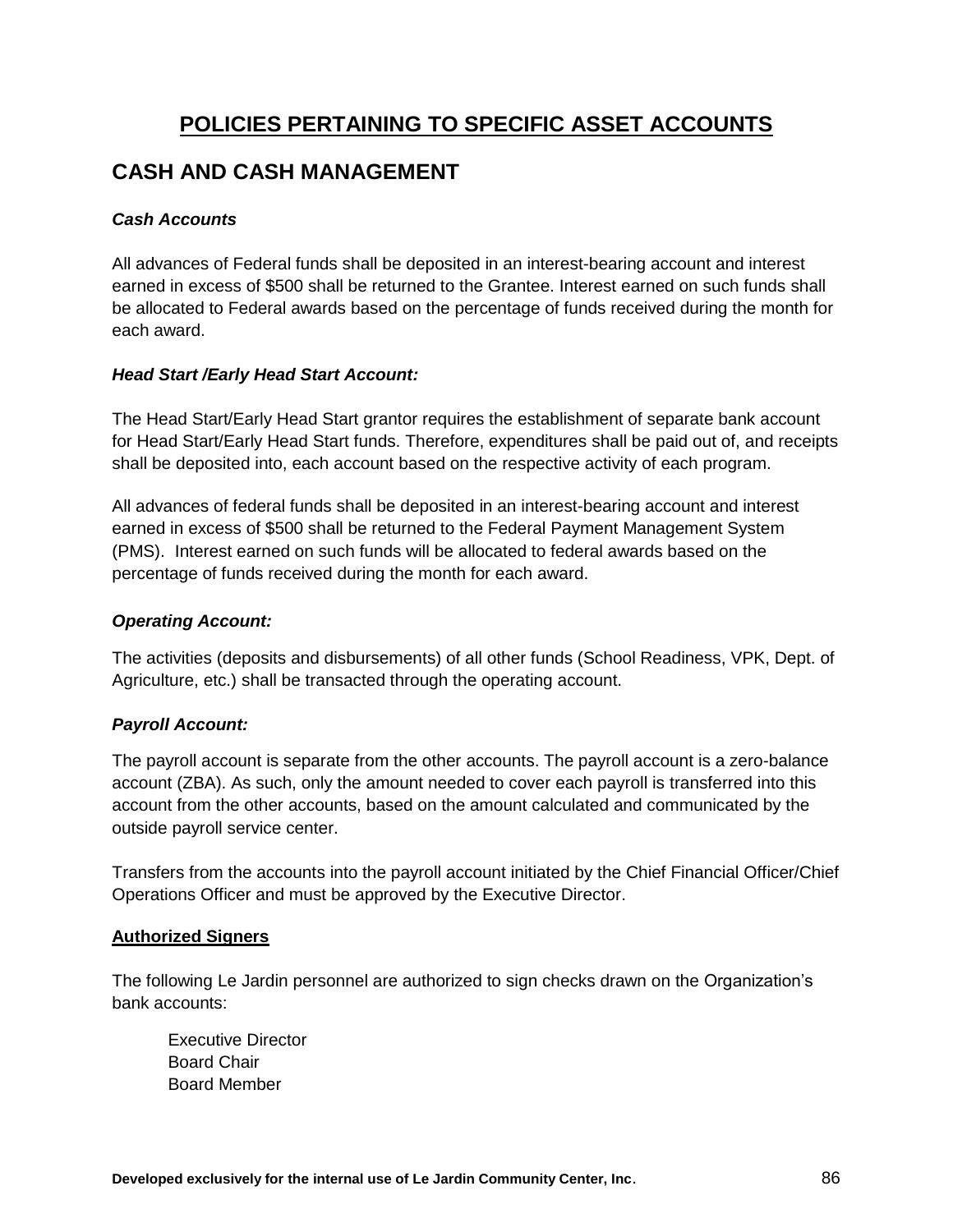The Chief Financial Officer/Chief Operations Officer shall promptly notify the Organization's financial institutions of changes in authorized signatures upon the departure of any authorized signer. Refer to the section titled "Check Signing" for procedures.

#### **Bank Reconciliations**

Bank statements shall be opened by the Administrative Assistant. The statement shall then be routed to the Accountant III who shall review the cancelled checks and all transactions.

The statements shall then be forwarded to the Chief Financial Officer/Chief Operations Officer, where reconciliation between the bank balances and general ledger balances shall be prepared. The bank reconciliation process shall be completed within one week after receipt of each bank statement.

The reconciliation process shall involve an inspection of the cancelled checks. The purpose of this inspection is to identify signs of forgery, altered or substitute checks, unusual endorsements, or other signs of fraudulent activity.

All bank reconciliations, including any adjusting journal entries resulting from preparing bank reconciliations, shall be reviewed by the Executive Director and/or Chief Financial Officer/Chief Operations Officer or the Board Treasurer and/or Board Chair on a monthly basis.

Bank reconciliations, bank statements, and copies of resulting journal entries shall be filed in the current year's accounting files.

## **Cash Flow Management**

The Chief Financial Officer/Chief Operations Officer shall monitor cash flow needs on a weekly basis to eliminate idle funds and to ensure that payment obligations can be met.

Le Jardin shall adhere to the requirements of such of its grants as prohibit loaning funds between programs (for example, Head Start). Therefore, cash management and reporting shall be performed at the program level as well as for the Organization as a whole.

## **Stale Checks**

Le Jardin shall write off checks that are more than three (3) months old that have not cleared the Organization's bank. All stale checks that are written off within the same fiscal year as they were written shall be credited to the same expense or asset account that was debited when the check was written, or the expenditure incurred. For stale checks written off in fiscal years subsequent to the year in which the check was written, the credit shall be to miscellaneous income. Le Jardin shall send any unclaimed property, etc. to the State of Florida.

## **Petty Cash**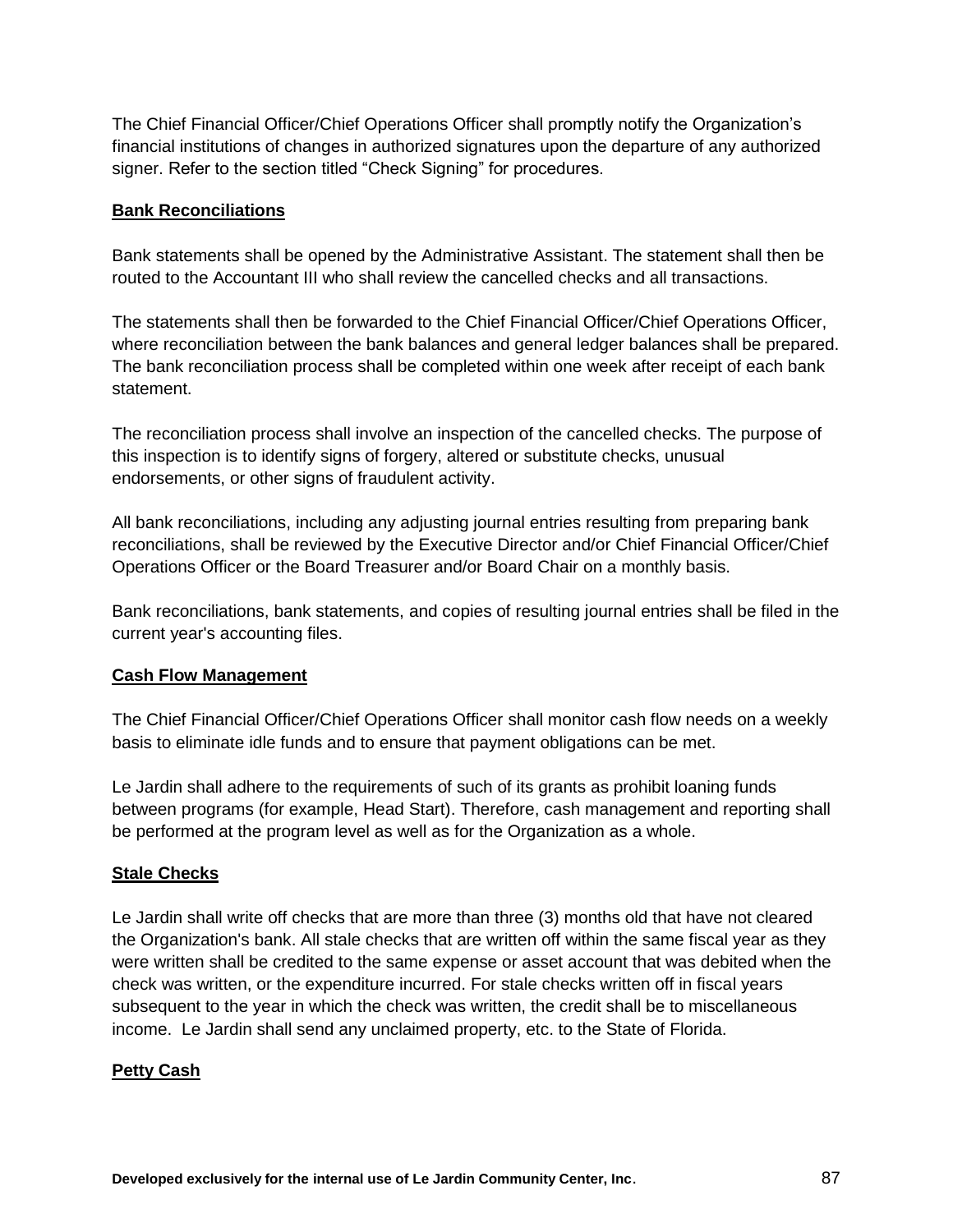Le Jardin shall provide imprest funds for valid, minor office expenditures (not for travel or employee advances), and shall periodically replenish these funds up to their authorized balance of \$300. The Accounting Clerk shall be responsible for ensuring that the petty cash fund container is locked at all times.

All disbursements from the petty cash fund must be accompanied by a completed and approved petty cash voucher. Receipts shall be required for all disbursements from petty cash.

The Accounting Clerk shall prepare a reconciliation of the petty cash account on a periodic basis.

Petty cash reconciliations are subject to review by the Accountant III, who may also perform periodic unannounced cash counts and reconciliations.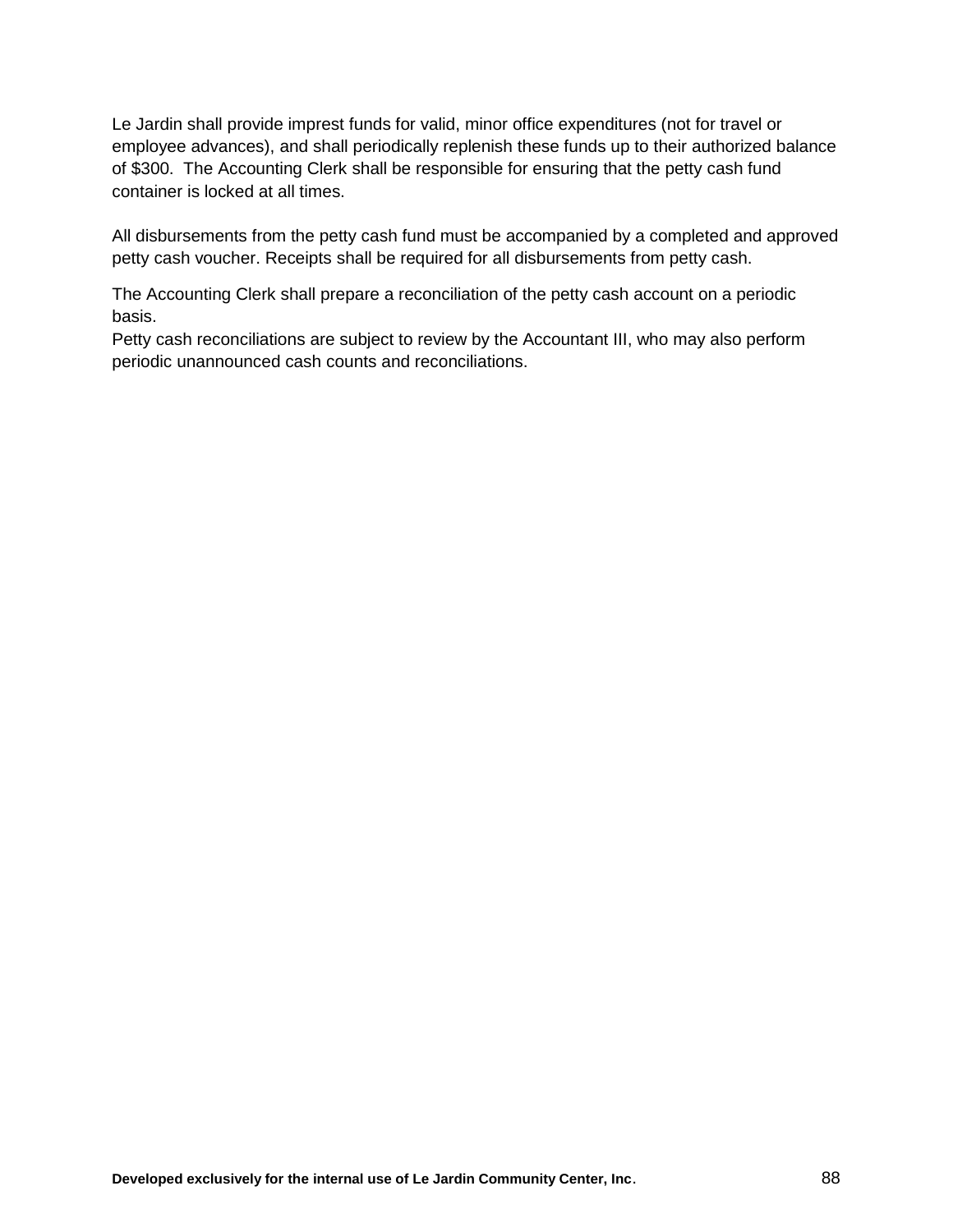# **PREPAID EXPENSES**

## **Accounting Treatment**

Le Jardin shall treat payments of expenses that have a time-sensitive future benefit as prepaid expenses and shall amortize these items over the corresponding time period**.** For purposes of this policy, payments of less than \$500 shall be expensed as paid and not treated as prepaid expenses, regardless of the existence of a future benefit.

Prepaid expenses with future benefits that expire within one (1) year from the date of the financial statements shall be classified as current assets. Prepaid expenses that benefit future periods beyond one year from the financial statement date shall be classified as non-current assets.

## **Procedures**

As part of the account coding process performed during the processing of accounts payable, all incoming vendor invoices shall be reviewed for the existence of time-sensitive future benefits. If future benefits are identified, the payment shall be coded to a prepaid expense account code.

The Accounting Department shall maintain a schedule of all prepaid expenses. The schedule shall indicate the amount and date paid, the period covered by the prepayment, the purpose of the prepayment, and the monthly amortization. This schedule shall be reconciled to the general ledger balance as part of the monthly closeout process.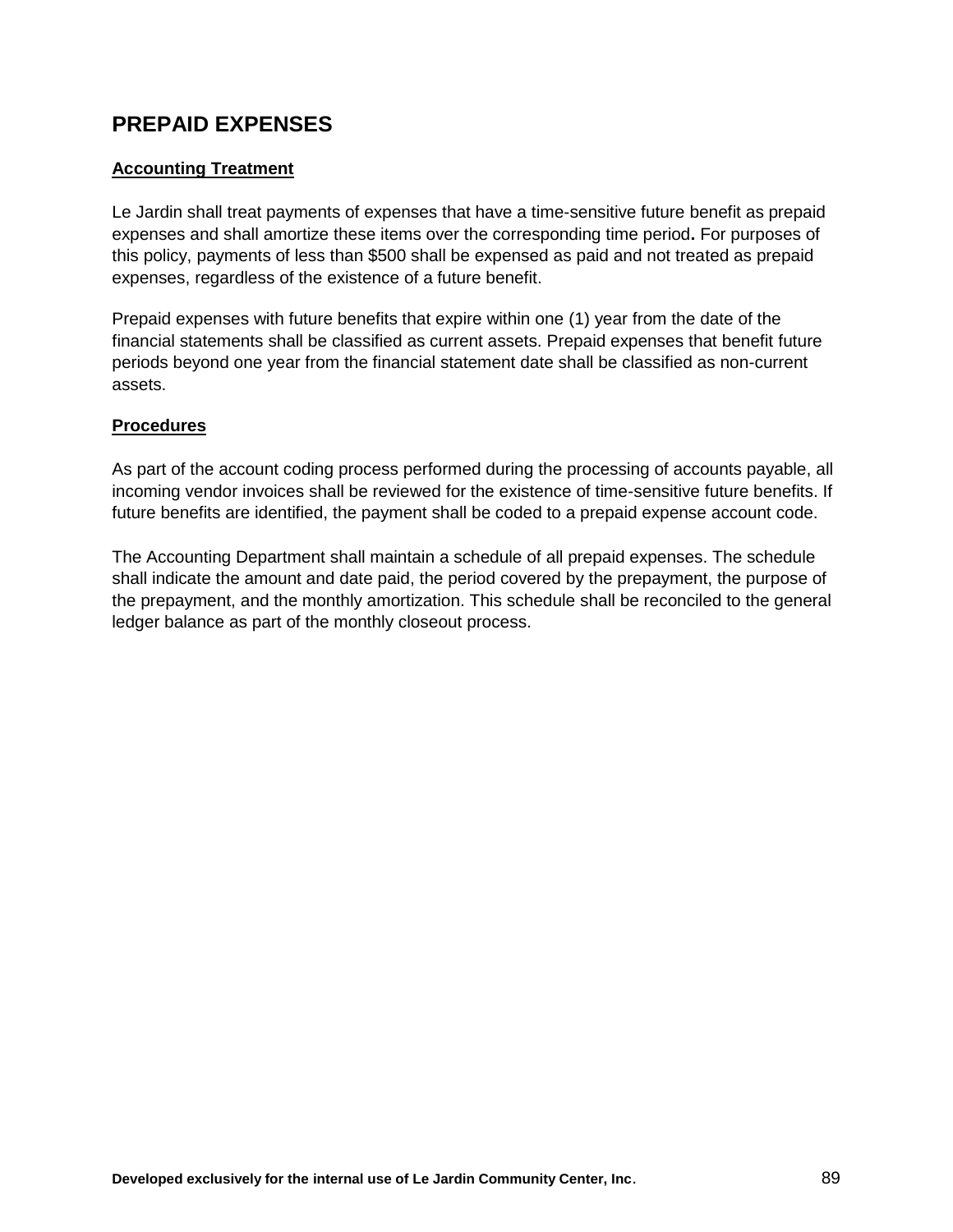# **PROPERTY AND EQUIPMENT**

# **Capitalization Policy**

Physical assets acquired with unit costs in excess of \$5,000 shall be capitalized as property and equipment on the Organization's financial statements. Items with unit costs below this threshold shall be expensed in the year purchased.

If an awarding agency requires a lower amount for equipment, Le Jardin will adhere to that dollar amount only for that program or contract.

Capitalized property and equipment additions shall be accounted for at their historical costs and all such assets, except land, shall be subject to depreciation over their estimated useful lives, as described later in this Manual.

Capitalized assets will be reported as expensed for grants if they were so budgeted in the grant application. However, for the Organization's financial statements, these assets will be capitalized and depreciated according to these policies.

# **Contributed Assets**

Assets with fair market values in excess of \$5,000 (per unit) that are contributed to Le Jardin shall be capitalized as fixed assets on the financial statements. Contributed items with market values below this threshold shall be expensed in the year contributed.

Capitalized contributed assets are accounted for at their market value at the time of donation and all such assets, except land and certain works of art and historical treasures, shall be subject to depreciation over their estimated useful lives, as described later.

## **Equipment and Furniture Purchased with Award Funds**

(45 CFR 75.320)

Le Jardin may occasionally purchase equipment and furniture that will be used exclusively on a program funded by a Federal agency. In addition, equipment and furniture charged to Federal awards shall be subject to certain additional policies as described below.

For purposes of government award accounting and administration, "equipment" shall include all assets with a unit cost equal to the lesser of \$5,000.

All purchases of "equipment" with Federal funds shall be approved, in advance and in writing, by the awarding agency. Planned purchases submitted as part of the grant application budget shall be considered approved when the budget is approved. In addition, the following policies shall apply regarding equipment purchased and charged to Federal awards:

1. Adequate insurance coverage shall be maintained with respect to equipment and furniture charged to Federal awards.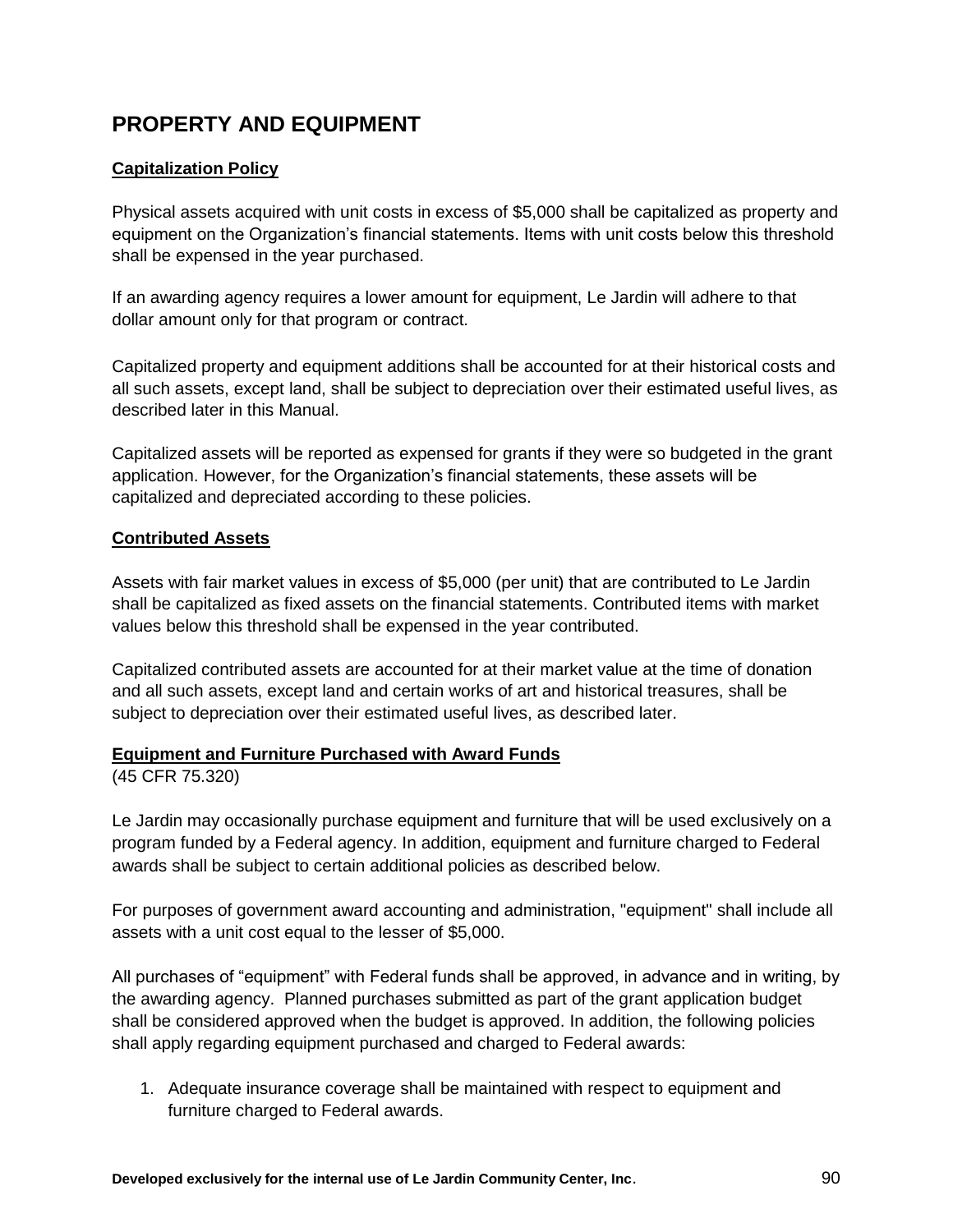- 2. A physical inventory of all equipment purchased with grant funds shall be performed annually. The results of the physical inventory shall be reconciled to the accounting records of and grant reports filed by Le Jardin.
- *3.* If the remaining per unit fair market value is \$5,000 or more, Le Jardin shall gain a written understanding with the federal agency regarding disposition of the equipment. This understanding may involve returning the equipment to the federal agency, keeping the equipment and compensating the federal agency, or selling the equipment and remitting the proceeds, less allowable selling costs not to exceed \$500, to the federal agency. *(45 CFR 75.320(e)(2))*
- 4. The Grant Manager shall determine whether a specific award with a federal agency includes additional equipment requirements or thresholds and requirements that differ from those described above.
- 5. A physical inventory of all equipment purchased with federal funds shall be performed annually by an employee who is not responsible for ordering or approving the purchase of these assets. The results of the physical inventory shall be reconciled to the accounting records of and federal reports filed by Le Jardin.

# **Establishment and Maintenance of a Fixed Asset Listing**

All capitalized property and equipment shall be recorded. This log shall include the following information with respect to each asset: *(45 CFR 75.320(d)(1))*

- 1. Date of acquisition
- 2. Cost
- 3. Description (including model, and serial number or other identification number)
- 4. Source of the funds used to purchase the equipment, including the federal award number, if applicable
- 5. Whether the title vests in the Organization or the federal government
- 6. Information to calculate the grant share of the cost of the asset, if applicable
- 7. Location, use and condition
- 8. Depreciation method
- 9. Estimated useful life
- 10. Ultimate disposition data including the date of disposal and sale price

A physical inventory of all assets capitalized under the preceding policies shall be taken on an annual basis by Le Jardin. This physical inventory shall be reconciled to the accounting records and adjustments made as necessary. All adjustments resulting from this reconciliation shall be approved by the Chief Financial Officer/Chief Operations Officer.

## **Receipt of Newly-Purchased Equipment and Furniture**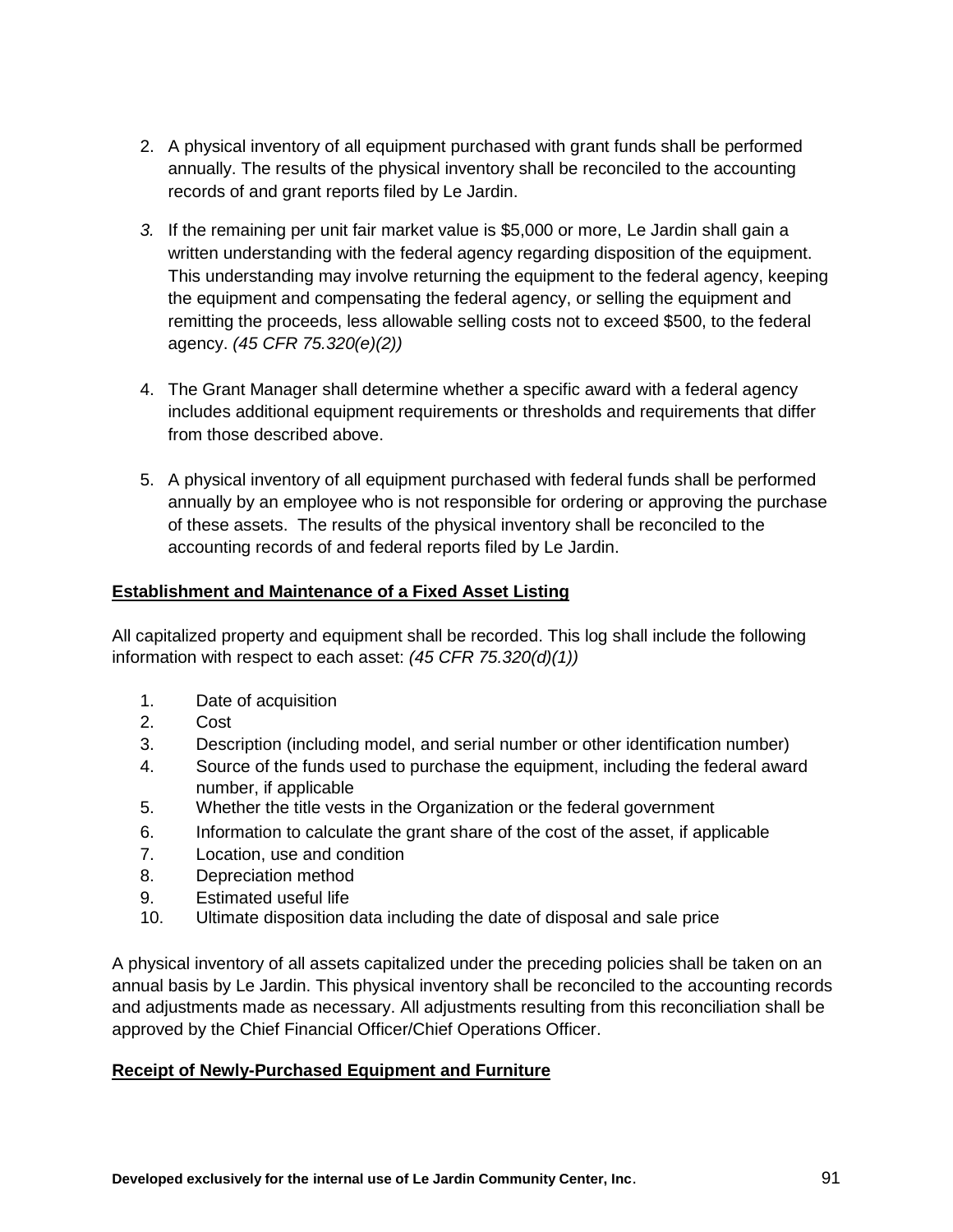At the time of arrival, all newly-purchased equipment and furniture shall be examined for obvious physical damage. If an asset appears damaged or is not in working order, it shall be returned to the vendor immediately.

In addition, descriptions and quantities of assets per the packing slip or bill of lading shall be compared to the assets delivered. Discrepancies shall be resolved with the vendor immediately.

#### **Depreciation and Useful Lives**

All capitalized assets shall be maintained in the special property and equipment account group and are not included as an operating expense. Property and equipment shall be depreciated over their estimated useful lives using the straight-line method.

In the year of acquisition, depreciation shall be recorded based on the number of months the asset is in service, counting the month of acquisition as a full month (Example: an asset purchased on the 15<sup>th</sup> day of the 5th month shall have eight (8) full months of depreciation (8/12 of one year) recorded for that year.)

Estimated useful lives of capitalized assets shall be determined by the Accounting Department in conjunction with the department or employee that will utilize the asset. The following is a list of the estimated useful lives of each category of fixed asset for depreciation purposes:

| Furniture and fixtures                          | Up to 10 years       |
|-------------------------------------------------|----------------------|
| General office equipment                        | 5 years              |
| Computer hardware and peripherals (which exceed |                      |
| The capitalization threshold)                   | 3-5 years            |
| Computer software                               | 2-3 years            |
| <b>Building Renovations/Buildings</b>           | 15-40 years          |
| Vehicles                                        | 5 years              |
| Leased assets                                   | life of lease        |
| Leasehold Improvements                          | remaining lease term |

For accounting and interim financial reporting purposes, depreciation expense shall be recorded semi-annually.

#### **Changes in Estimated Useful Lives**

If it becomes apparent that the useful life of a particular capitalized asset will be less than the life originally established, an adjustment to the estimated useful life shall be made. No such change in the estimated life of a capitalized asset shall be made without the prior approval of the Chief Financial Officer/Chief Operations Officer. When a change in estimated useful life is made, the new life shall be used for purposes of calculating annual depreciation expense. In the year in which the change in estimate is made, the cumulative effect of the change shall be reflected as depreciation expense in the Organization's statement of activities.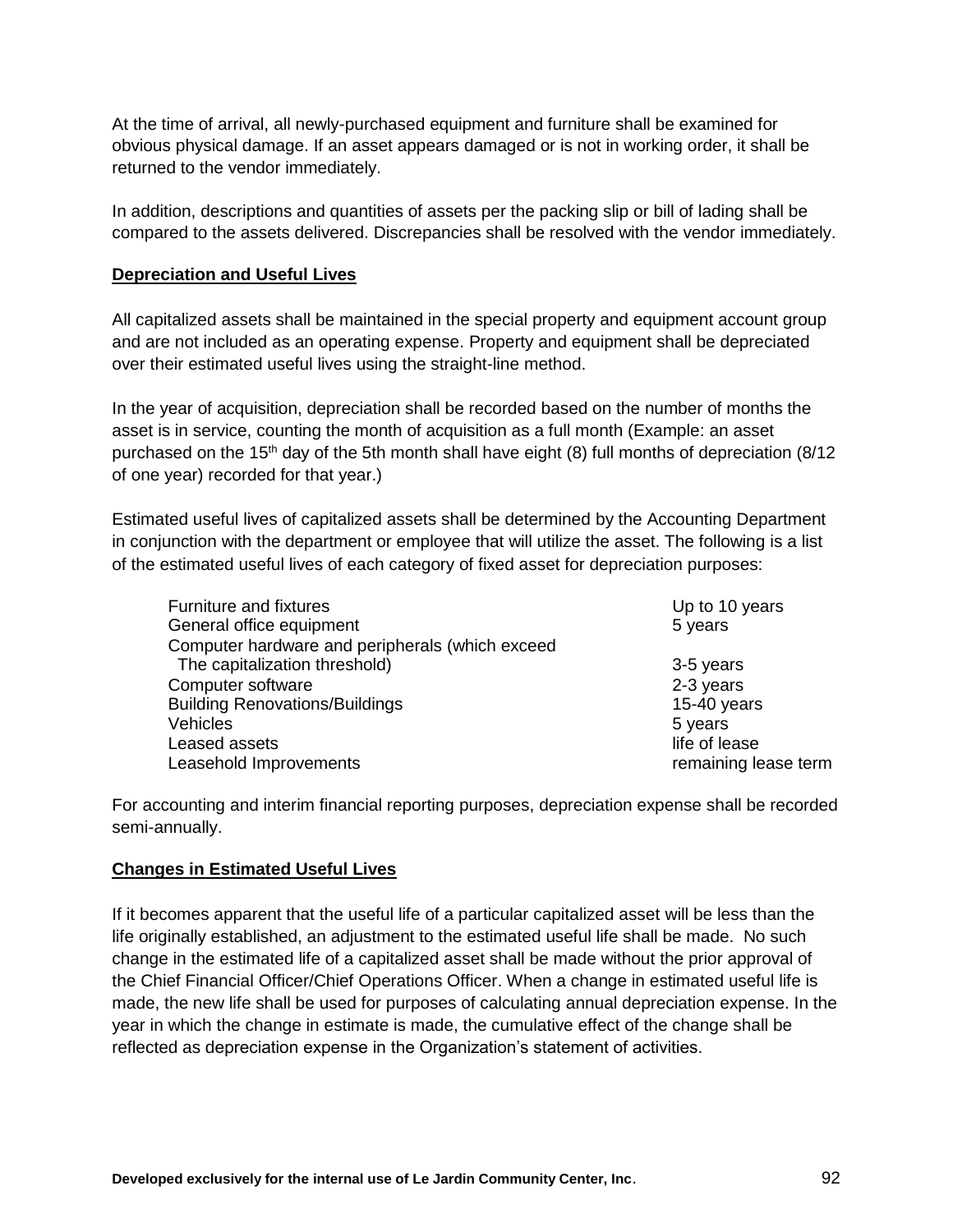For example, if in the fourth year of an asset's life, it is determined that the asset will last five (5) years instead of the original estimate of seven years, depreciation expense for that year shall be equal to the difference between 4/5 of the asset's basis (accumulated depreciation at the end of year four) and 3/7 of the asset's basis (accumulated depreciation at the beginning of the year).

#### **Repairs of Property and Equipment**

Expenditures to repair capitalized assets shall be expensed as incurred if the repairs do not materially add to the value of the property or materially prolong the estimated useful life of the property.

Expenditures to repair capitalized assets shall be capitalized if the repairs increase the value of property, prolong its estimated useful life, or adapt it to a new or different use. Such capitalized repair costs shall be depreciated over the remaining estimated useful life of the property. If the repairs significantly extend the estimated useful life of the property, the original cost of the property shall also be depreciated over its new, extended useful life.

## **Dispositions of Property and Equipment**

If equipment is sold, scrapped, donated or stolen, an adjustment must be made to the fixed asset listing and accounting records. If money is received for the asset, then the difference between the money received and the "book value" (purchase price less depreciation) of the asset shall be recorded as a loss (if the money received is less than the book value) or a gain (if the money received is more than the book value).

Any disposal of equipment must be sent to the Grantee based on grant requirements.

## **Write-Offs of Property and Equipment**

The disposal of all capitalized fixed assets that may be worn out or obsolete shall require the prior approval of the Executive Director, Chief Financial Officer/Chief Operations Officer, and Accountant III. Property that is discovered to be missing or stolen shall be reported immediately to the Chief Financial Officer/Chief Operations Officer. If not located, this property shall be written off the books with the proper notation specifying the reason.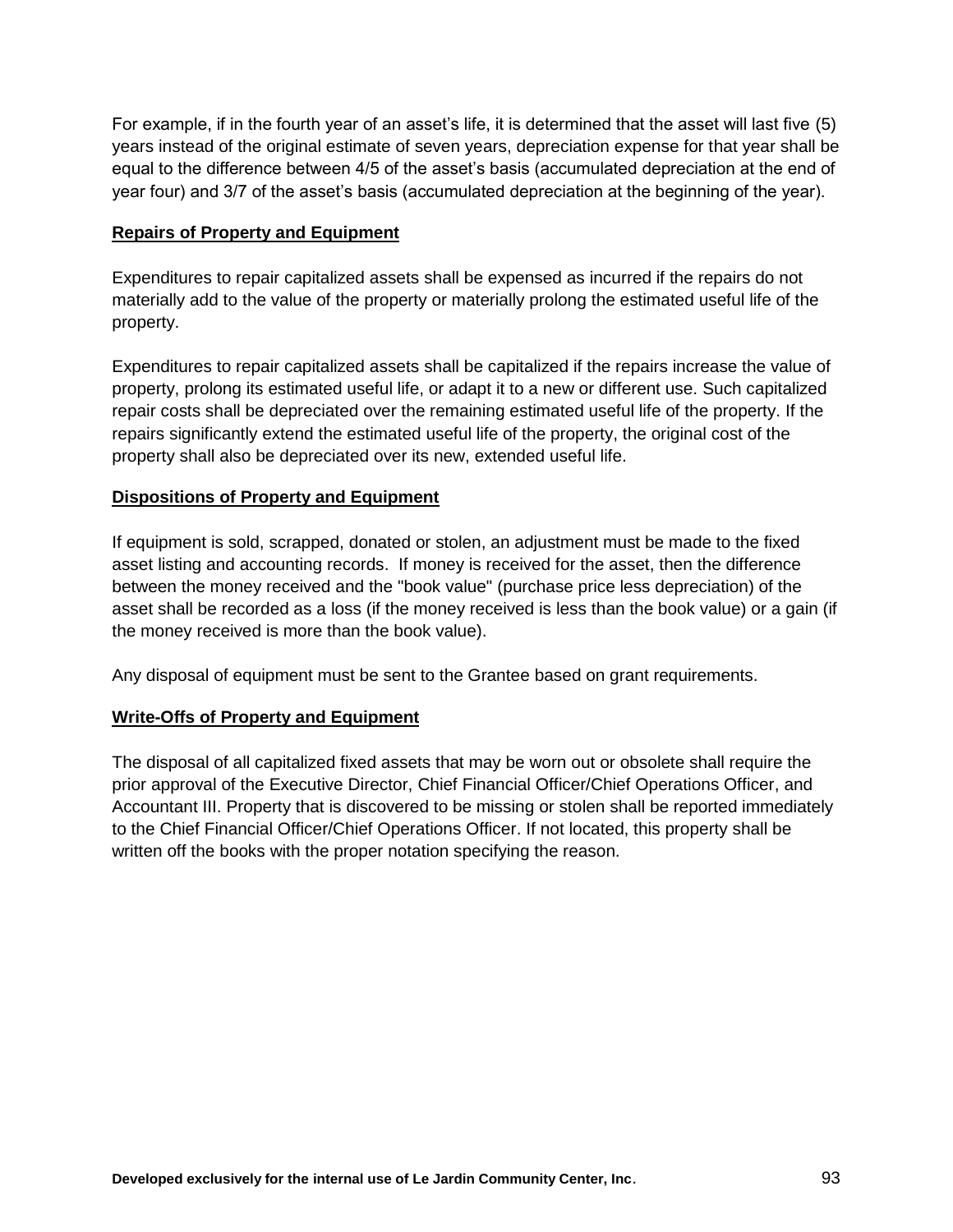# **LEASES**

## **Classification of Leases**

Le Jardin classifies all leases in which the Organization is a lessee as either capital or operating leases. Le Jardin shall utilize the criteria described in Statement of Financial Accounting Standards No. 13 in determining whether a lease is capital or operating in nature. Under those criteria, a lease shall be treated as a capital lease if, at the time of entering into the lease, any of the following factors are present:

- 1. The lease transfers ownership to Le Jardin at the end of the lease term.
- 2. The lease contains a bargain purchase option.
- 3. The lease term is equal to 75% or more of the estimated economic life of the leased property.
- 4. The present value of the minimum lease payments is 90% or more of the fair value of the leased property (using, as the interest rate, the lesser of Le Jardin's incremental borrowing rate or, if known, the lessor's implicit rate).

All leases that do not possess any of the four preceding characteristics shall be treated as operating leases. In addition, all leases that are immaterial in nature shall be accounted for as operating leases.

## **Reasonableness of Leases**

Le Jardin shall assess the value of leases according to the requirements of *45 CFR 75.465, Rental Costs of Real Property and Equipment*, as follows:

- The rent is reasonable when compared to similar property in the same area,
- The costs of any alternatives, and
- The type, life expectancy, condition and value of the property leased.

Rental arrangements will be reviewed every 3 to 5 years to determine if circumstances have changed and other options are available.

## **Accounting for Leases**

Le Jardin leases office equipment on a capital lease, and space for the Main Office on an operating lease. All payments on leases that are classified as operating leases and immaterial capital leases shall be accounted for as expenses in the period in which the lease payment is due. All leases that are classified as capital leases shall be treated as fixed asset additions.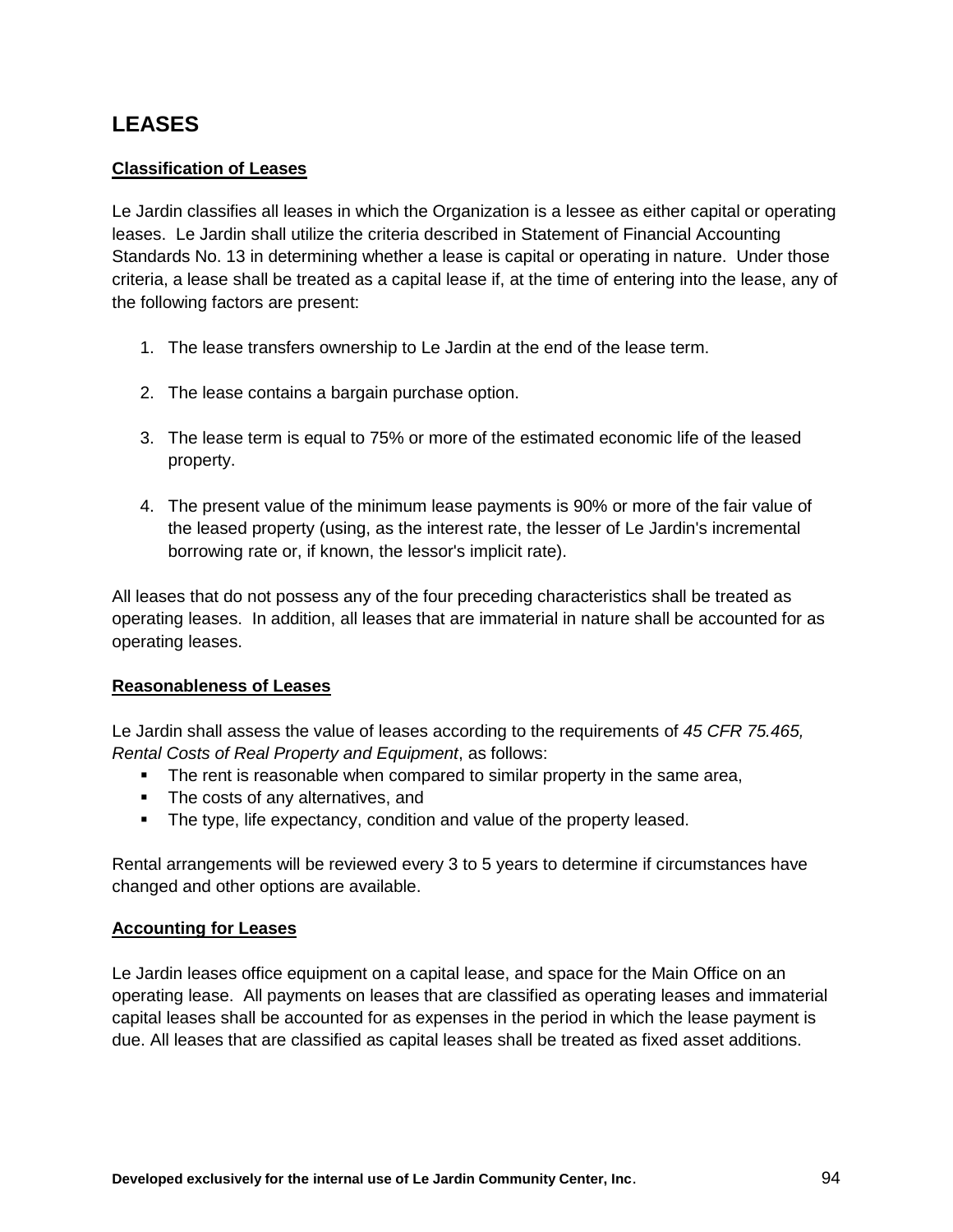Le Jardin shall also maintain a control list of all operating and capital leases. This list shall include all relevant lease terms, including a schedule of future annual lease payments obligations.

# **CHANGES IN LEASE TERMS**

As described in earlier policies, leasehold improvements are amortized over the initial lease term. If such lease term is changed prior to the expiration of the initial lease term, Le Jardin will revise amortization to reflect the remaining lease term as of the effective date of the lease modification.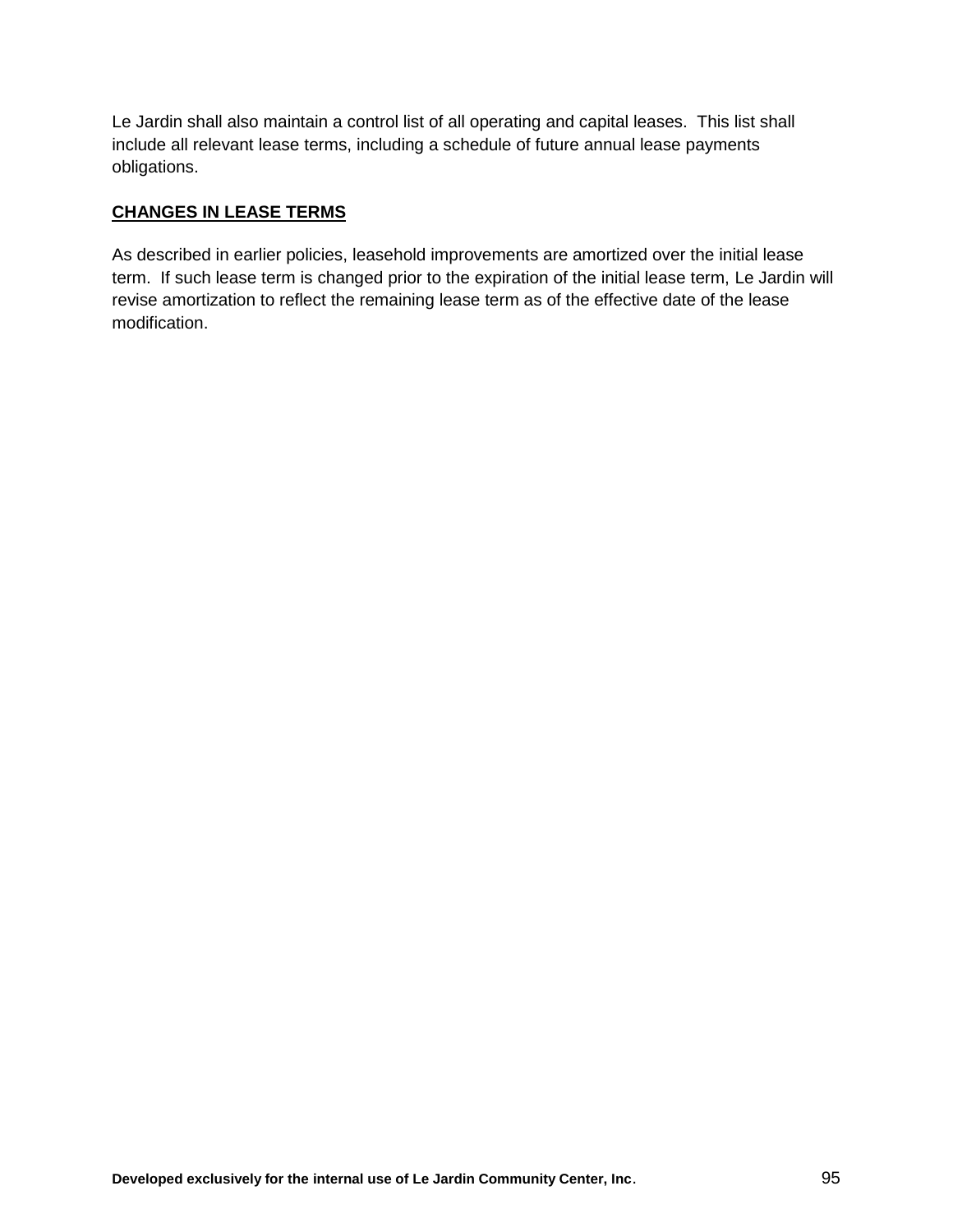# **POLICIES PERTAINING TO LIABILITY AND NET ASSET ACCOUNTS**

# **ACCRUED LIABILITIES**

# **Identification of Liabilities**

The Accounting Department shall establish a list of commonly incurred expenses that may have to be accrued at the end of an accounting period. Some of the expenses that shall be accrued by Le Jardin at the end of an accounting period are:

- Salaries and wages
- Pavroll taxes
- Paid time off

In addition, Le Jardin shall record a liability for deferred revenue (revenue received but not yet earned) in accordance with the revenue recognition policies described elsewhere in this manual. Adjustments to deferred revenue accounts shall be made monthly.

# **ACCRUED LEAVE**

Personnel policies may permit employees to carry forward unused leave from year to year; please see the Human Resources Policies and Procedures Manual for more information. Any unused leave is not payable to an employee upon termination of employment, regardless of the reason for separation.

Accordingly, Le Jardin records a liability for accrued leave to which employees are entitled. The total liability at the end of an accounting period shall equal the total earned but unused hours of leave, multiplied by each employee's current hourly pay rate. Please see the Human Resources Policies and Procedures Manual for accrual rates.

Leave that does not "vest" with employees (i.e., leave that is not paid to employees if unused at the time of termination of employment), shall not be accrued as a liability.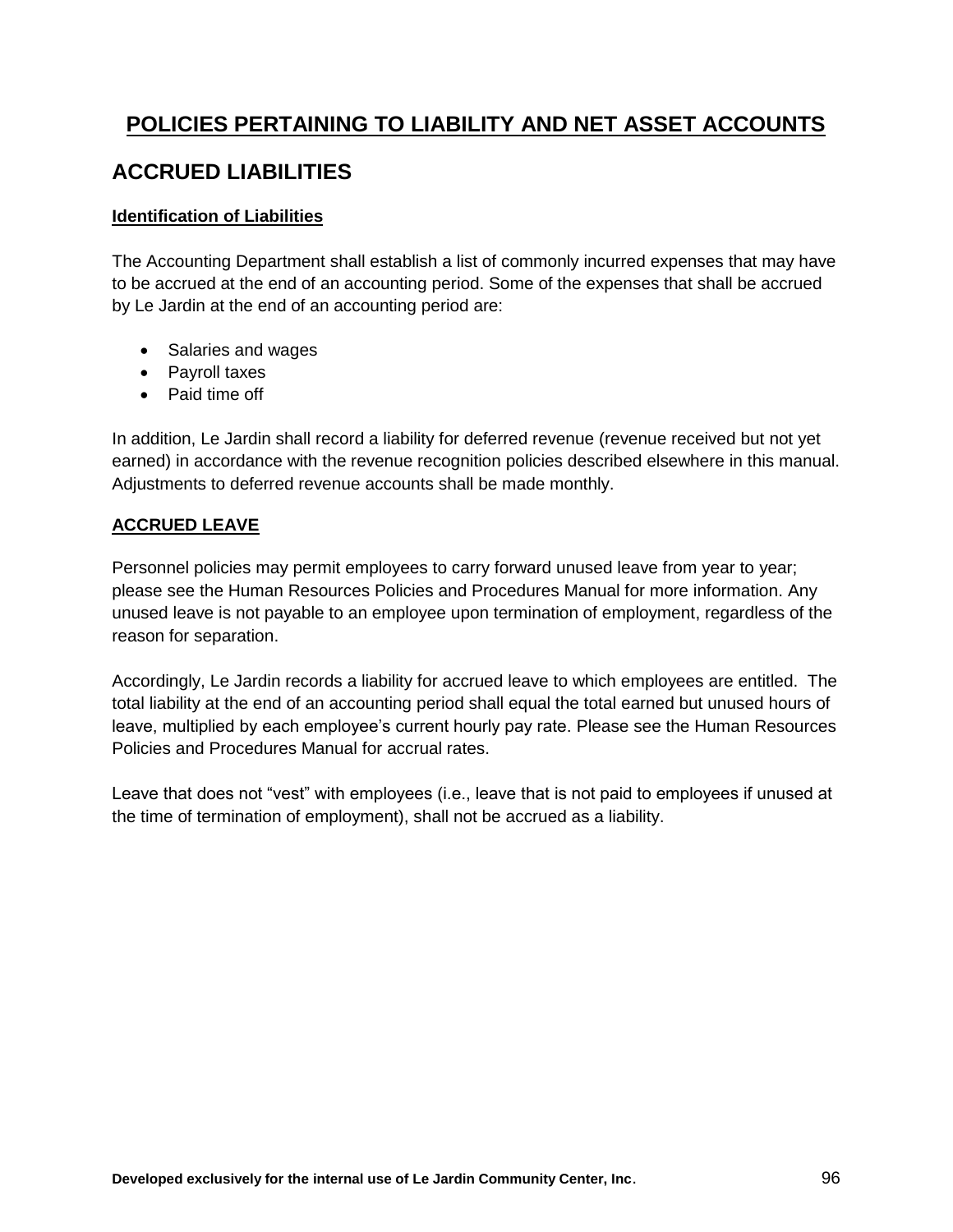# **NOTES PAYABLE**

# **General Policy**

Le Jardin shall require that all notes payable be approved by the Board of Directors and signed by the Executive Director. At present, the Organization has four (4) mortgages, and a line of credit which is accounted for as a current liability.

# **Recordkeeping**

Le Jardin shall maintain a schedule of the mortgage obligations and the line of credit. This schedule shall be based on the underlying loan documents and shall include all of the following information:

- 1. Name and address of lender
- 2. Date of agreement or renewal/extension
- 3. Total amount of debt or available credit
- 4. Amounts and dates borrowed
- 5. Description of collateral, if any
- 6. Interest rate
- 7. Repayment terms
- 8. Maturity date
- 9. Address to which payments are to be sent
- 10. Contact person at lender

## **Accounting and Classification**

An amortization schedule shall be maintained for each note payable. Based upon the amortization schedule, the principal portion of payments due with the next year shall be classified as a current liability in the statement of financial position. The principal portion of payments due beyond one year shall be classified as a long-term/noncurrent liability in the statement of financial position.

Demand notes and any other notes without established repayment dates shall always be classified as current liabilities.

Unpaid interest expense shall be accrued as a liability at the end of each accounting period.

A detailed record of all principal and interest payments made over the entire term shall be maintained with respect to each note payable. Periodically, the amounts reflected as current and long-term notes payable per the general ledger shall be reconciled to these payment schedules and the amortization schedules, if any, provided by the lender. All differences shall be investigated.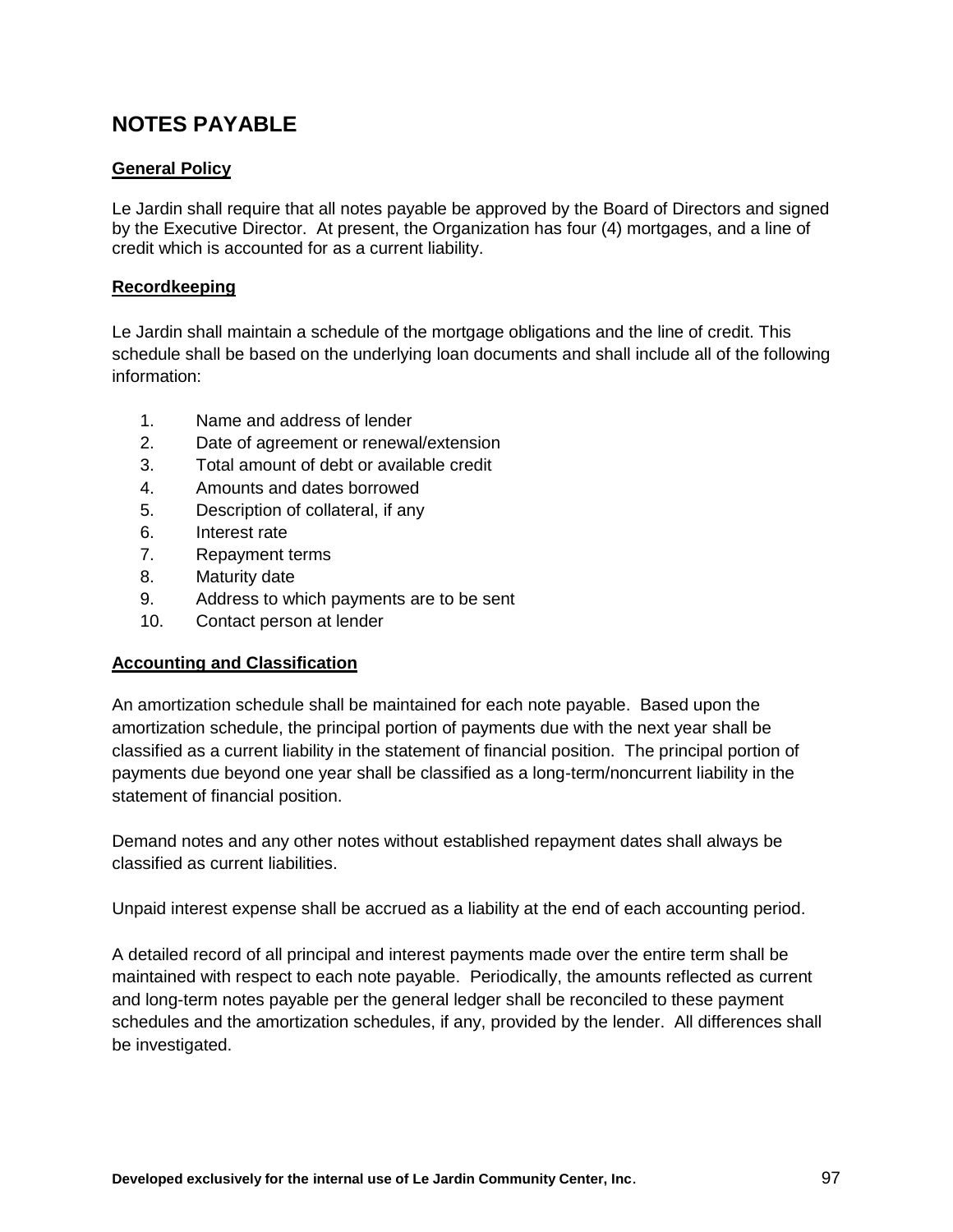# **NET ASSETS**

# **Classification of Net Assets**

The net assets of the Organization shall be classified based upon the existence or absence of donor-imposed restrictions as follows:

**Unrestricted Net Assets** - Net assets that are not subject to donor imposed requirements.

**Temporarily Restricted Net Assets** - Net assets subject to donor imposed requirements that may or will be satisfied through the actions of the Organization and/or the passage of time.

**Permanently Restricted Net Assets** - Net assets subject to donor imposed requirements that the Organization permanently maintain such contributed assets. Generally, donors of such assets permit the Organization to use all or part of the income earned from permanently restricted net assets for general operations or for specific purposes. Permanent restrictions do not expire with the passage of time, nor can they be removed by the Organization's actions.

Net assets accumulated that are not subject to donor imposed restrictions, but which the Board of Directors of the Organization has designated for specific uses, shall be segregated in the accounting records as "board-designated" funds within the unrestricted category of net assets.

A restriction may be associated with either a time period (e.g. a particular future time period) or a purpose (e.g. specific programs). A purpose requirement shall be considered a restriction only if it is more specific than the broad limits resulting from the nature of the Organization, the environment in which it operates, and the purposes specified in Le Jardin's Articles of Incorporation and Bylaws.

## **Reclassifications from Restricted to Unrestricted Net Assets**

The Organization shall report in its statement of activities a reclassification from restricted to unrestricted net assets if any of the following events occur:

- 1. Fulfillment of the purpose for which the net assets were restricted (e.g. spending restricted funds for the stipulated purpose)
- 2. Expiration of time restrictions imposed by donors
- 3. Death of an annuity beneficiary
- 4. Removal by the donor (or by a court) of a time or purpose restriction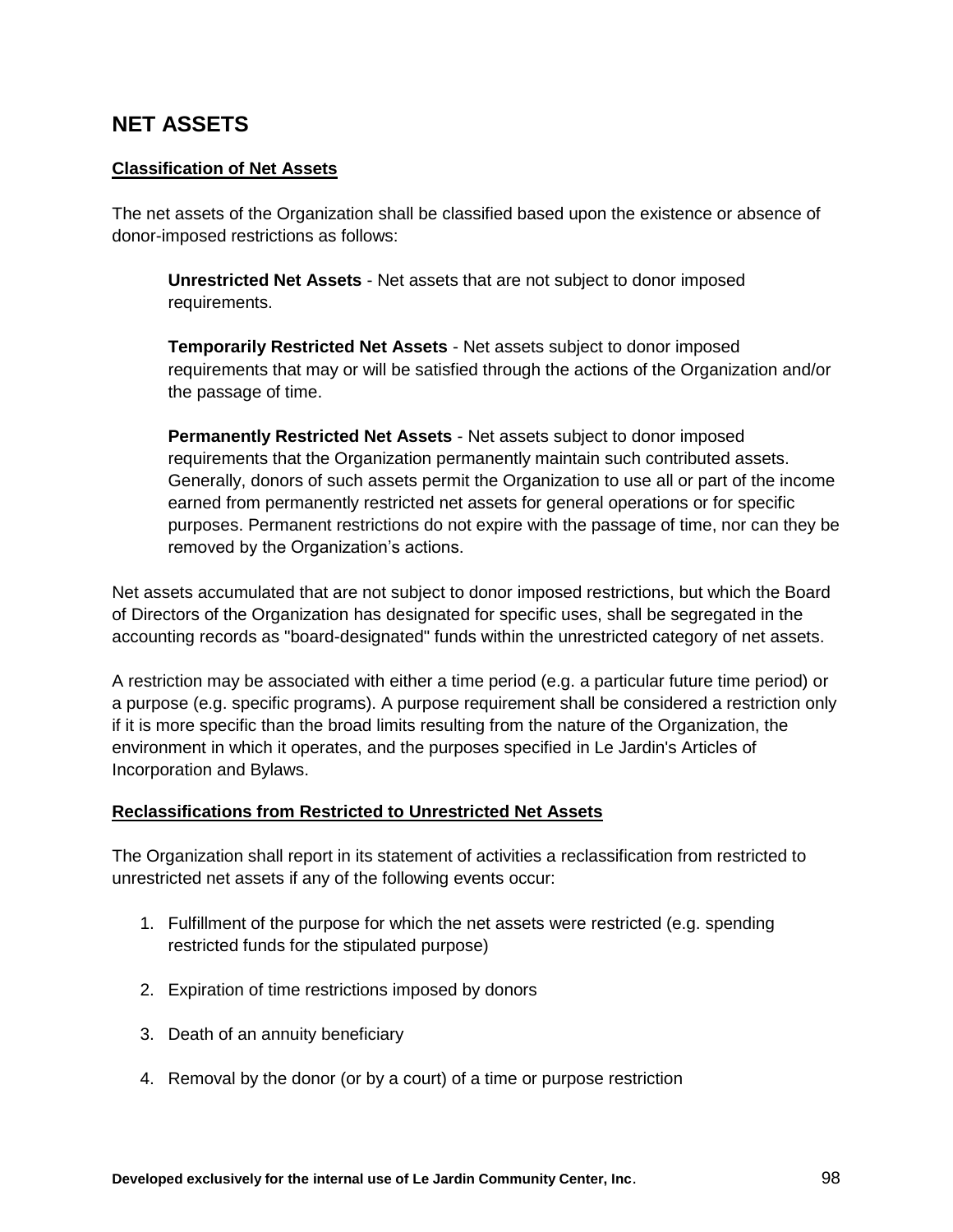If a donor stipulates multiple restrictions (such as a purpose and a time restriction), reclassifications from temporarily restricted to unrestricted net assets shall be reported only upon the satisfaction of the final remaining restriction.

## **Reclassifications from Unrestricted to Restricted Net Assets**

If the Organization receives a restricted contribution from a donor who further requires that the Organization set aside a portion of its unrestricted net assets for that same purpose, the Organization shall report in its statement of activities a reclassification of net assets from unrestricted to temporarily or permanently restricted, based on the specific nature of the restriction.

#### **Disclosures**

The Organization shall disclose in a footnote to the financial statements the different types of temporary and permanent restrictions associated with the Organization's net assets as of the end of each fiscal year.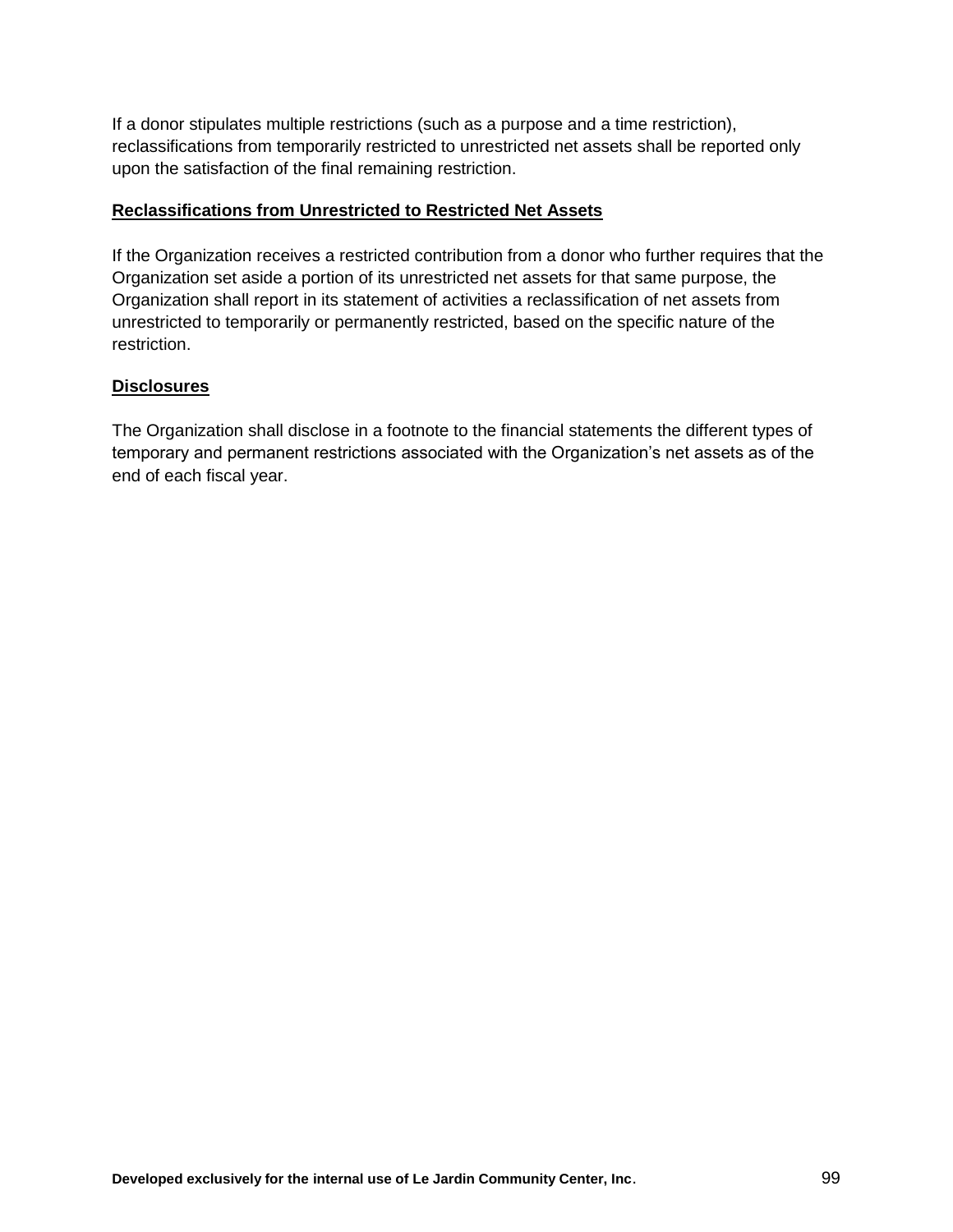# **POLICIES ASSOCIATED WITH FINANCIAL AND TAX REPORTING**

# **FINANCIAL STATEMENTS**

# **Standard Financial Statements of the Organization**

Preparing financial statements and communicating key financial information is a necessary and critical accounting function. Financial statements are management tools used in making decisions, in monitoring the achievement of financial objectives, and as a standard method for providing information to interested parties external to the Organization. Financial statements may reflect year-to-year historical comparisons or current year budget to actual comparisons.

The basic financial statements that are maintained on an organization-wide basis shall include:

- 1. **Statement of Financial Position** reflects assets, liabilities, and net assets of the Organization and classifies assets and liabilities as current or non-current/long-term.
- 2. **Statement of Activities** presents support, revenues, expenses, and other changes in net assets of the Organization, by category of net asset (unrestricted, temporarily restricted and permanently restricted), including reclassifications between categories of net assets.
- 3. **Statement of Cash Flows** reports the cash inflows and outflows of the Organization in three categories: operating activities, investing activities, and financing activities.
- 4. **Statement of Functional Expenses** presents the expenses of the Organization in a natural or objective format and by function (i.e., which program or supporting service was served).

## **Frequency of Preparation**

The objective of the Accounting Department is to prepare accurate financial statements in accordance with generally accepted accounting principles and distribute them in a timely and cost-effective manner. In meeting this responsibility, the following policy shall apply:

A standard set of financial statements described in the preceding section shall be produced on a monthly basis, by the fourth week of each month.

## **Review and Distribution**

All financial statements and supporting schedules shall be prepared by the Chief Financial Officer/Chief Operations Officer and reviewed and approved by the Executive Director and Board Treasurer prior to being issued by the Accounting Department.

## **Budget Variance Analysis and Projections**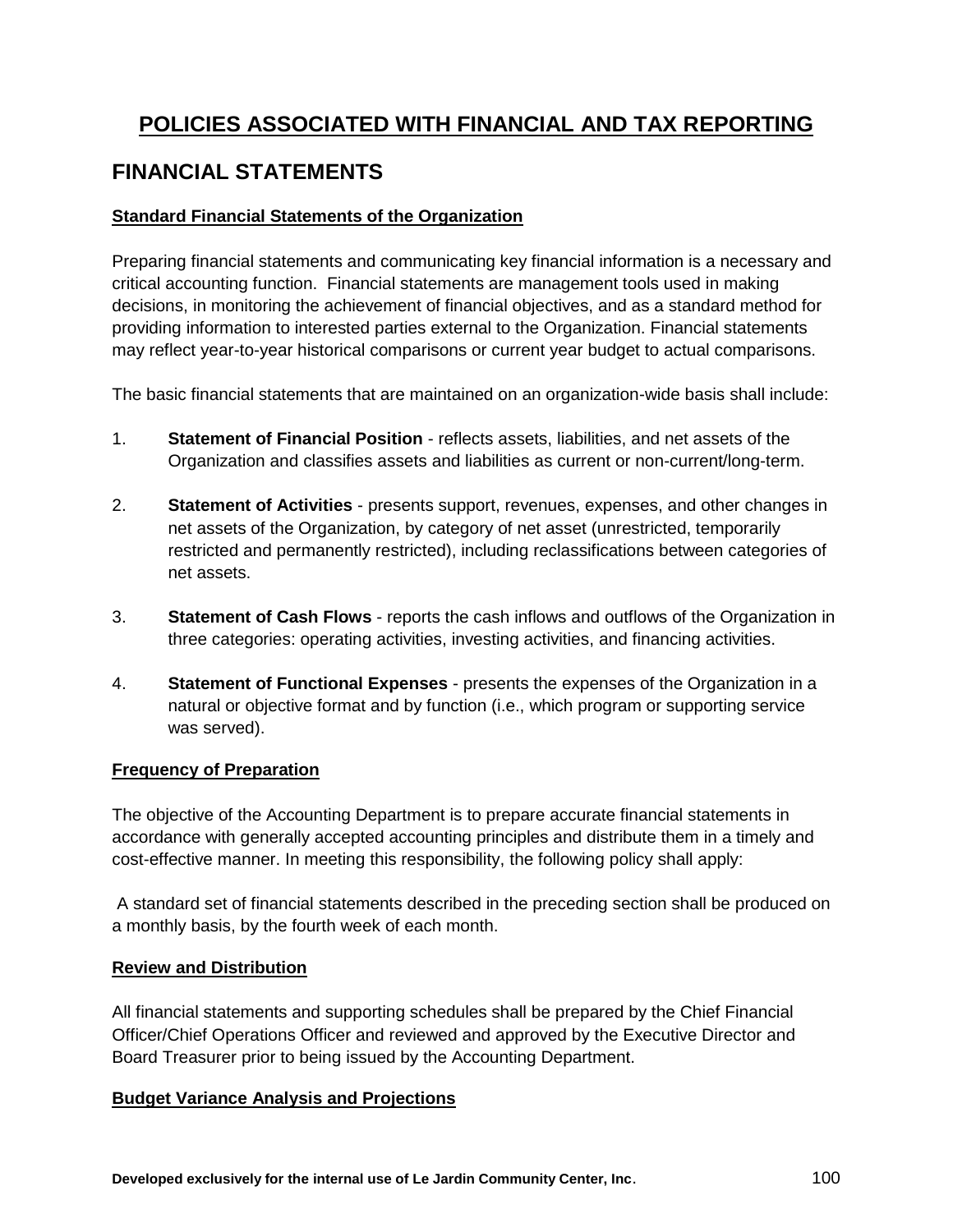The Chief Financial Officer/Chief Operations Officer shall meet quarterly with all Program Coordinators who have budget responsibility. The purpose of the meeting shall be to review financial results and discuss any budget-to-actual variances.

Accounting Department shall inform the Executive Director as soon as they become aware of variances in future periods. The Chief Financial Officer/Chief Operations Officer and/or the Executive Director shall determine if awarding agency approval is required for any budget changes.

## **Quarterly Distribution**

On a quarterly basis, the Board Treasurer with the assistance of the Chief Financial Officer/Chief Operations Officer shall present a complete set of financial statements to the full Board.

## **Annual Financial Statements**

A formal presentation of the Organization's annual financial statements shall be provided by the Independent Auditor to the full Board of Directors. See separate policies regarding the annual audit under "Financial Management Policies."

# **Grant Financial Reports**

The Program Manager will be responsible for preparing and remitting program related data directly to funders or will provide this information to the Accounting Department when financial data must be included. Reporting that includes financial data will be prepared and remitted by the Accountant III after review by Chief Financial Officer/Chief Operations Officer or Grant Manager.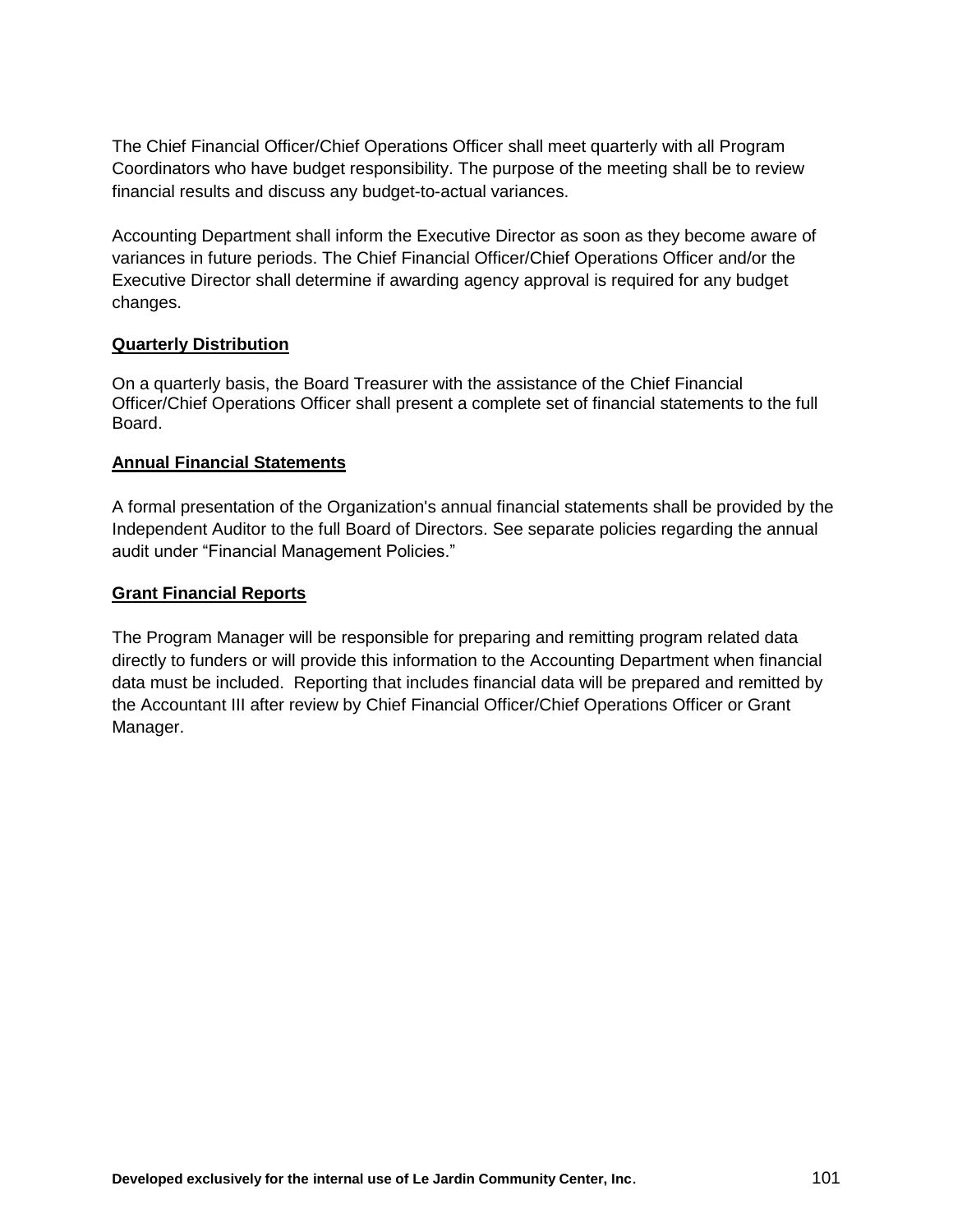# **GOVERNMENT RETURNS**

# **Overview**

To conduct business legitimately, Le Jardin must be aware of its tax and information return filing obligations and comply with all such requirements of Federal, state and local jurisdictions. Filing requirements of Le Jardin include, but are not limited to, filing annual information returns with the IRS.

# **Filing of Returns**

The Chief Financial Officer/Chief Operations Officer shall be responsible for identifying all filing requirements and ensuring that Le Jardin is in compliance with all such requirements. The Organization shall file complete and accurate returns with all authorities and make all efforts to avoid filing misleading, inaccurate, or incomplete returns.

Filings made by Le Jardin include, but are not limited to, the following returns:

- 1. **Form 990** Annual information return of tax-exempt organizations, filed with IRS. Form 990 for Le Jardin is due on the fifteenth day of the fifth month following yearend. An automatic three (3) month extension of time to file Form 990 may be obtained filing Form 8868. Upon expiration of the first three (3) month extension, a second three (3) month extension may be requested using Form 8868.
- 2. **Form 990-T** Annual tax return to report Le Jardin's unrelated trade or business activities (if any), filed with IRS. Form 990-T is due on the fifteenth day of the fifth month following year-end. An automatic 6-month extension of time to file Form 990- T may be obtained by filing Form 8868.
- 3. **Form 5500** Annual return for Le Jardin's employee benefits plans. Form 5500 is due July 31, but a request for extension of time to file may be filed.
- 4. **W-2's and 1099's** Annual report of employee and non-employee compensation, based on calendar-year compensation, on the cash basis. These information returns are due to employees and independent contractors by January 31 and to Federal Government by February 28.
- 5. **Form 941** Quarterly payroll tax return filed with IRS to report wages paid to employees and Federal payroll taxes. Form 941 is due by the end of the month following the end of each quarter, or ten (10) days later if all payroll tax deposits have been made in a timely manner during the quarter.

Le Jardin's fiscal and tax year-end is December 31. All annual tax and information returns of Le Jardin (Form 990) shall be filed on the accrual basis of reporting.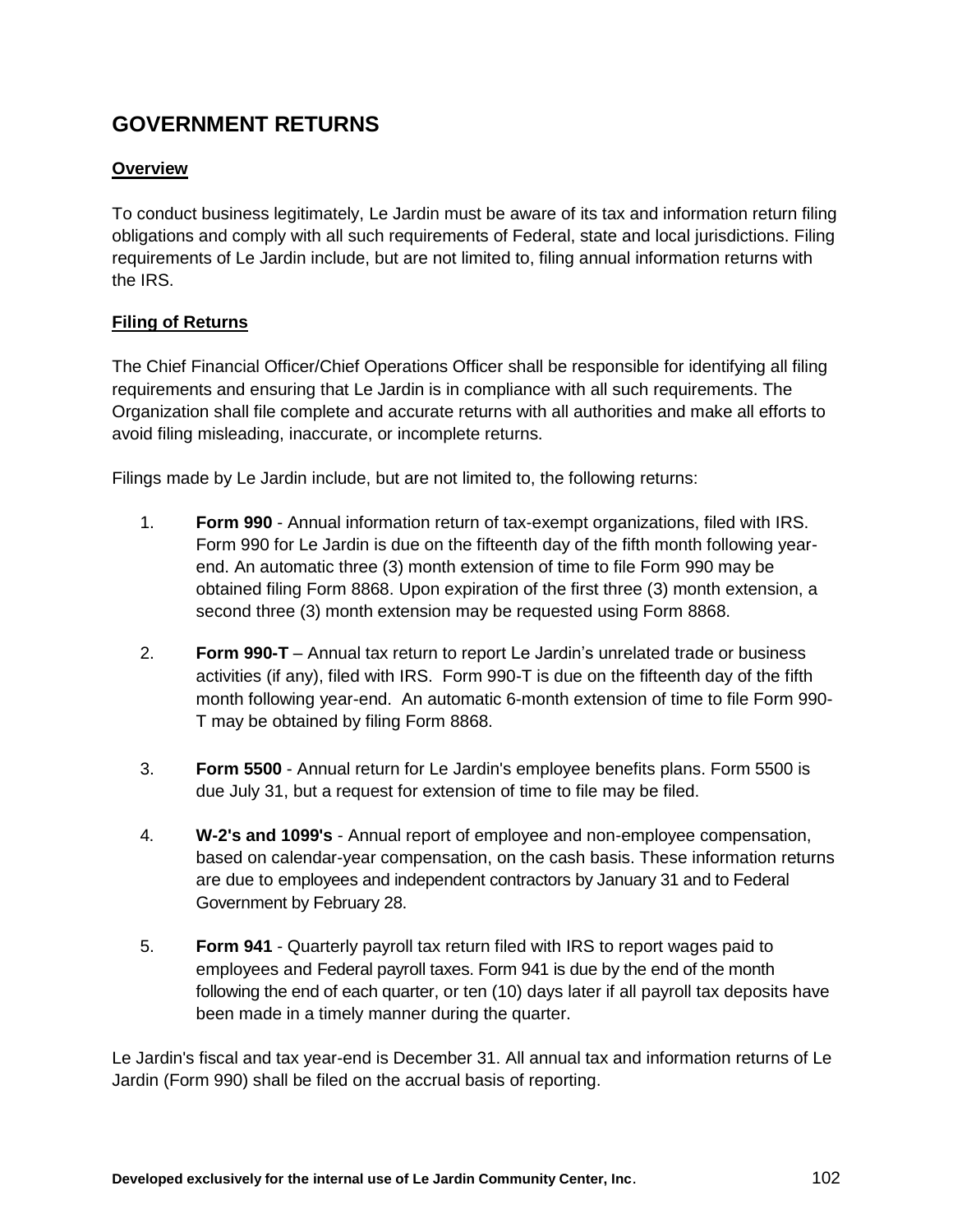Federal payroll tax returns shall be prepared by the Organization's external Payroll Administrator.

## **Review of Form 990 by Board of Directors**

A draft of Le Jardin's annual Form 990 information return shall be reviewed and approved by the Board of Directors prior to being filed with the Internal Revenue Service. This review and approval shall be documented with the signature of the Board/Committee Chair or Treasurer.

# **Public Access to Information Returns**

Under regulations that became effective in 1999, Le Jardin is subject to Federal requirements to make the following forms "widely available" to all members of the general public:

- 1. The three most recent annual information returns (Form 990), excluding the list of significant donors (Schedule B) that is attached to the Form 990, but including the accompanying Schedule A, and
- 2. Le Jardin's original application for recognition of its tax-exempt status (Form 1023 or Form 1024), filed with IRS, and all accompanying schedules and attachments.

Le Jardin shall adhere to the following guidelines in order to comply with the preceding public disclosure requirements:

Le Jardin shall comply with the Federal requirements to make its forms widely available by posting all required forms on the Guidestar website which can be accessed at www.guidestar.org.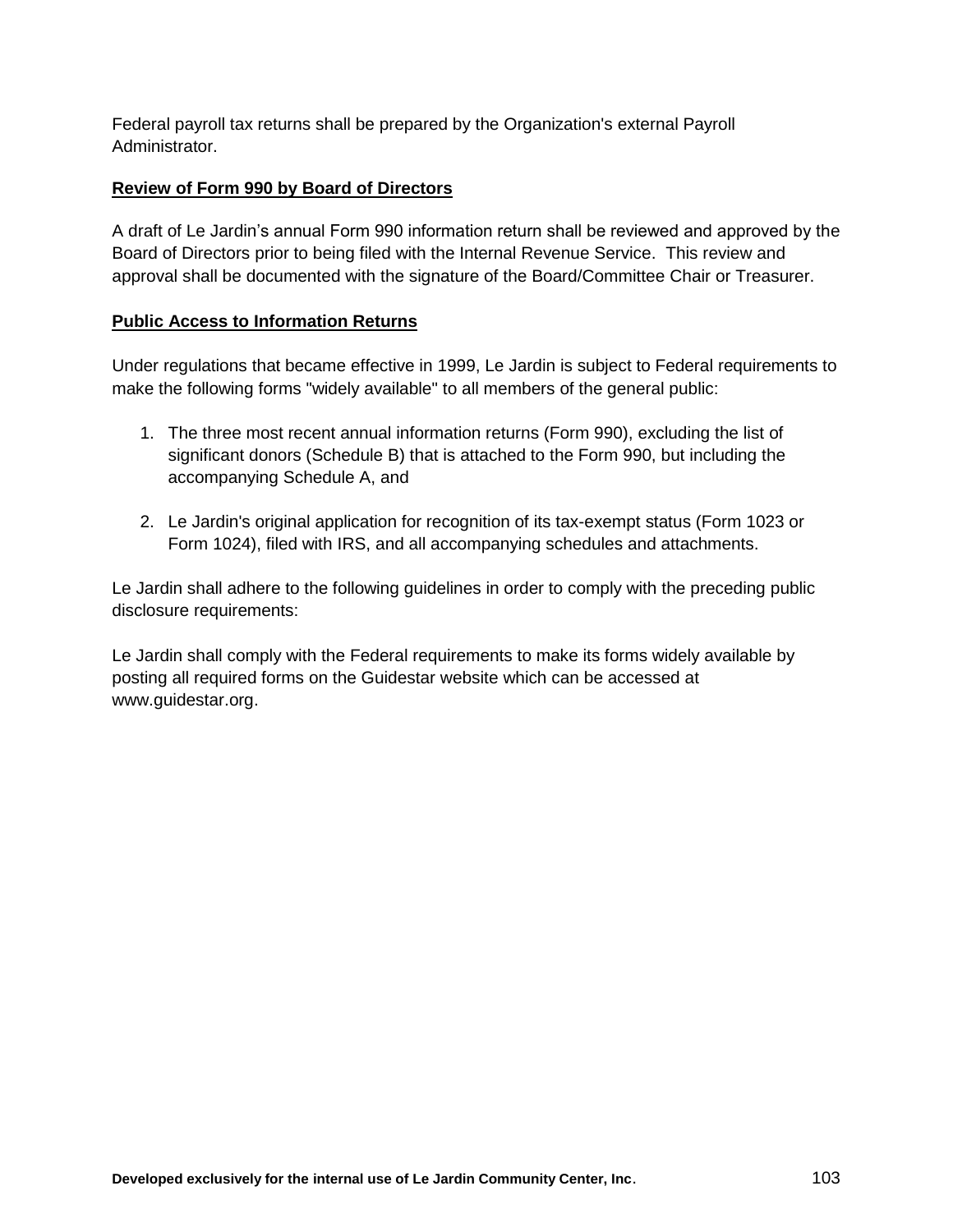# **FINANCIAL MANAGEMENT POLICIES**

# **BUDGETING**

# **Overview**

Budgeting is an integral part of managing any organization in that it is concerned with the translation of organizational goals and objectives into financial and human resource terms. A budget should be designed and prepared to direct the most efficient and prudent use of the Organization's financial and human resources. A budget is a management commitment to a plan for present and future organizational activities that will ensure the Organization's survival. It provides an opportunity to examine the composition and viability of the Organization's programs and activities simultaneously in light of the available resources.

Budgets are also prepared for funding sources and Program Manager must be aware of budget modification requirements. Awarding agencies may or may not require approval for changes in line items. Le Jardin will document and follow all such requirements.

# **Preparation and Adoption**

Le Jardin shall prepare an annual budget on the accrual basis of accounting. The Chief Financial Officer/Chief Operations Officer shall gather proposed organization-wide budget information from all program coordinators with budget responsibility and prepare the first draft of the budget. Budgets proposed and submitted by each department shall be accompanied by a narrative explanation of the sources and uses of funds and explaining all material fluctuations in budgeted amounts from prior years.

After appropriate revisions and a compilation of all department budgets by the Chief Financial Officer/Chief Operations Officer, a draft of the Organization-wide budget, as well as individual department budgets, shall be presented to the Executive Director and Program Coordinator for discussion, revision, and initial approval.

The revised draft shall then be submitted to the Finance and Audit Committee, and finally to the entire Board of Directors for adoption.

It shall be the policy of Le Jardin to adopt a final budget at least twenty (20) days before the beginning of the Organization's fiscal year. The purpose of adopting a final budget at this time is to allow adequate time for the Accounting Department to input the budget into the accounting system and establish appropriate accounting and reporting procedures (including any necessary modifications to the chart of accounts) to ensure proper classification of activities and comparison of budget versus actual once the year begins.

Budgets for programs that are not on the Organization's fiscal year will be prepared in accordance with awarding agency requirements.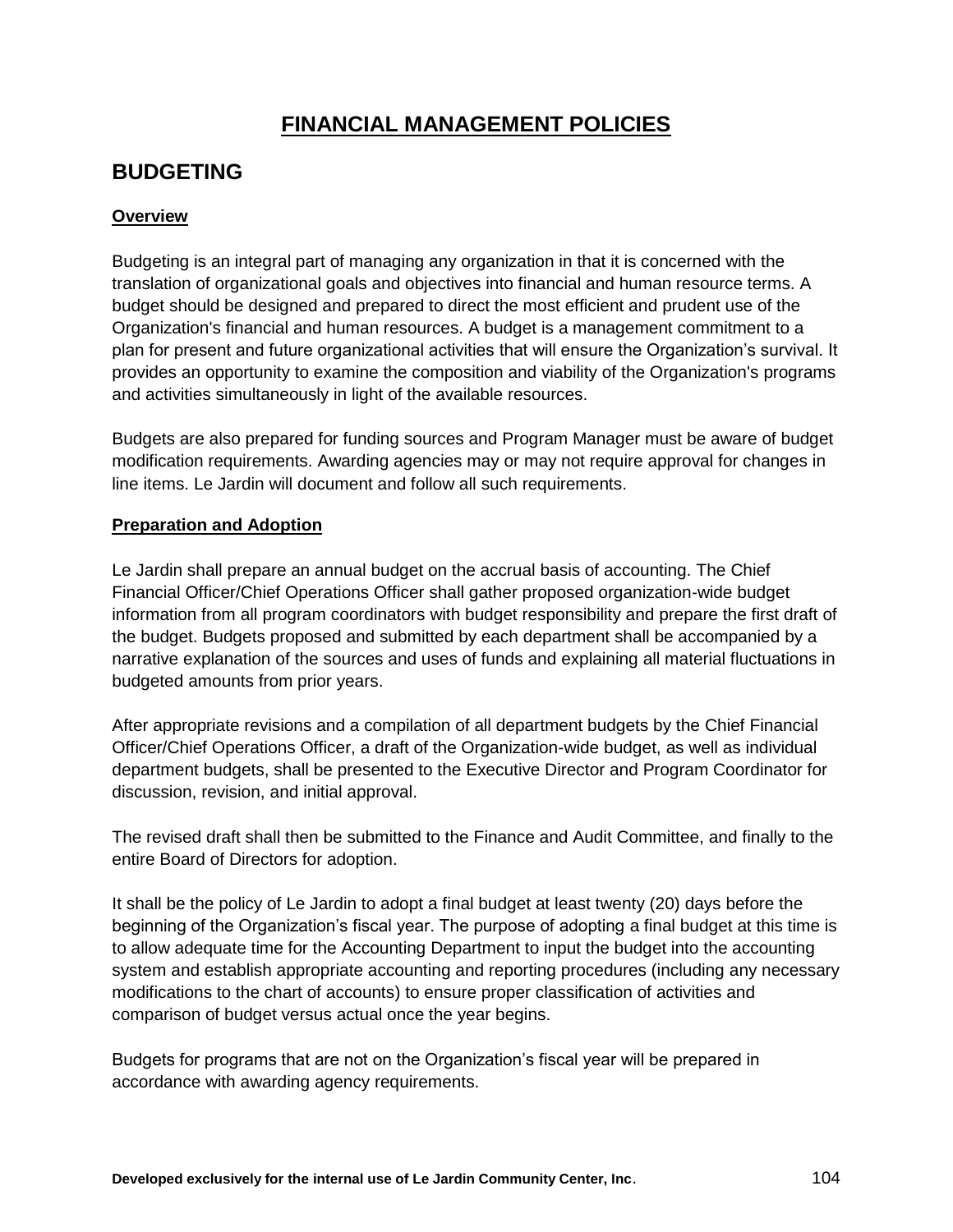# **Monitoring Performance**

Le Jardin shall monitor its financial performance by comparing and analyzing actual results with budgeted results. This function shall be accomplished in conjunction with the monthly financial reporting process described earlier.

On a monthly basis, financial reports comparing actual year-to-date revenues and expenses with budgeted year-to-date amounts shall be produced by the Accounting Department and distributed to each employee with budgetary responsibilities. These financial reports shall be discussed with the Chief Financial Officer/Chief Operations Officer in monthly meetings.

#### **Budget and Program Revisions**

Le Jardin shall request prior approval from awarding agencies for any of the following program or budget revisions: *(45 CFR Part 75.308)*

- 1. Change in the scope or objective of the project or program, even if there is no associated budget revision requiring prior written approval.
- 2. Change in a key person (Coordinator, etc.) specified in the application or award document.
- 3. Disengagement for more than three (3) months, or a twenty-five (25) percent reduction in time devoted to the project, by the approved Executive Director.
- 4. The need for additional Federal funding.
- 5. The inclusion, unless waived by the awarding agency, of costs that require prior approval in accordance with *45 CFR Part 75.407, Prior written approval*.
- 6. The transfer of funds allotted for participant support costs to other categories of expense
- 7. Unless described in the application and funded in the approved awards, the sub-award, transfer or contracting out of any work under an award. However, this provision shall not apply to purchases of supplies, materials, equipment or general support services.
- 8. Changes in the amount of the approved cost-sharing or matching provided by the Organization.

In addition, under contract with Head Start and Early Head Start grantors, Le Jardin shall request budget amendments as required by funding agency.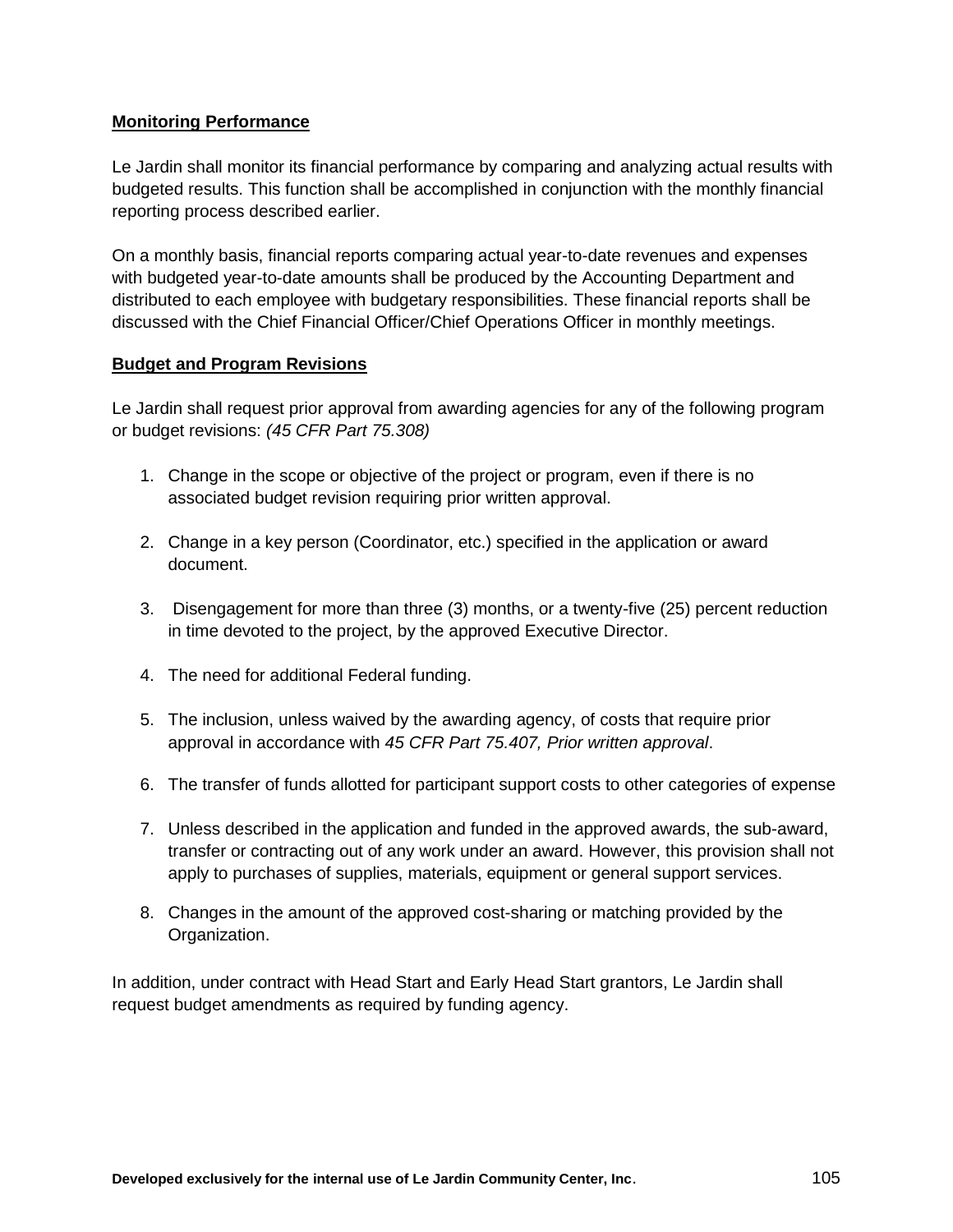# **ANNUAL AUDIT**

# **Role of the Independent Auditor**

Le Jardin shall arrange for an annual audit of the Organization's financial statements to be conducted by an independent accounting firm. The independent accounting firm selected by the Board of Directors shall be required to communicate directly with the Organization's Finance and Audit Committee upon the completion of their audit. In addition, members of the Finance and Audit Committee and Executive Committee are authorized to initiate communication directly with the independent accounting firm.

Audited financial statements, including the auditor's opinion thereon, will be submitted and presented to the Board of Directors by the independent accounting firm at the Organization's Annual Meeting, after the financial statements have been reviewed and approved by the Finance and Audit Committee.

## **Auditor Independence**

Le Jardin may from time to time request the independent auditor to provide services outside the scope of the annual audit and Form 990 preparation. In connection with these non-audit services, it is imperative that the independent auditor remain independent in fact and in appearance in order to continue serving the Organization as its auditor.

Generally, in order to remain independent with respect to the audit, the Organization's auditors should not provide non-audit services that involve performing management functions or making management decisions nor should they provide non-audit services in situations where the nonaudit services are significant/material to the subject matter of the audits (or where they would be auditing their own work in connection with the annual audit).

Therefore, it is the Organization's policy to evaluate any non-audit service requested from the independent auditor for possible impairments to the firm's independence, and to not permit the performance of any services that would impair independence. This evaluation shall be performed by the Chief Financial Officer/Chief Operations Officer, who may consult the independent auditor or other external sources in making this determination.

In addition, for each non-audit service that is to be provided by the Organization's independent auditor, the Organization shall:

- 1. Designate a management level individual to be responsible and accountable for overseeing the non-audit service (to be determined by the Executive Director).
- 2. Establish and monitor performance of the non-audit service to ensure that it meets management's objectives (to be performed by the person designated in step 1).
- 3. Make any decisions that involve management functions related to the non-audit service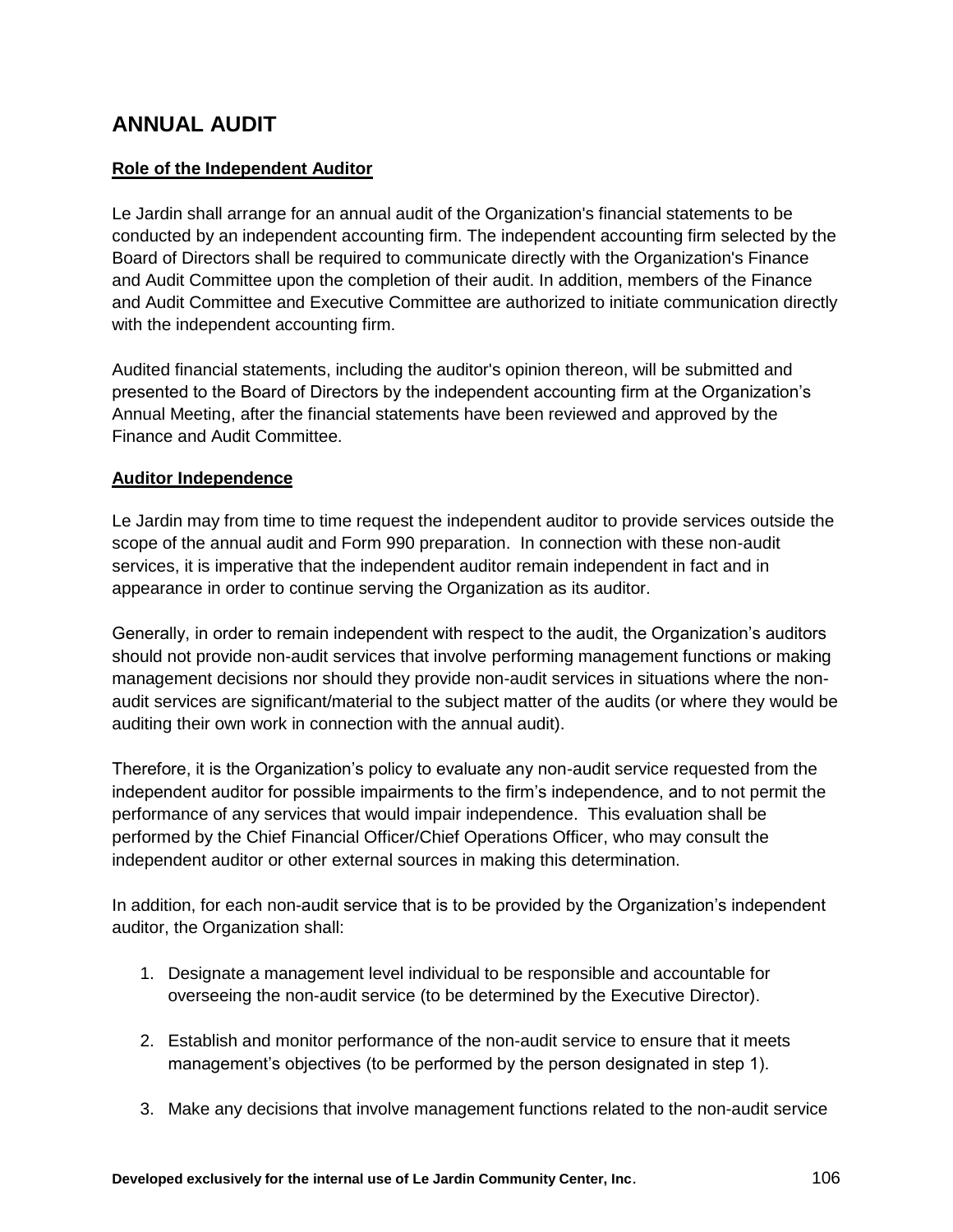and accept full responsibility for such decisions.

4. Evaluate the adequacy of the services performed and findings that result.

# **How Often to Review the Selection of the Auditor**

Le Jardin shall review the selection of its independent auditor in the following circumstances:

- 1. Any time there is dissatisfaction with the service of the current firm
- 2. When a fresh perspective and new ideas are desired
- 3. Review to ensure competitive pricing and a high quality of service is being provided.

# **Concluding the Audit**

Upon receipt of a draft of the audited financial statements of Le Jardin from its independent auditor, the Chief Financial Officer/Chief Operations Officer shall perform a detailed review of the draft, consisting of the following procedures:

- 1. Carefully read the entire report for typographical errors
- 2. Trace and agree each number in the financial statements and accompanying footnotes to the accounting records and/or internal financial statements of Le Jardin
- 3. Review each footnote for accuracy and completeness

Any questions or errors noted as part of this review shall be communicated to the independent auditor in a timely manner and resolved to the satisfaction of the Chief Financial Officer/Chief Operations Officer.

It shall also be the responsibility of the Chief Financial Officer/Chief Operations Officer to review and respond in writing to all management letters and other internal control and compliance report findings and recommendations made by the independent auditor.

In addition, the Single Audit Clearinghouse form shall be completed and a copy submitted to the Finance and Audit Committee.

## **Finance and Audit Committee Responsibilities**

In accordance with the Le Jardin by-laws, there shall be a Finance and Audit Committee consisting of at least three (3) members, including the Treasurer. The term of office shall be for three (3) years.

See the "Board Governance" section of this manual, as well as the Finance and Audit Committee Charter, for a detailed description of the Finance and Audit Committee's responsibilities and its authority.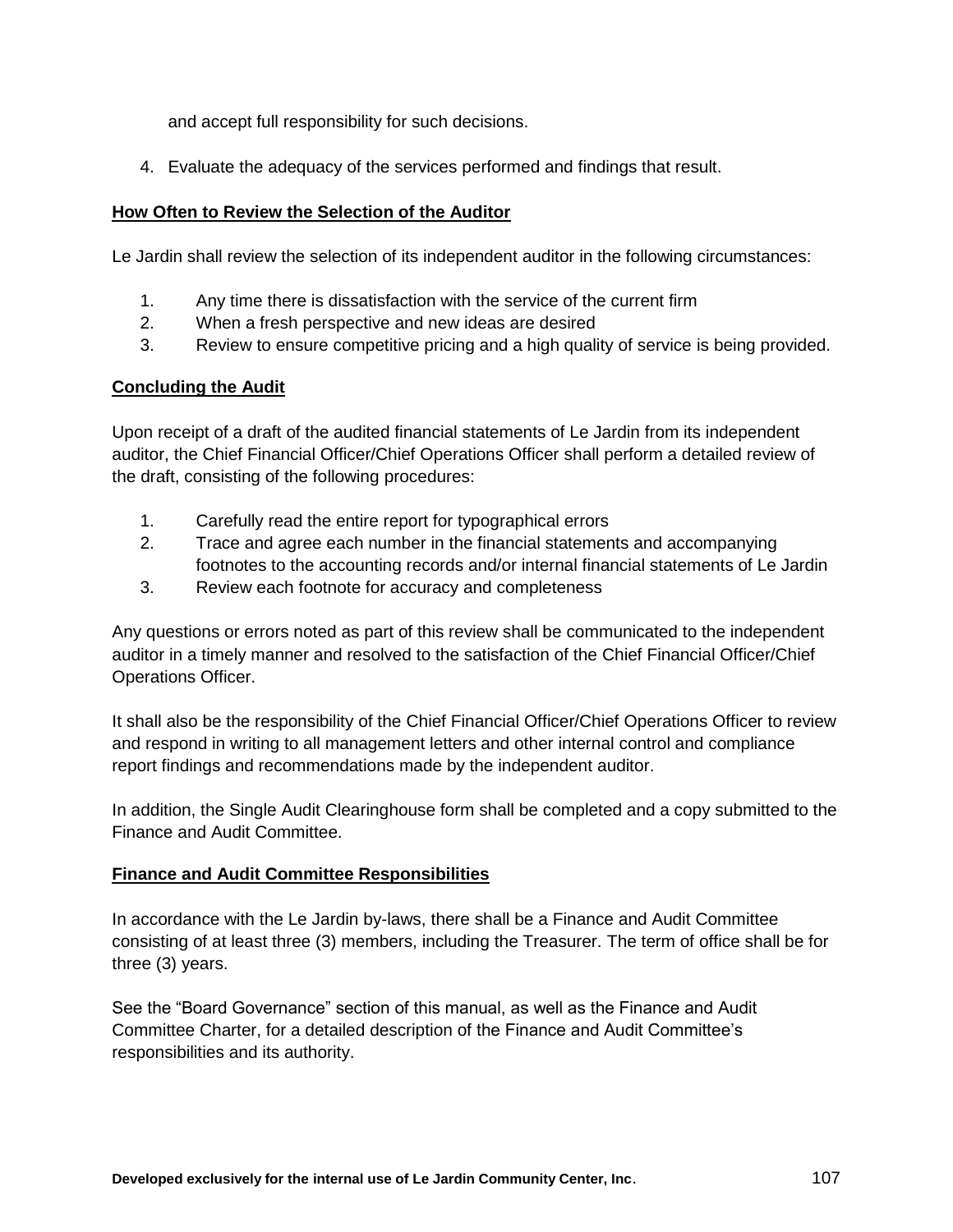# **RECORD RETENTION**

# **Policy**

Le Jardin retains records as required by law and destroys them when appropriate. All files, both hard copy and electronic shall be labeled with topic, year (if applicable), and destruction date. Electronic copies shall be saved in appropriate folders on the network storage device. Hard copies should be stored in file cabinets or archived in the storage area. Archived hard copy files shall be stored in water proof containers.

The destruction of records must be approved by the Chief Financial Officer/Chief Operations Officer and logged into the Organization's Destroyed Records Log. Review and purging of files may take place on an ongoing basis, but must occur at least once per year, and must follow the minimum retention requirements outlined below.

The destruction of any documents containing social security numbers or any other "consumer data" as defined under federal laws and regulations shall be done via shredding.

The formal records retention policy of Le Jardin is as follows:

| <b>Record</b>                                                       | <b>Retention</b> |
|---------------------------------------------------------------------|------------------|
| Audit reports                                                       | Permanent        |
| Correspondence – Legal and important matters                        | Permanent        |
| Deeds, mortgages, and bills of sales                                | Permanent        |
| Financial statements - Year-end                                     | Permanent        |
| General ledgers/year-end trial balance                              | Permanent        |
| Minute books of directors, bylaws, and charters                     | Permanent        |
| Retirement and pension records                                      | Permanent        |
| Tax returns and worksheets, examination reports and other documents | Permanent        |
| relating to tax filings                                             |                  |
| Trademark registrations and copyrights                              | Permanent        |
|                                                                     |                  |
| Accident reports/claims (settled Cases)                             | 5 Years          |
| Accounts payable ledgers and schedules                              | 5 Years          |
| Accounts receivable ledgers and schedules                           | 5 Years          |
| Contracts, mortgages, notes, and leases – expired                   | 5 Years          |
| Garnishments                                                        | 5 Years          |
| Insurance claims                                                    | 5 years          |
| Inventories of products, materials, and supplies                    | 2 Years          |
| Invoices (to customers, from vendors)                               | 2 Years          |
| Notes receivable ledgers and schedules                              | 5 Years          |
| Payroll records and summaries                                       | 7 Years          |
| Personnel records (terminated)                                      | 7 Years          |
| Property records (incl. depreciation schedules)                     | 7 years          |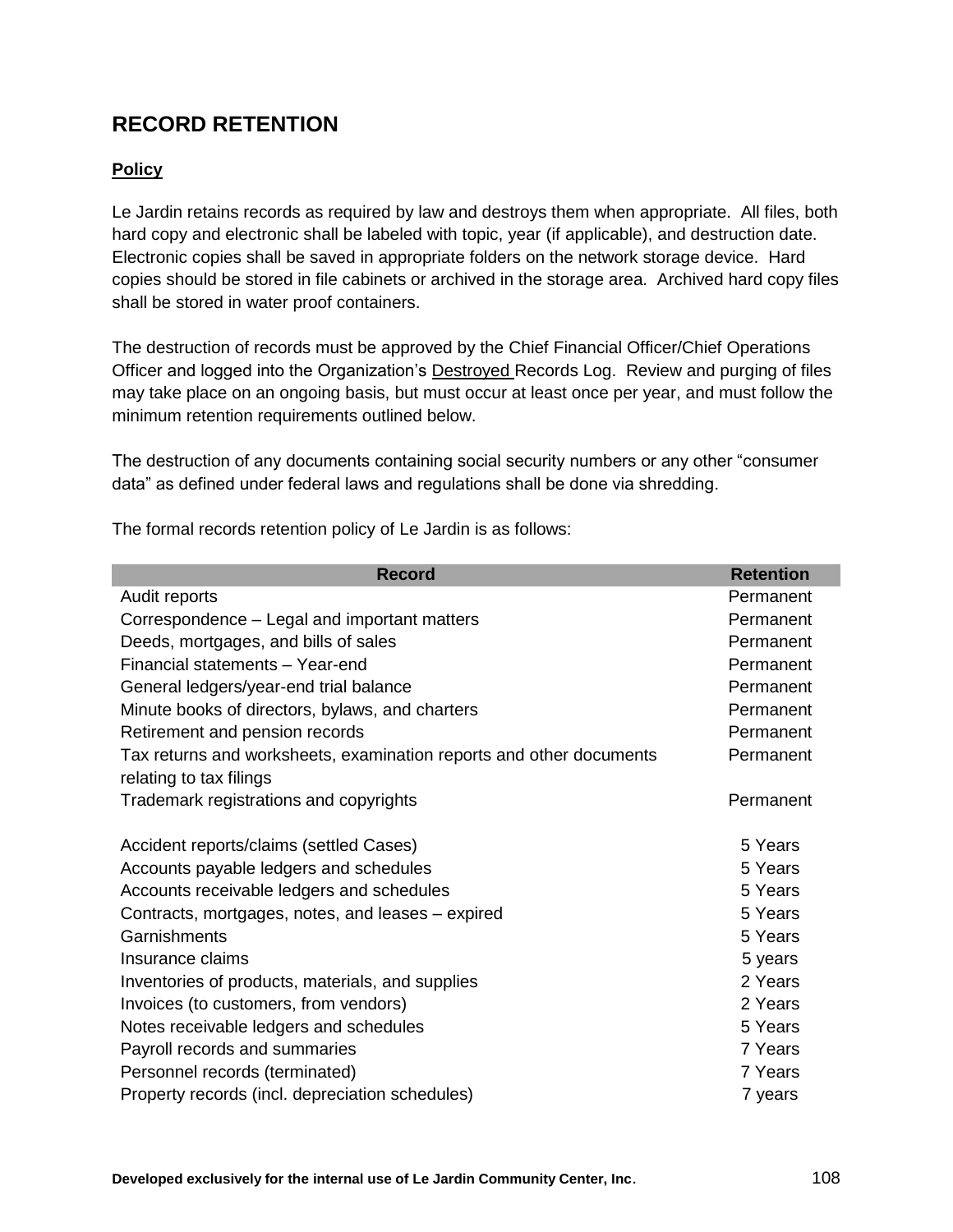| Purchase orders                  | 7 Years |
|----------------------------------|---------|
| Sales records                    | 7 Years |
| Subsidiary ledgers               | 7 Years |
| Timesheets/cards                 | 7 Years |
| Withholding tax statements       | 7 Years |
| Bank statement & reconciliations | 3 Years |
| Chart of accounts                | 3 years |
| <b>Employment applications</b>   | 3 Years |
| Insurance policies (expired)     | 3 Years |
| Internal audit reports           | 3 Years |
| Internal reports                 | 3 Years |
| Petty cash vouchers              | 3 Years |
| Correspondence - General         | 2 Years |

#### **Exception for Investigations**

In connection with any ongoing or anticipated investigation into allegations of violations of federal laws or regulations, provisions of government awards, or violations of the Organization's Code of Conduct, the following exceptions are made to the preceding scheduled retention and/or destruction of records:

- 1. All records related to the subject of the investigation or allegation shall be exempt from any scheduled record destruction.
- 2. The term "records" shall also apply to any electronically stored record (e.g., documents stored on computers, email messages, etc.), which shall also be protected from destruction.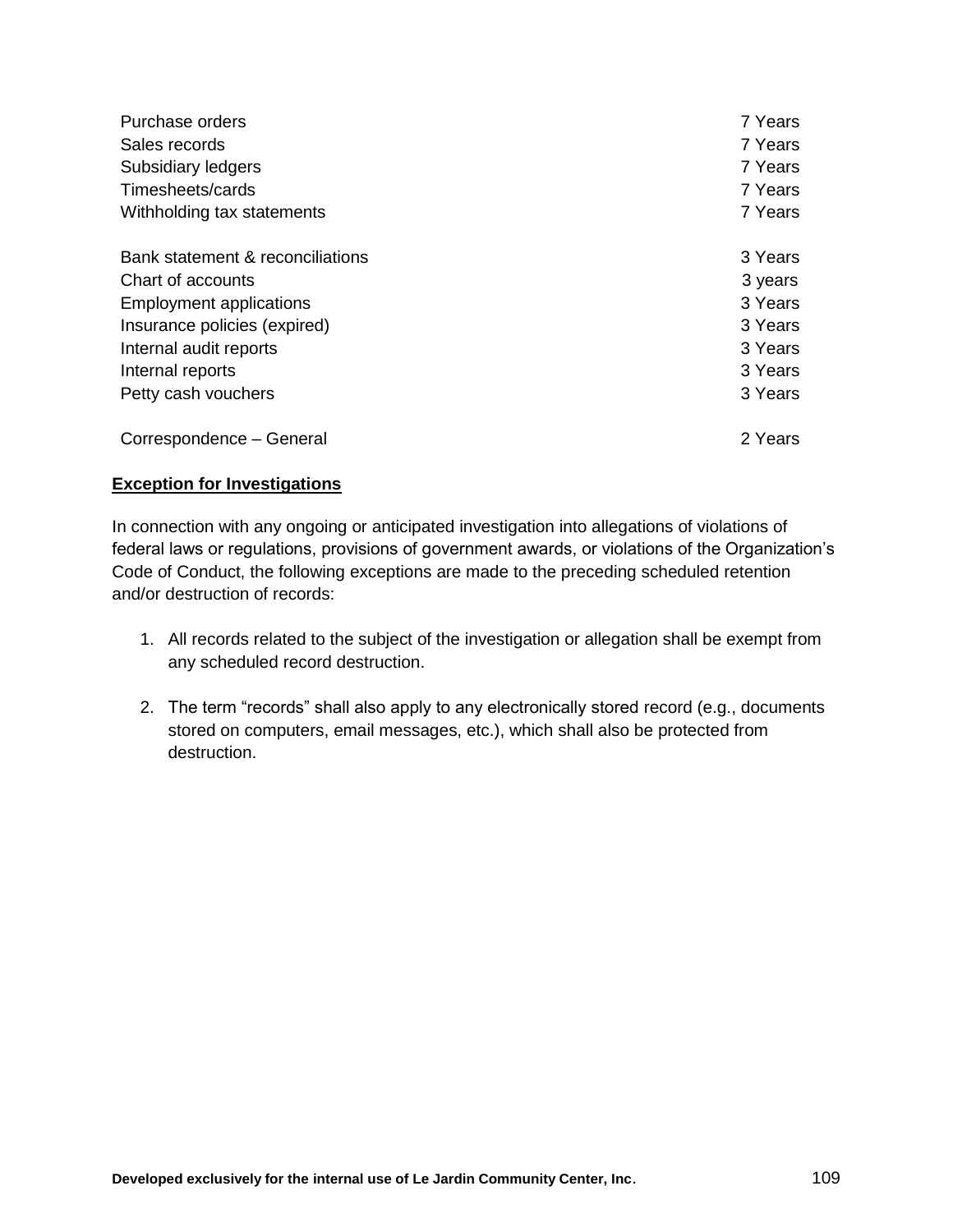## **BOARD GOVERNANCE**

# **FINANCE AND AUDIT COMMITTEE**

## **Purpose**

The primary responsibility for the Organization's financial reporting and internal controls rests with senior operating management, as overseen by the Organization's Board of Directors (the "Board"). The purpose of the Finance and Audit Committee (the "Committee") is to assist the Board in fulfilling this responsibility by providing oversight of the Organization's audit functions (external and internal), as well as other investigations (external and internal).

### **Authority**

The Finance and Audit Committee has authority to:

- **Retain the Organization's external auditors.**
- **Investigate any matter brought to its attention with complete and unrestricted access to** all books, records, documents, facilities, and personnel of the Organization.
- Retain outside counsel, auditors, investigators, or other experts in the fulfillment of its responsibilities, including the sole authority to approve the firms' fees and other retention terms.

The Committee shall be provided with the resources necessary to discharge its responsibilities. The Board shall review the adequacy of this Charter on an annual basis. The Committee may form and delegate authority to subcommittees and may delegate authority to one or more members of the Committee.

### **Membership**

The Finance and Audit Committee shall be a standing committee of the Board of Directors, composed of not less than three members of the Board. Members of the Committee shall:

- 1. Have no relationship to the Organization that may interfere with the exercise of their independence from management and the Organization;
- 2. Be financially literate regarding the specialized matters of Organization or shall acquire such financial literacy within a reasonable time period after appointment to the Committee.

In addition, at least one (1) member of the Committee shall be a financial expert possessing the following characteristics:

1. An understanding of generally accepted accounting principles applicable to the Organization and financial statements;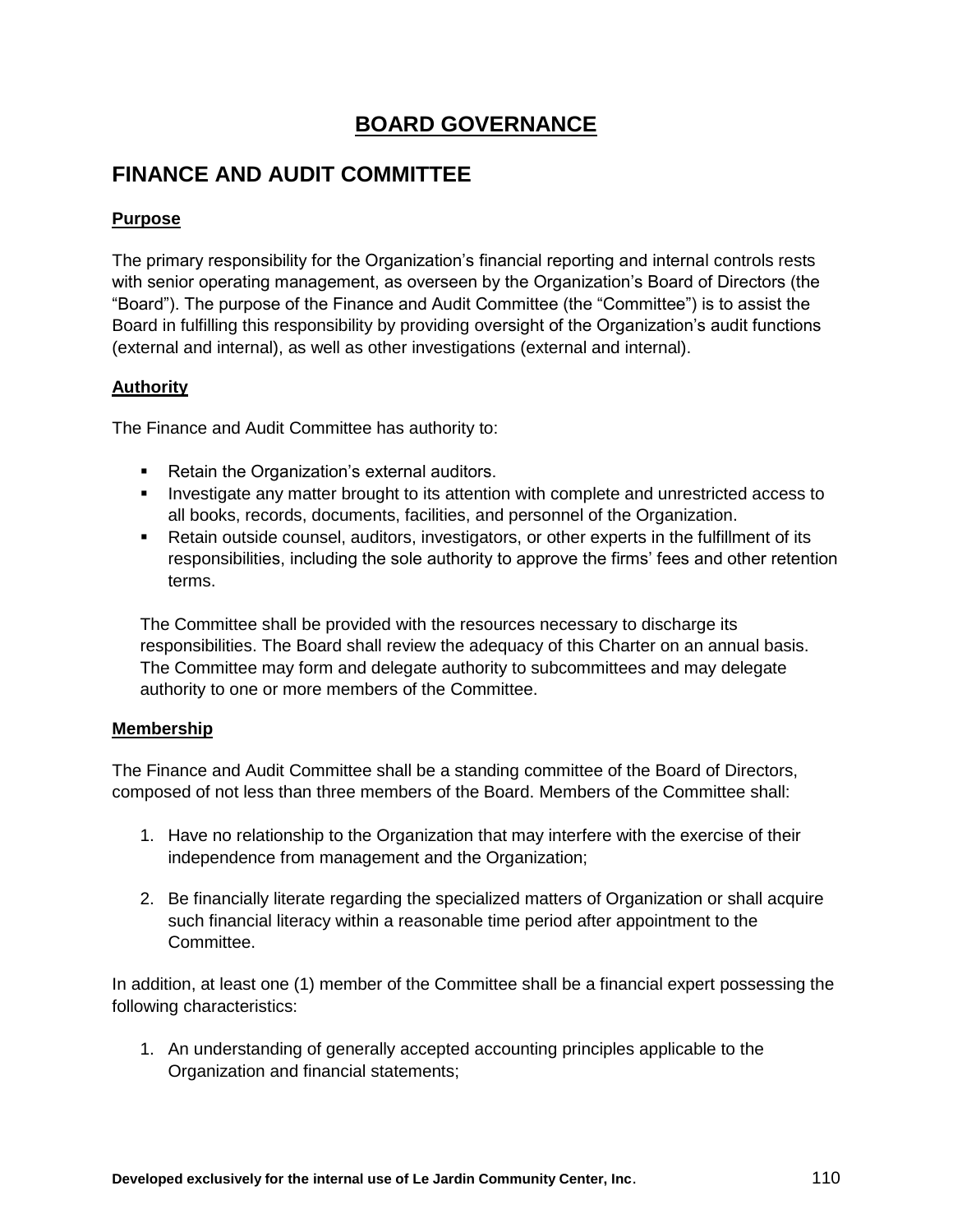- 2. The ability to assess the application of generally accepted accounting principles in connection with accounting for estimates, accruals, and reserves of the Organization;
- 3. Experience preparing, auditing, analyzing, or evaluating financial statements of comparable complexity to those of the Organization;
- 4. Understanding of internal controls and procedures for financial reporting; and
- 5. Understanding of audit committee functions.

Refer to Le Jardin's By-laws for Appointments (term limits) to the Finance and Audit Committee.

#### **Responsibilities**

The Committee's role is one of oversight, recognizing that the Organization's management is responsible for preparing the Organization's financial statements and that the external auditors are responsible for auditing those financial statements. The Committee recognizes that the Organization's internal financial management team, as well as the external auditors, have more time and detailed information about the Organization than do Committee members. Consequently, in discharging its oversight responsibilities, the Committee is not providing expert advice or any assurances as to the Organization's financial statements or any professional certification as to the external auditor's services.

The Committee shall have certain responsibilities in the areas of financial reporting, internal control, and organizational governance.

In the areas of financial reporting and internal control, the Committee shall:

- Oversee the external audit process, including: nomination of the external audit firm, auditor engagement letters and fees, timing and coordination of audit fieldwork visits, monitoring of audit results, review of auditor's performance, and review of non-audit services provided by the external audit firm for compliance with professional independence standards;
- Review accounting policies;
- Review the Organization's financial statements, including year-end and interim financial statements, other reports requiring approval by the Board before submission to government agencies, and auditor opinions and management letters;
- Determine that all required tax and information return filings with Federal, state and local government agencies are current and in compliance with reporting requirements;
- Receive and review any other communications from the external auditors that the external auditors are required to submit to the Board or Committee under currently applicable professional auditing standards;
- Review and discuss with management the findings and recommendations communicated by the external auditor;
- Inquire about the existence and nature of significant audit adjustments proposed by the external auditors and significant estimates made by management;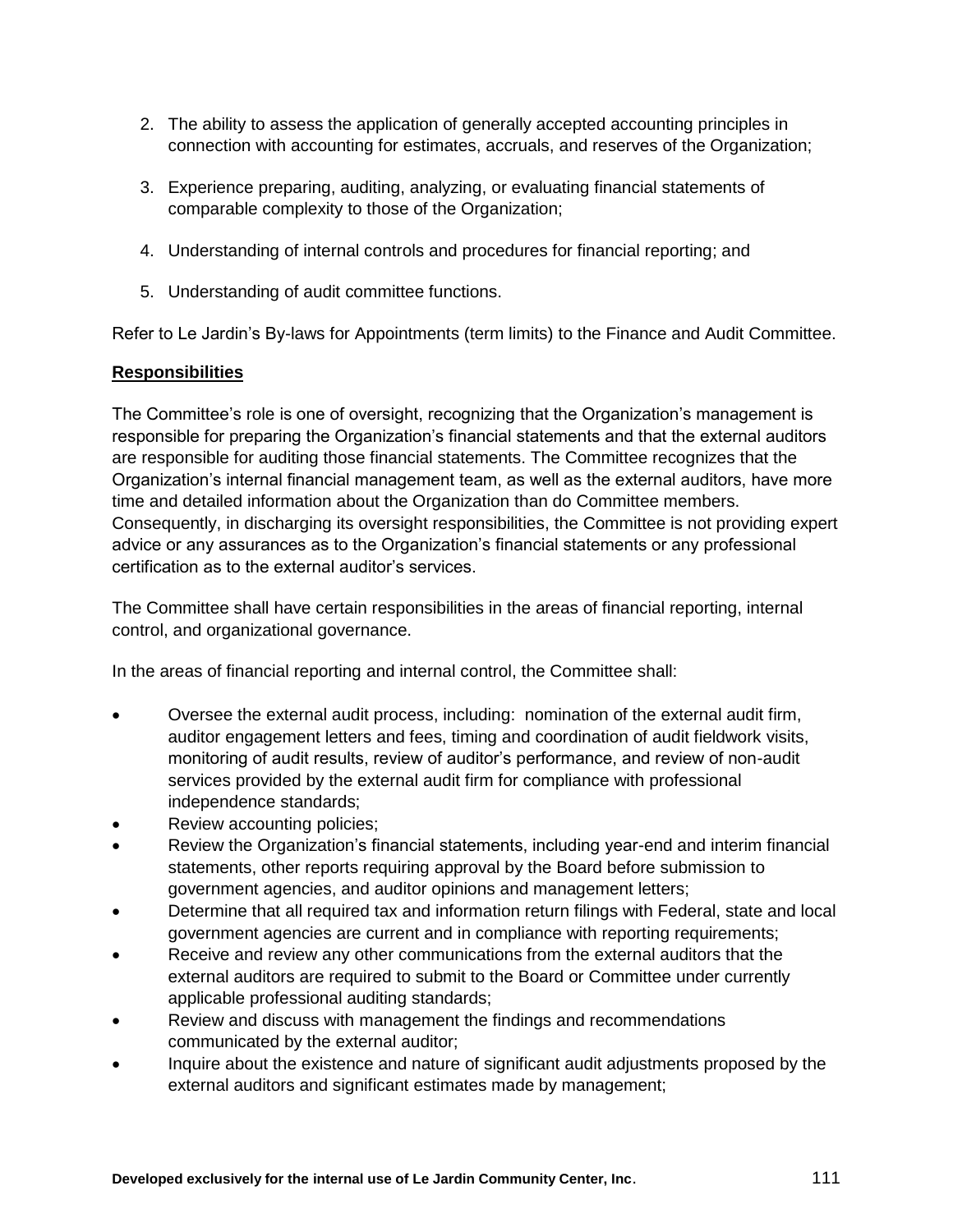- Meet privately with the external auditors to discuss the quality of management, financial, accounting, information technology and internal audit personnel, and to determine whether any restrictions have been placed by management on the scope of their external audit or if there are any other matters that should be discussed with the Committee;
- Review the letter of management representations provided to the external auditors as part of the annual audit and inquire as to whether any difficulties were encountered in obtaining the representation letter;
- Prepare a report, signed by the chair of the Committee, for presentation to the full Board of Directors, describing the activities and responsibilities of the Committee;
- Direct special investigations into significant matters brought to its attention within the scope of its duties;
- Review this Charter on an annual basis and propose any recommended changes to the Board;
- Oversee the Organization's assets, including policies associated with safekeeping and protection of those assets;
- Review and evaluate the Organization's financial viability;
- Review the annual budget and recommend it to the full Board for approval;
- Review new initiatives involving requests for funding;
- Review the Organization's cash flow management;
- Review the financial impact of agenda items being considered by the full Board;
- Monitor budget implementation and accounting and financial policies and procedures;
- Review monthly and quarterly financial reports and monitor financial performance against budget;
- Prepare a report, signed by the chair of the Committee, for presentation to the full Board of Directors, describing the activities and responsibilities of the Committee;
- Review overall organizational risk management and adequacy of insurance carried by the Organization (and report annually to the Audit Committee on the Organization's risk management function);
- Review all borrowing arrangements or the Organization;
- Review annual income tax and information returns filed with the Internal Revenue Service and State government agencies;
- Review the Charter on an annual basis and propose any recommended changes to the Board; and
- Oversee the management of the Organization's investments, including review of investment policies, use of external investment managers, and other matters associated with investment management.

In the area of Organizational governance, the Committee shall:

- Review Organization policies regarding compliance with laws and regulations, ethics, employee conduct, conflicts of interest, and the investigation of misconduct or fraud;
- Review current and pending litigation or regulatory proceedings impacting Organizational governance in which the Organization is a party;
- Establish and monitor Organization procedures for receiving and handling complaints about accounting and auditing matters;